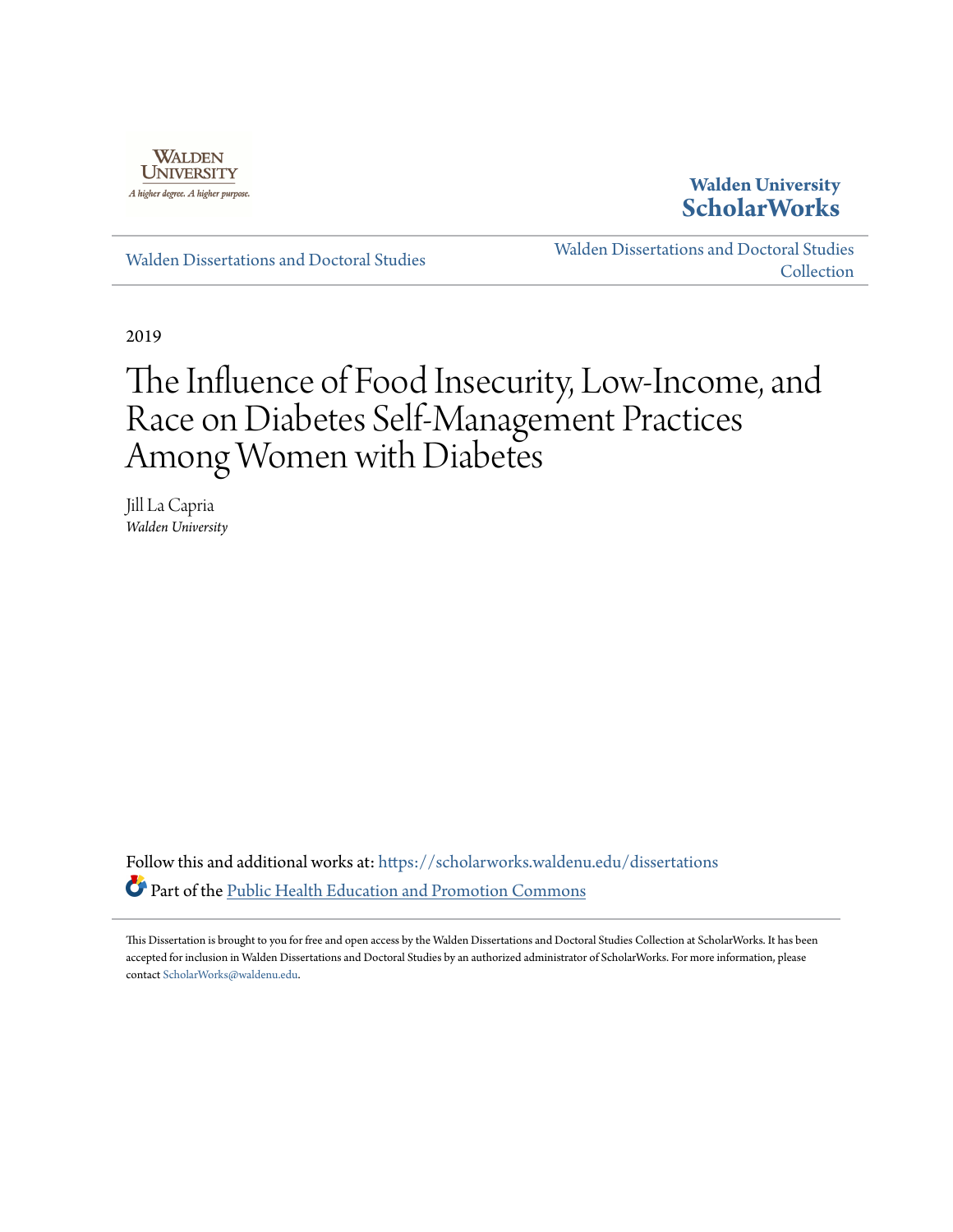# Walden University

College of Health Sciences

This is to certify that the doctoral study by

#### Jill LaCapria

has been found to be complete and satisfactory in all respects, and that any and all revisions required by the review committee have been made.

Review Committee

Dr. Vasileios Margaritis, Committee Chairperson, Public Health Faculty Dr. Aaron Mendelsohn, Committee Member, Public Health Faculty Dr. German Gonzalez, University Reviewer, Public Health Faculty

> Chief Academic Officer Eric Riedel, Ph.D.

> > Walden University 2019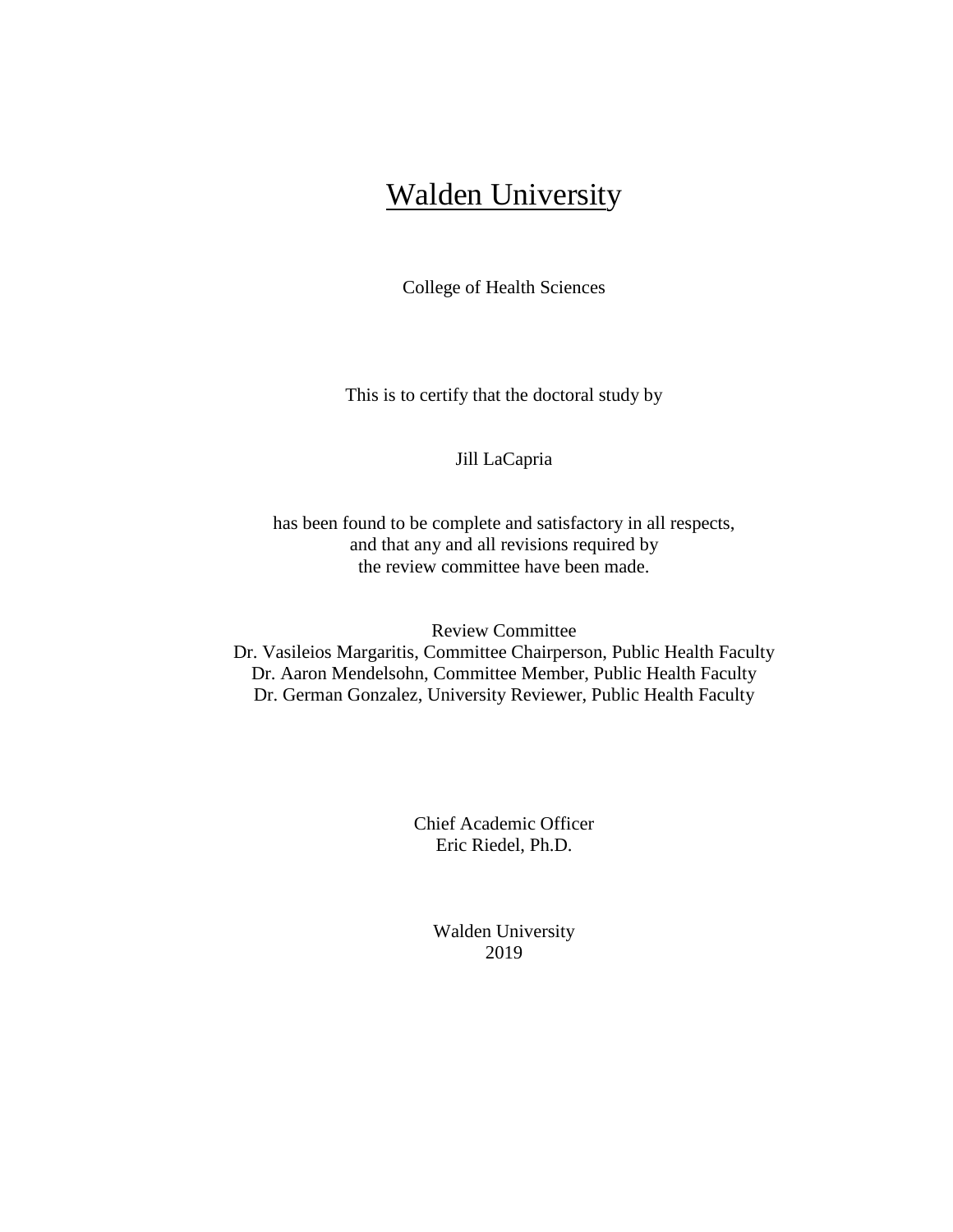Abstract

The Influence of Food Insecurity, Low-Income, and Race on Diabetes Self-Management Practices Among Women with Diabetes

by

Jill La Capria

MS, Hunter College, 1996

BA, Boston University, 1991

Doctoral Study Submitted in Partial Fulfillment

of the Requirements for the Degree of

Doctor of Public Health

Walden University

May 2019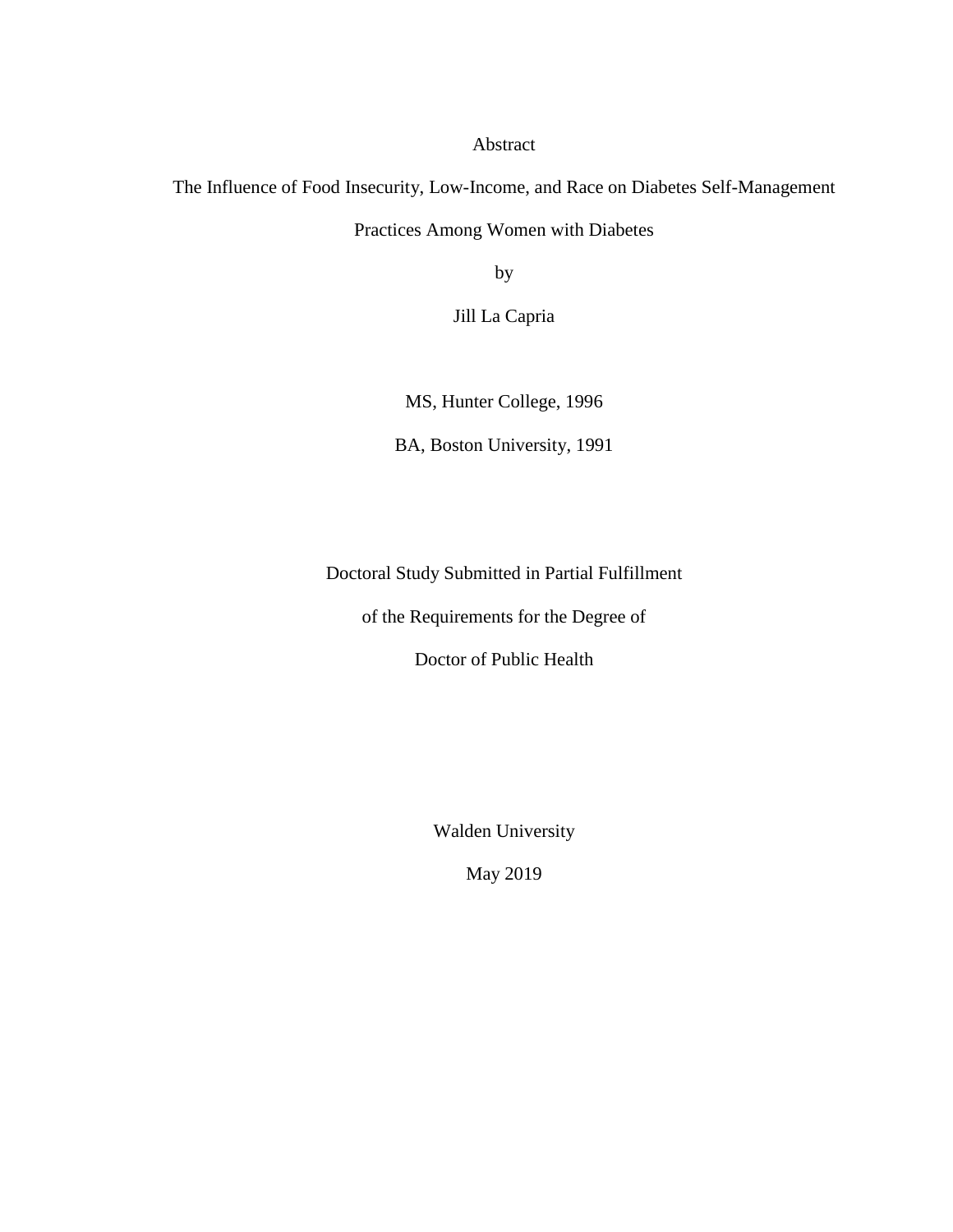#### **Abstract**

Diabetes is a chronic condition affecting more than 30 million adults living in the United States. Diabetes self-management (DSM) can prevent or delay the complications of diabetes and improve clinical outcomes; however, data show that low-income, food insecurity, female gender, and race contribute to challenges performing effective DSM. The health belief model was the theoretical framework for this cross-sectional study, which examined how food insecurity, low-income, and race affect DSM activities in women with diabetes. The sample population from the 2017 Behavioral Risk Factor Surveillance System survey consisted of 1,842 women with diabetes who were 18 years of age or older, had an annual income of less than \$50,000, and were food insecure. Results of the chi square analyses indicated a significant association between food insecurity and DSM activities ( $\chi$ 2 = 48.99, p < 0.0001); however, results showed no significant association between low-income or race  $(p > 0.05)$ . Results of a binary logistic regression model revealed that food secure and younger women had 1.618 and .584 times the odds of having effective DSM activities than food-insecure and older women (OR=1.618, 95% *CI*=1.282 - 2.041, *p* < 0.001; OR=.584, 95% *CI*=.465 - .733, *p* < 0.001, respectively). These results might provide researchers with guidance regarding food insecure and younger women with diabetes who might require additional support for their diabetes management. Tailored public health interventions might lead to positive social change by increasing food stability and nutrition knowledge, potentiating improvements in hemoglobin A1C, a 90-day measure of glucose control, which could reduce risk of diabetes-related morbidity and mortality.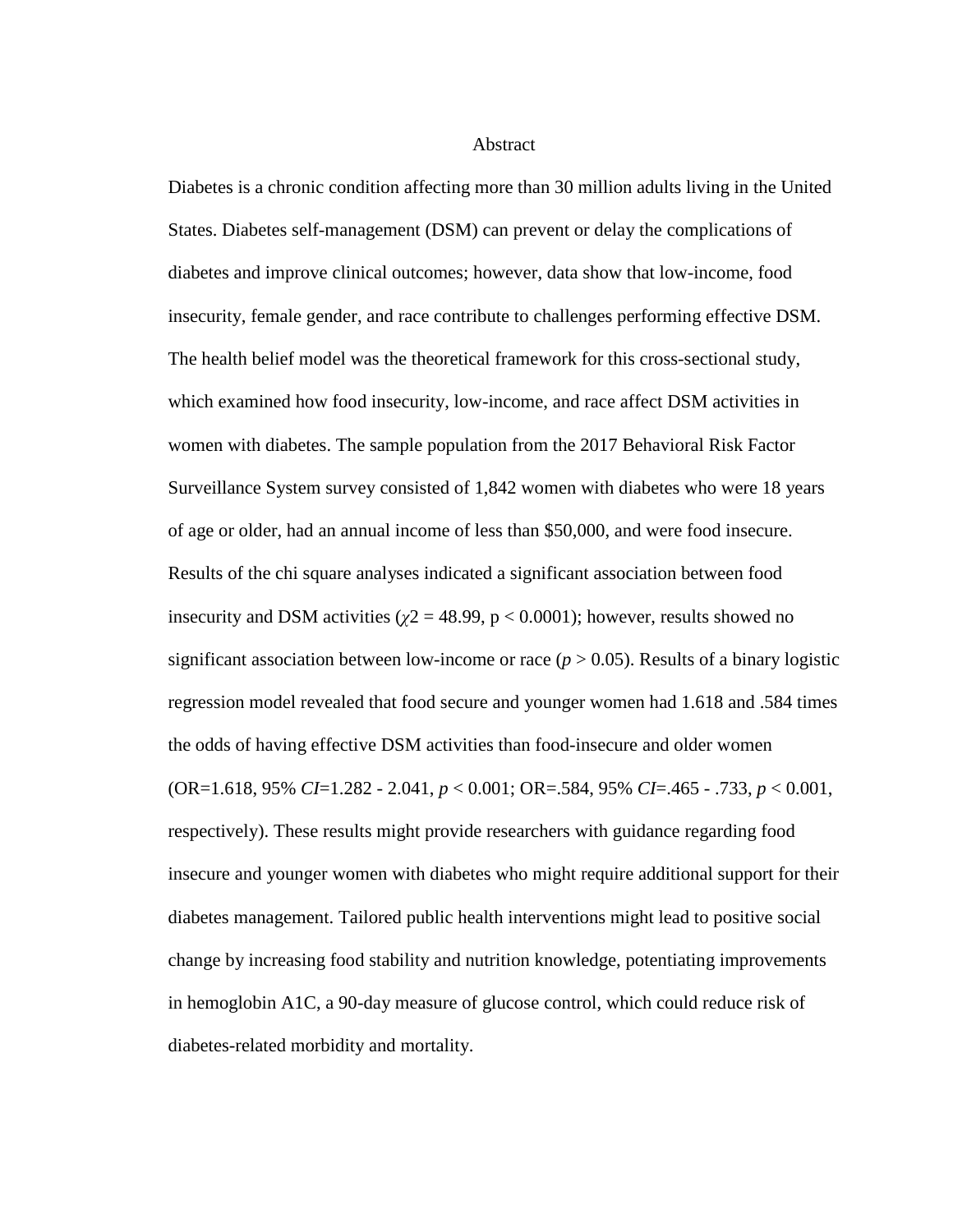The Influence of Food Insecurity, Low-Income, and Race on Diabetes Self-Management

Practices Among Women with Diabetes

by

Jill La Capria

MS, Hunter College, 1996

BA, Boston University, 1991

Doctoral Study Submitted in Partial Fulfillment

of the Requirements for the Degree of

Doctor of Public Health

Walden University

May 2019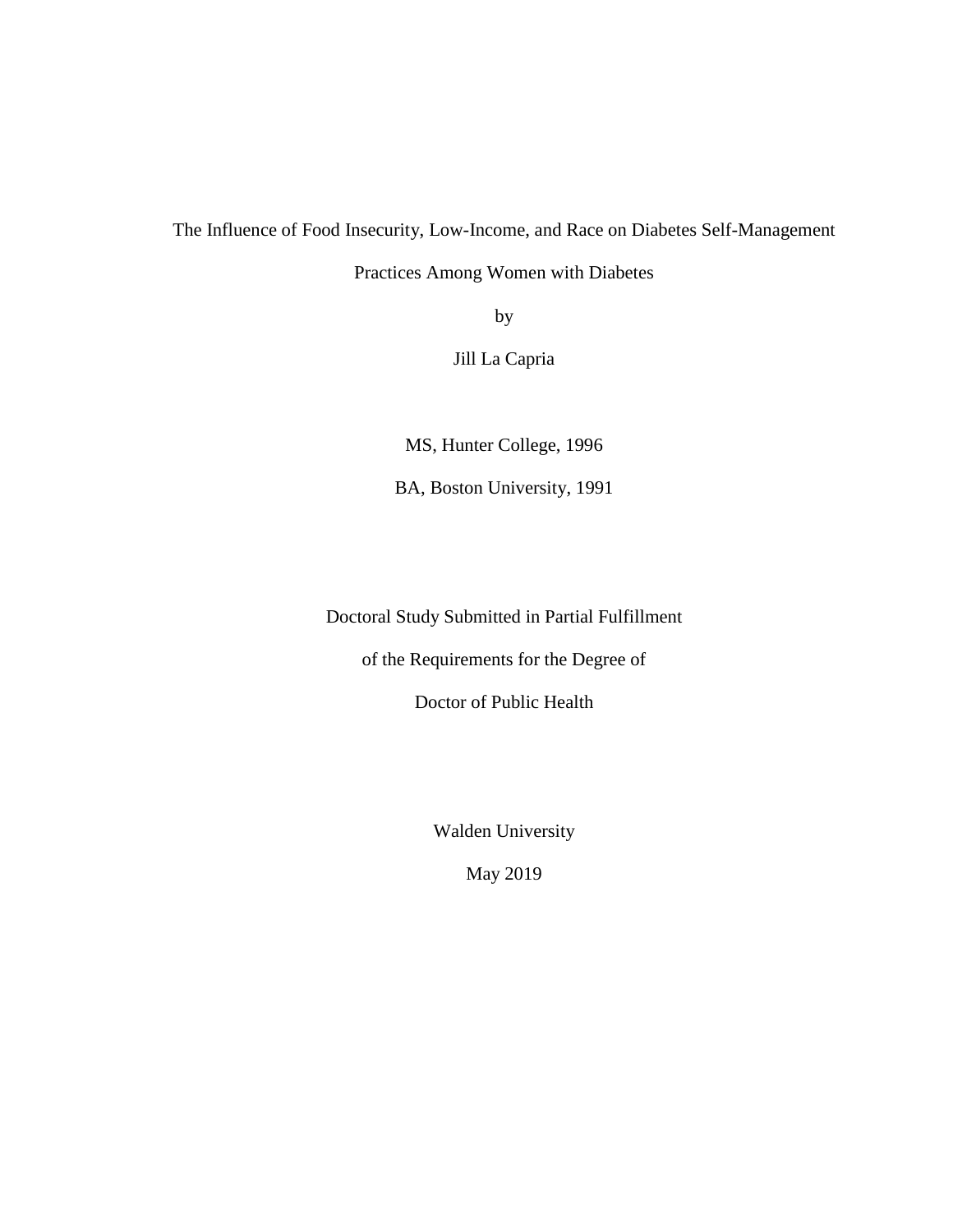#### **Dedication**

This doctoral study is dedicated to my family and friends who supported my journey with their patience, understanding, and encouragement. To my wonderful husband Jay, without your support I could not have accomplished this goal. You worked double time taking over as chef, "tucker inner", chauffeur, and weekend warrior to our boys and assured me that you had "everything covered" – and you did it without complaint. To my amazing boys, Michael and Ian, thank you for not complaining (too much) that I couldn't always tuck you in or be at all of your games. I am hopeful you didn't feel too neglected during these years and that you were able to see that with hard work and dedication, anything is possible. To my friends I haven't seen in a while, I'll be back soon. Thank you for your patience!

Lastly, to my parents, Arlene and Richard, thank you for your encouragement and support. It is because of you that I always strive to do more. You taught me that it is only through hard work, not luck, that success is possible and that sometimes you have to fail in order to succeed. You also taught me that I can do whatever I set my mind to  $-$  it's amazing to me that you were right!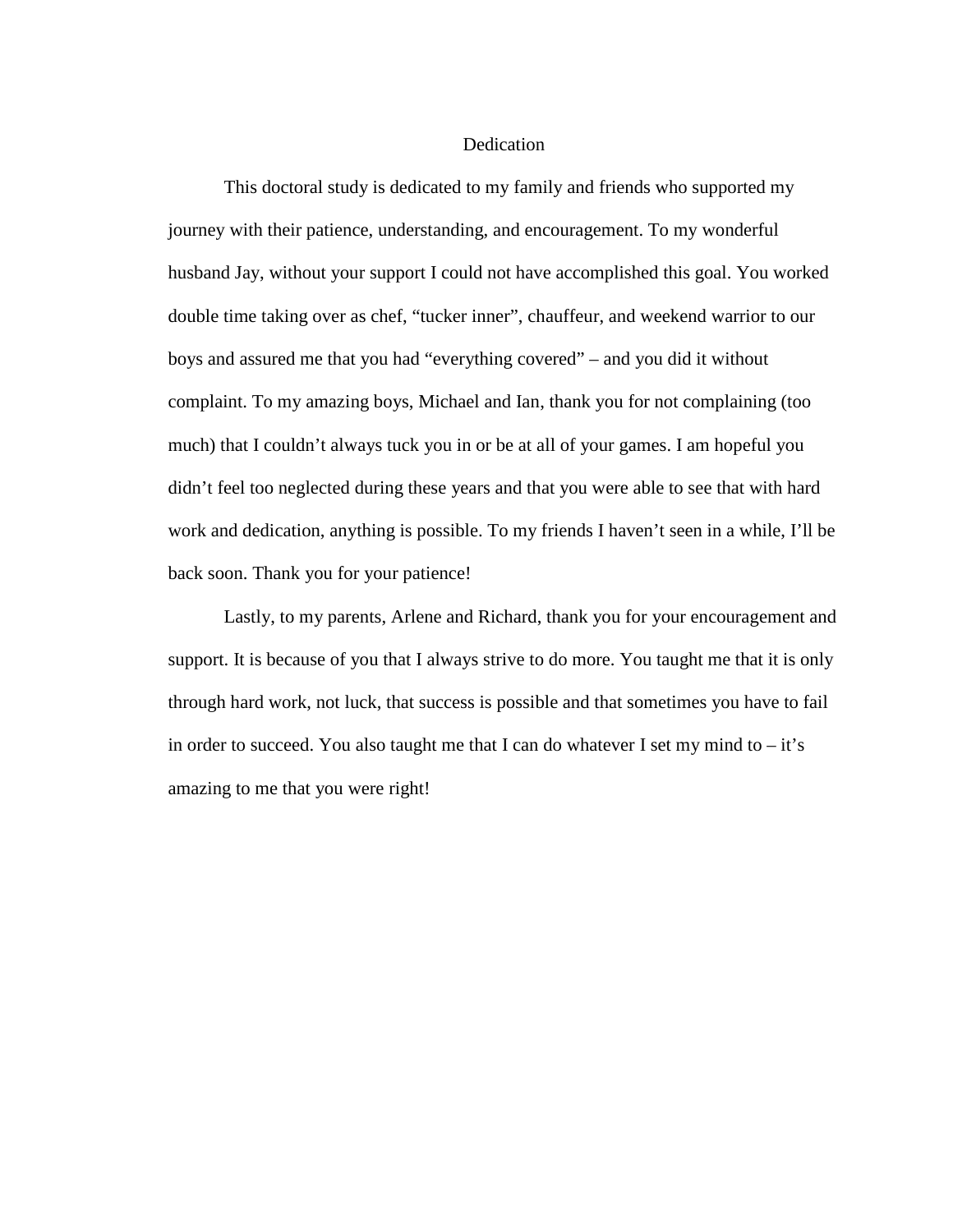#### Acknowledgments

I would like to thank my family, friends, and colleagues who supported and encouraged me throughout this journey. I would also like to acknowledge and thank all of my instructors and my committee members: Dr. Vasileios Margaritis, Dr. Aaron Mendelsohn, and Dr. German Gonzalez.

To all of my instructors, thank you for challenging me to think outside of the box and learn how to become a scholar practitioner. You prepared me well for my final "assignment" in this long journey. To my second chair, Dr. Mendelsohn, thank you for your expeditious reviews and valuable feedback. Your advice was instrumental in ensuring I always maintained doctoral level writing. To my university research reviewer, Dr. Gonzalez, as the last person in the review process, you kept your comments focused and returned them in a timely manner. Lastly, to my committee chair, Dr. VM, thank you for your encouragement, wisdom, and patience. In times when I was falling behind, you did your very best to keep me on track. You were patient yet you knew those were the very times I needed a gentle kick in the rear to get going. I greatly appreciate your timely and constructive feedback as well as your guidance in getting through each step in the process.

I am truly grateful to all of you for guiding me throughout this amazing journey!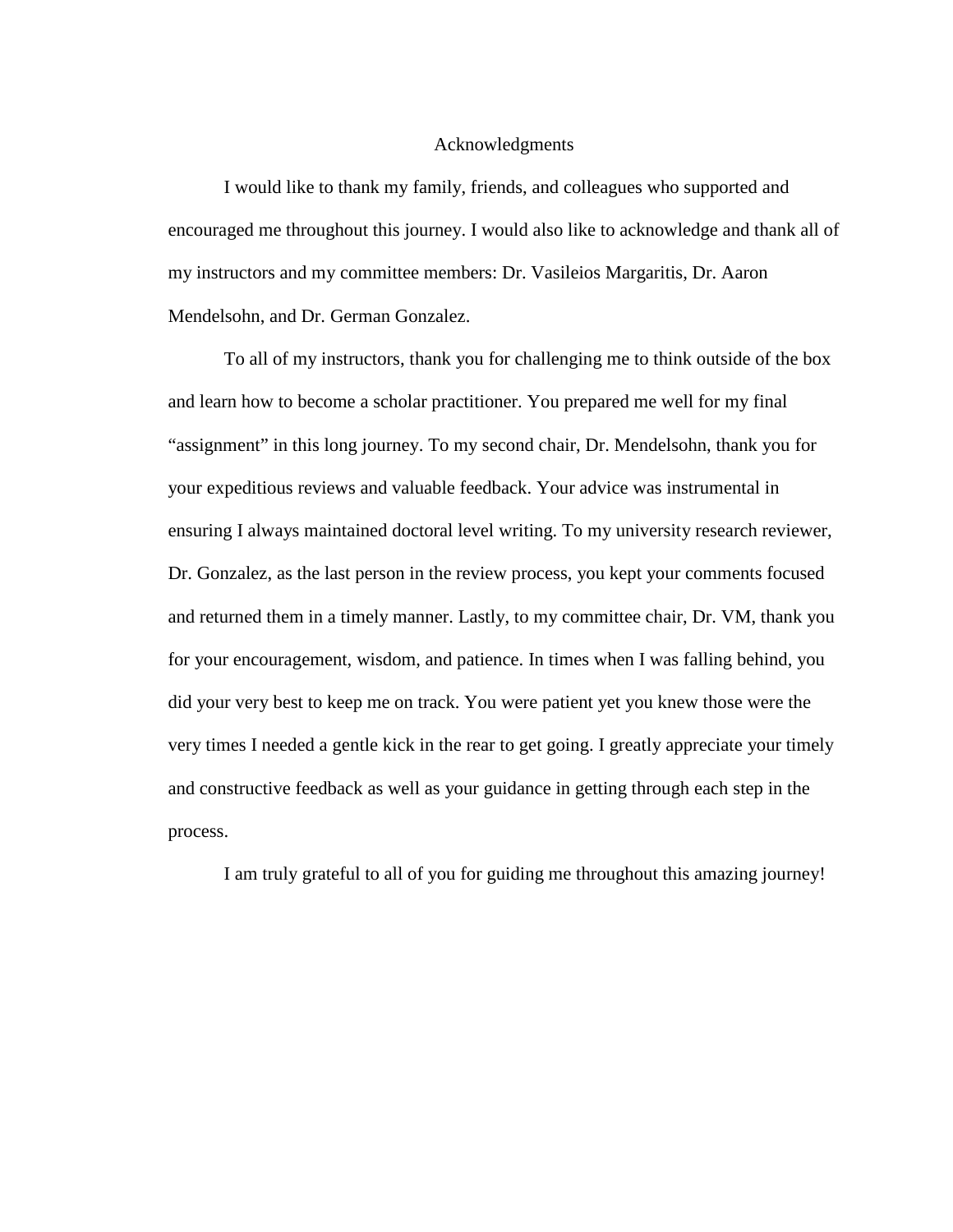### Table of Contents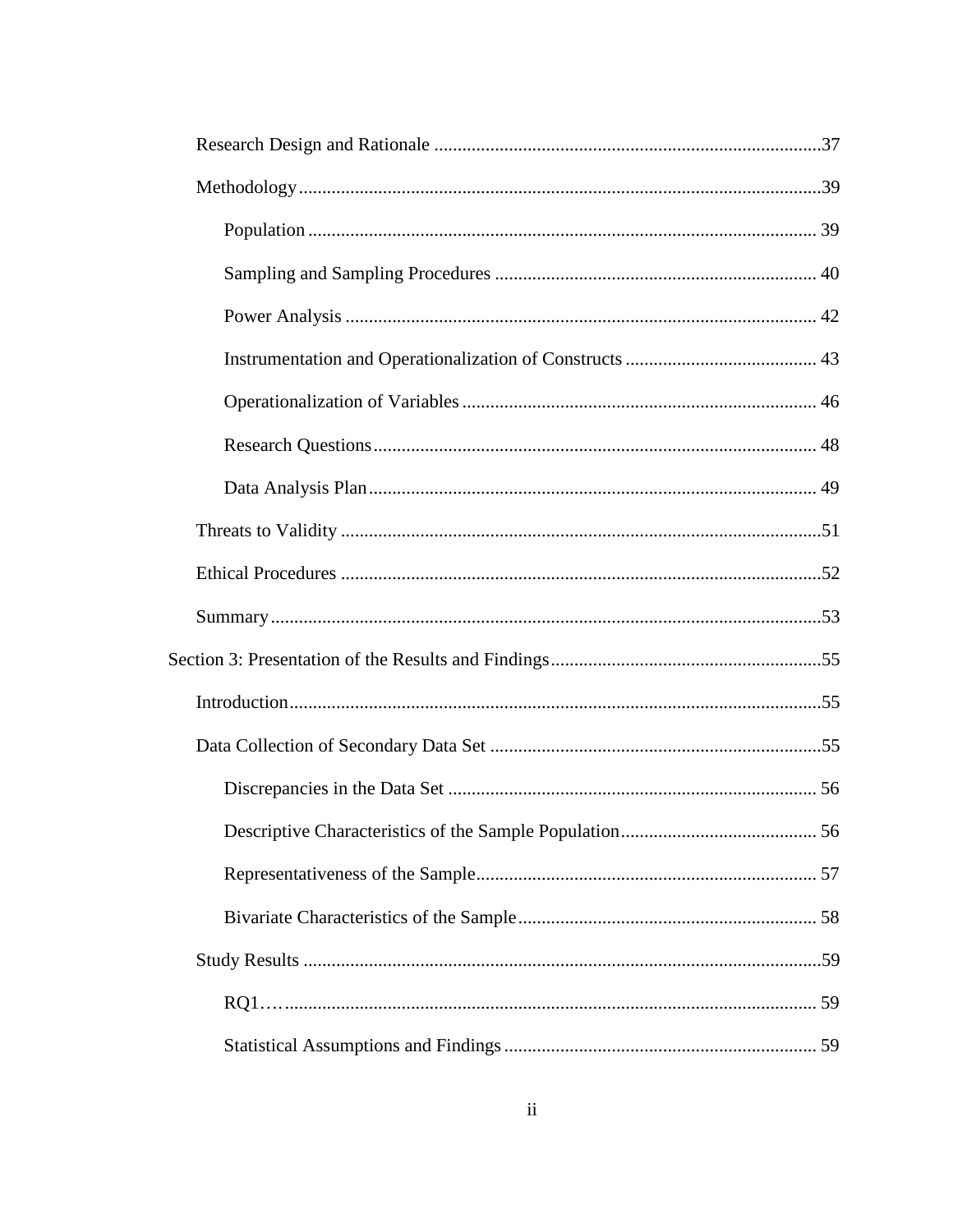| Section 4: Application to Professional Practice and Implications for Social |  |
|-----------------------------------------------------------------------------|--|
|                                                                             |  |
|                                                                             |  |
|                                                                             |  |
|                                                                             |  |
|                                                                             |  |
|                                                                             |  |
|                                                                             |  |
|                                                                             |  |
|                                                                             |  |
|                                                                             |  |
|                                                                             |  |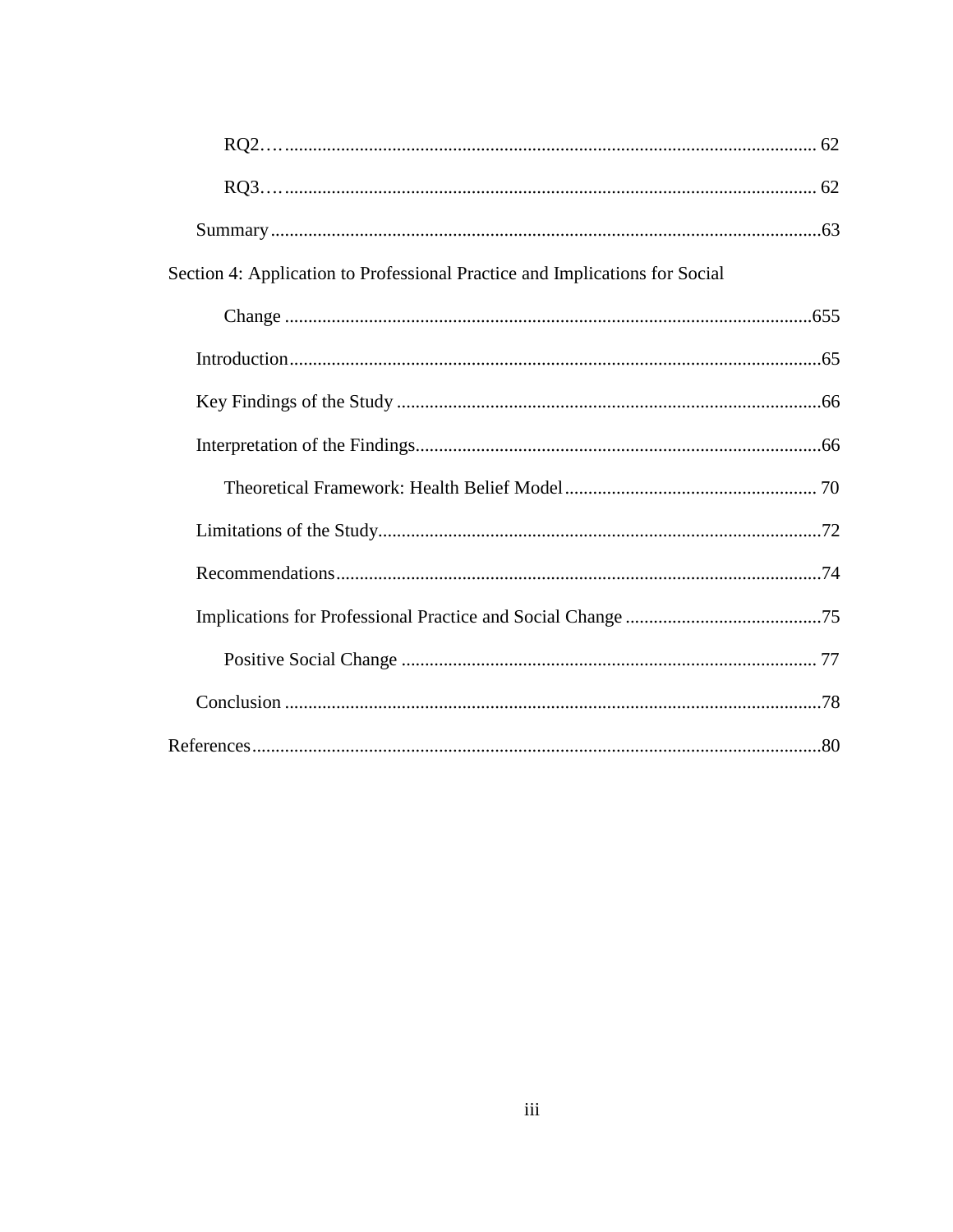## List of Tables

<span id="page-10-0"></span>

| Table 5. Binary Logistic Regression for Food Insecurity Predicting DSM Activities 61 |  |
|--------------------------------------------------------------------------------------|--|
|                                                                                      |  |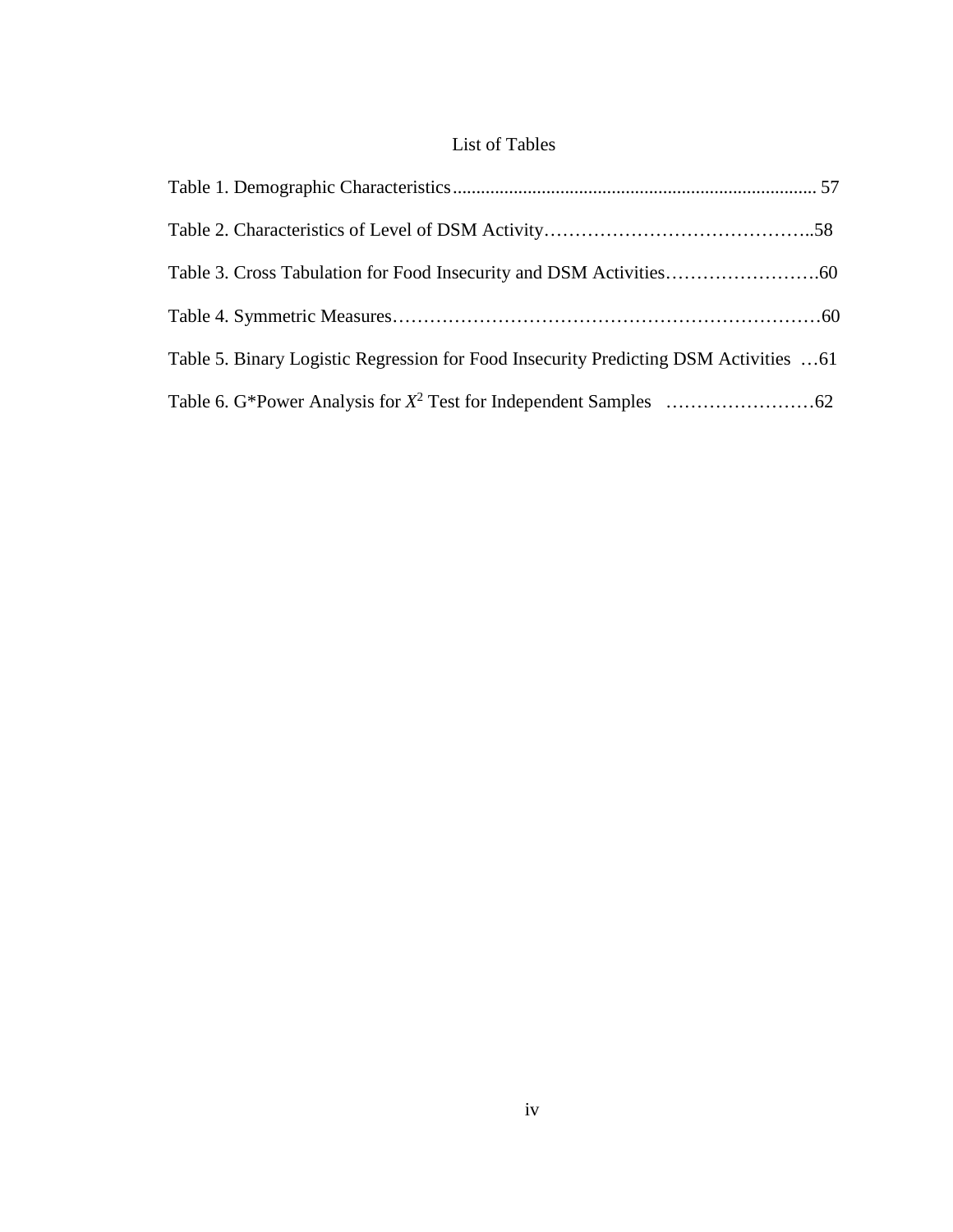Section 1: Introduction and Literature Review

#### **Introduction**

<span id="page-11-1"></span><span id="page-11-0"></span>According to the Centers for Disease Control and Prevention (CDC, 2017a), diabetes is a chronic condition found in over 30 million adults living in the United States (US). It is among the top 10 causes of death and can lead to severe complications such as kidney failure, cardiovascular disease, and amputations. One quarter of those who have diabetes do not know they have it (CDC, 2017a). There are three main types of diabetes: type 1 diabetes, type 2 diabetes, and gestational diabetes, each with its own unique origin (CDC, 2017a). Type 1 diabetes is diagnosed mainly in children and teens and has an autoimmune component. The body is unable to produce its own insulin and thereby requires an external source. About 5% of the diabetes population has type 1 diabetes (CDC, 2017a). Type 2 diabetes is the most common form and occurs in about 90 to 95% of all diagnosed cases. It manifests over time when the body is unable to produce enough insulin to break down sugars ingested in the body (CDC, 2017a).

Despite the different treatment options, which include lifestyle modifications, medication, and diabetes self-management education (DSME), there is still no cure (CDC, 2017a). The last two decades have seen a threefold increase in adults who were diagnosed with diabetes, with the prevalence increasing with age. Prevalence also varies by ethnicity and education level, a reflection of socioeconomic status, where 12.6% of adults with less than a high school education and 7.2% of adults with more than a high school education have diabetes (CDC, 2017b). Furthermore, by the year 2050, the population of people with diabetes is expected to increase by 481% in Hispanics and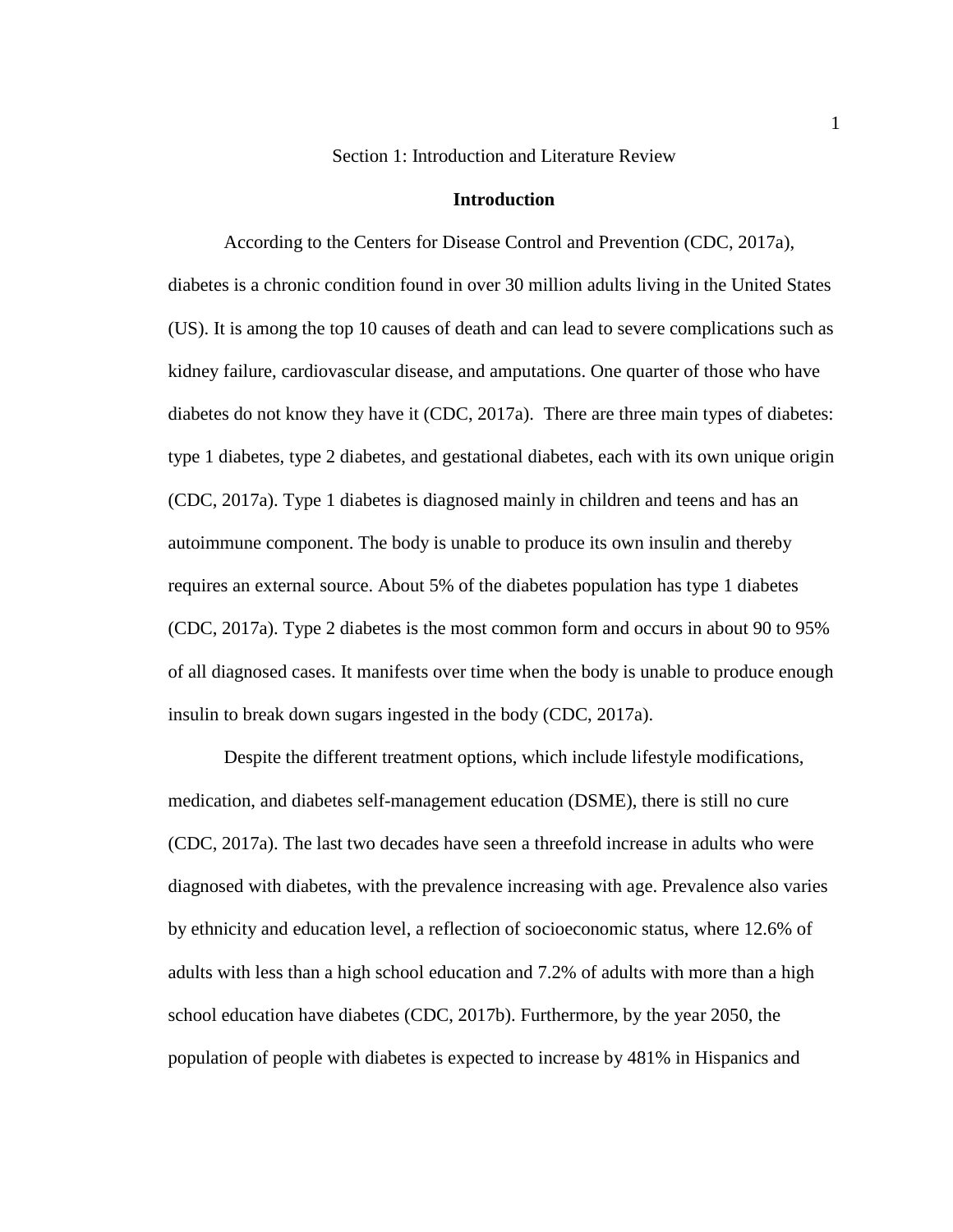208% in Blacks compared with 113% among their White counterparts. Among men, the rate is expected to increase by 174%, while among women, the expected rate increase is 220% (Vaccaro, Exebio, Zarini, & Huffman, 2014).

One of the recommended treatment options is diabetes self-management (DSM), which has been shown to prevent or delay the complications of diabetes and improve clinical outcomes, reduce healthcare costs, and have a positive impact on quality of life (Beck et al., 2017; Fan & Sidani, 2018; Haw, Narayan, & Ali, 2015; Kamradt et al., 2014; Katula et al., 2017; Lu, Xu, Zhao, & Han, 2016; Vaccaro et al., 2014). However, not all individuals with diabetes have the ability to manage their own care. For racial minority groups, the barriers to DSM activities may include individual health beliefs and low health literacy (Ricci-Cabello et al., 2014). Low-income women with diabetes have greater challenges related to effective DSM due to their life circumstances, which include a greater demand for caregiving, not having disposable income, and poor or no access to adequate healthcare (Fritz, 2017). Mansyur, Rustveld, Nash, and Jibaja-Weiss (2016) found that perceived support associated with self-efficacy and DSM activities among Hispanic men and women had a positive association with self-efficacy among women, but not among men. Bhaloo, Juma, and Criscuolo-Higgins (2017) posited that the DSM activities of women were influenced by a strong support system. When this did not exist, they were more vulnerable to low engagement levels of DSM activities and were more susceptible to poor outcomes (Bhaloo et al., 2017).

For those who are food insecure and of poor socioeconomic status, effective DSM can also be a challenge (Fritz, 2017; Ippolito et al., 2017). According to Ippolito et al.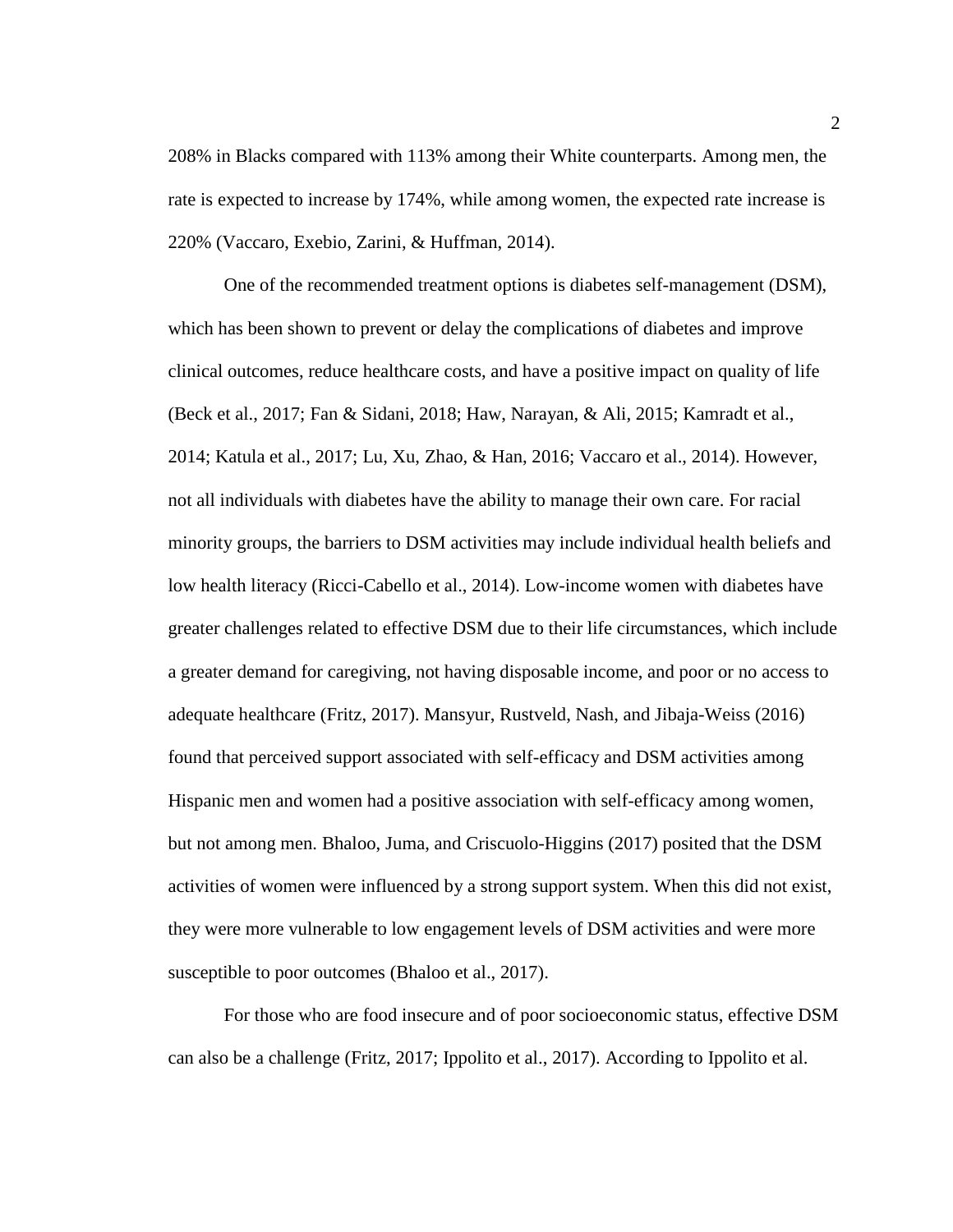(2017), food insecure individuals are more susceptible to poor eating habits, which stem from their limited access to nutrient-dense and nutritious foods, binge eating when food is available, and having to choose between healthy eating and paying bills. All of these can lead to poor glycemic control and a low level of DSM activity (Ippolito et al., 2017). For low-income individuals with diabetes, there are fewer resources to devote to managing their chronic conditions, making it a challenge to comply with the prescribed DSM activities (Fritz, 2017). Low-income individuals also face barriers to accessing healthcare services due to lack of insurance or, in some cases, high copays, which force them to choose between seeing a healthcare professional and paying the bills (Vest et al., 2013).

It is, therefore, necessary to understand what influences DSM activities in order to be able to tailor programs to improve practice as indicated. The purpose of this study was to determine whether risk factors of income status and food insecurity influence DSM practices and whether DSM practices were further influenced by race when food insecurity and low-income were constant. The American Diabetes Association (ADA) holds the position that DSME should be provided to all patients diagnosed with diabetes to improve patient outcomes (Powers et al., 2015). Both income level and food insecurity have a detrimental effect on DSM practices. There is a greater likelihood low income or food insecure individuals will engage in unhealthy behaviors such as smoking, being sedentary, following a poor diet, and being non-adherent to medication (Chan, DeMelo, Gingras, & Gucciardi, 2015; Fritz, 2017; Ippolito et al., 2016; Lyles et al., 2013; Vest et al., 2013). Ethnic minorities may also have more challenges than non-minority groups adhering to and engaging in DSM activities such as following a healthy diet and getting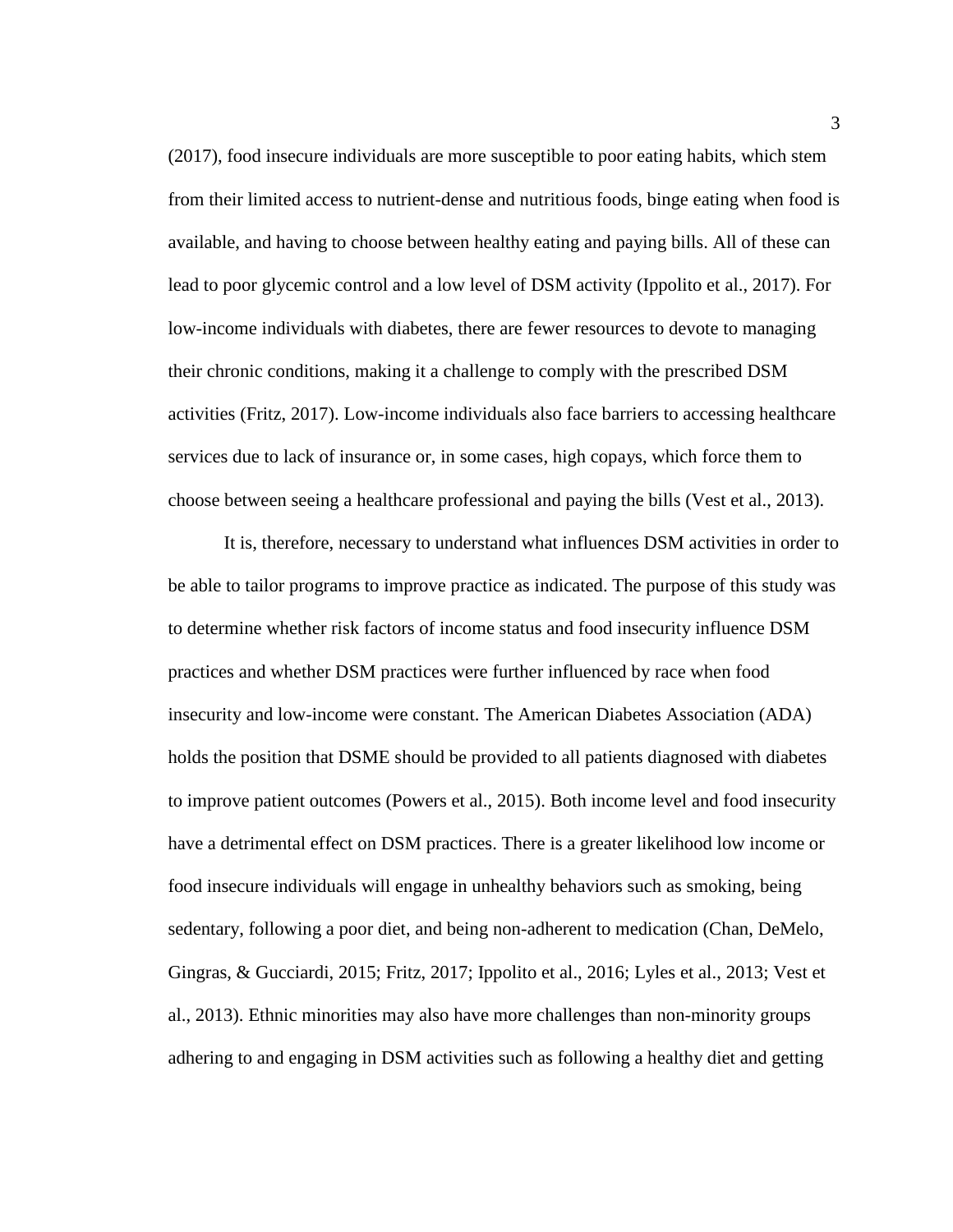enough exercise (Ricci-Cabello et al., 2014). DSM can be positively influenced by individually tailored education programs (Beck et al., 2017); however, data remains elusive in their contribution to DSM practices among different racial/ethnic women with diabetes.

Johnson et al. (2014) found significant racial and ethnic differences in all of the five DSM activities, which included blood glucose monitoring, foot checks, nonsmoking, physical activity, and healthy eating, among non-insulin users. Specifically, engagement in blood glucose monitoring and foot care was the greatest among American Indian/Alaskan Natives (AIAN). Asian/Native Hawaiian or other Pacific Islander (API) had the lowest engagement in these activities. Compared with non-Hispanic Whites, Hispanics had 1.5 times the odds of consuming their daily intake of fruits and vegetables and not smoking, whereas AIAN had higher odds of monitoring their blood glucose levels daily. Among insulin users, there were only differences for blood glucose monitoring and foot checks. In general, those on insulin had higher engagement in diabetes self-care activities regardless of racial identity. While this study investigated racial differences in DSM activities among insulin and non-insulin users, they neglected to explore whether income level, food security status, or gender contributed to the level of engagement for DSM activities. Using the most recent Behavioral Risk Factor Surveillance System (BRFSS) dataset, a health-related risk behavior telephone survey, which included questions on food insecurity and diabetes self-management activities, this study investigated whether there was a relationship between income level and food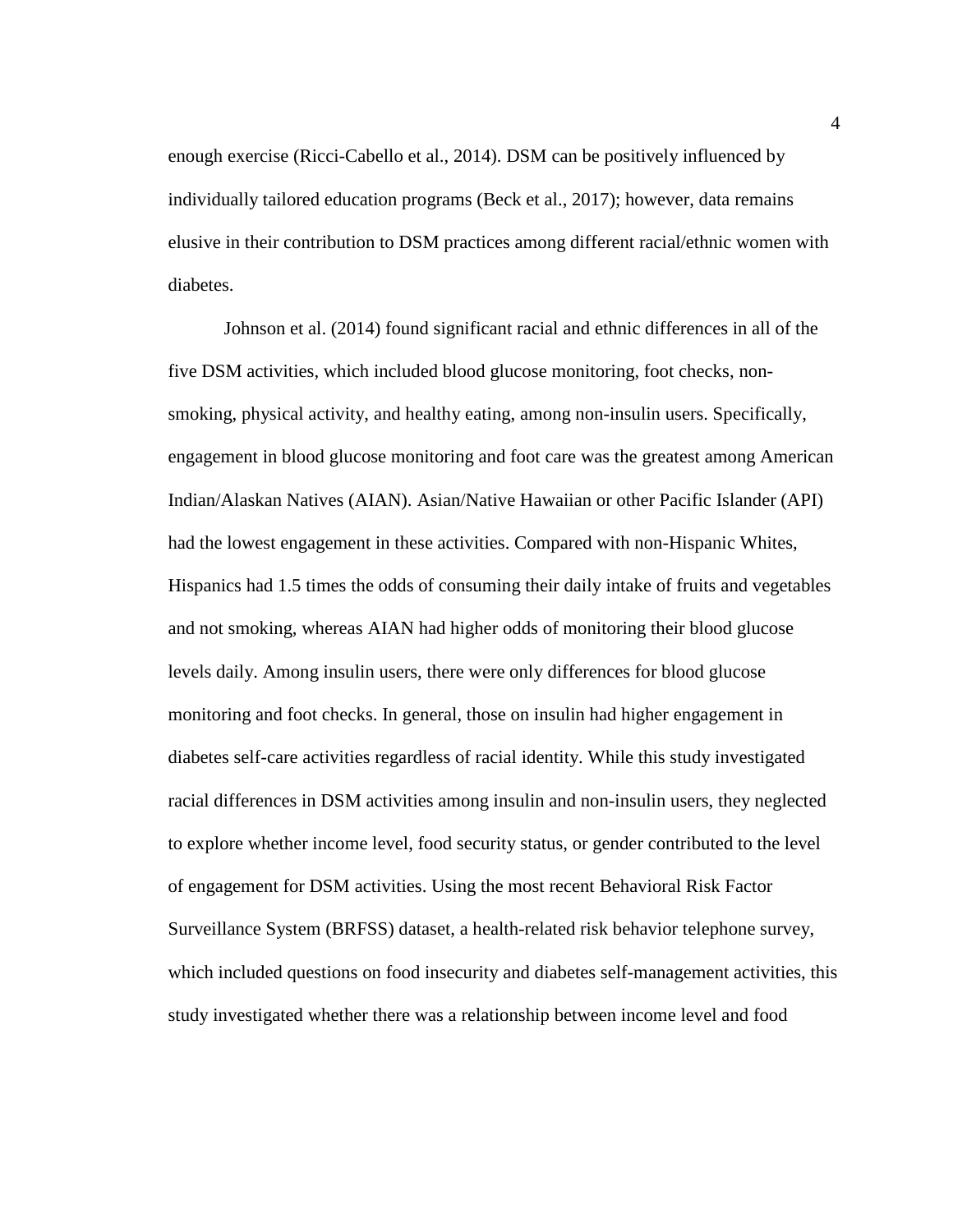security status and DSM practices among women with diabetes and whether the relationship still existed across all races.

For individuals living with diabetes, having the knowledge and skills necessary for the proper management of diabetes is critical in the management of their disease. Self-management can prevent or delay the complications of diabetes and improve clinical outcomes, reduce healthcare costs, and have a positive impact on quality of life (Beck et al., 2017). Understanding whether racial differences in DSM extend to income level and food security status among women will allow for more tailored individualized approaches to diabetes self-management education and support (DSMES), which could lead to positive social change and improved outcomes within this population. It is also possible to use these results to determine which ethnic groups have the greatest need for support and further education.

In Section 1, I highlight the foundation of the study, which includes the purpose of my study, the research questions I addressed, hypotheses, the theoretical foundation upon which I based my study, an extensive review of the literature related to the key variables, and the scope and significance of this research. Section 2 addresses the research design and rationale, methodology, and threats to validity. In Section 3, I describe how the data were collected and reported on the baseline characteristics of the study population. Results are also shared in this section in both textual and graphic formats. Finally, in Section 4, I interpret the findings and describe how these results align with or contradict current literature and describe the key limitations of the study. I will make recommendations for future research based on the strengths and shortcomings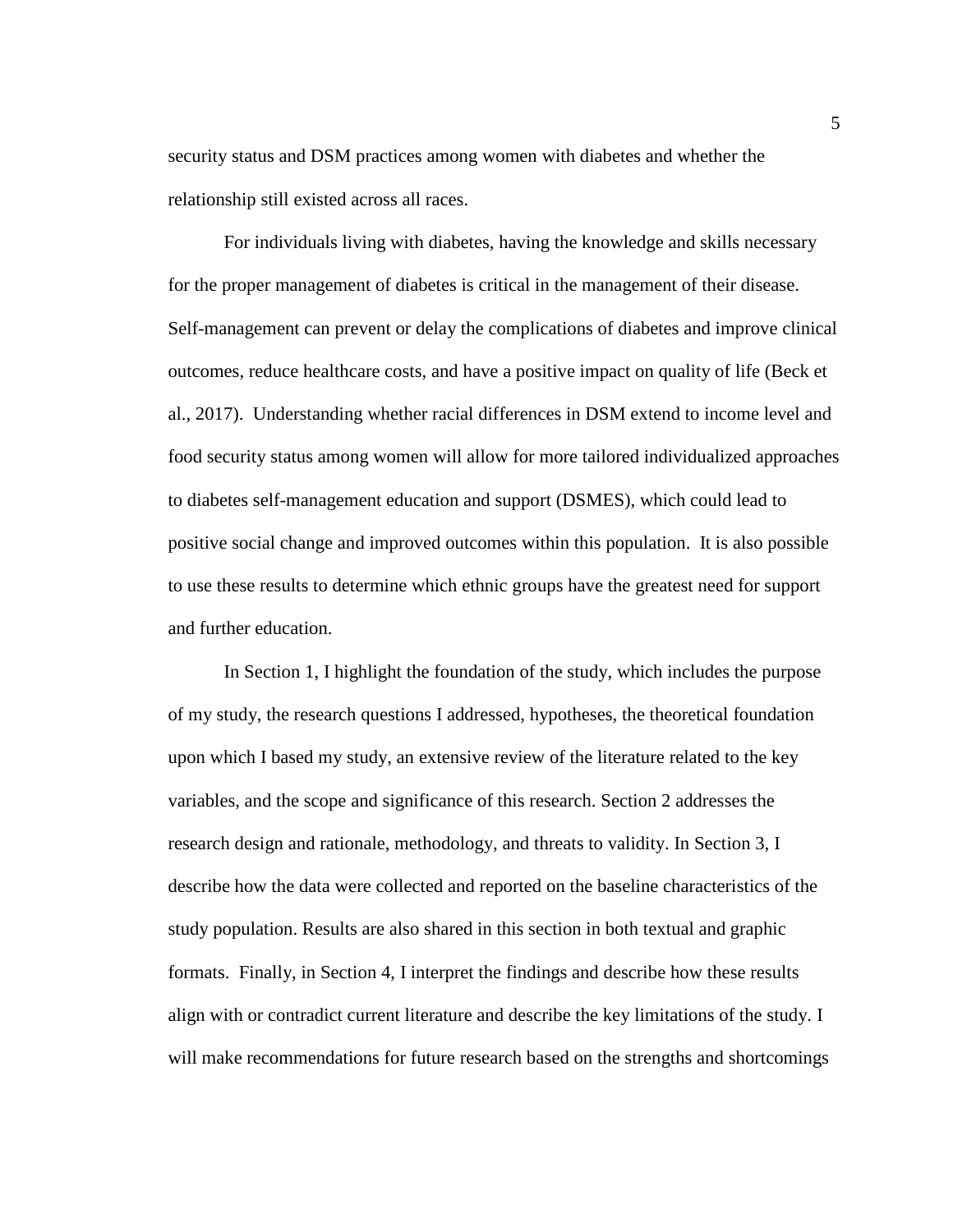of the current study and describe the social change impact based on my findings. Each section concludes with a robust summary of my findings.

#### **Problem Statement**

<span id="page-16-0"></span>Diabetes is a chronic condition whereby the body is unable to process food into energy, leading to an excess amount of glucose circulating in the blood stream (CDC, 2017a). Though the risk of developing diabetes is similar between men and women, the potential for negative outcomes can be quite different. For example, the risk of heart disease for women, which is the greatest killer of American women, as well as stroke, is higher than men with diabetes (U.S. Department of Health and Human Services [HHS], 2017). Women with diabetes also have a lower quality of life and survival rate following a myocardial infarction (HHS, 2017).

Low-income individuals are also at a higher risk for diabetes and are more likely to suffer from food insecurity (Ippolito et al., 2017). Food insecurity is defined as households or individuals with limited or uncertain access to wholesome and nutritious food (Strings, Ranchod, Laraia, & Nuru-Jeter, 2016; Torres, De Marchis, Fichtenberg, & Gottlieb, 2017). In patients who have diabetes, this poses an additional level of risk as it can contribute to poor glycemic control and the inability to properly self-manage their condition (Ippolito et al., 2017). DSM has been shown to reduce the risk of associated morbidity and mortality (Fritz, 2017). However, not all individuals with diabetes have the ability to manage their own care. Low-income women with diabetes have greater challenges involving effective DSM due to their life circumstances, which include a greater demand for caregiving, not having disposable income, and poor or no access to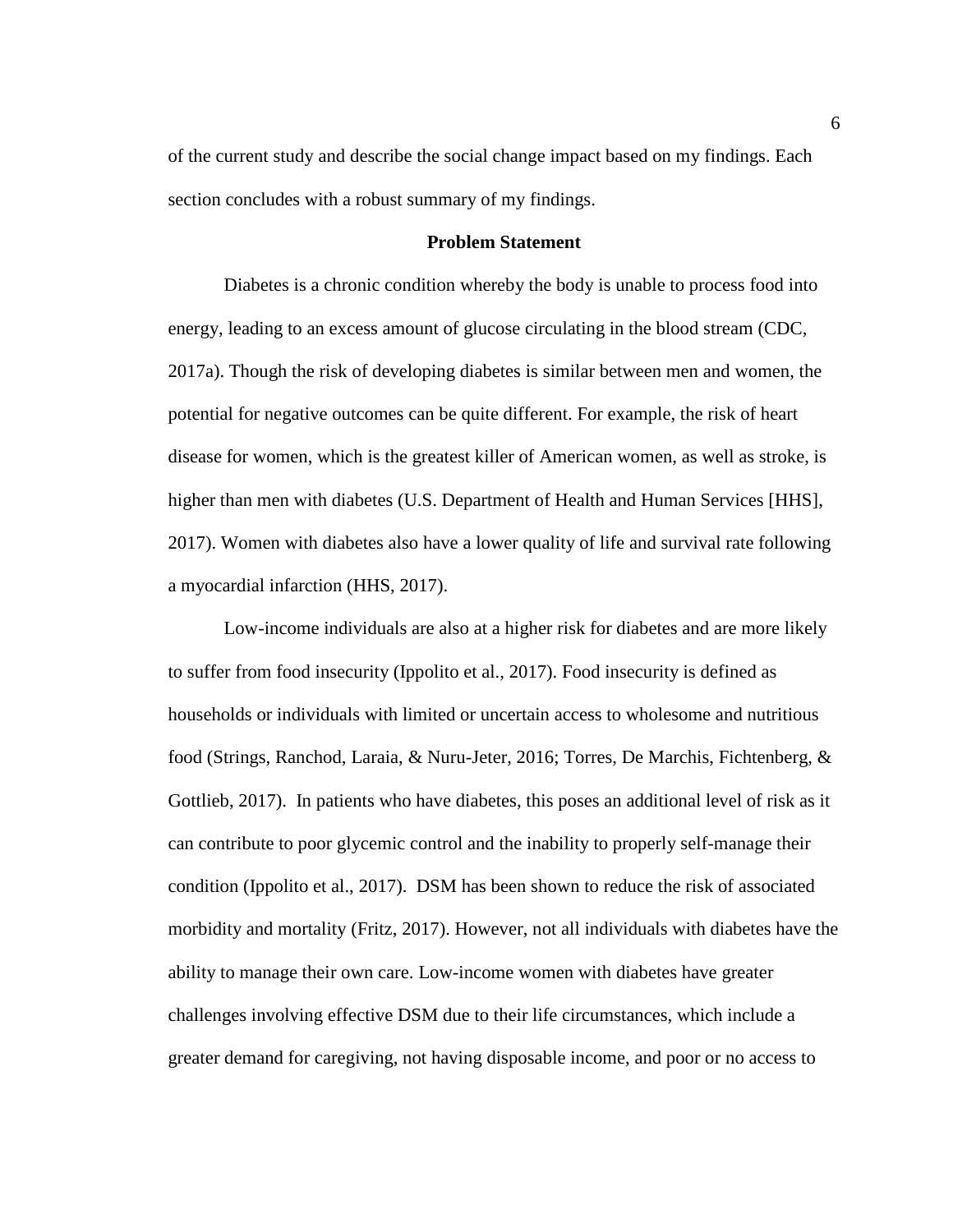adequate healthcare (Fritz, 2017). For those who are food insecure and of poor socioeconomic status, effective DSM can also be a challenge (Fritz, 2017; Ippolito et al., 2017).

Johnson et al. (2014) investigated whether race influenced diabetes self-care activities, which included monitoring blood glucose, diabetic foot checks, abstaining from smoking, engaging in physical activity, and following a healthy diet. They also investigated whether self-care activities were further differentiated by insulin use. For individuals not using insulin, there were varying levels of engagement for each of the self-care activities among different racial groups. The highest level of engagement in blood glucose monitoring and foot care was among AIAN. To the contrary, the API group had the least engagement in blood glucose monitoring and foot care. Hispanics compared to non-Hispanic Whites had 1.5 times the odds of consuming their daily intake of fruits and vegetables and not smoking and AIAN had higher odds of monitoring their blood glucose levels daily. Among those on insulin, the differences were only significant with select self-care activities such as blood glucose monitoring and foot checks and were not significantly different across racial groups. With the significant differences within the study population for both demographic and socioeconomic characteristics, it is difficult to ascertain whether these differences played a role in the outcome of this study and whether looking at a more homogeneous and gender-specific sample where income level and food insecurity status were equivalent and the same significant differences in DSM practices would be present.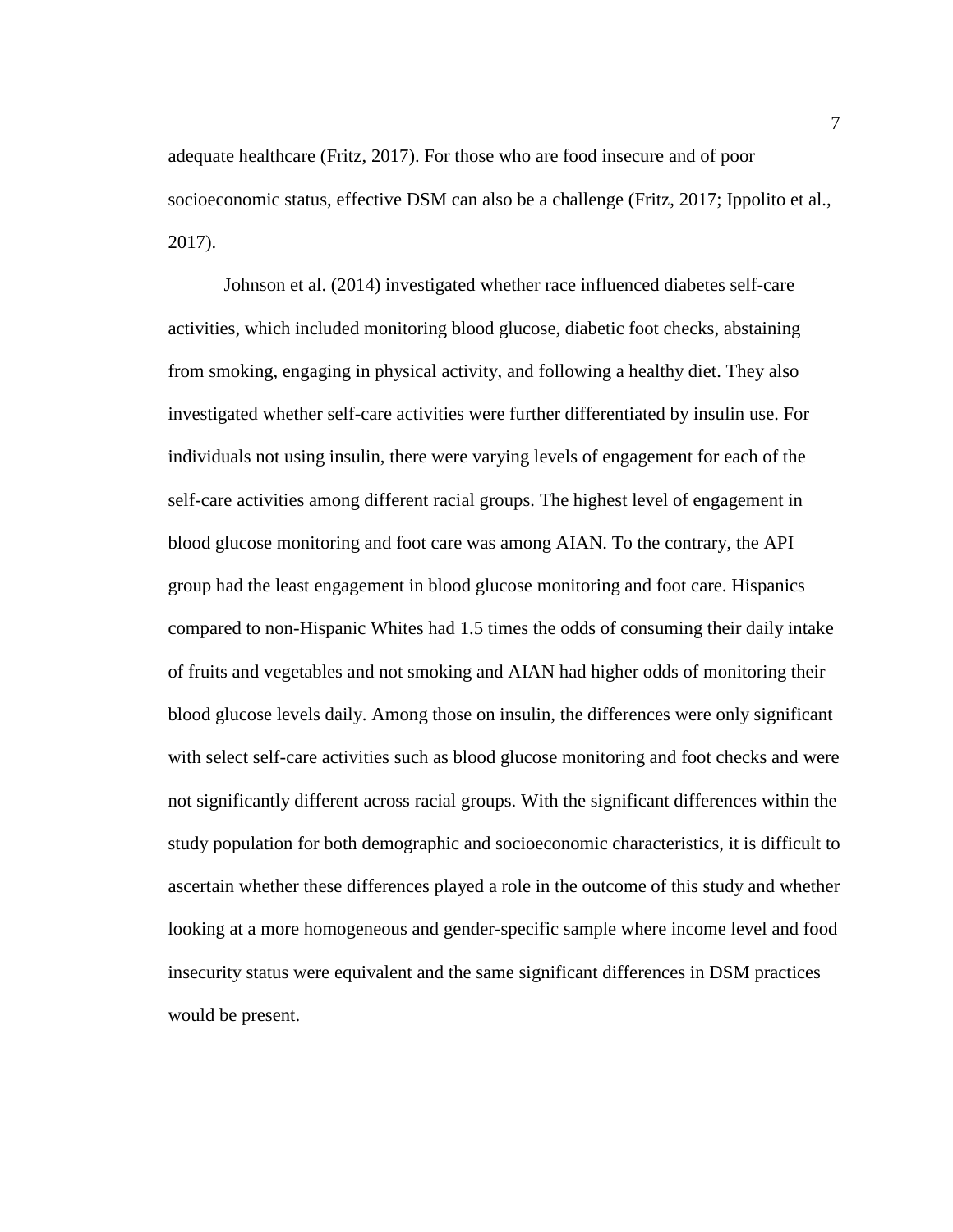Income level influences physical activity, one of the measures of DSM activity (Kari et al., 2015). The types of food consumed is also influenced by income level, race, and gender, especially among those with lower income levels (Storey & Anderson, 2014). The differences in what influences DSM activities in men and women were explored by Chlewbowy, Hood, and La Joie (2013) revealing that women and men have different barriers and facilitators to DSM behavior. Women's acceptance of their diabetes helped facilitate positive engagement in DSM activities, while men were motivated by having a positive outlook. Barriers to DSM activities in women were more focused on the financial and emotional burden they felt with diabetes, whereas men felt their limited knowledge in how to properly manage their diabetes and the lack of personal time at work hindered their ability to monitor their blood sugar levels and eat an appropriate diet (Chlewbowy et al., 2013). In a similar study investigating the motivating factors of men and women to engage in recommended DSM activities, Bhaloo et al. (2017) found a greater risk for nonadherence and worse outcomes, specifically in the ability to reach hemoglobin A1C (A1C) targets and reduce diabetes-related risk factors, due to less support from family members for DSM activities in women as compared to men (Bhaloo et al., 2017).

DSM has been shown to reduce morbidity and mortality associated with diabetes (Fritz, 2017). It is therefore necessary to understand what influences DSM activities in order to be able to tailor programs to improve practice as indicated. According to Johnson et al. (2014), among non-insulin users, each racial group had different levels of engagement in blood glucose monitoring, foot checks, physical activity, smoking, and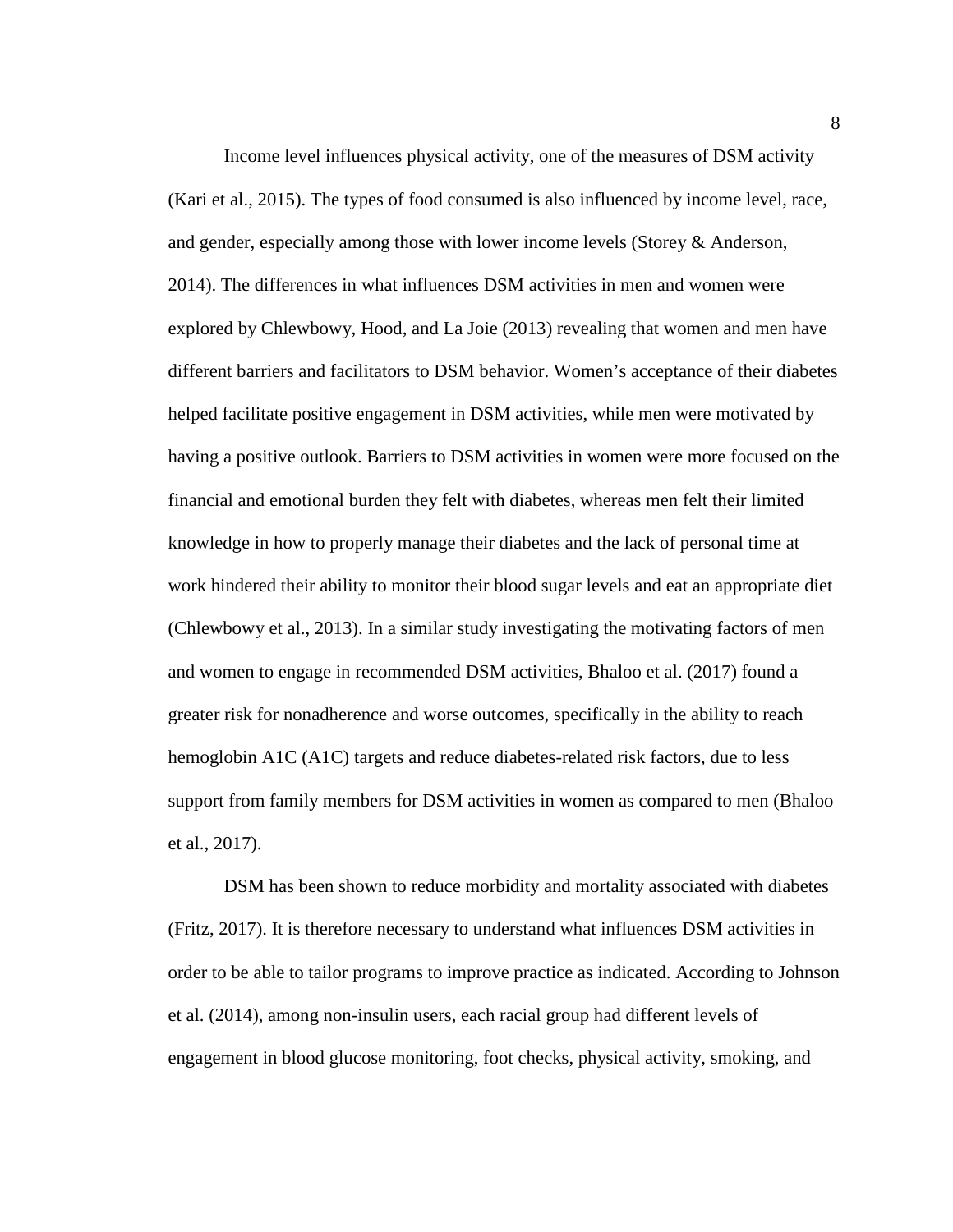healthy nutrition intake. Among insulin users, on the other hand, the racial differences seem to be mitigated whereby differences in engagement could only be seen for blood glucose monitoring and foot checks when comparing insulin users and non-insulin users but not when comparing different racial groups (Johnson et al., 2014). While these results can be used to tailor DSMES programs, they do not address the social and economic differences present within this same study population.

Income level has implications for DSM activities, which include not having enough money to buy nutritious foods such as whole grains, fruits, and vegetables and not being able to partake in adequate levels of physical activity (Kari et al., 2015; Storey & Anderson, 2014). Individuals with food insecurity also have challenges complying with a healthy diet as they lack access to nutritious food (Ippolito et al., 2017). Women with diabetes required more support from their spouses and family to help maintain the prescribed DSM activities. Unfortunately, they were often under-supported making it difficult to perform their DSM activities (Bhaloo et al., 2017). Women also felt more burdened with having diabetes and blamed themselves for getting sick. To a greater extent than men, women saw their disease as something they needed to hide, making compliance with certain DSM activities, such as blood glucose monitoring and healthy eating, more challenging (Chlewbowy et al., 2013). Therefore, this study explored whether food insecurity status and low income influence DSM practices in women with diabetes. It also explored whether there was an association between race and DSM practices in women when food insecurity and low-income were constant.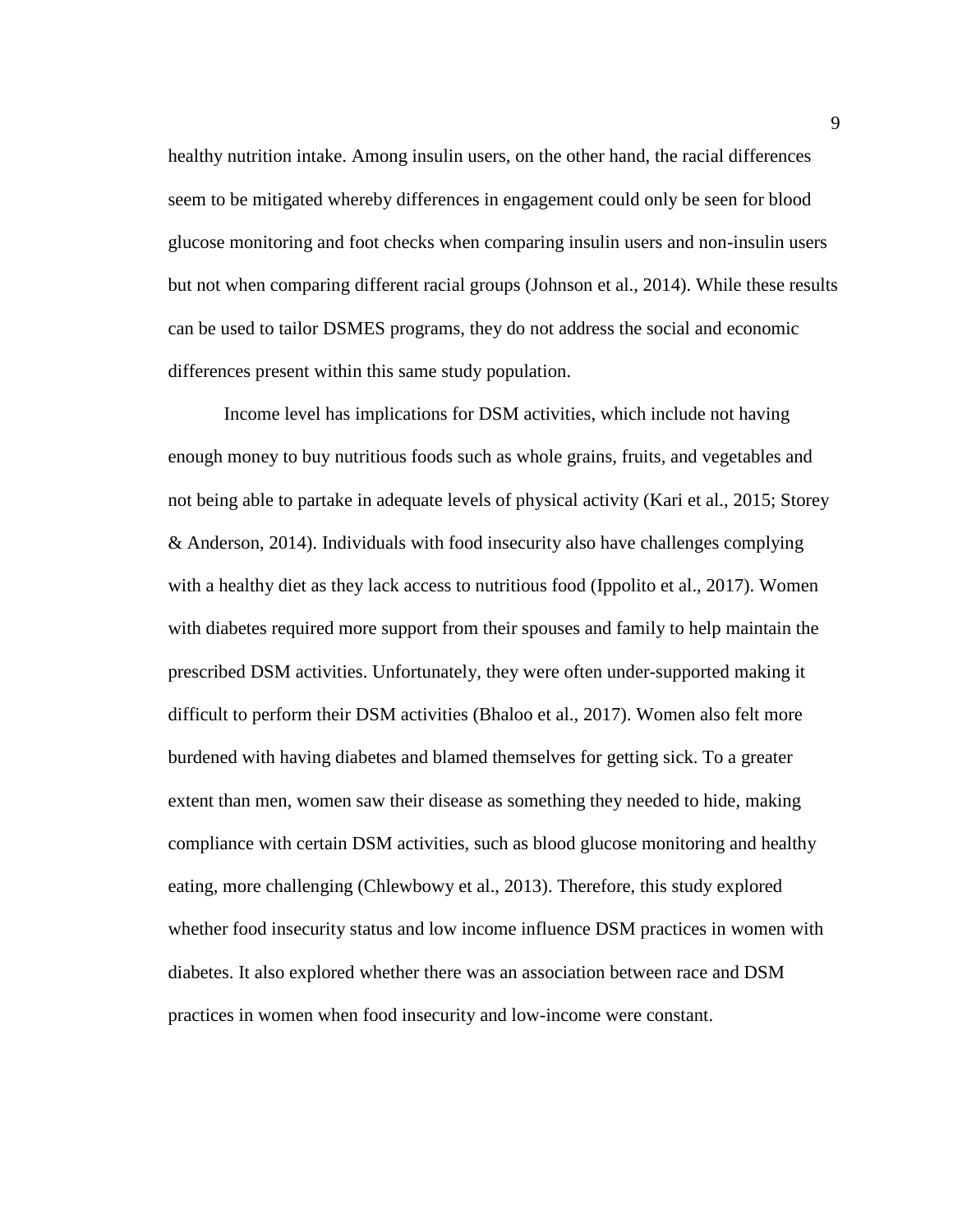#### **Purpose of the Study**

<span id="page-20-0"></span>For women with diabetes, food insecurity, income levels, and race each contribute to the inability to adequately perform DSM activities (Fritz, 2017; Ippolito et al., 2017; Johnson et al., 2014; Kari et al., 2015; Storey & Anderson, 2014). Therefore, I conducted a quantitative study using secondary data from the 2017 BRFSS to determine how food insecurity and low income affect DSM activities in women with diabetes and determine whether there was an association with race when food insecurity and income were constant.

#### **Research Questions and Hypotheses**

<span id="page-20-1"></span>*RQ1*: Is food insecurity associated with DSM activities in low-income women with type 2 diabetes?

*H<sub>0</sub>1*: There is no association between food insecurity and DSM activities in lowincome women with type 2 diabetes.

*H<sub>a</sub>l*: There is an association between food insecurity and DSM activities in lowincome women with type 2 diabetes.

*RO2*: Is low income level associated with DSM activities in food insecure women with type 2 diabetes?

*H02:* There is no association between low income level and DSM activities in food insecure women with type 2 diabetes.

*H<sub>a</sub>2*: There is an association between low income level and DSM activities in food insecure women with type 2 diabetes.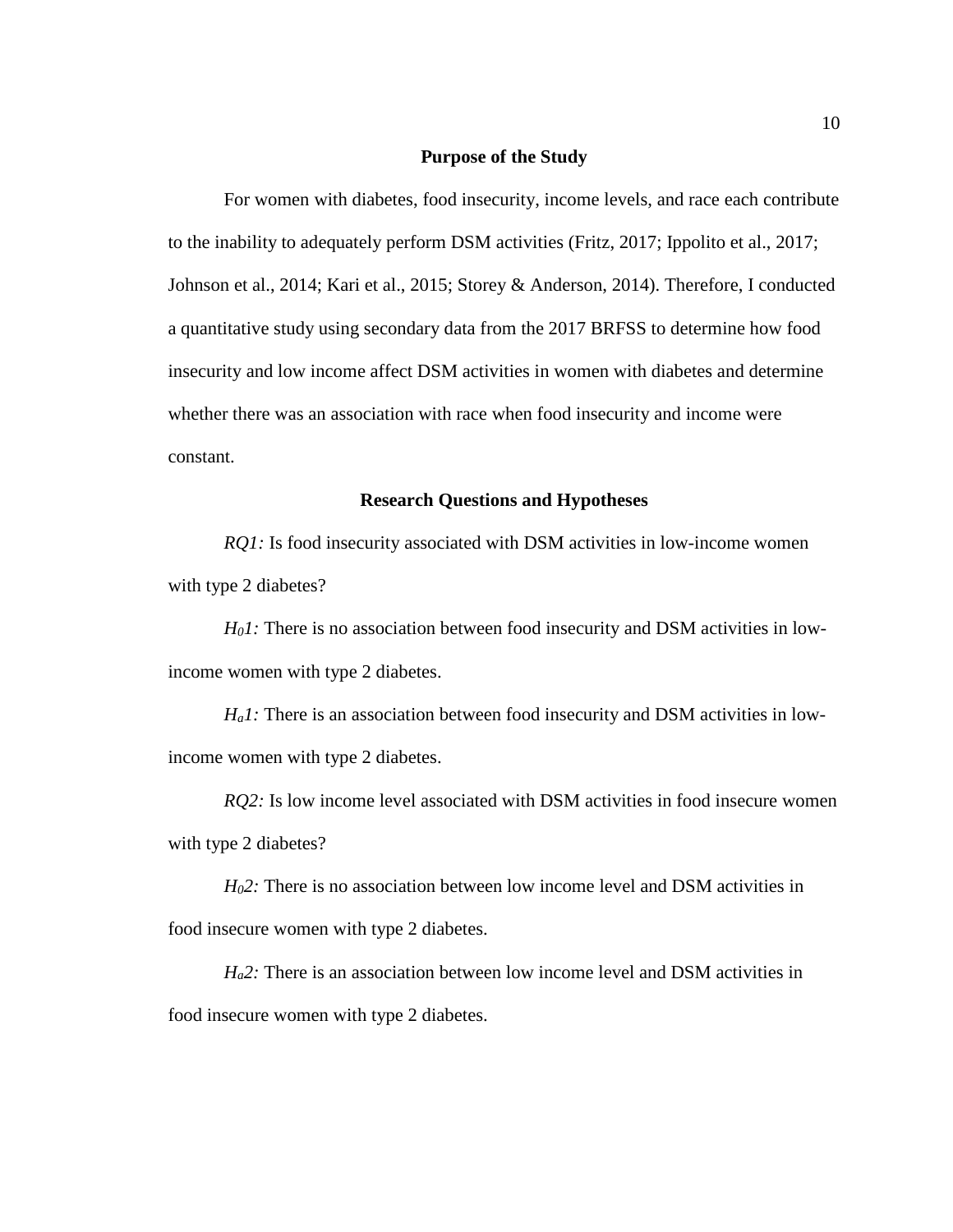*RQ3:* Is there an association between race and DSM activities among low-income food insecure women with diabetes as measured by frequency of diabetes self-care activities?

*H<sub>0</sub>3*: There are no racial differences in terms of DSM activities among low income, food insecure women with type 2 diabetes as measured by frequency of diabetes self-care activities.

*Ha3:* There are racial differences in terms of DSM activities among low income, food insecure women with type 2 diabetes as measured by frequency of diabetes self-care activities.

#### **Theoretical Foundation for the Study**

<span id="page-21-0"></span>Theory-based DSM interventions are more effective and have longer term benefits in patients with diabetes than those that do not have a theoretical base (Zhao, Suhonen, Koskinen, & Leino-Kilpi, 2016). With a theoretical base, investigators are better equipped to understand processes and accumulate evidence regarding what is driving health behaviors and determine best ways to motivate patients to make changes. In their systematic review, Zhao et al. (2016) found that the interventions based on one or more theories led to improvements in outcomes such as A1C, self-efficacy, diabetes knowledge, and DSM activities. They did not specify which theory led to the most improvement; however, they acknowledged that the health belief model (HBM), theory of self-efficacy, theory of empowerment, and theory of planned behavior, were used most often among the studies reviewed (Zhao et al., 2016).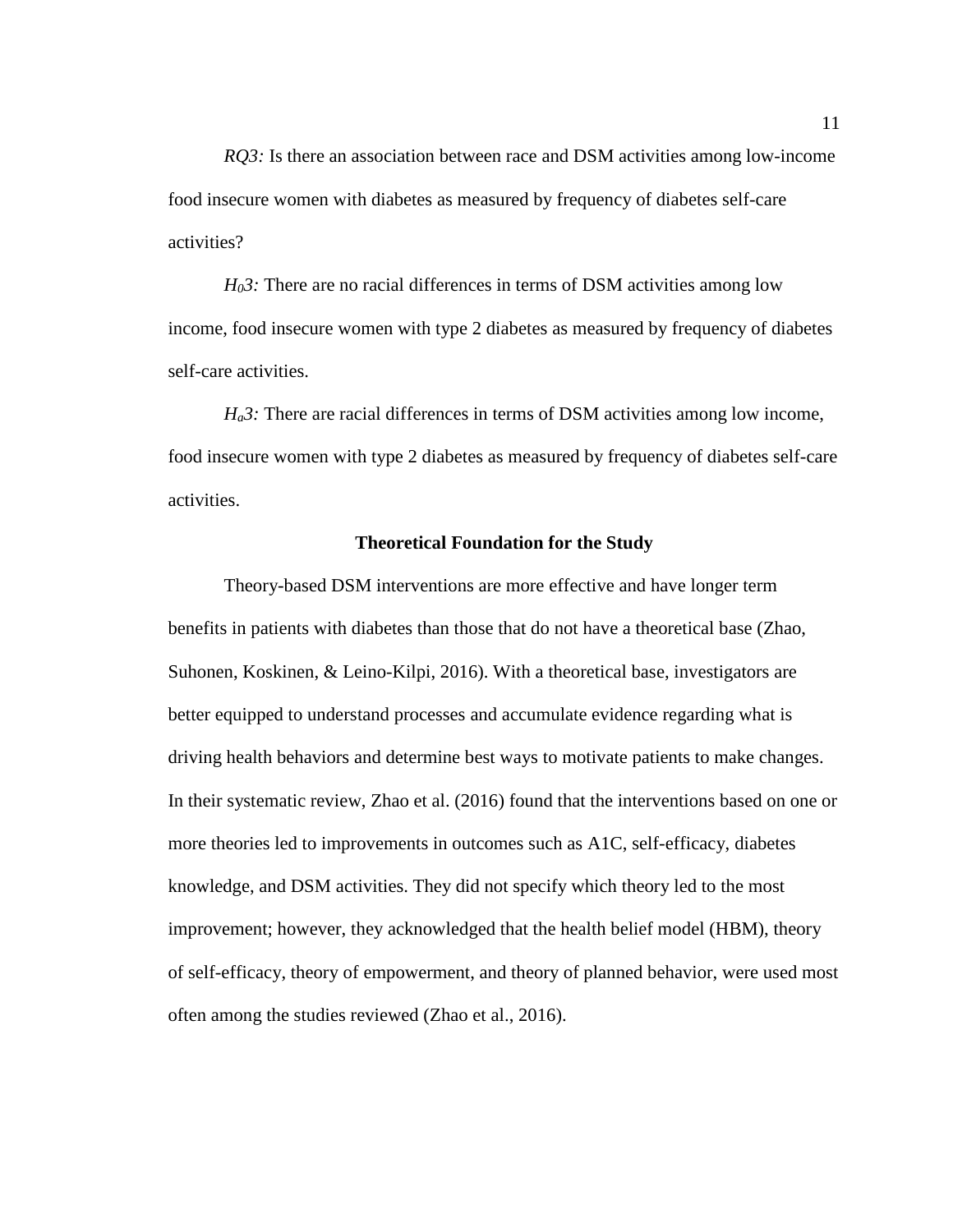The framework for this study was based on the HBM, which addresses healthrelated behaviors and is often used as a guide for interventions. It is especially useful when there is a need to better understand cultural beliefs and perceptions in order to develop interventions which are culturally appropriate (McElfish et al., 2016). The primary constructs of the HBM can be used to determine whether people will take action to improve their health and why they are likely to act or not (Glanz, Rimer, & Viswanath, 2015). These constructs include perceived susceptibility, how likely a person perceives their chances of being diagnosed with a disease, perceived severity, or the belief regarding how severe a disease could become if left untreated, perceived benefits and barriers, which are the advantages or obstacles to taking action, cues to action, or internal or external cues which can lead to action, and self-efficacy, or the belief or confidence that one can actually perform the recommended action (Glanz et al., 2015; McElfish et al., 2016). In other words, if an individual believes they are at an increased risk for a disease or its complications, they are more likely to take action to change behavior; however, they are less likely to do either of these until this belief is actually recognized (Peek, Ferguson, Roberson, & Chin, 2014).

The HBM has been used to understand what motivates people to take action that will improve their health instead of doing nothing. In the context of this study, the HBM was used to understand the association between each of the independent variables of low income, food insecurity, and race, and the dependent variable, level of DSM activity. While there are six constructs of the HBM, this study had a more narrow focus and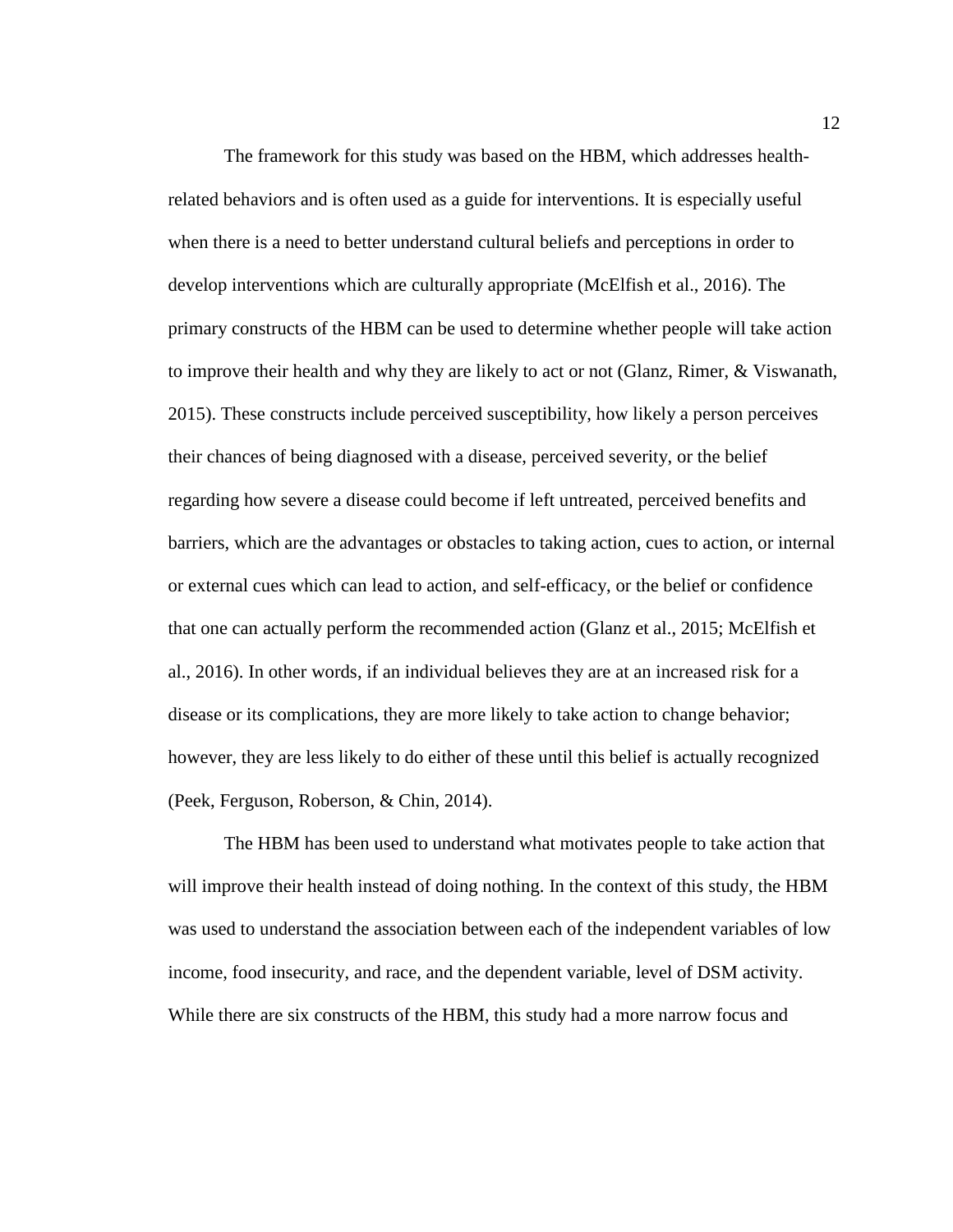applied only four: perceived susceptibility, perceived barriers, perceived severity, and self-efficacy.

For RQ1, I applied the constructs of perceived severity, self-efficacy, and perceived barriers. People who suffer from food insecurity have limited access to healthy nutritious food (Heerman et al., 2015; Lombe, Nebbitt, Sinha, & Reynolds, 2016; Lyles et al., 2013; Strings et al., 2016); however, their perception of the severity of their situation may not be motivating enough to entice them to comply with the prescribed DSM activities. According to Lyles et al. (2013), food insecure individuals may use their food insecurity as a perceived barrier for healthy eating and may lack the confidence that they can perform DSM activities effectively. They also may have lower self-efficacy (Lyles et al., 2013). For RQ2*?*, income level also aligns with the constructs perceived barriers and perceived susceptibility. Vest et al. (2013) suggested that low-income individuals have numerous perceived barriers to effective DSM activities, including lack of health insurance and lack of trust in their healthcare provider, as well as social barriers such as lack of social support. RQ3 is aligned with the construct self-efficacy. Cultural differences, beliefs, and levels of social support may influence one's level of self-efficacy and has been shown to facilitate or hinder self-management activities. From a cultural perspective, certain cultures have a greater respect for advice given by the treating physician and are more likely to follow recommendations for self-management activities. For others, this doctor-patient relationship is less trustful, which could hinder prescribed treatment. Additionally, strong family and social support could facilitate self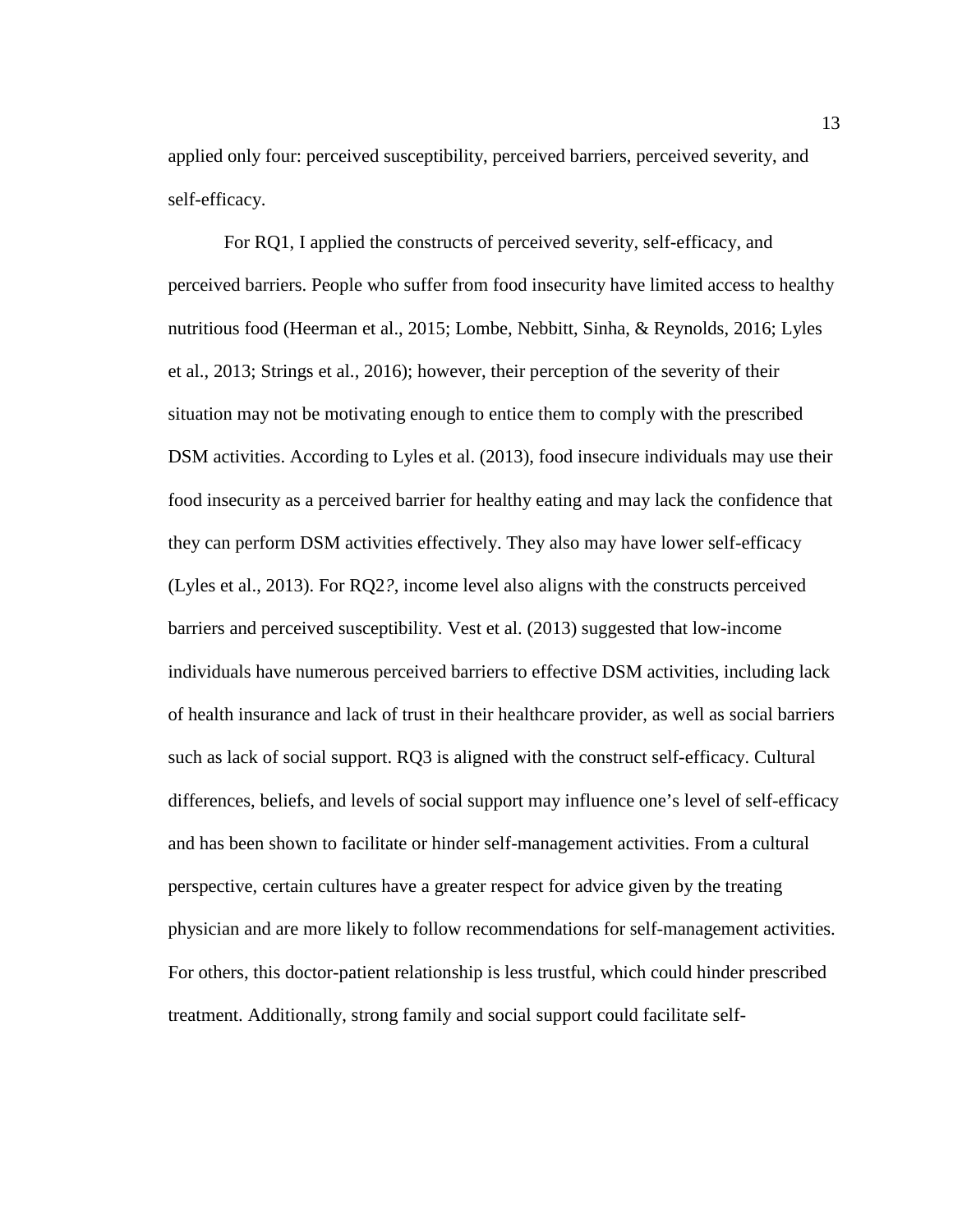management activities through encouragement, assistance with daily care, or through motivation to do well (Vest et al., 2013).

The application of the HBM to this study was appropriate as it has been shown to be effective for tailoring health education interventions focused on prevention of diabetes and its progression. According to Jalilian, Motlagh, Solhi, and Gharibnavaz (2014), for an individual with diabetes, a critical component of diabetes care is their ability to carry out self-management activities, such as self-glucose monitoring, foot checks, physical activity, adherence to medication, and good nutrition intake. When these activities are performed adequately they can mitigate the diabetes-related risk of morbidity and mortality (Jalilian et al., 2014). Among the different constructs of the HBM, self-efficacy showed a strong predictive association with engagement in DSM activity. Walker, Smalls, Hernandez-Tejeda, Campbell, and Egede (2014) measured self-efficacy using the Perceived Diabetes Self-Management Scale (PDSMS), which is an 8-item scale asking questions about finding solutions to problems with managing diabetes, challenges to change, managing one's disease, accomplishing goals of managing diabetes, and planning. They assessed the association of self-efficacy scores, where the higher the score the higher the self-efficacy, to DSM activities using linear regression models. Each of the components of DSM activities, including diet, exercise, blood glucose monitoring, and foot care had a significant association with self-efficacy. Improving self-efficacy can lead to an improvement in DSM activities like diet, exercise, and blood glucose monitoring (Walker et al., 2014). Understanding what motivates someone to take action or remain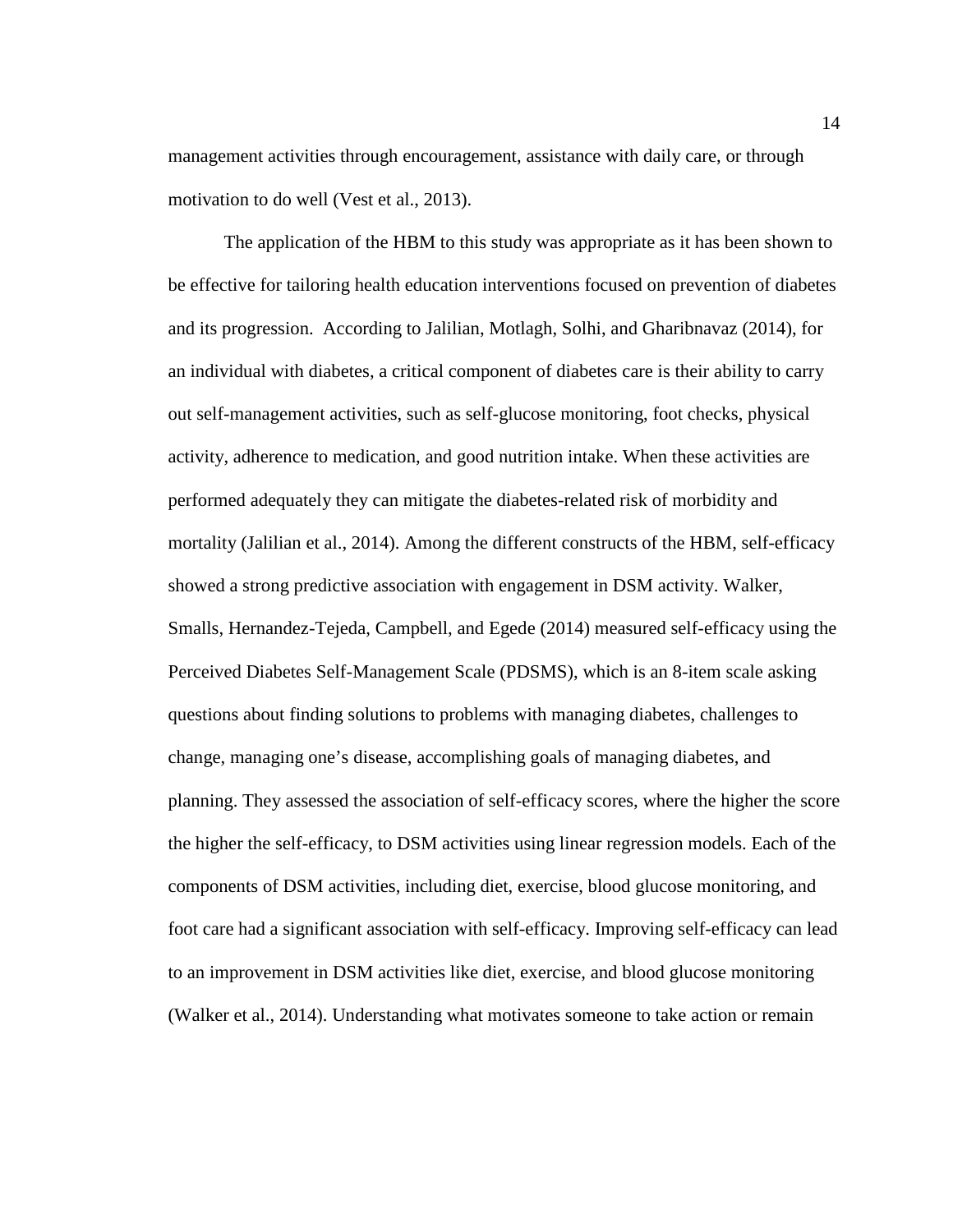complicit in their disease management can contribute to a more tailored and potentially successful approach to DSME (Jalilian et al., 2014; McElfish et al., 2016).

Hallgren, McElfish, and Rubon-Chutaro (2015) posited that gaining a better understanding of the motivation behind the actions or inactions taken by people with diabetes can help to improve the engagement levels of DSM activities through the development of more tailored interventions. Hallgren et al. used the constructs of the HBM to determine the attitudes, barriers, and potential areas of opportunity to effective DSM within a population of Marshallese migrants living with type 2 diabetes in an Arkansas community. While Hallgren et al. focused on all of the constructs of the HBM in their study, including perceived susceptibility, perceived severity, perceived barriers, perceived benefits, self-efficacy, and cues to action, the participants responded to the study questions focusing primarily on their perceived barriers. Several barriers to DSM activities were discovered such as lack of health insurance and stigmatization. Hallgren et al. also identified areas of opportunity including family and peer reinforcement, in which family members or peers are reminding each other of the proper behaviors. Another area of opportunity involved working with community members to help lift the stigma of having diabetes. These opportunities were felt to be a way to improve DSM practices like improvements in nutrition intake and complying with prescribed exercise and medication (Hallgren et al., 2015).

The project team for the South Side Diabetes Project used the HBM as one of their theoretical frameworks to guide the implementation and design of this project. The South Side Diabetes Project works with working class African American communities on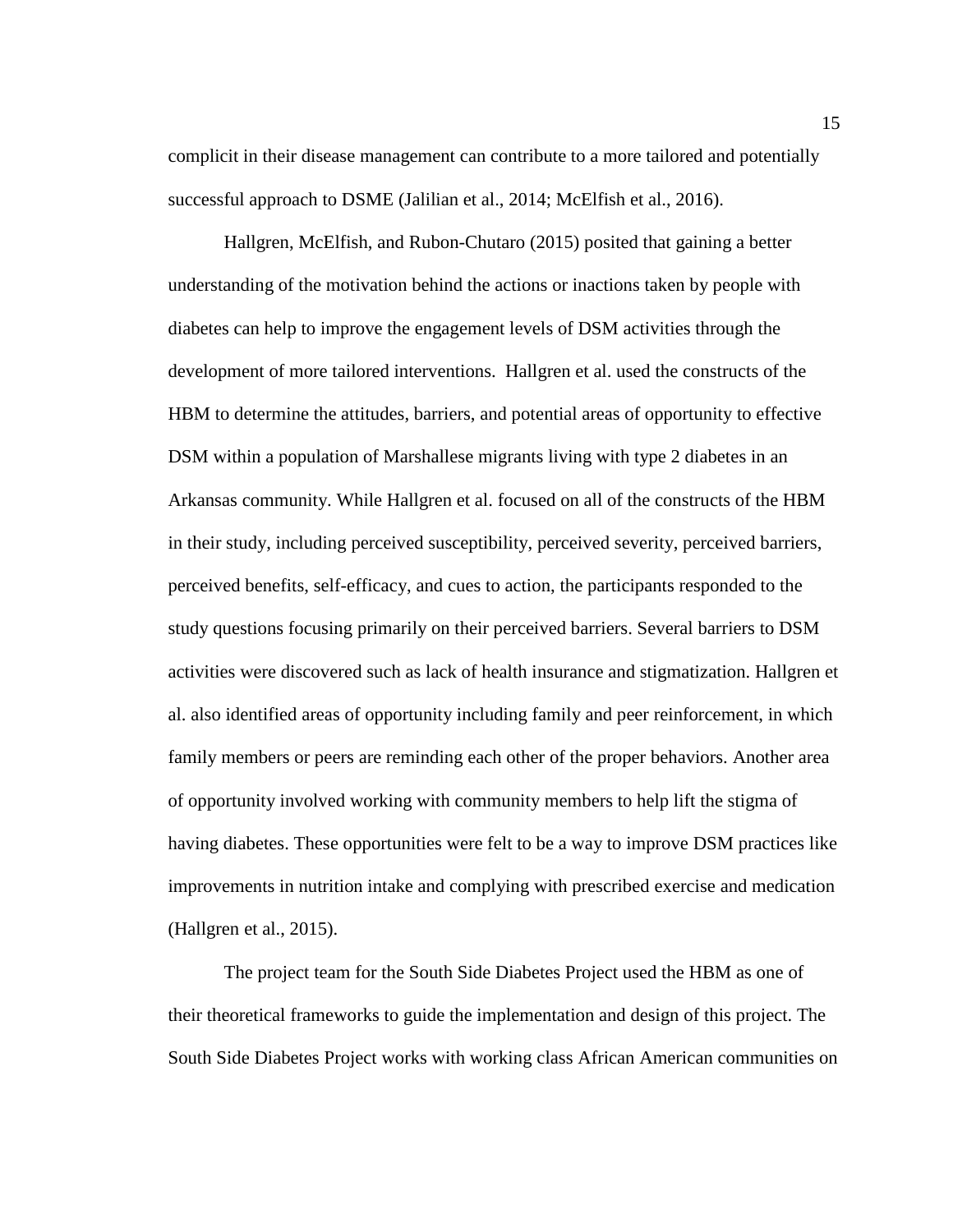Chicago's South Side to promote behavior change. The goal of the project was to improve individual behaviors, such as eating habits, physical activity, and adherence to medication, which could positively impact diabetes-related outcomes. In this community, these individual behaviors are strongly influenced by beliefs and attitudes. Surprisingly, they found that many of the participants from the community had an exaggerated perception of their risk for complications they might experience because of their diabetes. This perception led to many using denial to cope with this unsubstantiated reality. The program turned to using positive testimonials from other patients and encouraged sharing success stories in an effort to change behaviors and attitudes. Additionally, the program was able to address the perceived barriers to change by having skills building programs to improve the ability of community members participating in the program to self-test glucose levels (Peek et al., 2014).

#### **Nature of the Study**

<span id="page-26-0"></span>This was a cross-sectional quantitative study using the 2017 BRFSS survey. The BRFSS is one of the largest telephone surveys, which includes statewide data on healthrelated risk behaviors. Each year, over 400,000 interviews are conducted with adults in all 50 states, the District of Columbia, and three U.S. territories. The surveys collect data at the state and county level to target health-related behaviors and develop activities geared towards improving health. At the state level, the survey results have been used to address relevant health issues such as the flu and fallout from natural disasters (CDC, 2014).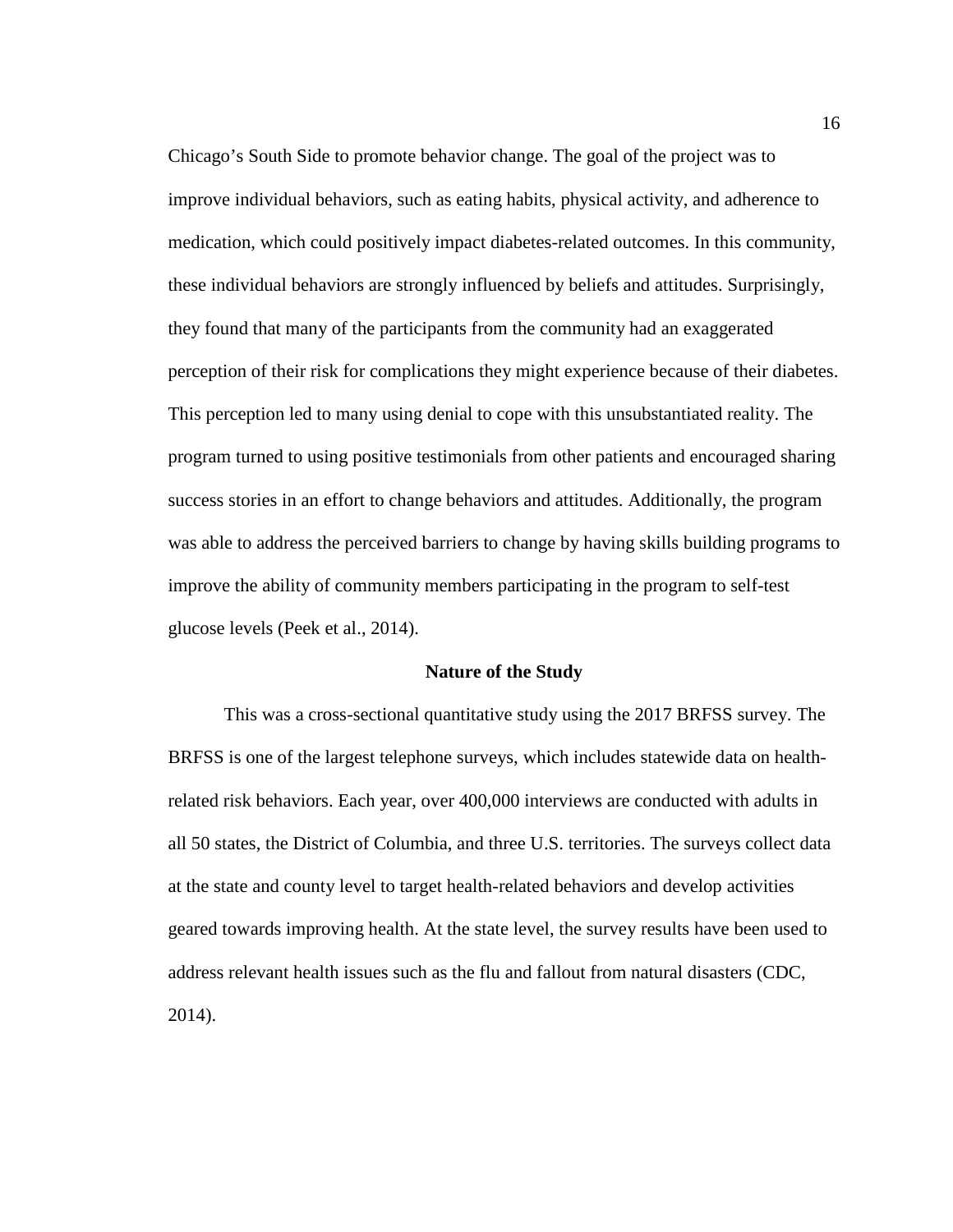For RQ1, food insecurity was the independent variable and DSM activity was the dependent variable. These were measured using the five BRFSS diabetes self-care activities: blood glucose monitoring, abstaining from smoking, home foot checks, physical activity, and following a healthy diet. For RQ2, the independent variable was income level and the dependent variable was DSM activity. An individual whose taxable income was less than 150% of the poverty level was considered a low-income individual (U.S Department of Education [DOE], 2018). In January of 2018, the income level for a family of four living within the contiguous United States, Alaska, and Hawaii was between \$37,650 and \$47,070 (DOE, 2018). Therefore, this study included women with diabetes with an income level less than \$50,000.

For RQ3, race was the independent variable and DSM activity was the dependent variable. Income level and food insecurity status were the control variables. Race categories were Hispanic, which included those who identified as Hispanic, Latino/a, or of Spanish origin, White, Black or African American, American Indian or Alaskan Native, Asian, and Native Hawaiian or other Pacific Islander. Diabetes status was determined by those who responded yes to the survey question have you ever been told you have diabetes. Those who were told they had gestational diabetes were excluded as this is a transient condition occurring during pregnancy and resolving once the baby is born. Those who indicated they were on insulin were also excluded. Insulin users tend to engage more in DSM activities such as glucose monitoring and eating healthy than noninsulin users (Johnson et al., 2014). By eliminating insulin users, this also excluded those with type 1 diabetes as insulin is a mandatory treatment for people with type 1 diabetes.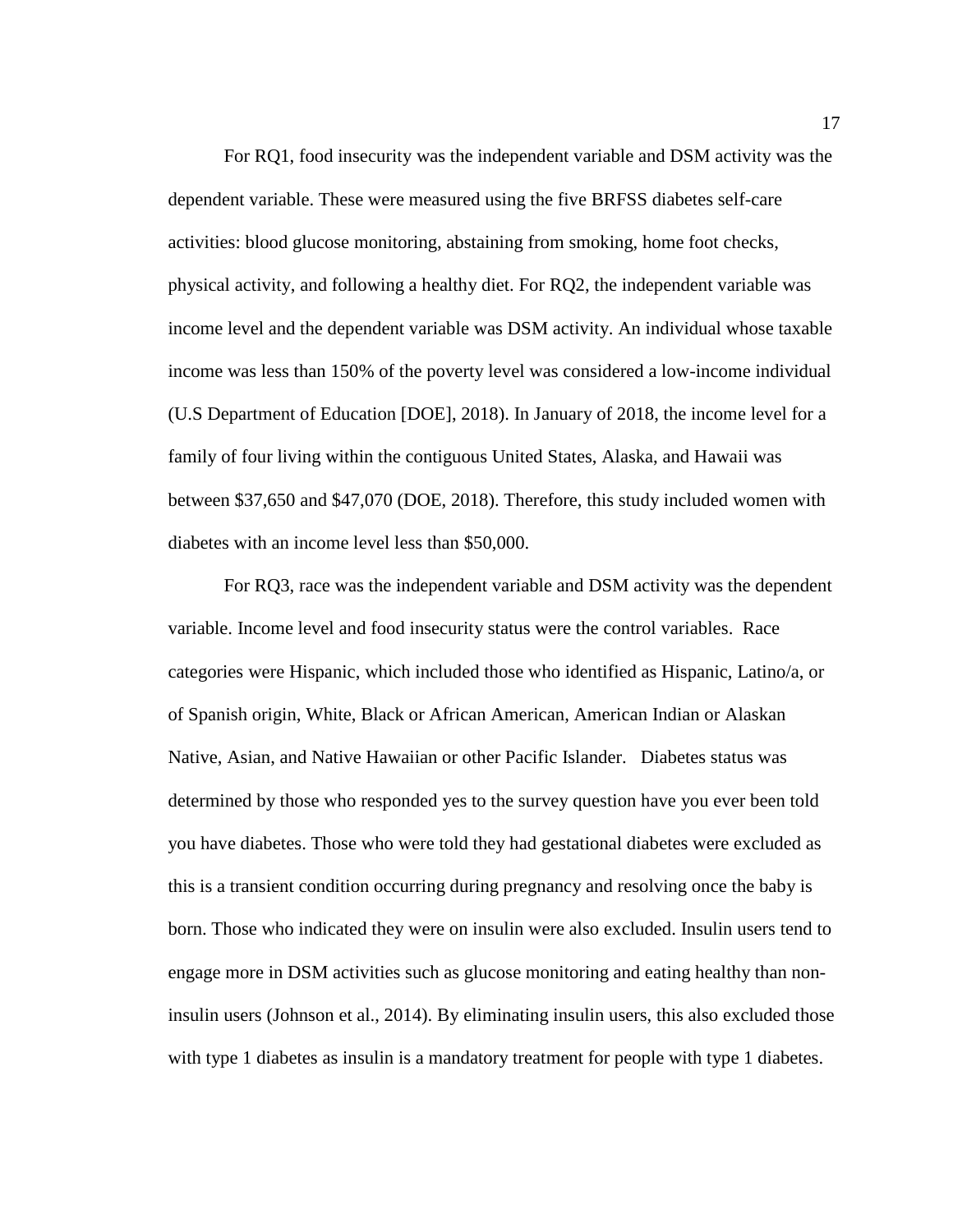Descriptive statistics were used to describe the demographics of the sample population. A binary yes or no variable was created for each of the BRFSS activities and food insecurity status. Chi-square statistics  $(\chi^2)$  and Cramer's *V* statistics were used to determine association and strength of any association between the dependent and independent variables. I also used the binary logistic regression model to confirm the statically significant association between food insecurity and DSM activities.

#### **Literature Search Strategy**

<span id="page-28-0"></span>The purpose of this study was to determine how food insecurity, income level, and race influence DSM practices among women with type 2 diabetes. For this literature search, several search engines were used. In the Walden Library database, I accessed the ProQuest Nursing & Allied Health database, Health and Medical collection, and EBSCOHost. I also used Google Scholar and Google as part of my search and relied on textbooks when indicated for information on the theoretical framework.

Key search terms were *diabetes*, *type 2 diabetes*, *diabetes and income*, *diabetes and food insecurity*, *diabetes and gender differences*, *racial differences among diabetes*, *diabetes self-management*, *diabetes self-management activities*, *diabetes selfmanagement and income*, *diabetes self-management and food insecurity*, *diabetes selfmanagement and women*, *diabetes self-management and age*, *diabetes self-management and elderly*, *racial differences in diabetes self-management, diabetes self-management and ethnicity*, *diabetes self-management and the health belief model*, *health belief model*, *food insecurity*, *food insecurity and diabetes self-management activities*, *food insecurity and income*, *food insecurity and ethnicity*, *food insecurity and racial differences*, *BRFSS*,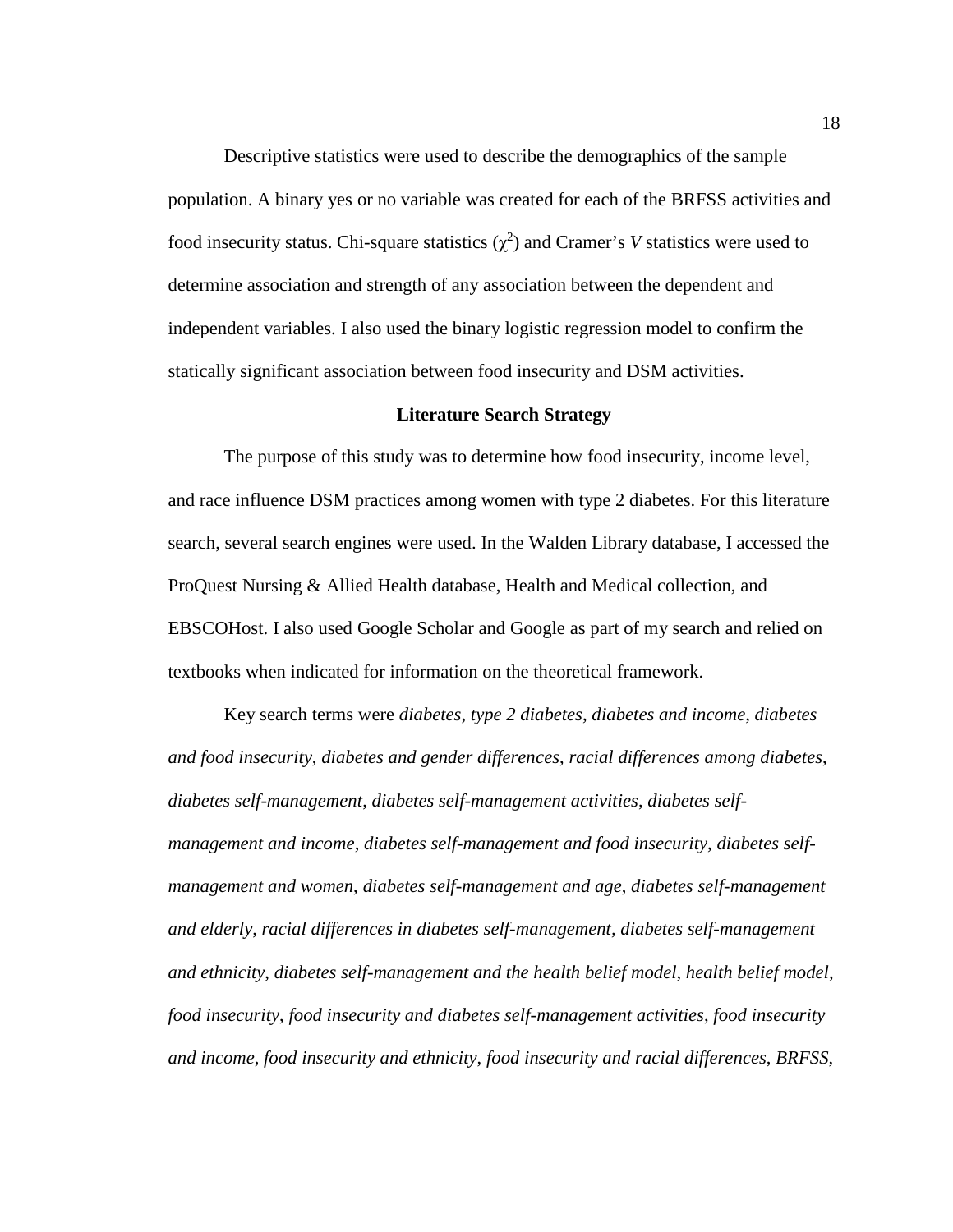and *reliability of BRFSS*. Additional search parameters required English-only articles that appeared in full-text peer-reviewed journals and textbook searches for information on the theoretical foundation. The timeframe for my search was between 2013 and the present day. The exception to this was the 2009 American Association of Diabetes Educators (AADE) guidelines for the practice of diabetes self-management education/training (DSME/T) as there has been no update to these guidelines.

During the search, studies were excluded if the population had gestational diabetes or the population of interest was based in a country outside the US. While diabetes is certainly a global issue, the 2017 BRFSS database only included a US population. Gestational diabetes was excluded as this is typically a transient condition which resolves once the baby is born.

#### **Literature Review Related to Key Variables**

<span id="page-29-0"></span>When diabetes is managed effectively, its complications may be minimized (Fan & Sidani, 2018; Kamradt et al., 2014; Schmitt et al., 2016). DSM activities are a combination of activities which contribute to improved glycemic control and have the potential to mitigate diabetes-related complications (Fan & Sidani, 2018; Fritz, 2017; Haw, Narayan, & Ali, 2015; Nguyen, Green, & Enguidanos, 2015). The activities range from changes to diet and exercise to medication adherence and monitoring of blood glucose levels (Fan & Sidani, 2018). The AADE (2009) identified seven self-care behaviors which are required for DSM to be effective: healthy eating, having an active lifestyle, glucose monitoring, adhering to medication, learning how to cope with your disease, problem solving, and minimizing risks. The AADE7, as the seven self-care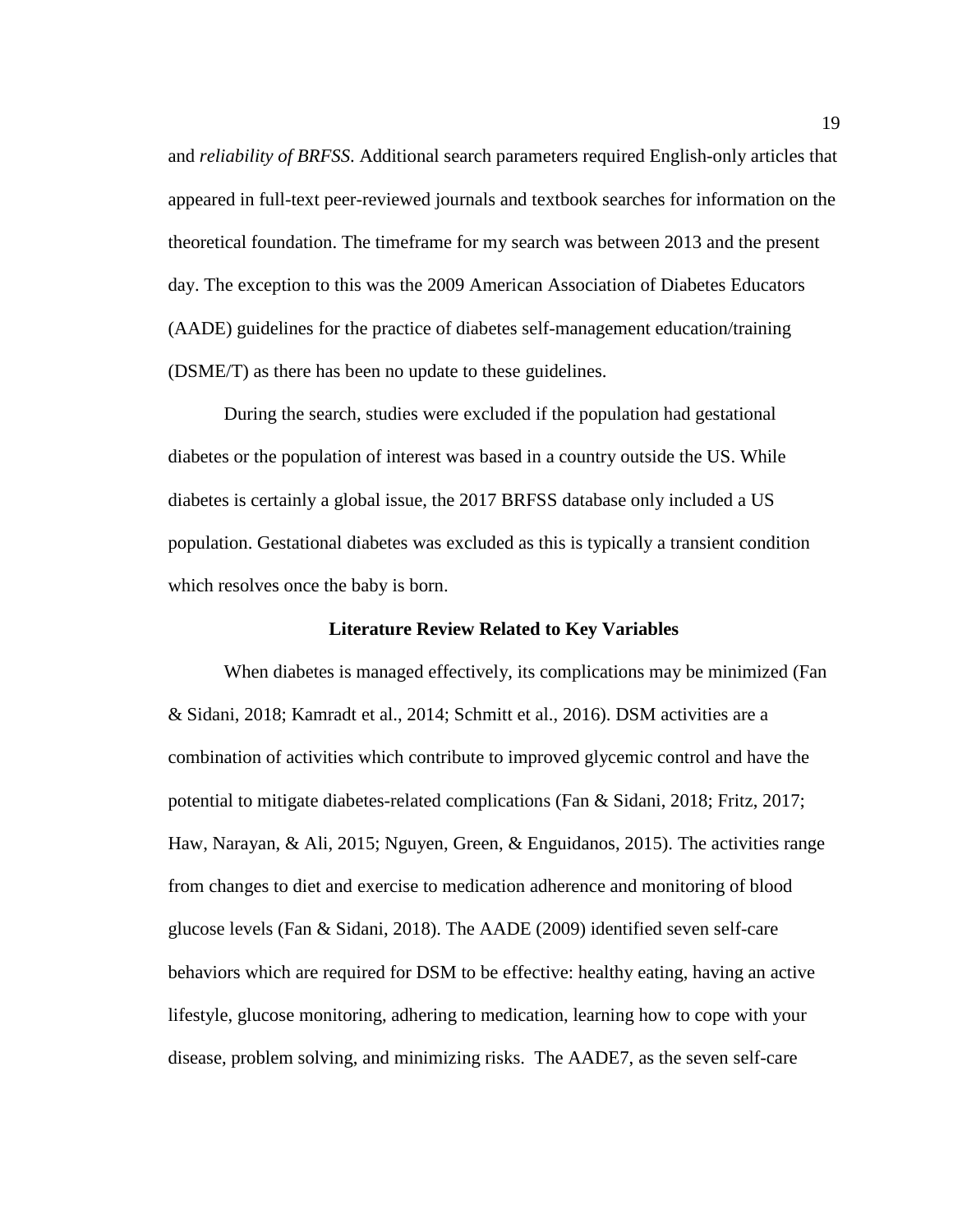behaviors are called, are based upon the underlying theory that DSME/T should be culturally appropriate and empower patients with the tools needed to improve quality of life and their own health status (Parkin et al., 2009). The AADE7 also acts as the framework for which topics should be discussed during DSME/T at any given time following diagnosis (Powers et al., 2015).

To help clinicians assess whether patients have the skills required to adequately perform DSM activities, an appropriate and reliable tool is required. Access to an appropriate tool can help identify underlying problems and challenges faced by individuals with diabetes and assess whether additional training or education is needed. One tool used often is the Summary of Diabetes Self-Care Activities Measure (SDSCA). There are 11 different items within the SDSCA, which look at how often DSM activities were performed during the previous 7 days. The items are questions, which focus on five key areas; diet, exercise, blood glucose testing, foot care, and smoking habits. Each of the areas have survey questions focused on DSM activities. The DSM activities include diet, exercise, monitoring blood glucose, use of tobacco products, and foot care (Kamradt et al., 2014). While this is one of the most popular and most widely used tools, it has failed to show an association with A1C levels. Reducing A1C levels is one of the goals of DSM activity engagement. Not being able to show an association with A1C levels was a limitation of this tool because there is an assumption that the better the engagement in DSM activities, the better the glucose control would be. Additionally, the weak association puts into question the reliability of the SDSCA as a practical tool (Schmitt et al., 2013; Schmitt et al., 2016). The Diabetes Self-Management Questionnaire (DSMQ)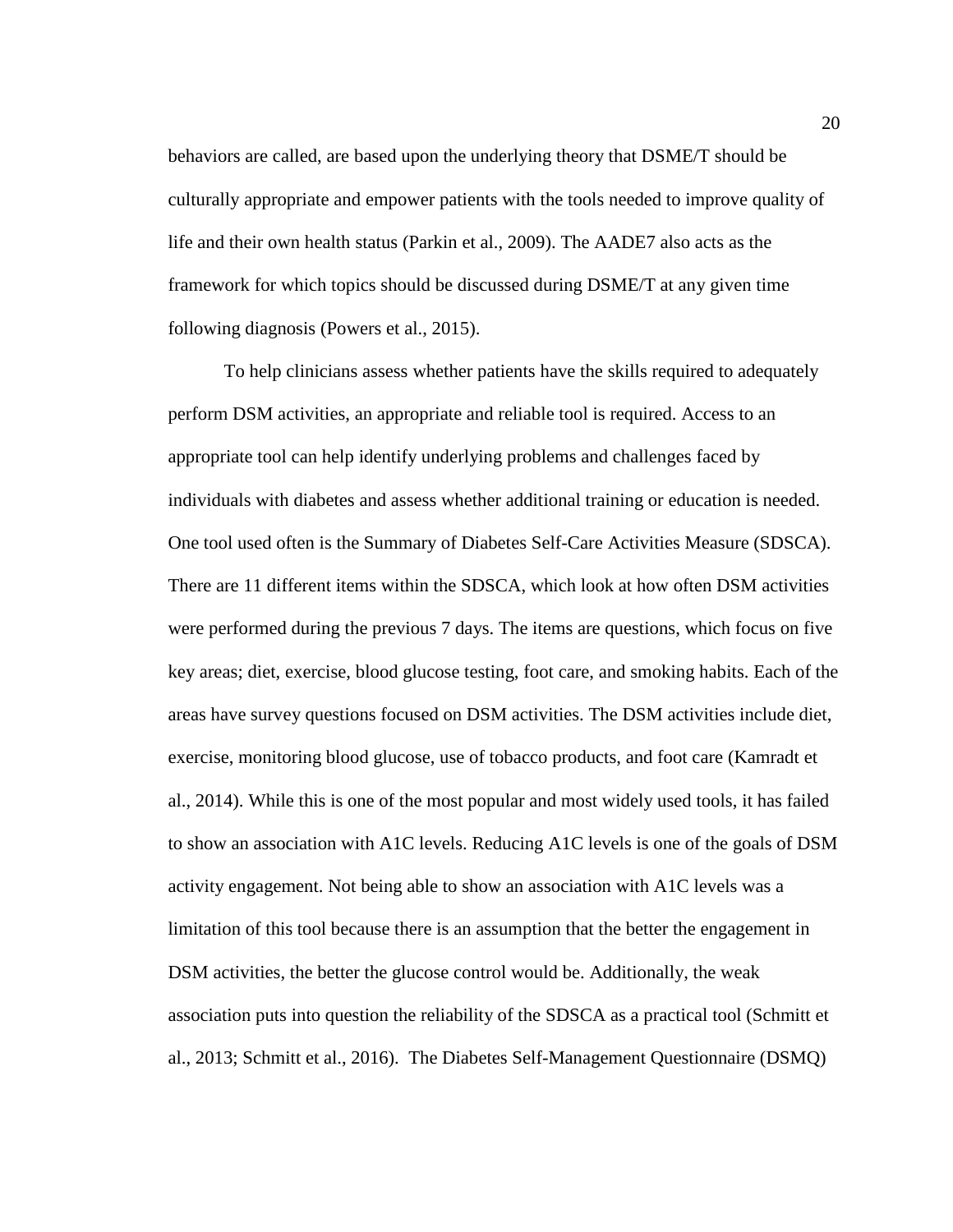was developed in an effort to improve upon the SDSCA and to have a tool to assess DSM activities, which could be related to A1C. The five domains used in this assessment tool included activities which directly impact glycemic control such as diet, medication, glucose monitoring, and physician interactions. While similar to the SDSCA, the DSMQ tracks activities over an 8-week period, which may be more representative of usual activities as well as physician contact and medication intake, which could be stronger predictors of glycemic control, making the DSMQ a more useful and predictive tool than the SDSCA (Schmitt et al., 2016). When diabetes is managed effectively, its complications may be minimized (Fan & Sidani, 2018; Kamradt et al., 2014; Schmitt et al., 2016).

#### <span id="page-31-0"></span>**Food Insecurity and Diabetes Self-Management**

Food insecurity refers to households with limited or no access to nutritious food (Berkowitz, Baggett, Wexler, Huskey, Wee, 2013; Burke, Martini, Çayır, Hartline-Grafton, & Meade, 2016; Heerman et al., 2015). In 2016, the Economic Research Service (ERS), the primary source of economic and policy issues such as food, agriculture and the environment for the U.S. Department of Agriculture (USDA), reported that more than 15 million (12.3%) households in the US were food insecure due to limited or lack of resources (Coleman-Jensen, Rabbitt, Gregory, & Singh, 2017). While this number improved in 2017 to 11.8%, it is still above the 2007 prerecession level of 11.1% (Coleman-Jensen et al., 2018). These statistics are based on responses from the Food Security Supplement to the Current Population Survey (CPS) conducted by the USDA. The CPS surveys were sent to over 50,000 households across the country,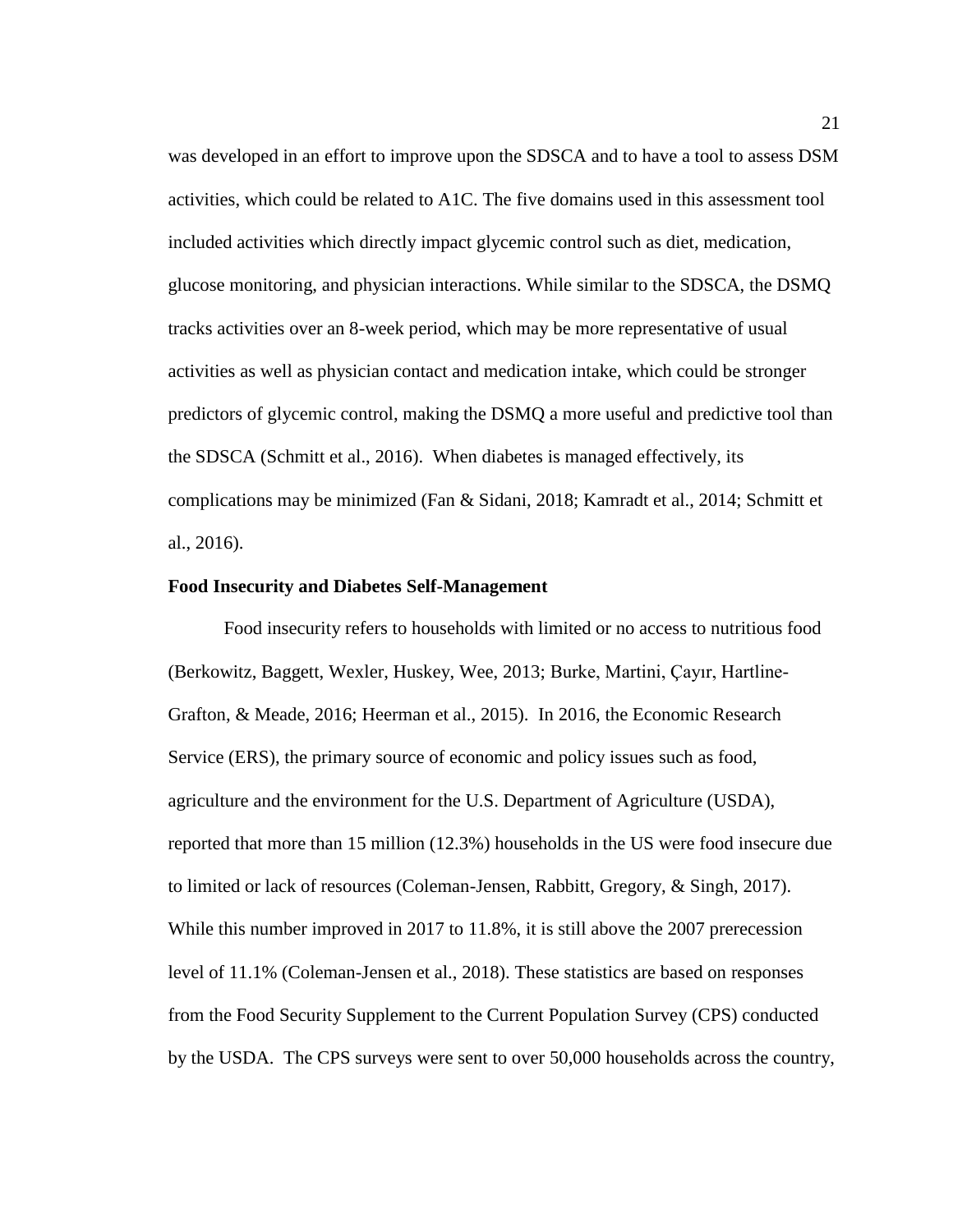with just over 35,000 household responses to the Food Security Supplement. The statistics in the report were calculated based on responses to a series of 18 questions, which address the food conditions for adults and children in the household (Coleman-Jensen et al., 2018).

Some of the questions required a yes or no response, while others determined frequency of the occurrence with of the following responses: often, sometimes or never true for you in the last 12 months and almost every month, some months but not every month, or in only 1 or 2 months (Coleman-Jensen et al., 2017; Coleman-Jensen et al., 2018)*.* Food insecurity was classified if there were three or more food insecurity conditions, which were identified when a respondent selected often, sometimes, almost every month, or some months but not every month, or yes. When a respondent identified with six or more food insecure conditions or when households with children identified eight or more conditions, the household was further classified as very low food security (Coleman-Jensen et al., 2017; Coleman-Jensen et al., 2018).

To be effective, diabetes self-management requires several key components, one of which is proper nutrition (Chan et al., 2015; Gucciardi, Vahabi, Norris, Del Monte, & Farnum, 2014). The technical term medical nutrition therapy involving the act of eating healthy food items and regulating insulin dose of carbohydrate consumption to avoid developing hypoglycemia (Chan et al., 2015). For people with diabetes, food insecurity can increase the risk of poor glycemic control and health outcomes. It can also make it difficult to perform necessary diabetes self-management activities (Gucciardi et al., 2014; Ippolito et al., 2016; Lyles et al., 2013). Individuals who are food insecure must make a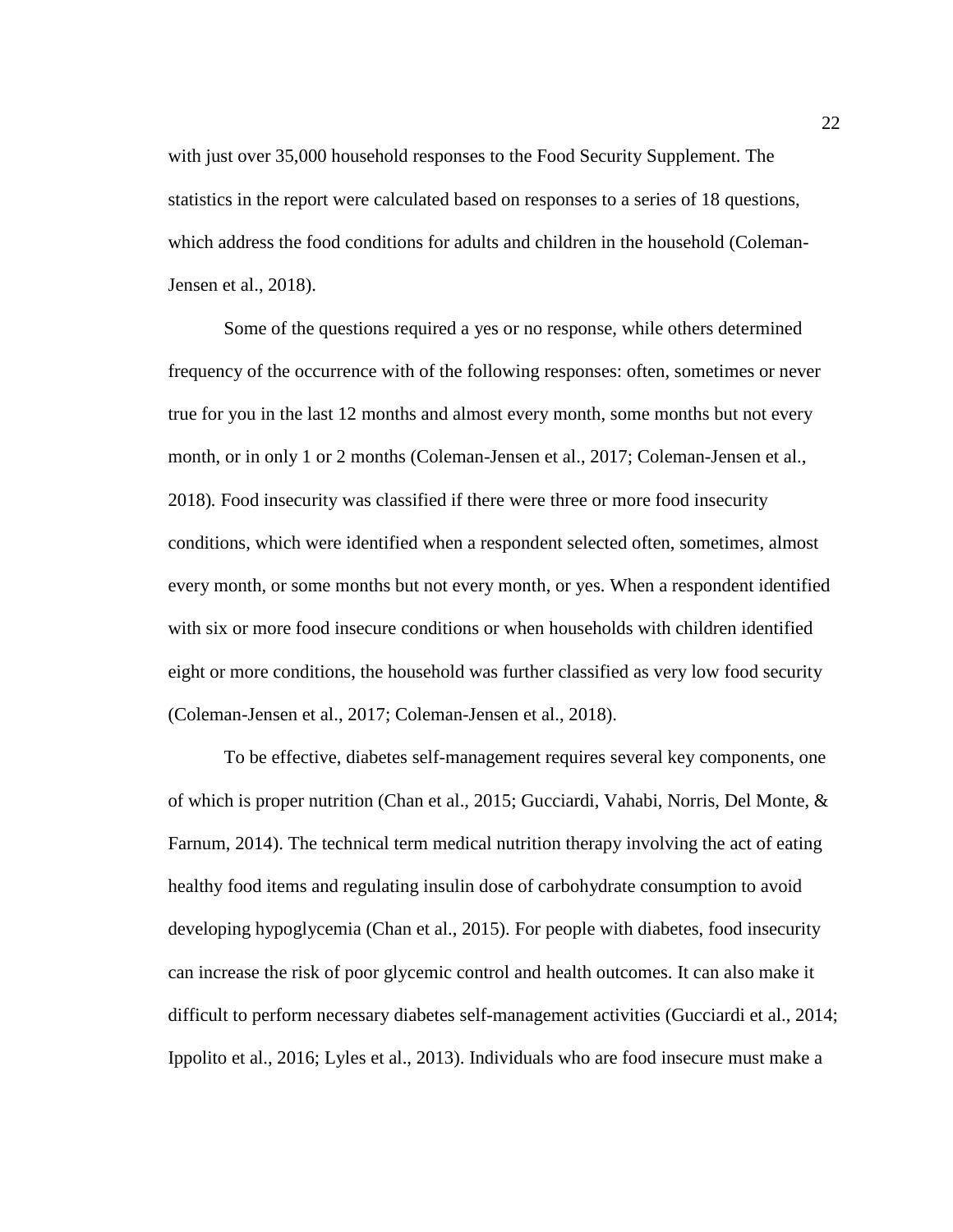choice about what foods to purchase as they typically have limited options. Rather than choosing the more expensive and wholesome fruits and vegetables, they opt for less costly food choices, which tend to have higher quantities of calories, fat, and sugar (Gucciardi et al., 2014; Lyles et al., 2013; Seligman et al., 2015). People with food insecurity may also have a lower self-efficacy and lack the confidence to be able to manage their own diabetes successfully (Lyles et al., 2013).

Gundersen et al. (2014) said that food insecure individuals were not necessarily very poor, but were individuals with income well below the poverty line. At the same time, very poor individuals were not necessarily food insecure. In fact, 61.7% of households with incomes below the poverty line in 2014 were actually food secure. Gundersen et al. (2014) attributed this to the use of food assistance programs such as Supplemental Nutrition Assistance Program (SNAP) and school lunch programs. They also gave credit to two-parent households and having a better ability to manage finances than those below the poverty line who were food insecure (Gundersen et al., 2014). For those who were food insecure, they tended to have more challenges in managing their finances such as struggling to pay off other expenses, which they would choose to pay off rather than buy food (Gundersen et al., 2014). By contrast, Heerman et al. (2016) found in their cross sectional study, that among the racially diverse, low-income participants who had diabetes and were food insecure, they were more likely to have lower income levels than those classified as food secure. There was a significant relationship between food insecurity and poor DSM activities. Food insecure individuals were significantly more likely to eat poorly and skip meals, going against dietary recommendations. They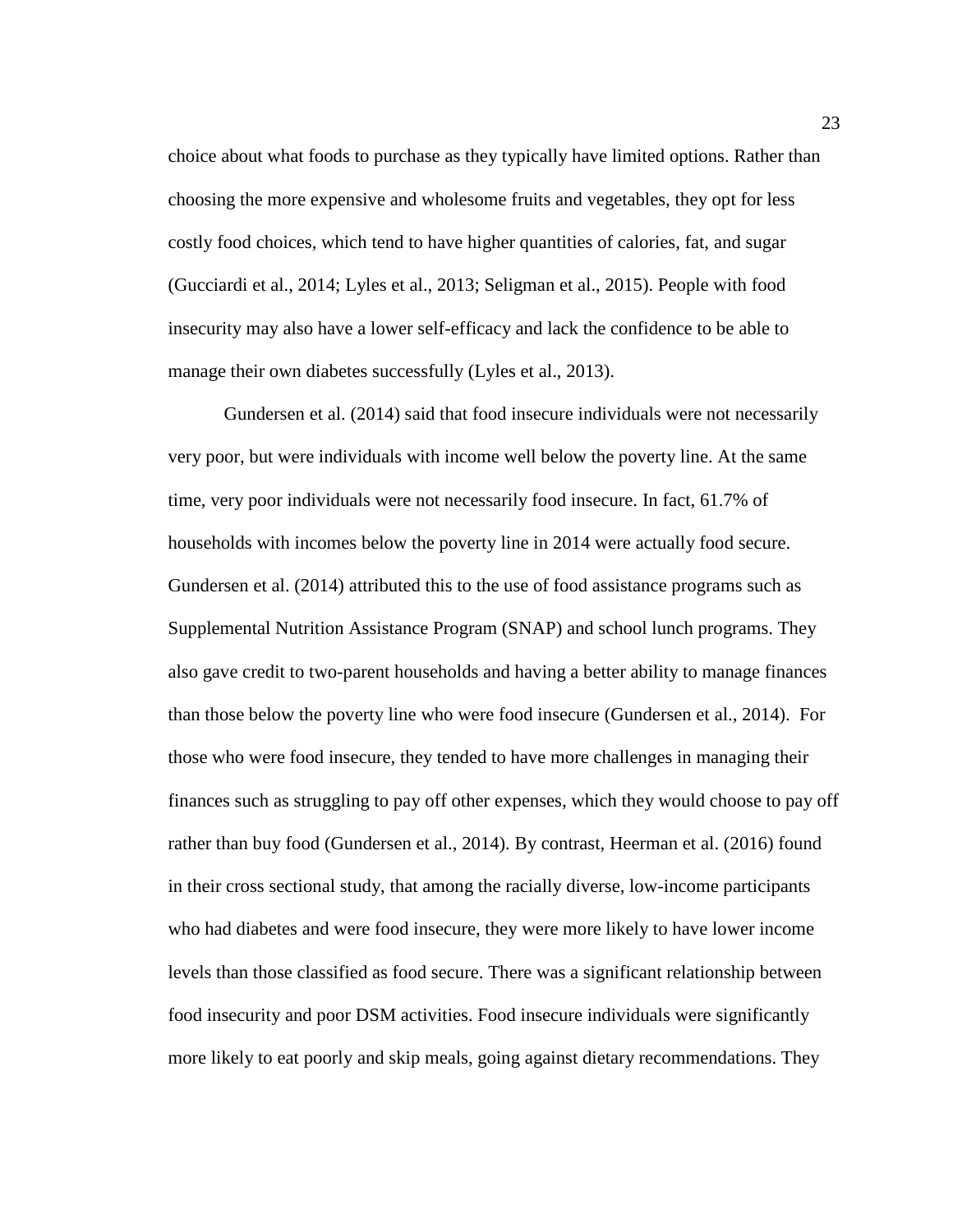were also more likely to be sedentary and have poor adherence to medication (Heerman et al., 2016).

While the rate of food insecurity among adults in the US in 2014 was 9%, there was a higher prevalence among women and low-income individuals (Hernandez et al., 2017). Challenges related to managing family intake seemed to be a reason why adult women with food insecurity were more vulnerable to poor DSM (Holben & Marshall, 2017). Unhealthy foods such as fast food and other high fat foods took the place of fresh fruits and vegetables when there was a threat of food insecurity. Women often manage their family's diets at the expense of their own and make cuts to their intake so their dependent family members do not have to be deprived of food (Holben & Marshall, 2017).

#### <span id="page-34-0"></span>**Low Income and Diabetes Self-Management**

Income levels tend to increase the burden of chronic diseases such as heart disease and diabetes (Mayberry, Berg, Harper, & Osborn, 2016; Spencer et al., 2018). Low-income communities bear the brunt of the disease burden and its complications (Nelson et al., 2014; Nelson et al., 2017; Page-Reeves et al., 2017; Vissenberg et al., 2016). According to Mayberry et al. (2016), low-income individuals with diabetes have lower health literacy, more stressors, and are more susceptible to the harmful actions of those around them in terms of their DSM activities. These harmful actions include sabotaging efforts to maintain a healthy diet, which have a direct impact on adherence to diet and exercise recommendations (Heerman et al., 2016; Mayberry et al., 2016). Lowincome communities are also less likely to effectively engage in appropriate DSM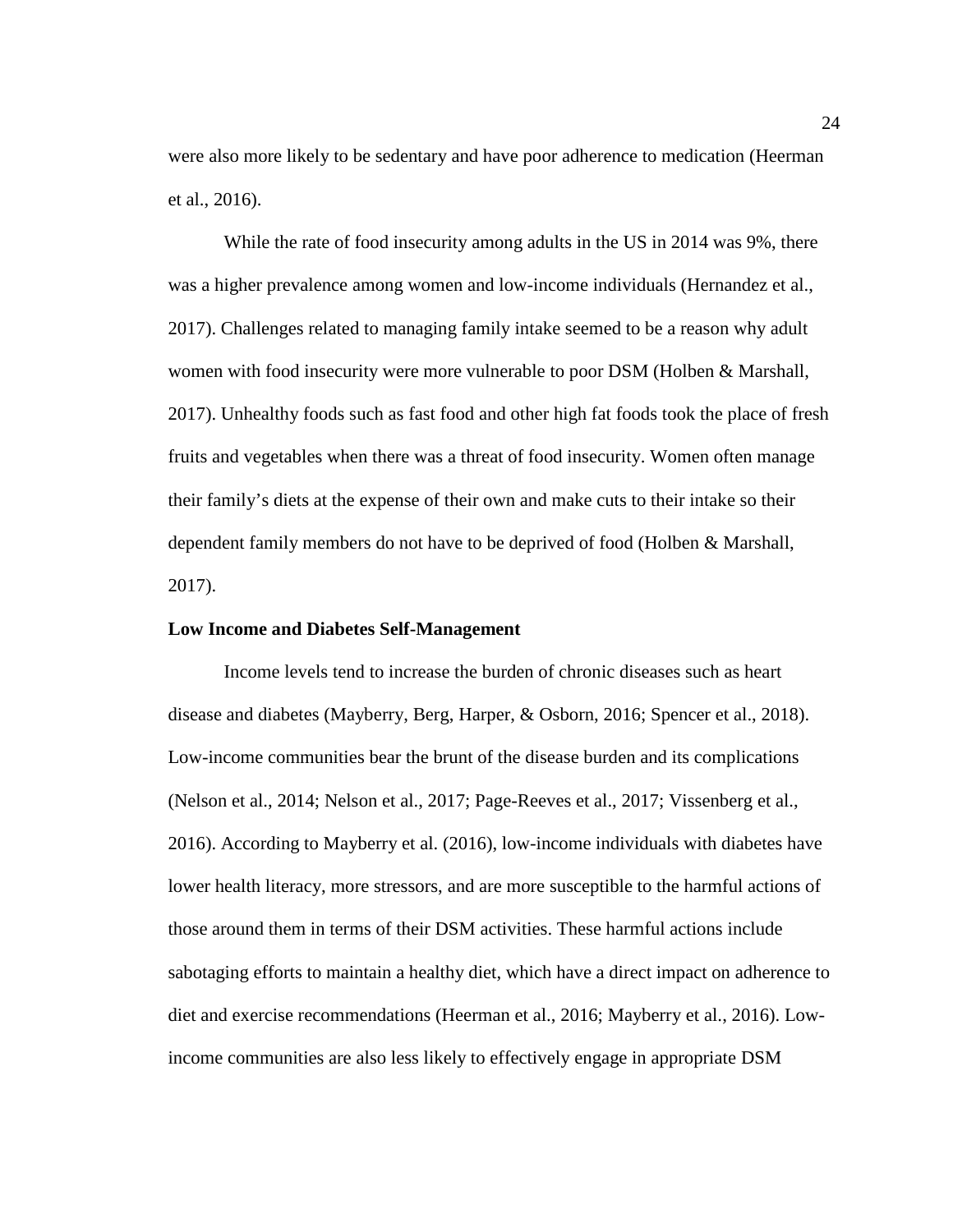activities, further contributing to the problem (Page-Reeves et al., 2017; Vissenberg et al., 2016; Willard-Grace et al., 2015). One of the challenges to engagement may be due to their physical environment, where they do not have a safe place for physical activity or nutritious food that is readily available (Nelson et al., 2014; Peek et al., 2014).

Interventions geared towards improving self-management behaviors have positive health outcomes; however, in low-income populations, the interventions are not always successful (Hofer et al., 2017; Vissenberg et al., 2017). Vissenberg et al. (2017) posited that low participation rates in self-management interventions and poor retention are to blame for the lack of success and suggest that interventions be tailored specifically to enhance retention. Hofer et al. (2017) suggested that interventions be culturally appropriate and include a one-on-one counseling session with a community health worker (CHW). CHWs are often individuals who live within the community and are trusted by community members. They are chosen as CHWs because of their own personal experience with a chronic illness, such as diabetes, making them a more relatable counselor (Hofer et al., 2017; Spencer et al., 2018; Verhagen, Steunenberg, de Wit, & Ros, 2014). CHWs also tend to share the same culture and beliefs as those they are supporting and are better able to educate their peers on effective ways to manage their disease, which are culturally appropriate (Nelson et al., 2014; Verhagen et al., 2014).

Public health interventions using CHWs have been successful in providing education to low-income groups with diabetes on how to effectively manage their diabetes despite multiple barriers (Spencer et al., 2018; Verhagen et al., 2014). Hofer et al. (2017) said two different CHW-led diabetes interventions showed that there was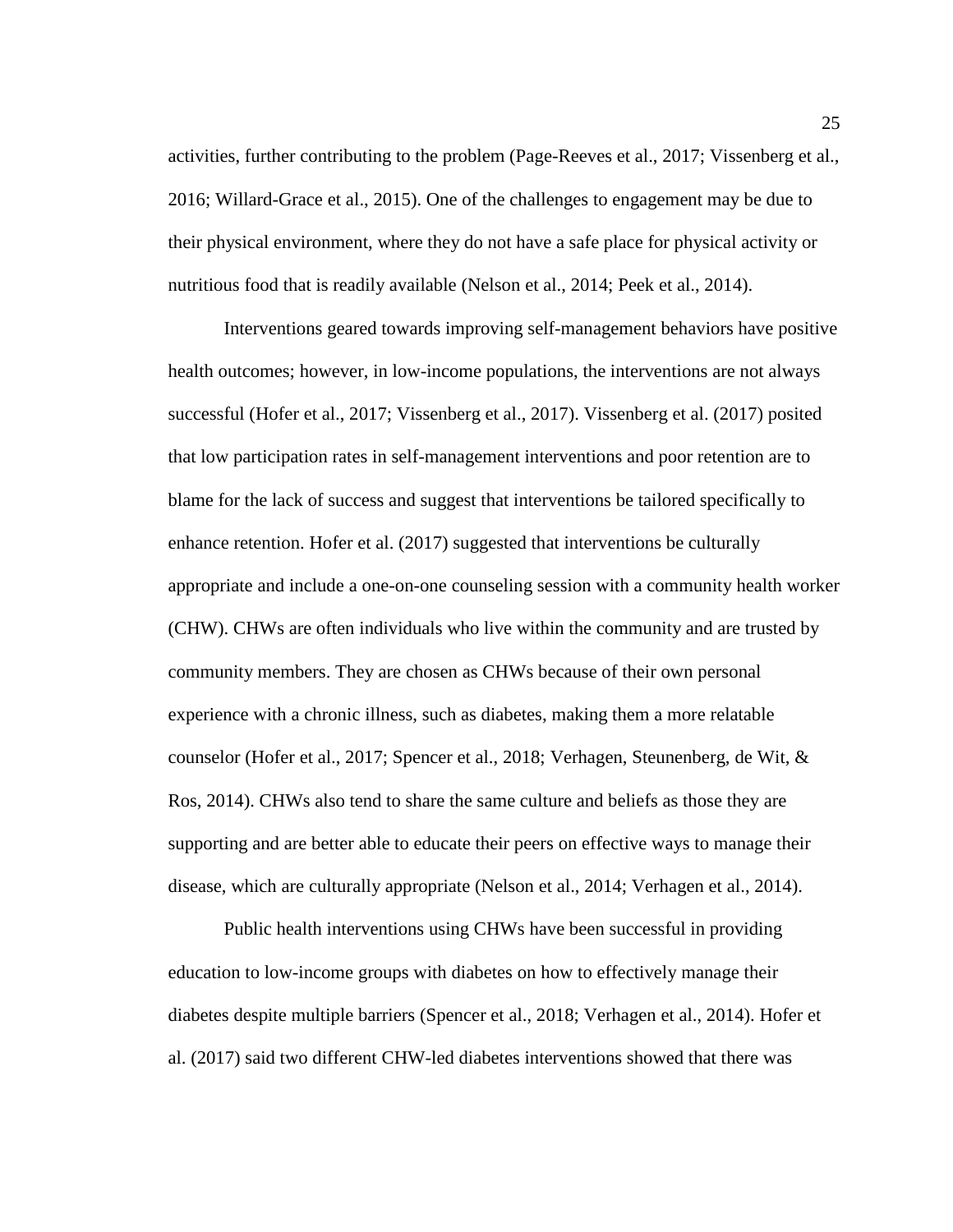improved satisfaction with diabetes medication information among low-income adults with type 2 diabetes. The first intervention consisted of a home visit by a CHW and two follow up calls using an iPad application, which was an interactive e-health tool. The other intervention also consisted of a home visit by a CHW; however, the follow up information was received as print material. Both interventions shared the same information on diabetes and medications used to treat diabetes except that the information within the e-health tool was animated to accommodate those with low health literacy. The goal of both interventions was to provide information on medication in an effort to improve both the satisfaction in the delivery of medication information and improve medication adherence. Hofer et al. associated improved medication information satisfaction with improved medication adherence, which is one of the essential DSM activities. At times, low-income populations experience discrimination and poor treatment from their healthcare providers or health systems, leading to distrust regarding the information they are provided. CHWs are trusted by community members and are able to provide information and education, which are more likely to be believed by the low-income communities they serve (Hofer et al., 2017).

CHW interventions have shown success in facilitating life style changes, improving blood glucose control, and improving self-monitoring over a six-month period. Nelson et al. (2014) investigated the effectiveness of a CHW intervention to improve outcomes in individuals with poorly controlled diabetes in a low-income community. The CHWs provided support to help participants set goals and adopt their own selfmanagement behaviors. There was an emphasis placed on improving self-efficacy and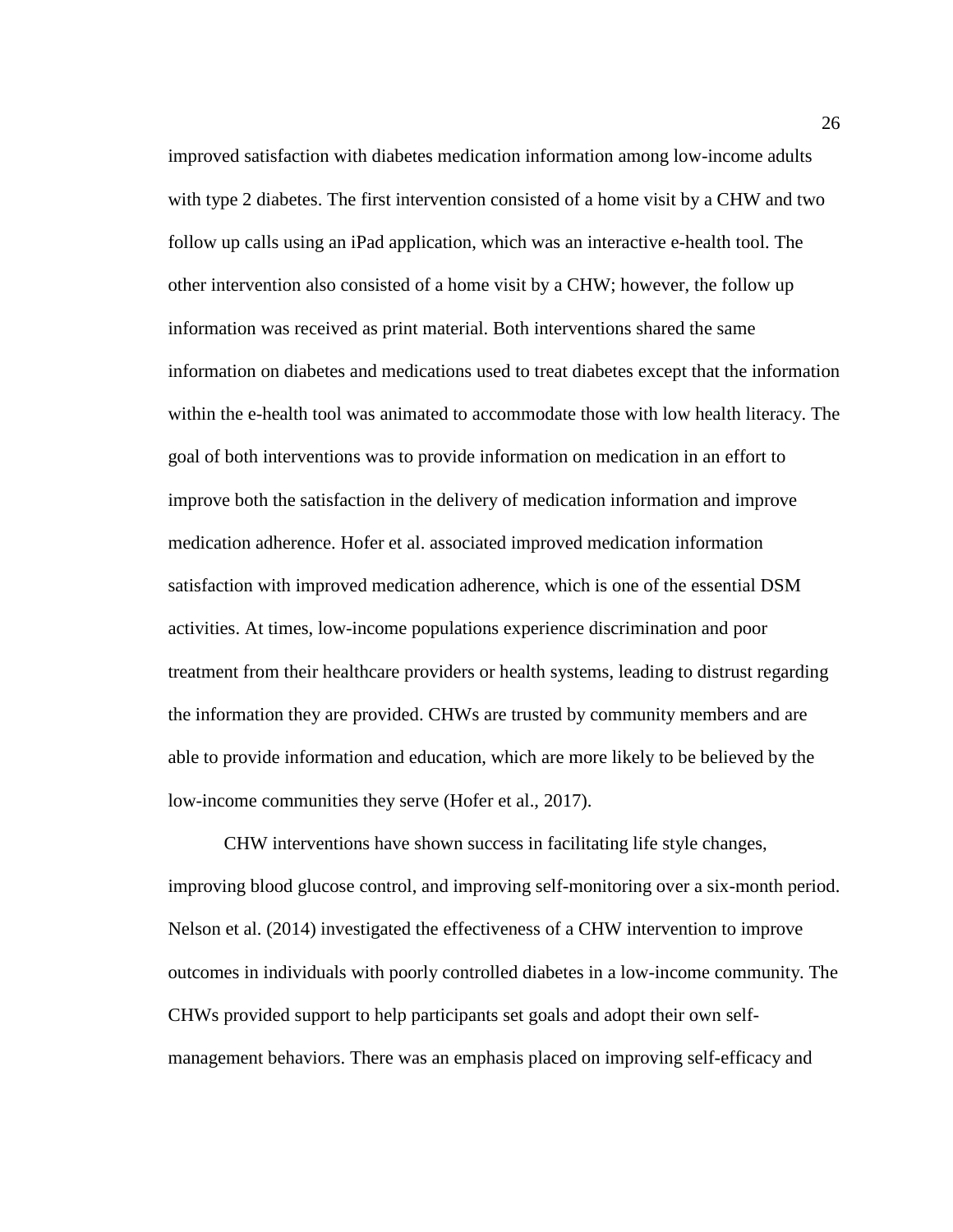helping motivate individuals to make behavioral changes. The program was culturally sensitive and conducted in both English and Spanish to address the needs of the participants. Despite the extra attention compared to control patients, who received usual care, the intervention group did not see a significantly greater reduction in their A1C levels. There was; however, a significant difference in A1C for a sub group of participants with poorly controlled diabetes, defined as an A1C > 10% at baseline, at the six-month follow up (Nelson et al., 2017).

For longer term success, defined as success between 12-18 months, peer leaders (PLs), who are members of the community with similar characteristics to the participants, such as having diabetes, may be used in addition to CHWs to provide cost effective support longer term. Spencer et al. (2018) evaluated an intervention using CHWs compared to CHWs plus PLs to determine their effectiveness on A1C levels in a Latino population. Participants all had poor glycemic control and received either a CHW-led DSME program or enhanced usual care (EUC), which consisted of a two hour DSME class conducted by a research assistant. The CHW-led education group received DSME classes, two 60-minute home visits per month, and one clinic visit with the participant and their physician. These groups were followed for six months, after which, the CHW group was randomized to either continue in a CHW only group or a CHW plus PL group and followed for an additional 12 months. The CHW plus PL group provided the participants with education as well as emotional support through access to weekly group sessions and regular telephone contacts. For the primary outcome of change in A1C, the CHW only group had a greater decrease in A1C from baseline to 6 months of follow up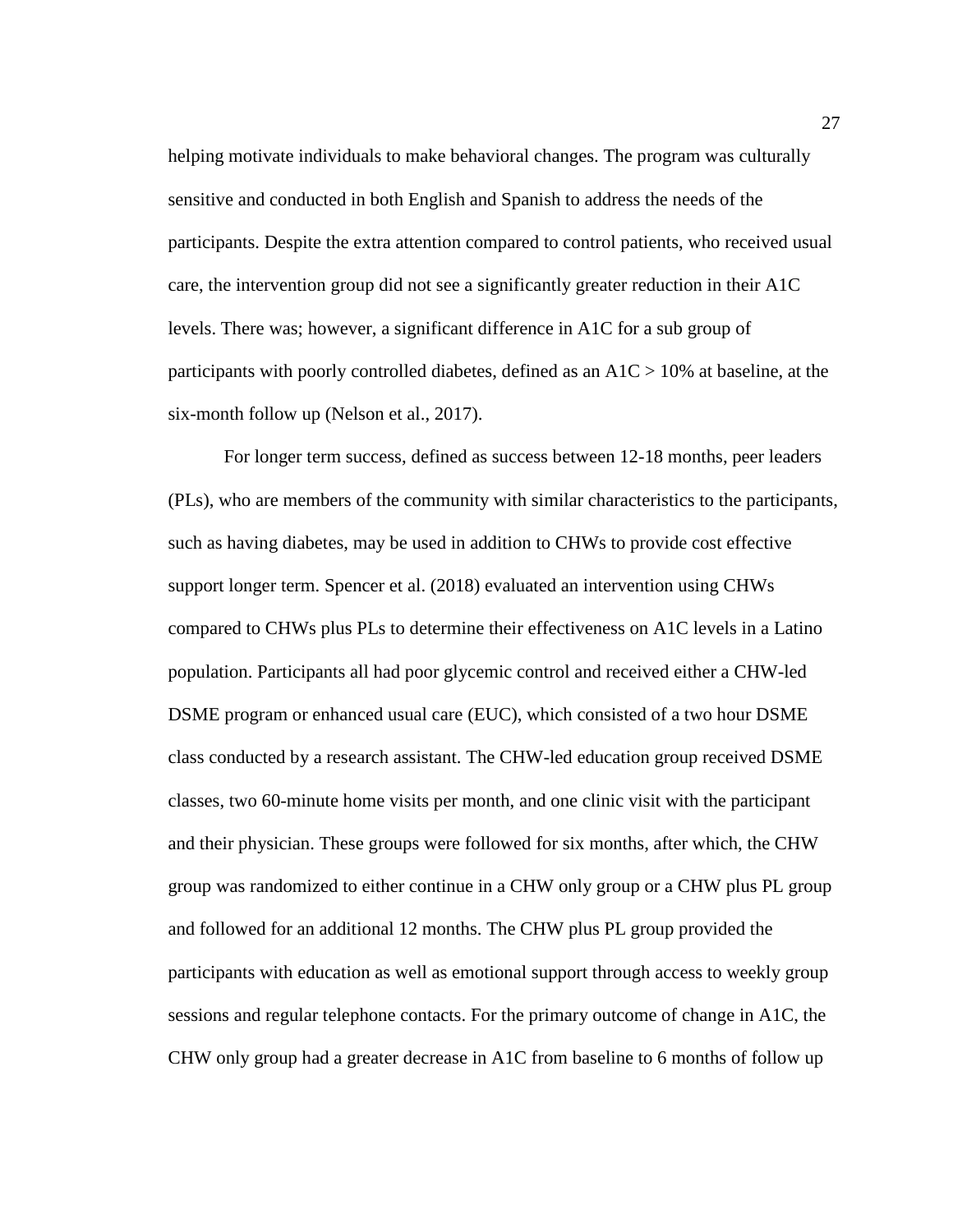compared to the EUC group. For those randomized to the CHW plus PL group at the 6 month follow up, the improvement in A1C was maintained at 12 and 18 months compared to the CHW only and EUC groups, whose A1C levels slowly increased. In the CHW only group, A1C levels went back to where they were at baseline and the EUC group exceeded baseline values. Spencer et al. (2018) concluded that the addition of PLs in a CHW intervention was an economical way to maintain success over a longer period of time. These data confirmed the results from an earlier study by Tang et al. (2014), which compared an intervention using CHWs vs PLs for 12 months following a 6-month CHW intervention. The results of this study indicated that utilizing PLs maintained achieved goals reached within the first 6-month period (Tang et al., 2014).

In low-income women who have type 2 diabetes, there are challenges specific to their current life circumstances (Fritz, 2017). These challenges, which include limited disposable income, lack of health insurance, and their role as caregiver, make it more difficult to focus their time and energy on the necessary self-care behaviors (Fritz, 2017).

### **Racial Differences and Diabetes Self-Management**

While diabetes affects over 30 million adults nationwide (CDC, 2017a), racial disparities exist where American Indians, non-Hispanic Blacks, Hispanics, and Asian Americans have a higher rate of diabetes than their non-Hispanic White counterparts (Chen et al., 2014; Hawkins et al., 2018; Ricci-Cabello et al., 2014; Vaccaro, Anderson, & Huffman, 2015). A 2012 disparities report by the Agency for Healthcare Research and Quality (AHRQ) revealed that there were disparities between whites and other racial groups and between high income and lower income groups based on recommended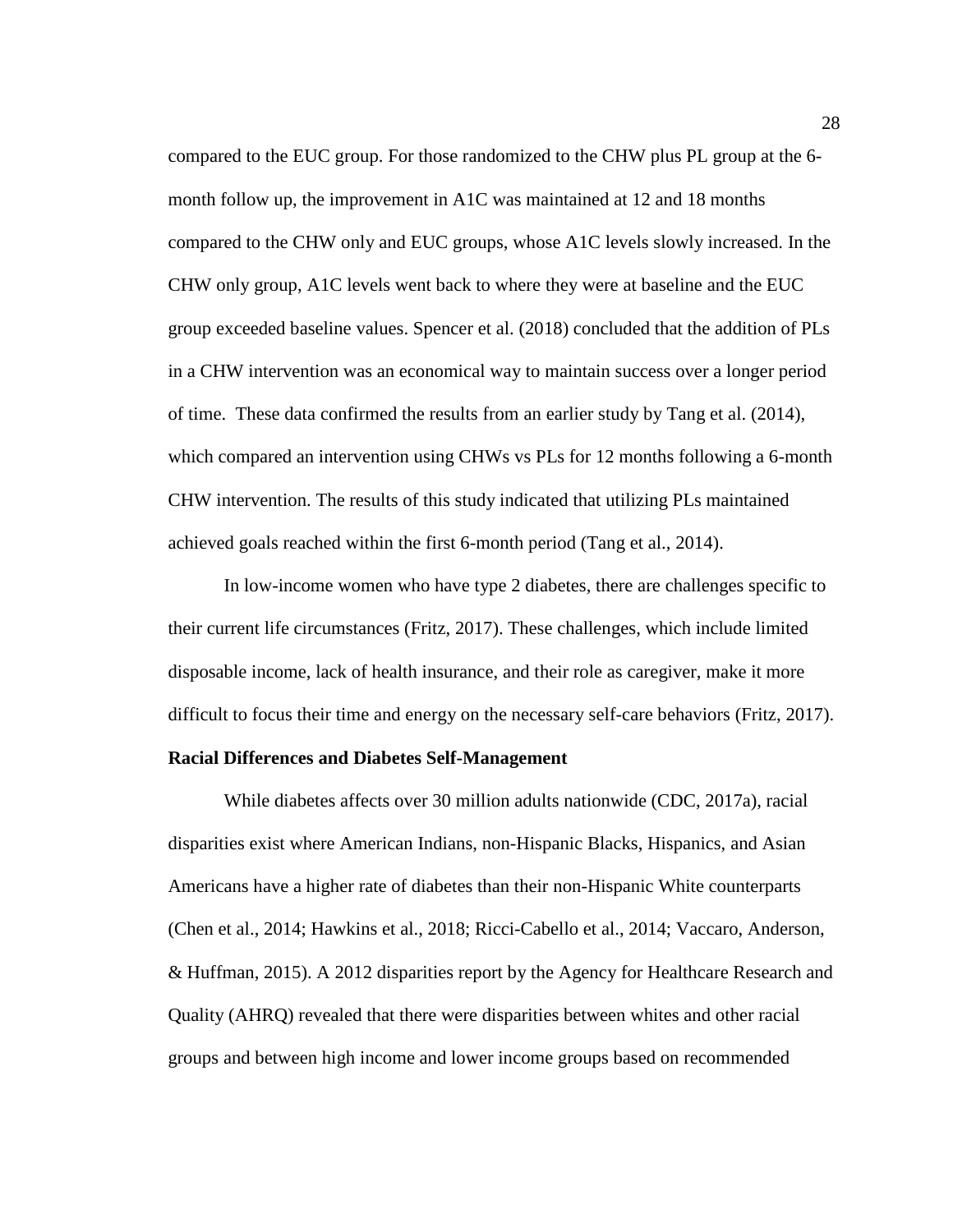services such as testing for A1C, flu vaccinations, and eye and foot exams, which are among the important DSM activities (Chen et al., 2014). In an effort to examine whether AHRQ disparities were a reflection of differences in DSM activities, Chen et al. (2014) investigated population trends for DSM activities and the extent of racial disparities over a 10-year period. Results of the analysis showed that there were racial differences in the clinical care received, self-care activities, and outcomes between white non-Hispanics, Hispanics, and black non-Hispanics over time. Black non-Hispanics increased blood glucose monitoring over the 10-year period; however, their diabetes-related health outcomes compared to white non-Hispanics were worse potentiating the need for more tailored interventions (Chen et al., 2014). While the reason for racial differences in care received, self-care activities, and outcomes is unclear, social determinants, such as socioeconomic circumstances, psychosocial factors, neighborhood environment, and cultural drivers may play a role in this disparity (Walker, Strom Williams, & Egede, 2016).

Disparities can stem from poor treatment received by certain ethnic groups by healthcare professionals and limited access to more specialized physicians (Vaccaro et al., 2015). These disparities may also stem from differences in the level of engagement in DSM activity, which can lead to poor outcomes such as heart disease, stroke, or kidney failure (Hawkins, Mitchell, Piatt, & Ellis, 2018). Hawkins et al. (2018) posited that African American men were found to partake in more unhealthy behaviors such as smoking and drinking than their White peers. They were also less likely to monitor blood glucose levels, a behavior which is considered a critical component of DSM. Hawkins et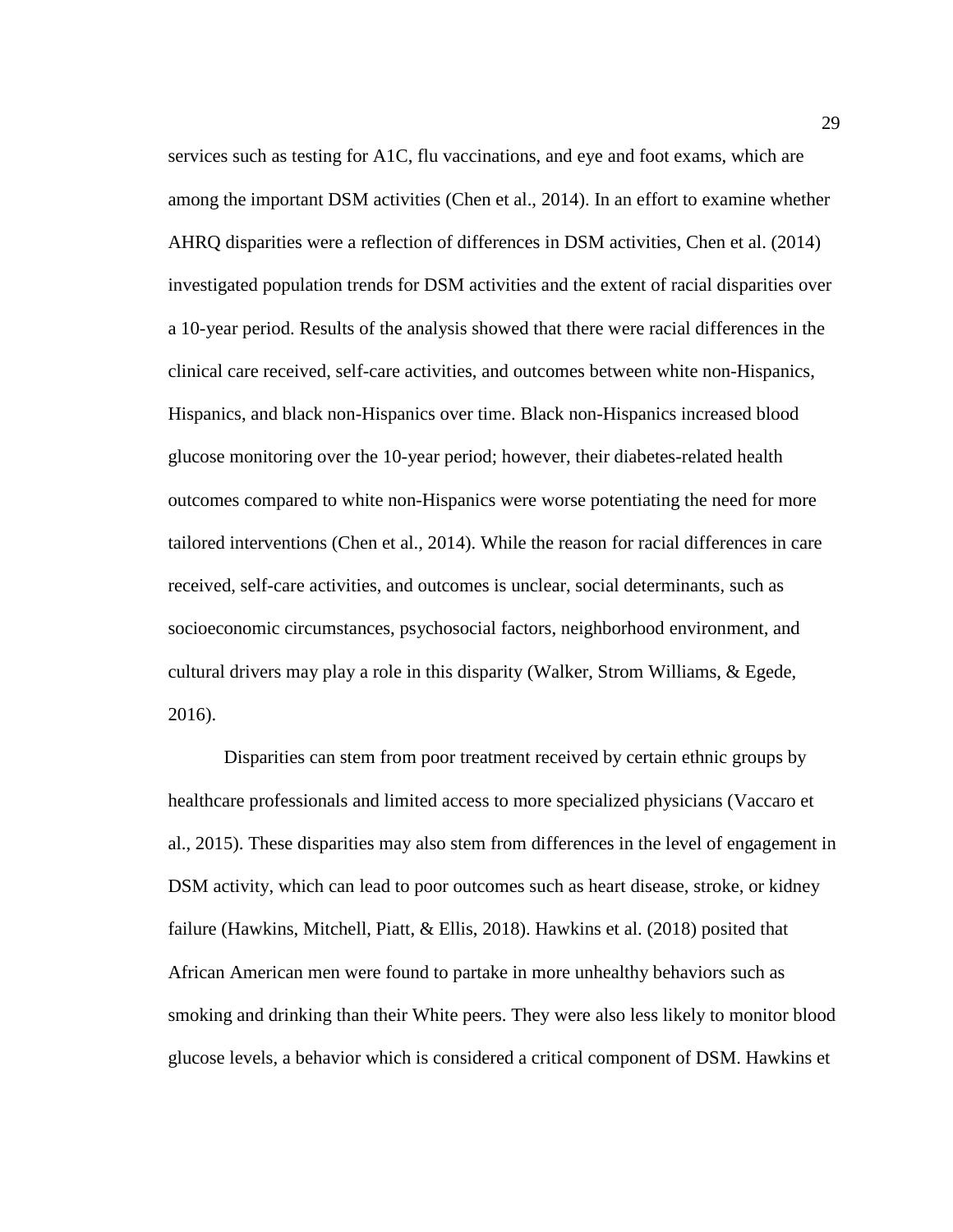al. further pointed out that in African American men, participation in DSM activities is generally lower as they do not fit into the "tough guy" persona, and they are less likely to engage. As described by Ricci-Cabello et al. (2014), minority groups are less likely to partake in DSM activities due to lower health literacy and health beliefs. The acculturation level of Hispanic men and women as described by Manysur et al (2014) contributed to DSM activities whereby women who were less acculturated prioritized their family's health over their own needs. Additionally, cultural food preferences such as fried and breaded meats attribute to the challenges of adhering to good DSM practices (Cunningham et al., 2018).

# **Diabetes Self-Management and Gender**

According to Bhaloo et al. (2017), gender plays a role in motivation and adherence to treatment recommendations for diabetes as well as outcomes. Bhaloo et al. explored the motivational factors behind DSM activities and noted differences between the men and women participants. For men, having the motivation to adhere to DSM activities, such as increasing physical activity and adhering to the prescribed diet, and other recommendations were easier to accomplish when they had support of their spouse, mother, or daughter. For women, on the other hand, support did not come as readily from their spouses. In fact, some women indicated that their spouses actually hindered their adherence by either tempting them with unhealthy foods or by not showing any interest in their care at all (Bhaloo et al., 2017). For low-income women with diabetes, they were met with substantial barriers to DSM activities more so than women with high incomes. Some of the barriers to engagement in DSM activities included lack of insurance or poor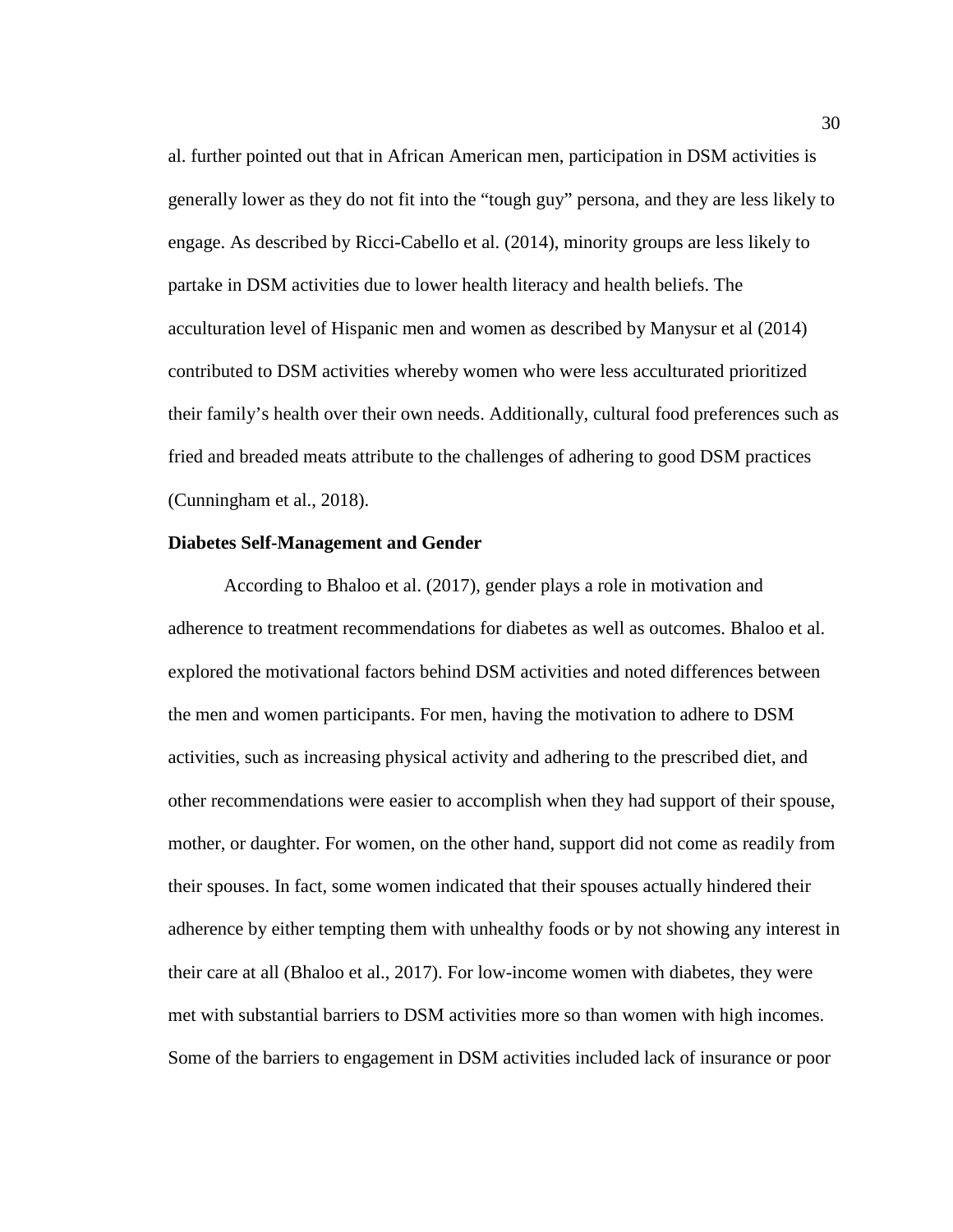access to medical care, putting them at increased risk of poor outcomes (Fritz, 2017). For Mexican American women, the rate of adherence to DSM activities was lower than that of women of other Hispanic descent and they had a higher rate of poor glycemic control. It is speculated that the lower rate of adherence to DSM activities is due to poor support, a stressful environment, and unhealthy behaviors. Acculturation is also to blame as those who have acculturated are more sedentary and have poor nutrition habits (Mansyur et al., 2016)

# **Definitions**

*Acculturation:* The process by which immigrants adapt to the culture of their host nation. A higher level of acculturation has been associated with worse eating habits with a higher intake of fast foods and fatty, caloric meals (Becerra, Mshigeni, & Becerra, 2018).

*Diabetes Mellitus*: Diabetes Mellitus (diabetes) is a chronic condition, in which the body is unable to process food into energy, leading to an excess amount of glucose circulating in the blood stream (Centers for Disease Control and Prevention (CDC), 2017a).

*Diabetes Self-Management activities*: A combination of activities, which contribute to improved glycemic control and the potential mitigation of diabetes-related complications (Fan & Sidani, 2018; Schmitt et al., 2016, Schmitt et al., 2013; Lu, Xu, Zhao, & Han, 2016). Activities include healthy eating, having an active lifestyle, glucose monitoring, adhering to medication, learning how to cope with your disease, problem solving, and minimizing risks (Parkin et al., 2009; Yang et al., 2015; Lu et al., 2016).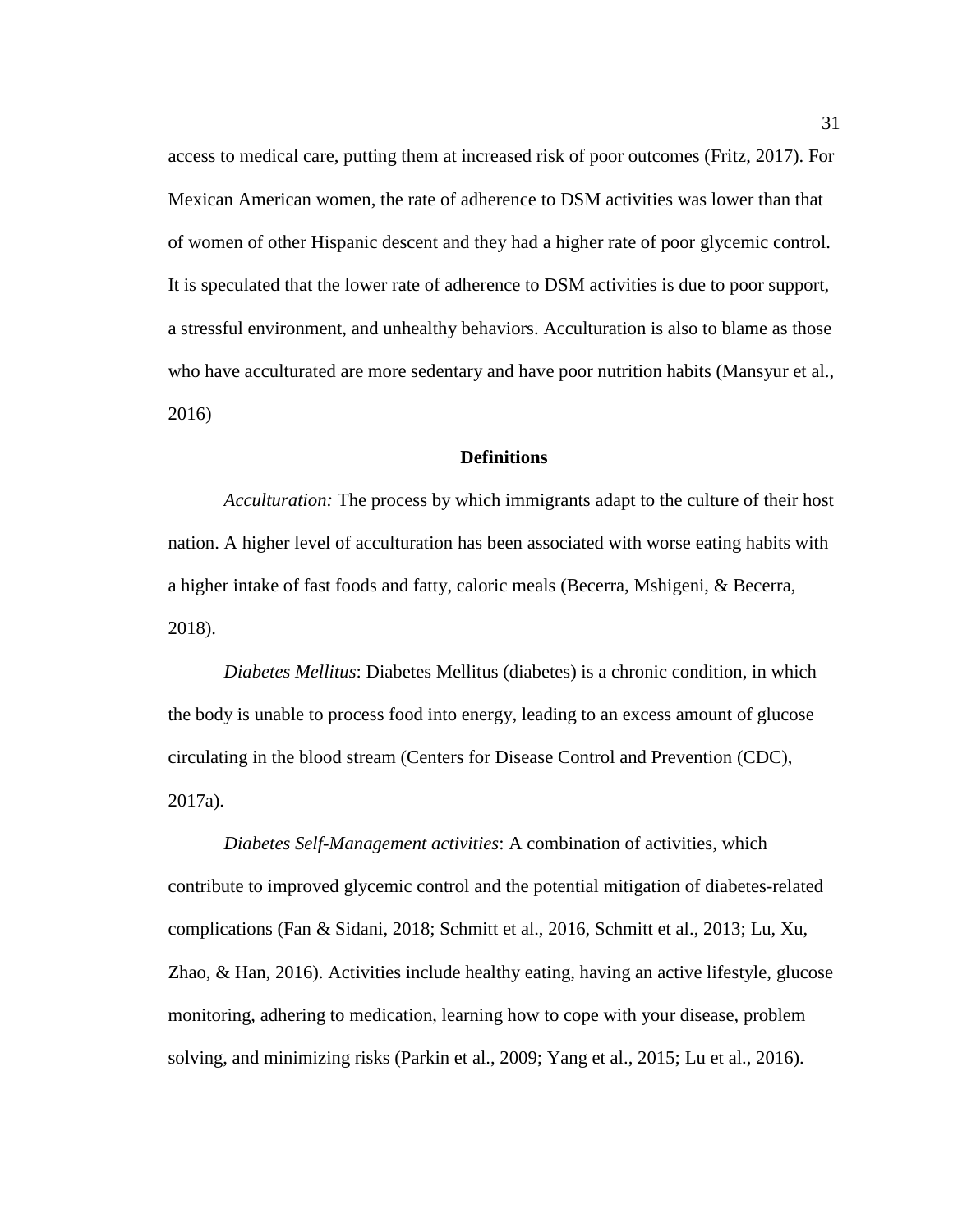*Food Insecurity*: Food insecurity refers to households with limited or no access to nutritious food (Ippolito et al., 2016; Burke, Martini, Çayır, Hartline-Grafton, & Meade, 2016; Lyles, C. et al., 2013; Seligman et al., 2015).

*Gestational Diabetes*: Diabetes that occurs during pregnancy. While this typically resolves once the baby is born, it may predispose some women of developing type 2 diabetes later in life (HHS, n.d.).

*Low income*: Taxable incomes, which do not exceed 150% of the poverty level. For a family of four, the low-income rate for an individual living in the 48 contiguous states, DC, outlying jurisdictions, Alaska, and Hawaii was between \$37,000 and \$47,000 (DOE, 2018).

*Type 1 Diabetes*: In type 1 diabetes, the immune system attacks the pancreatic cells making them unable to produce insulin. This form of diabetes is far less common and is seen in less than 5% of the diagnosed cases of diabetes. It is most commonly diagnosed in children and young adults (U.S. Department of Health and Human Services (HHS), n.d.).

*Type 2 Diabetes*: This is the most common form of diabetes occurring in 95% of patients who are diagnosed with diabetes. In type 2 diabetes, the body is able to manufacture insulin but is unable to use it efficiently. Type 2 diabetes typically occurs later in life and can be treated with diet modifications, exercise, and medication (ADA, 2015). *Throughout this paper, when I refer to diabetes I am referring to type 2 diabetes, unless otherwise stated.*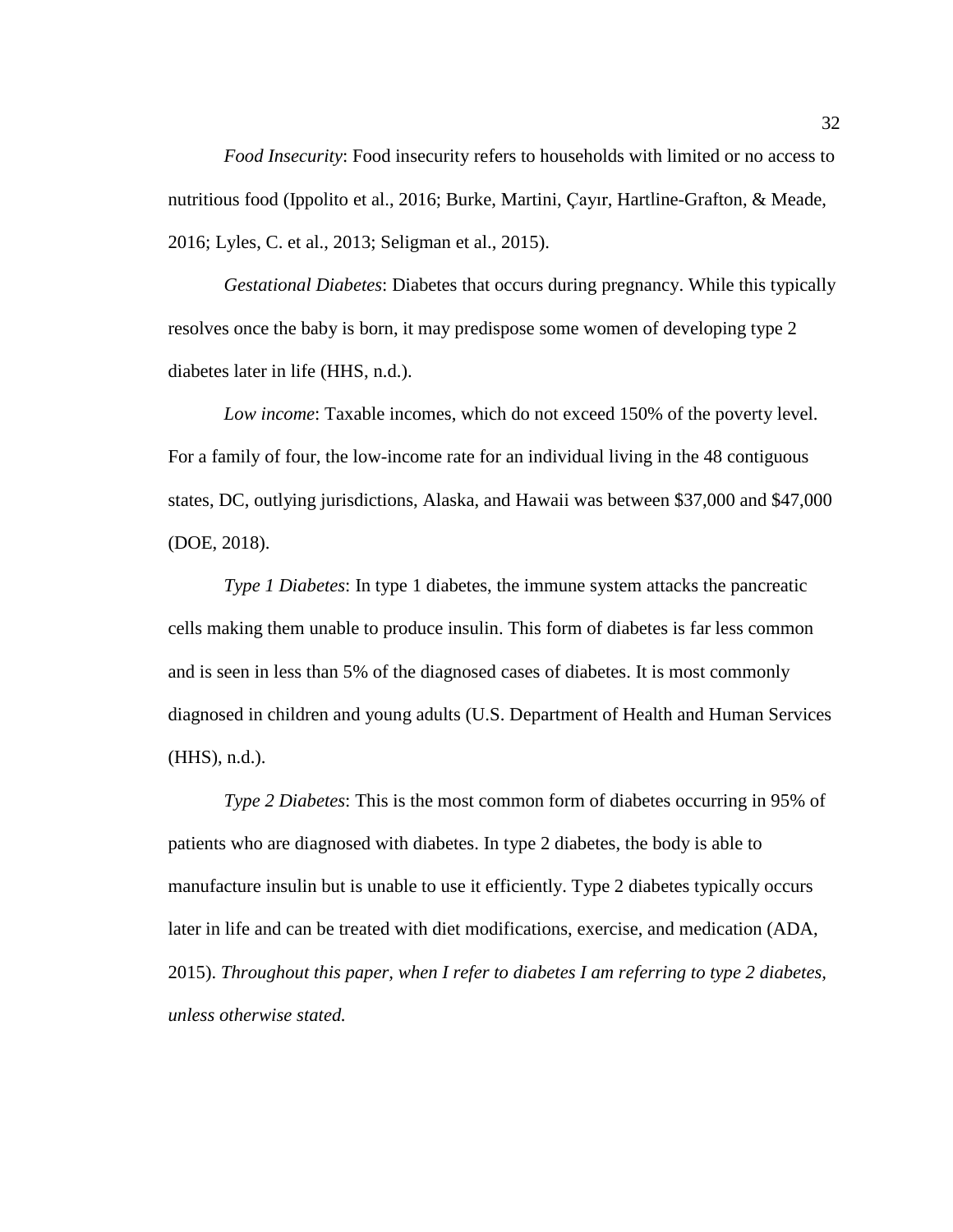## **Assumptions**

The study was based on several assumptions. One assumption was that the majority of the study population had type 2 diabetes. The BRFSS does not differentiate between type 1 and type 2 diabetes in their survey questions. Since type 1 diabetes accounts for only about five percent of all cases of diabetes, we can assume the majority of this study population had type 2 diabetes. Additionally, by excluding insulin users from the study, those with type 1 diabetes were also excluded as insulin is a mandatory treatment (ADA, n.d.). As of 2011, the BRFSS survey uses both landlines and cellular phones to conduct their interviews (CDC, 2016; Iachan et al., 2016), which brings about the possibility of duplicate data. Another assumption was that the strict weighting process employed by the BRFSS accounts for this phenomenon so that each respondent was counted only once (CDC, 2016).

As this study was conducted with secondary data, a third assumption was that the data were collected and processed responsibly according to good clinical practice guidelines. The assumption was also made that respondents answered truthfully as the responses were all self-reported. Lastly, there was an assumption that all races were well represented in the sample population.

#### **Scope and Delimitations**

The study population included adult women aged  $\geq$ 18 years who participated in the 2017 BRFSS dataset and were told they had diabetes, identified that they lived in a food insecure household, and had an income level less than \$50,000. According to the HHS poverty guidelines, individuals with income less than 150 percent of the poverty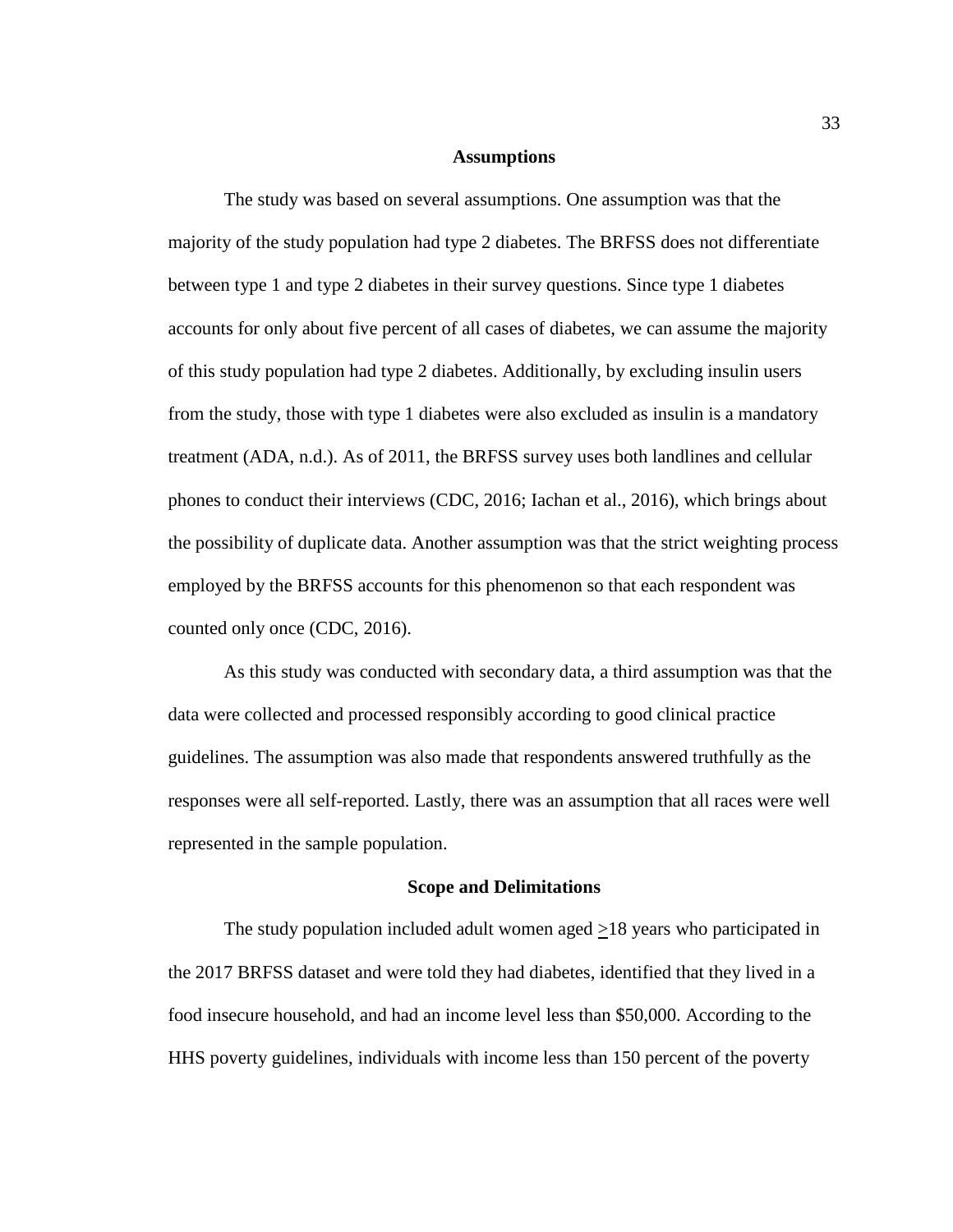line were considered "low-income individuals" (DOE, 2018). As of January 2018, the low-income level for a family of four living within the contiguous United States, Alaska, and Hawaii was between \$37,650 and \$47,070 (DOE, 2018). This study excluded patients with gestational diabetes, as this is a transient condition. Those on insulin were also excluded as previous research suggests that insulin users practice higher levels of DSM activities (Chen et al., 2014; Johnson et al., 2014), which could bias the results. Men were excluded from the study population as women tend to have a higher burden when it comes to food insecurity and their ability to manage their own DSM activities. Women, as caregivers, tend to manage family members' needs prior to their own leaving them more vulnerable to the complications of poor DSM activities (Holben & Marshall, 2017). The generalizability of this study is limited to women and those whose diabetes is not severe enough to advance to using insulin. Additionally, the use of the BRFSS dataset may further limit the generalizability of results to the general population as evidence suggests a lower participation rate for areas where there is a greater African American and Hispanic population and results may not be truly reflective of the overall population (Chen et al., 2014).

# **Significance**

The purpose of this study was to determine whether risk factors of income status and food insecurity influenced DSM practices and whether there was any association with race when food insecurity and low-income were constant in women with diabetes. While there are studies, which highlight the disparities in DSM activities across gender, race, and income, none focus on race as the sole predictor of a low level of compliance to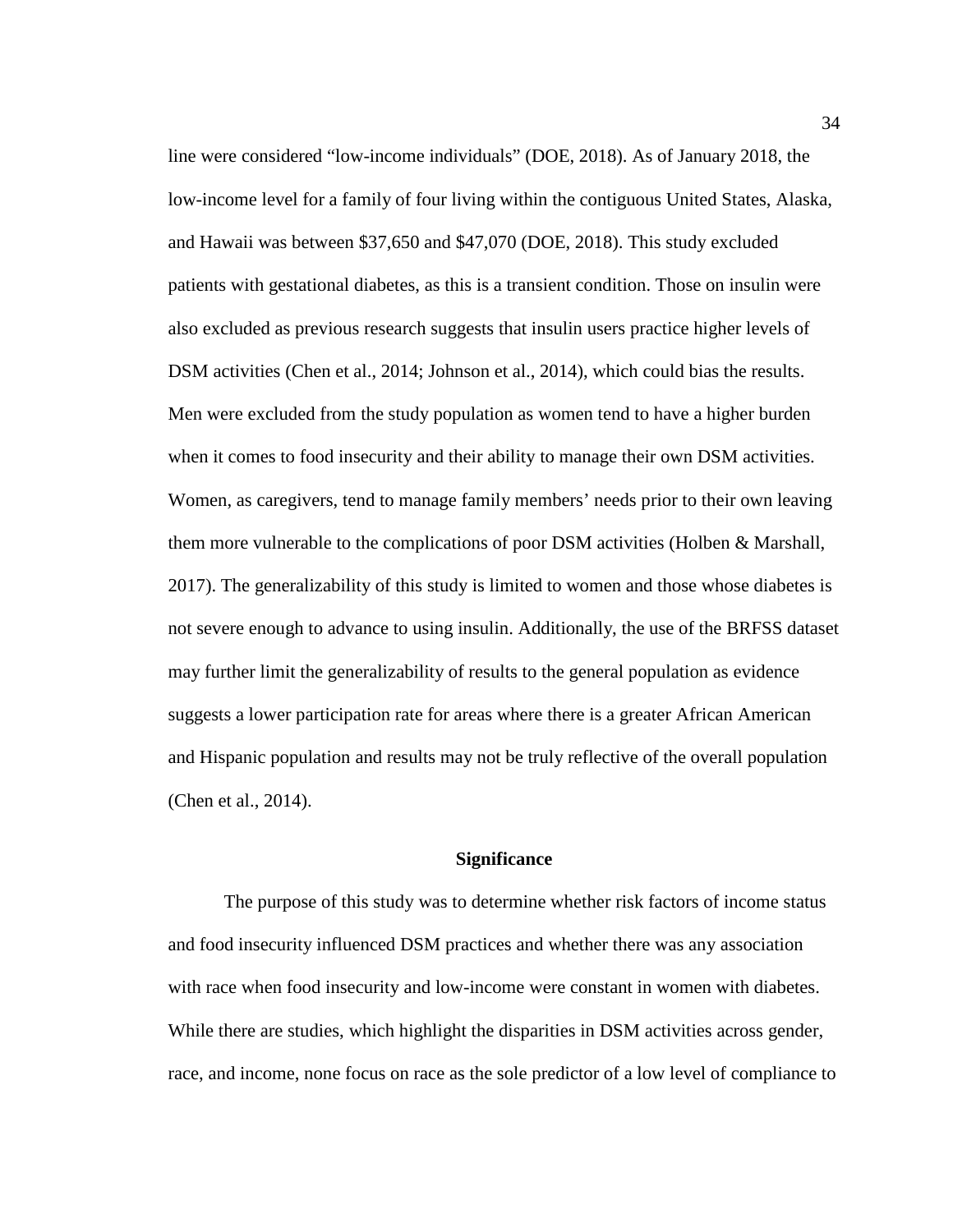self-management when gender, income, and food security status are equal. In 2014, Johnson et al. used the 2011 BRFSS survey data to investigate racial differences and the impact of using insulin on DSM activities. Their study did not take into account the impact of income or food security status. The current study was the first to investigate whether there were racial differences in DSM activities when food insecurity and income level were held constant. This was also the first study to use the latest BRFSS data from 2017, where both food insecurity and DSM activities were assessed in the US population. Building upon the existing data, the results of this study will contribute to the literature in three specific ways. First, the results may help provide a better understanding of the differences in DSM practices and aid in the development of more tailored interventions. Second, the significance extends to providing additional data, which allows other researchers to determine which ethnic groups may require additional support and further education. Lastly, the results of this study could lead to positive social change and has the potential to lead to improved diabetes-related outcomes in this study population, such as improved glycemic control and reduced risk of morbidity and mortality.

#### **Summary and Conclusions**

In this Section, I reviewed some of the key variables, which influence DSM activities. DSM activities have been shown to improve outcomes for patients with diabetes (Beck et al., 2017; Katula et al., 2017; Haw, Narayan, & Ali, 2015; Fan & Sidani, 2018; Schmitt et al., 2016, Schmitt et al., 2013; Kamradt et al., 2014; Lu, Xu, Zhao, & Han, 2016). I also conducted an extensive review of the literature and provided the reader with important background information on why these variables, such as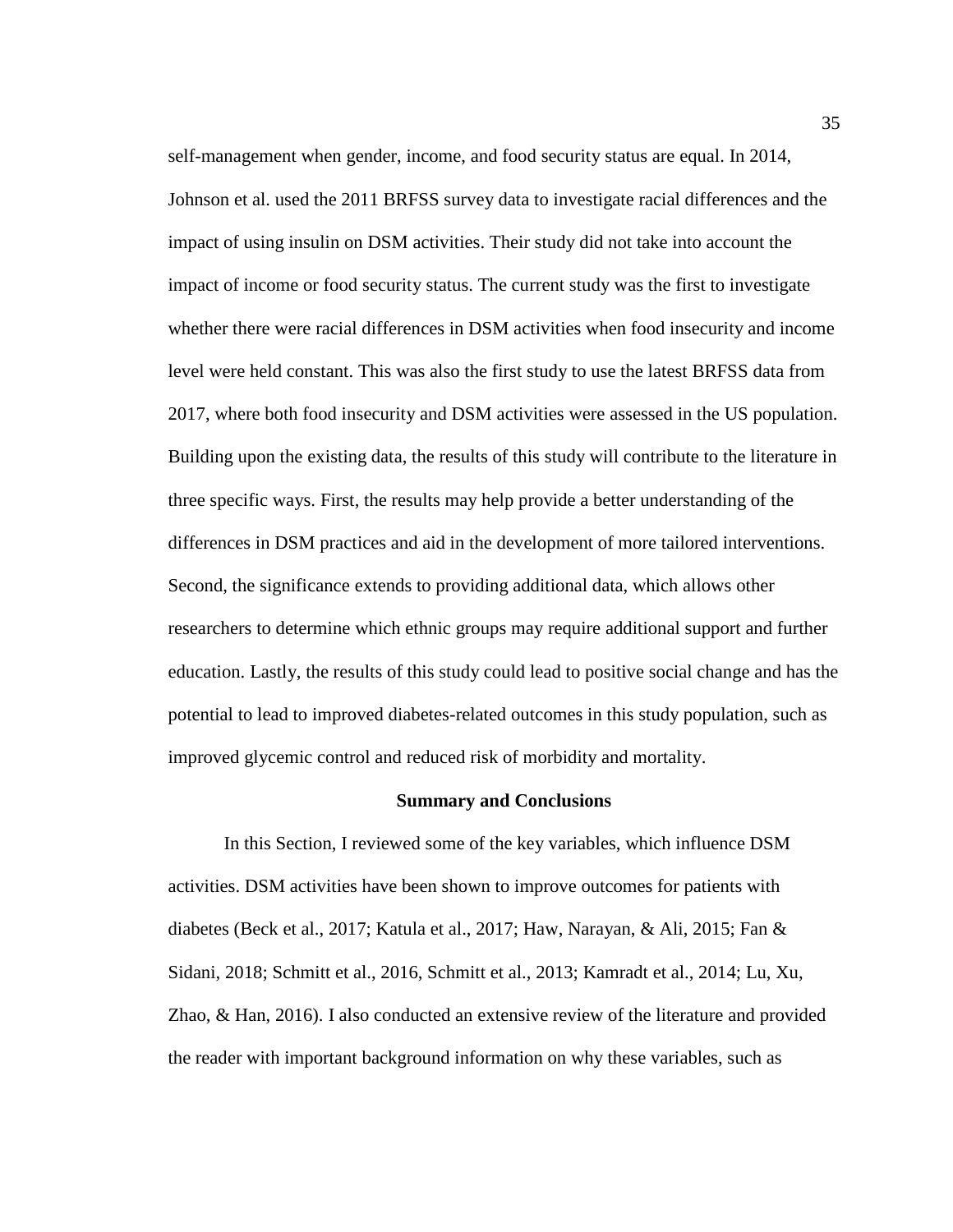gender, income, food security status, and race, may influence the level of DSM activities. Among these data, many investigators described effective ways to address existing disparities but also brought awareness to some of the gaps, which still exist in the literature. This study addresses these gaps, which included investigating whether there were racial differences among women with diabetes who were food insecure with lowincome. The next section will go into more detail on the research design and methodology as well as the rationale for design choice. The data analysis plan will be addressed and I will discuss some of the potential threats to the validity of the data. Finally, in Section 2, I will summarize the design and methodology before presenting results in Section 3.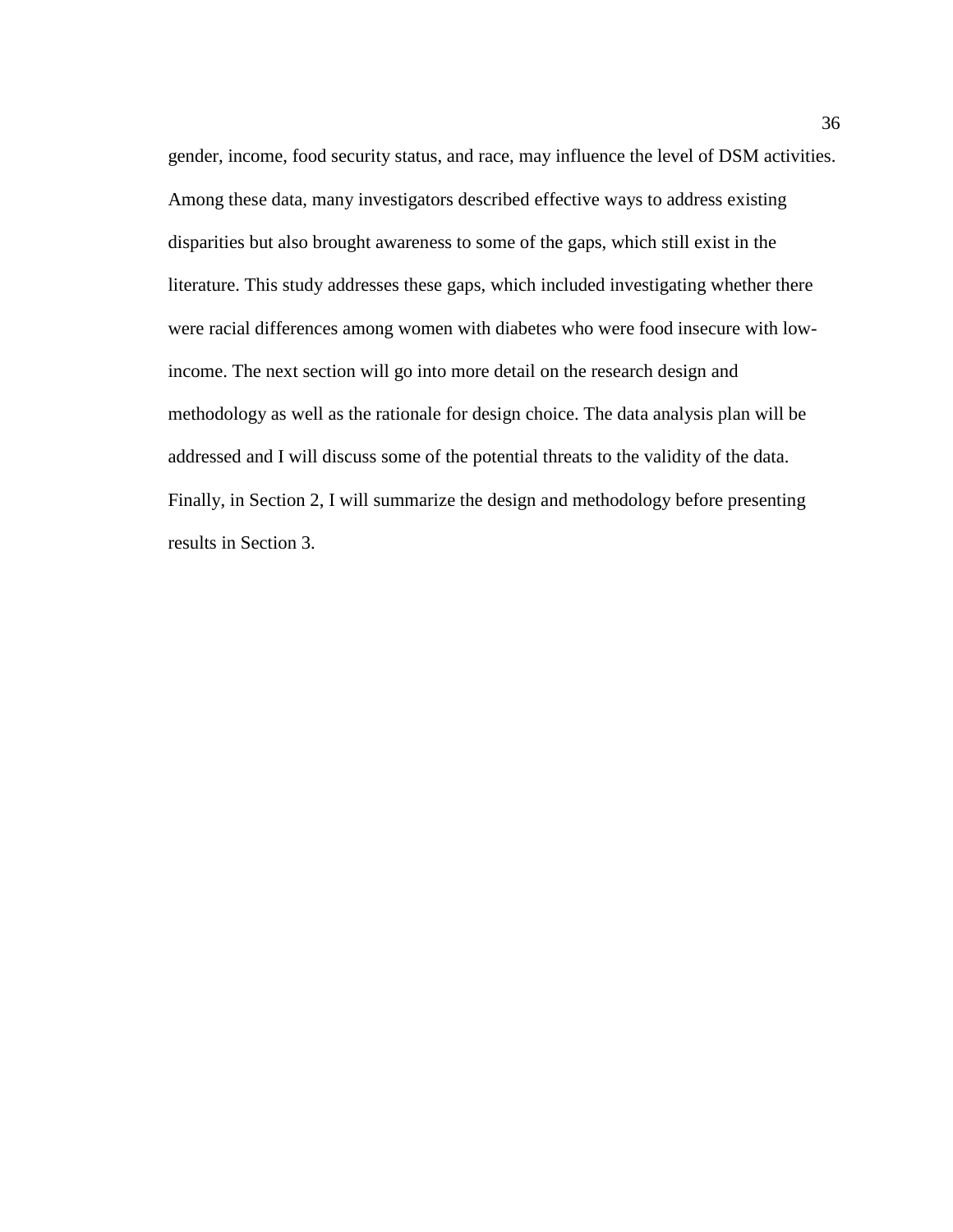#### Section 2: Research Design and Data Collection

#### **Introduction**

The purpose of this study was to determine whether income and food insecurity influenced DSM practices and whether there was an association with race when food insecurity and low-income were constant among women diagnosed with diabetes. In Section 1, I provided an overview of the latest literature, which supports the need for public health professionals to further explore this subject. I also provided my research questions, theoretical foundation for the study, nature of the study, assumptions, scope and delimitations, the significance of the study, and its potential contributions. In this section, I will go into detail regarding the design and rationale for the study, methodology (inclusive of the target population), approximate size of the population, sampling strategy, inclusion/exclusion criteria, and power analysis. This section will also include instrumentation, operational definitions of each variable, and an explanation regarding how the data analysis plan was conducted. Lastly, I will describe any internal or external threats to the validity of the data and explain the ethical procedures to secure the dataset and how the secondary data were collected.

# **Research Design and Rationale**

The independent variables for this study were food insecurity, low income, and race. I determined if any of these variables had an impact on the dependent variable, DSM activities. The specific DSM activities included the five BRFSS diabetes self-care activities: blood glucose monitoring, smoking status, home foot checks, physical activity, and nutrition intake as assessed using the 2017 BRFSS dataset. For RQ1, I investigated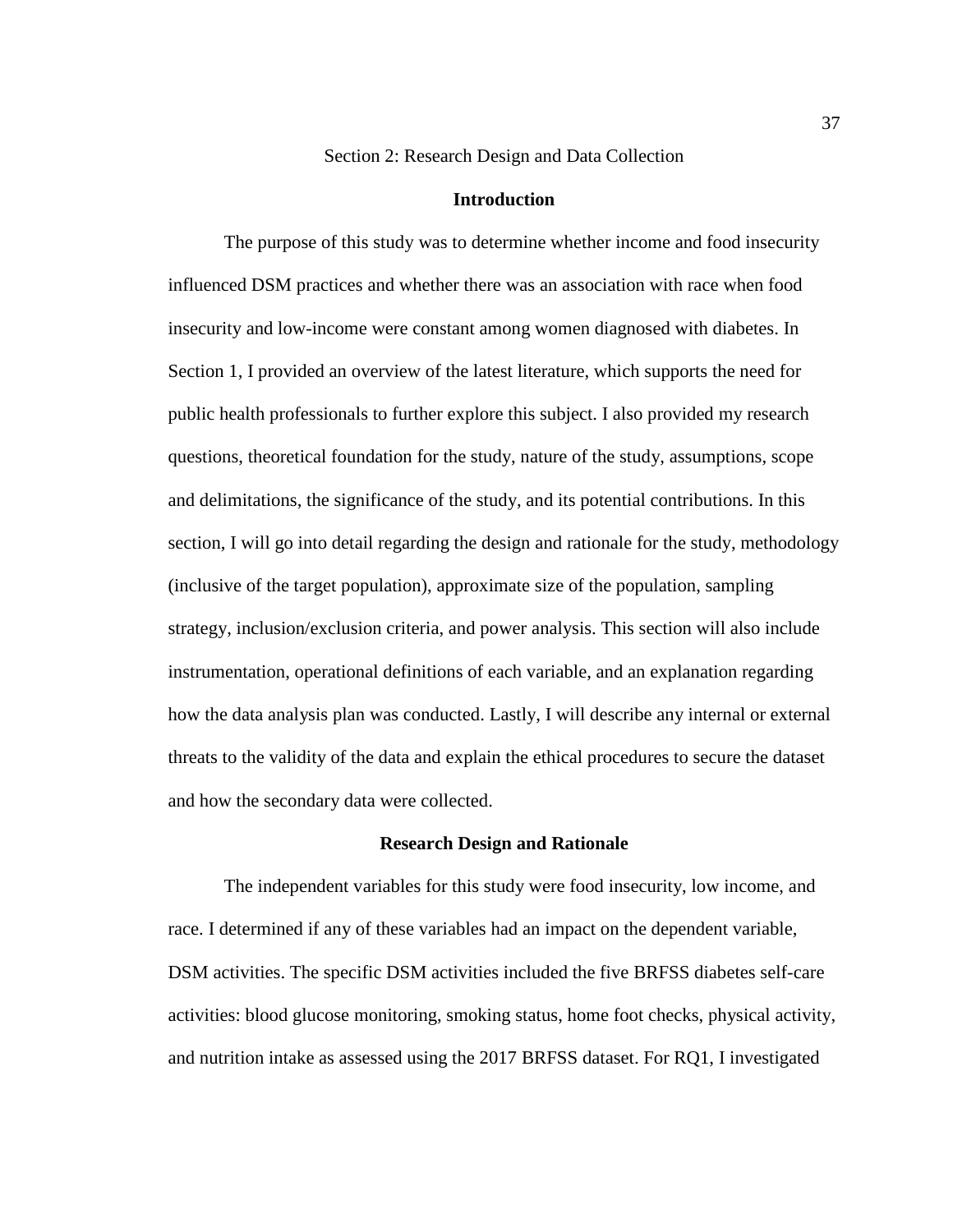how food insecurity as the independent variable influenced DSM activities in low-income women with diabetes. RQ2 investigated how low income influenced DSM activities in food insecure women with diabetes. Because both food insecurity and low income may be confounding variables, RQ3 investigated whether race influenced DSM activities in food insecure low income women with diabetes. According to Aschengrau and Seage (2014), one way to control for confounders is to match them within the study population and have an equal distribution in each group.

This was a cross-sectional study using secondary data from the 2017 BRFSS. In addition to the core set of questions found in each state's survey, the 2017 dataset was the most recent survey to include questions on both food insecurity and diabetes selfmanagement activities in the optional modules. Each state has the option to include questions in a separate modules, which pertain to specific health-related issues, such as high prevalence of diabetes, food insecurity, or flu outbreak. The approach I used to determine which data source I would employ involved both research-driven and datadriven methods. Having research questions in mind, I searched for appropriate datasets. I also reviewed the variables within the dataset to determine other research questions I could pose. According to Cheng and Phillips (2014), research-driven and data-driven approaches are often used together allowing for adjustments to the initial research question or questions as indicated. The use of secondary data offers the advantage of being an efficient and low-cost way to conduct research. The data collection and data cleaning processes of the secondary dataset are already detailed, allowing for ready-touse information. To the contrary, secondary data may be a challenge to use as the data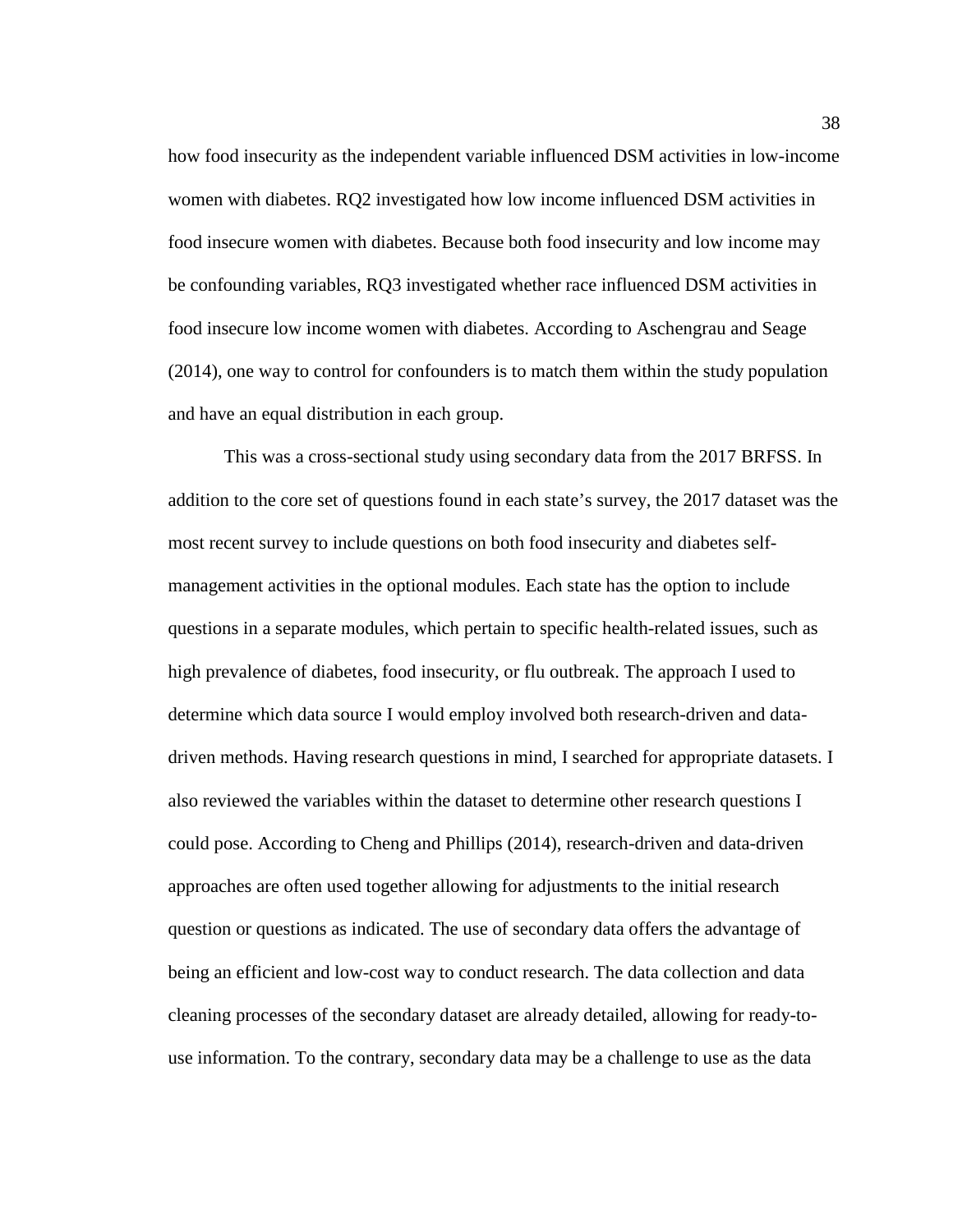was collected to address different research questions and variables selected in the secondary dataset may not be suitable for your specific question or questions (Cheng  $\&$ Phillips, 2014). The BRFSS dataset was appropriate to use with this study as the data were collected to assess chronic conditions such as diabetes, and look at different health risk behaviors in an effort to target health related activities and develop activities geared towards improving health. Additionally, the BRFSS survey has been recognized as a reliable and valid source of information when looking at health related issues (Pierannunzi, Hu, & Balluz, 2013).

#### **Methodology**

This study employed a cross-sectional quantitative analysis of secondary data using the 2017 BRFSS dataset. This was the most recent dataset to include survey questions on food insecurity status and DSM activities. The BRFSS is a state-wide telephone survey which uses both landline and cellular phones of adults across the US (Chowdhury et al., 2016; Iachan et al., 2016; Johnson, Richards, & Churilla, 2015; Santorelli, Ekanayake, & Wilderson-Leconte, 2017).

# **Population**

The targeted study population included adult women aged 18 and older living in households within Florida, Georgia, Iowa, Kentucky, New Hampshire, Pennsylvania, Wisconsin, and Wyoming. Those states included modules with questions on diabetes status as well as food insecurity status. These individuals also had self-reported diabetes and indicated they were food insecure. Food insecurity status was determined by selecting individuals who answered either often true or sometimes true to the questions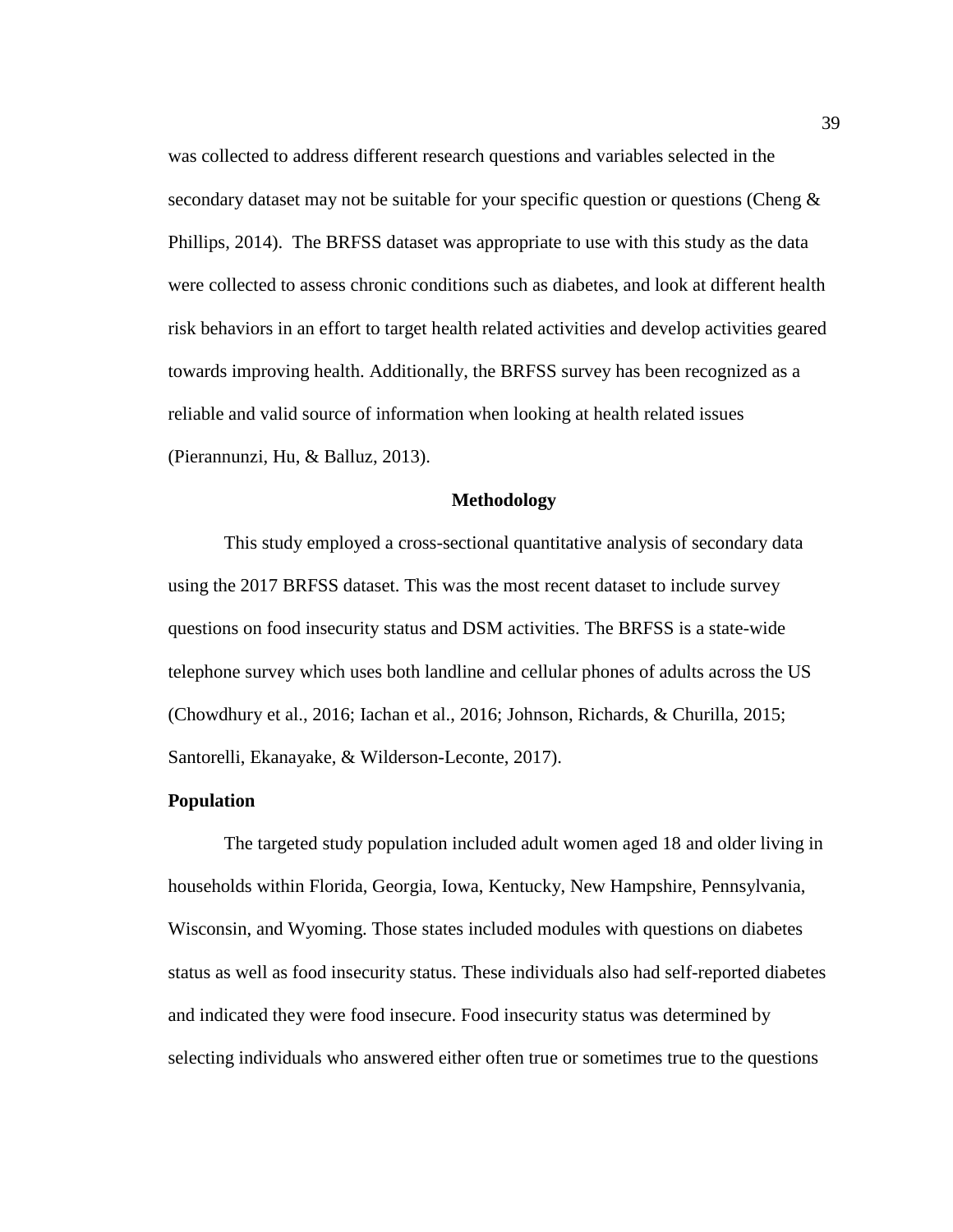"The food that I bought just didn't last, and I didn't have money to get more" or "I couldn't afford to eat balanced meals". I also targeted low-income individuals with a reported income of less than \$50,000 and those who identified in the survey as being one of the following races: Hispanic, which included those who identified as Hispanic, Latino/a, or of Spanish origin, White, Black or African American, American Indian or Alaskan Native, Asian, and Native Hawaiian or other Pacific Islander. Men, those who were on insulin, and those who reported they had gestational diabetes were excluded from the study population. The final study sample was 1,842 low income women with diabetes and food insecurity.

# **Sampling and Sampling Procedures**

As of 2011, the BRFSS started to collect data not only by landline, but by cellular telephone as well. With the landline telephone, survey questions were asked to a randomly selected adult living in each household called. For cellular telephones, survey questions were asked to the adult answering the cellular telephone provided they lived in a private residence or college housing, and they were noninstitutionalized and 18 years of age or older. Random digit dialing was used for both types of phone.

For landline sampling, a disproportionate stratified sample (DSS) design was used in all states excepting Puerto Rico and Guam where a simple stratified sample (SSS) design was used. Telephone numbers were divided into two groups, high-density or medium density, which were then sampled separately. Density is determined by how many listed numbers are in the same area code. A probability sample was obtained then, each telephone number was randomly selected and all responses were self-reported.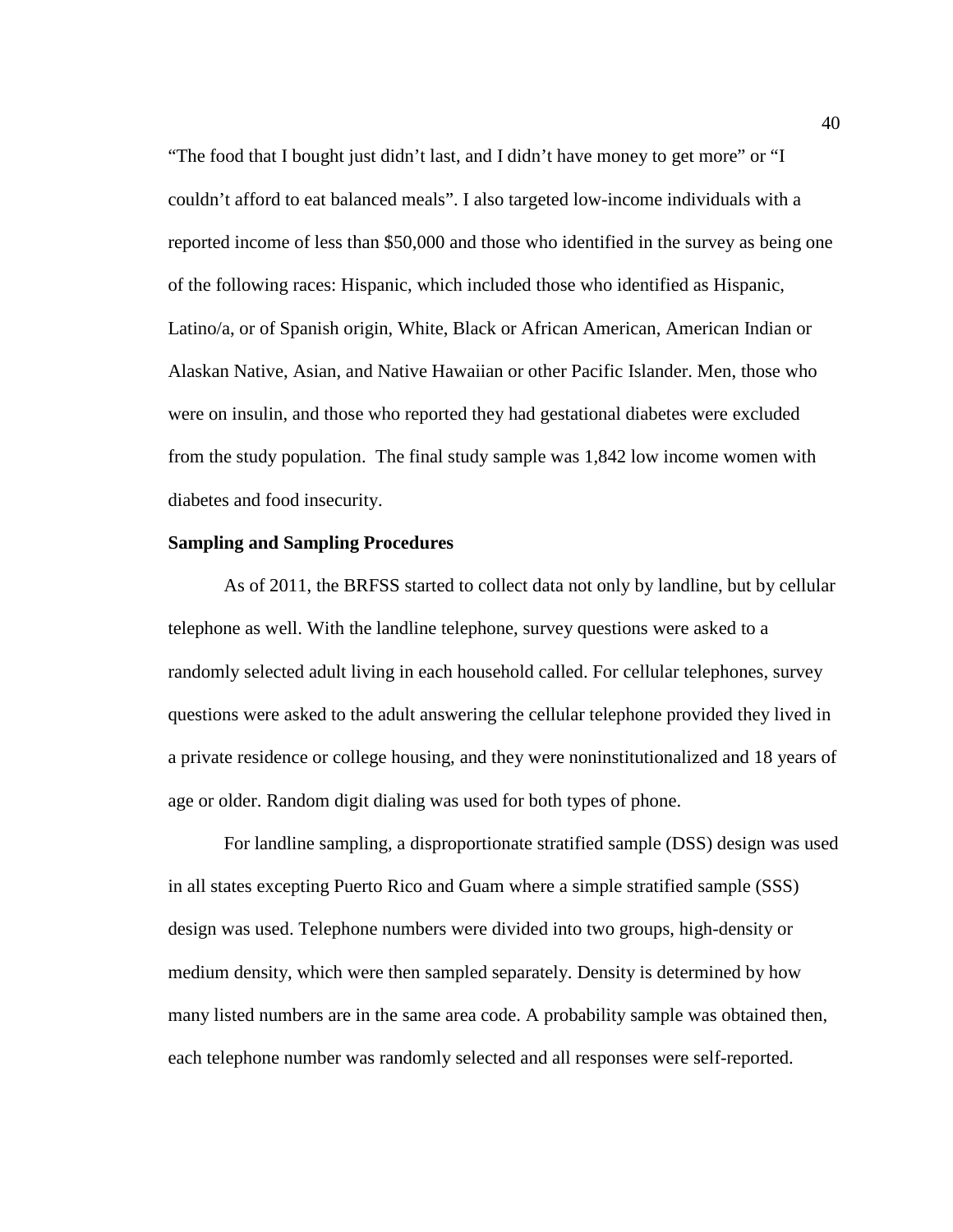Each state conducts its own interviews through its health department directly or an external contractor. For the 2017 survey, only eight of the state's health departments collected the data while the remaining states employed external data collectors. It is important that each interviewer is properly trained and complies with BRFSS interview process guidelines. The CDC has the option to evaluate them for their performance. The surveys collect data at the state and county level to target health-related activities and develop activities geared towards improving health. At the state level, the survey results have been used to address relevant health issues such as the flu and fallout from natural disasters (CDC, 2014). Interviews are conducted 7 days a week each month throughout the calendar year (CDC, 2018b).

To maintain consistency throughout the interview and data collection process, there are certain standards each state must adhere to. The BRFSS survey contains nine steps, which must be followed throughout the process. These steps in the protocol include that the core questions must be asked without modification, all interviewers must partake in electronic monitoring and may ensure the quality of the data by using a callback verification process. Each state must use the stated definition of an eligible household, which is either a housing unit with a separate entrance, occupants eat separately from others on the property, it is a principle or secondary place of residence, or it may not be a vacation home, group home, or institution. Additionally, the steps include that all related or unrelated adults 18 or older are considered eligible if they consider the household their home and there are no proxy interviews conducted. For landline telephones, respondents are randomly selected from the adults aged 18 or older who live in the house and for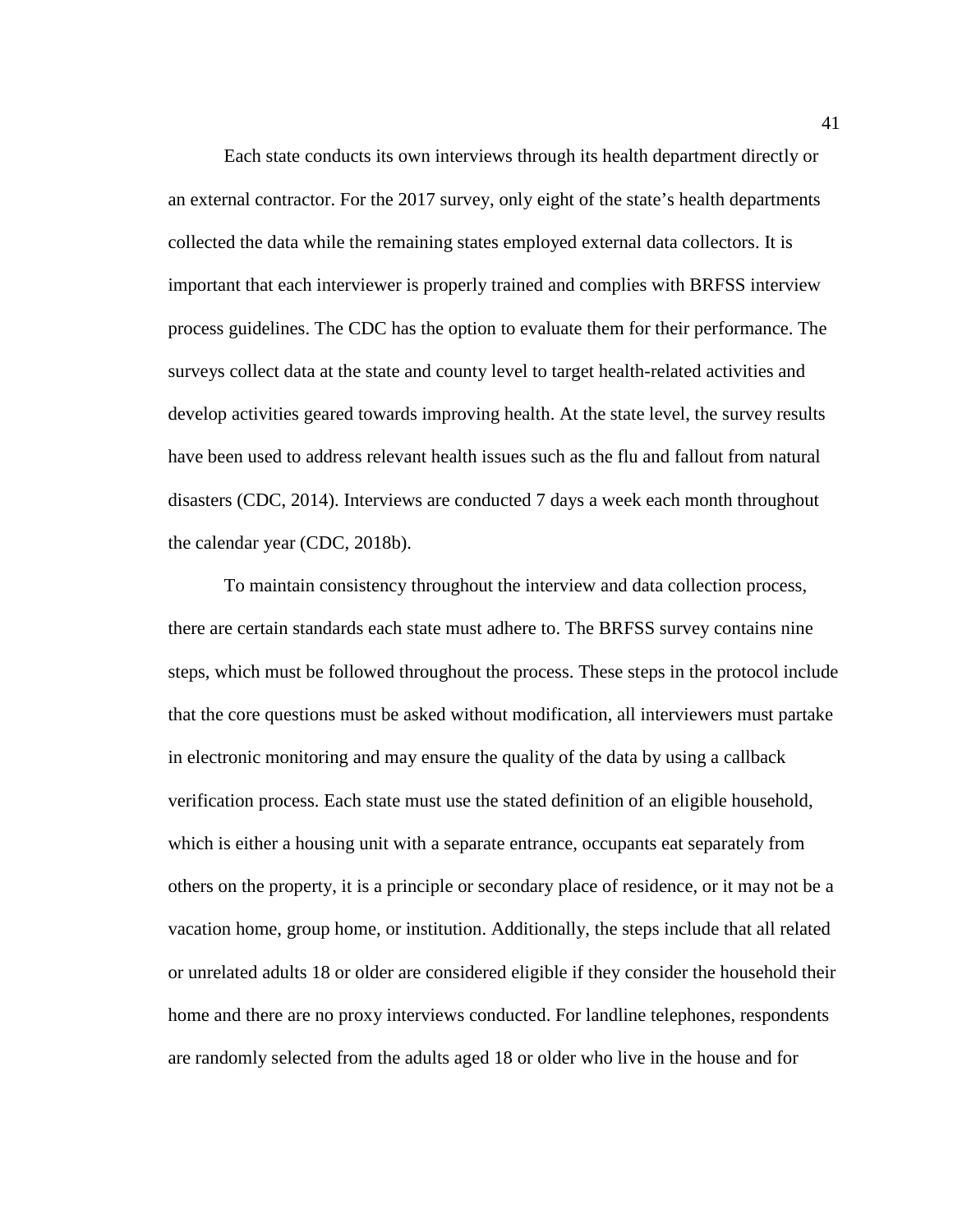cellular telephones, the interviews are conducted with the respondent who answers the call. A completed interview must have data for age, race, and sex and if these values were not collected, the data are imputed and used to assign weights. Lastly, verification of responses in a 5% random sample is required for quality assurance in the event electronic monitoring of interviewers is not conducted regularly, eligible persons are given at least one additional opportunity to respond to be interviewed in the event they initially refuse, and a final disposition is required for each state for each number in the sample.

In order to ensure the sample data are more representative of the population of adults in the US living in different states, the data are weighted. The weighting takes into account design factors and adjustment of the population demographics (CDC, 2018b). Up until 2011, the CDC used the post stratification method to weight the BRFSS survey data; however, this method changed in 2011 once they started using both landline and cellular telephones. Since then the weighting method used is iterative proportional fitting, or raking (CDC, 2018b; Iachan et al., 2016). This new process offers the advantage of introducing more demographic variables into the weighting process reducing bias and increasing representation. This process allows for the type of telephone used; landline or cellular, into the weighting process and allows for a more representative sample and minimizes the nonresponse bias (CDC, n.d.).

# **Power Analysis**

Calculating statistical power is important to determine the probability of rejecting a false null hypothesis (Mayr, Buchner, Erdfelder, & Faul, 2007). Mayr et al. (2007) posited that interpreting nonsignificant results can be a challenge. When a power analysis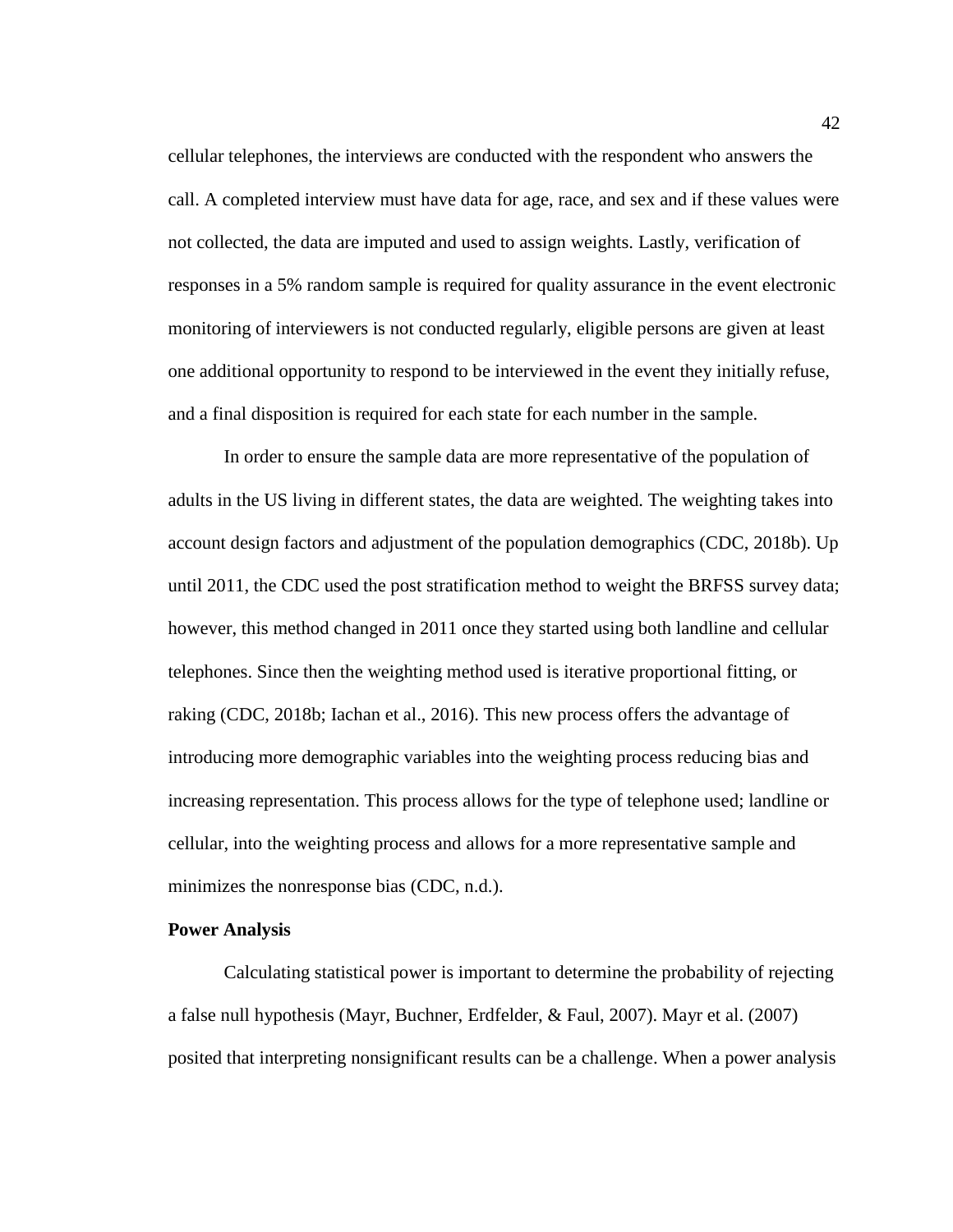is done prior to the start of the study (a priori), there is better control for both type-1 and type-2 errors (Mayr et al., 2007). A type 1 error is when the null hypothesis is rejected when it is actually true. A type 2 error occurs when an association is missed and the null hypothesis is actually false (Aschengrau & Seage, 2014). According to Bausell and Li (2002), the effect size is a way to measure how likely the study's relationship truly is. In other words, how likely are the results of the study to have a significant difference. When seeking to determine the effect size of an association between two variables, Bausell and Li (2002) suggested using the Pearson *r*, which is used to measure associations between two variables. Based on power analysis using G\*Power calculator version 3.1.9.2, I estimated the required sample size to be at a minimum of 145 with a medium effect size (ES) of .30, α error probability of 0.05, 95% Power (1-β error probability), and Degrees of Freedom = 1. Conducting a pilot study was not an option to determine effect size and there was limited detailed information on effect size from the available literature; therefore, effect size for this study was determined using Jacob Cohen's effect size recommendations, which stated that barring any specific insights, the recommended effect size should be medium  $(0.50 S<sub>D</sub>)$  units) (Bausell & Li, 2002).

#### **Instrumentation and Operationalization of Constructs**

The BRFSS collects data from each of the 50 states, the District of Columbia, Guam, and Puerto Rico. The objective is to collect data that are uniform, so that information on factors including health status, chronic health conditions, seat belt use, exercise, and cancer screenings, to name a few, may be provided (CDC, 2018b; Chowdhury et al., 2016). The data are collected by each state's health department or a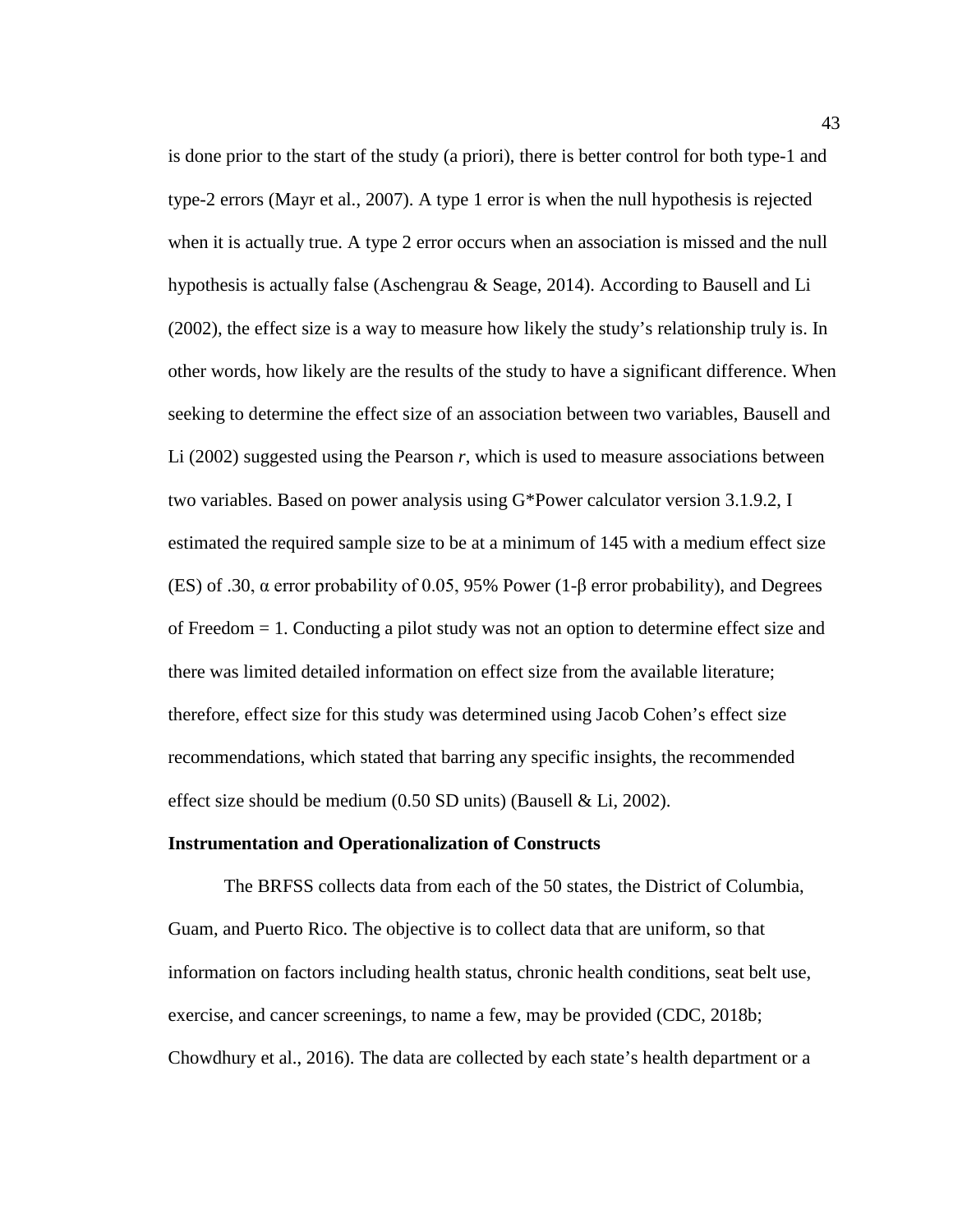contractor and processed, edited, weighted, and analyzed by the CDC. The processed data and summaries for each year are then provided back to the state departments and used to design public health programs, identify disparities in health behaviors, and address emerging health issues (CDC, 2018b).

As one of the largest telephone surveys to collect data on health-related behavior, the BRFSS consists of three different components, which are agreed upon by the BRFSS coordinators and the CDC. These components include the core component, optional modules, and specific questions. The questions within the core component are common to all states and cannot be altered. The optional modules have different topics and may vary from state to state and by year. The specific questions are added by individual states to gather more state specific information, such as questions about getting the flu vaccine (CDC, 2018b). Some of the questions are common among other national surveys, which allow states to compare their data to data from other surveys. Questions from the National Health Interview Survey and The National Health and Nutrition Examination Survey are just two of the established surveys from which BRFSS gets its questions, offering the advantage of using questions, which have already been validated (CDC, 2018b). When new questions are proposed, they must be tested and pass a state vote before becoming part of the BRFSS survey (CDC, 2018b). The data from the survey provide information on health risk factors, which incorporate a large geographical area and a diverse population; making the BRFSS an appropriate dataset for this study. The 2017 BRFSS survey is also the most recent survey to contain optional modules with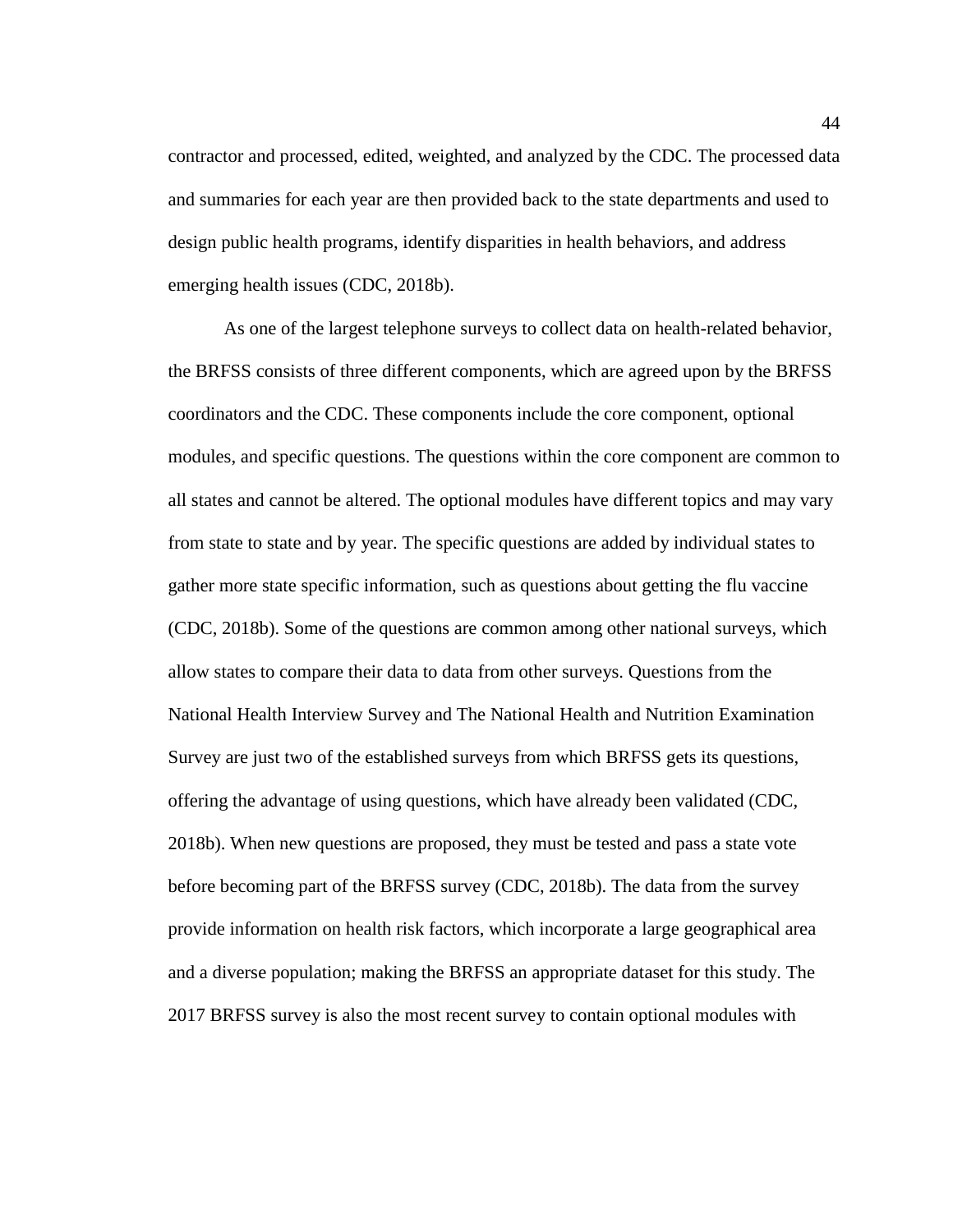questions on diabetes status and food insecurity in eight states. These two modules are not part of the core component of the survey and are not available for each year surveyed.

The reliability of the BRFSS survey has been evaluated in numerous studies. The new weighting system incorporating cell phone data and new variables of education, marital status, and home ownership prompted a systematic review by Pierannunzi, Hu, and Balluz (2013). Pierannunzi et al documented examples of the reliability and validity of the BRFSS data among 10 different categories including health care access, immunization and preventive testing, physical activity, chronic conditions, mental health measures, obesity, tobacco use, alcohol/substance abuse, health risk and sexual behavior, and injury and violence. Of the 32 reliability and validity tests they reviewed from the literature, the BRFSS had an overall assessment of high reliability and validity among the topics of access to health care, immunization and preventive testing, physical activity, and chronic conditions. Other topics such as mental health measures, obesity, tobacco use, alcohol/substance abuse, health risk and sexual behavior, and injury and violence were moderate. Higher reliability scores were reflective of the quantity of published research, where the authors used repeated test/retest measures, where multiple samples were used, and where the data was collected at multiple time periods. The use of statistical tests rather than a simple comparison of prevalence estimates also garnered a higher score. The bar for higher scores on validity was when BRFSS data was compared to physical measures rather than to just self-reported measures (Pierannunzi et al., 2013).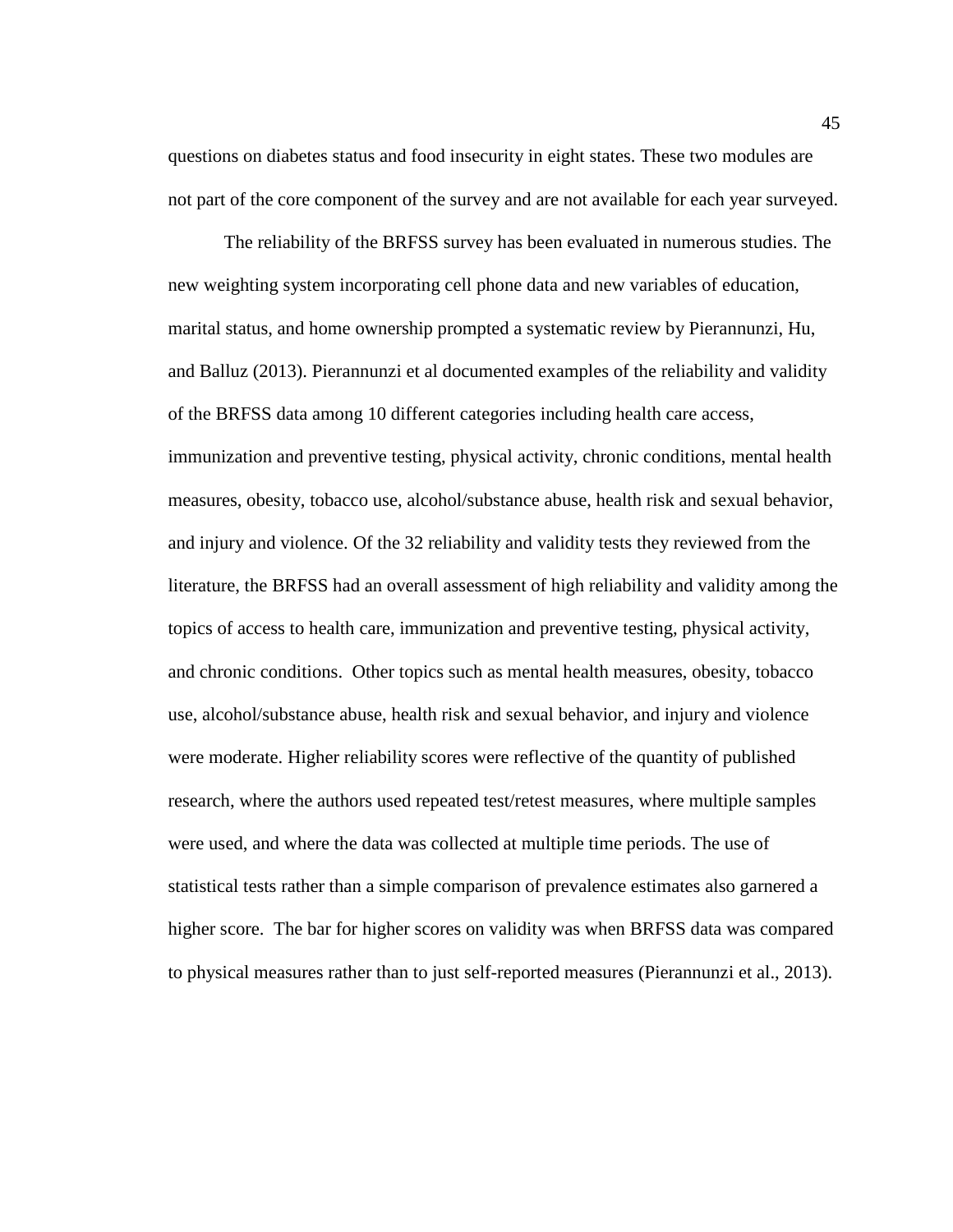# **Operationalization of Variables**

The independent variables that were analyzed in this study included low income, food insecurity status, and racial identity. The dependent variable that was analyzed was DSM activities, which included blood glucose monitoring (BGM), smoking status, home foot checks, physical activity, and three components of nutrition intake; fruit, vegetable, and fried food intake. The variable of low income was based on the 2017 BRFSS survey question "Is your annual household income for all sources"*.* Categories of Less than \$10,000, Less than \$15,000 (\$10,000 to less than \$15,000), Less than \$20,000 (\$15,000 to less than \$20,000), Less than \$25,000 (\$20,000 to less than \$25,000), Less than \$35,000 (\$25,000 to less than \$35,000), and Less than \$50,000 (\$35,000 to less than \$50,000) (CDC, 2018b) were combined into a new variable of Low Income. For food insecurity status, I used the survey questions The food that I bought just didn't last, and I didn't have money to get more and I couldn't afford to eat balanced meals. The responses to these questions were Often true, given a value of 1, Sometimes true, given a value of 2, or Never true for you in the last 12 months, given a value of 3. These were computed to form a new variable Food Secure Status and dichotomized to either Food Insecure (1), which included scores of one through five, or Food Secure (2), which included a score of six. The only way to be deemed food secure was to have answered *never* to both questions, giving a total score of six when computed*.* Those who responded with Don't know/Not sure and Refused were considered missing data.

The activities used to determine level of DSM activity were dichotomized and then computed to indicate *good* versus *poor* level of DSM activity (LevelDSMact). For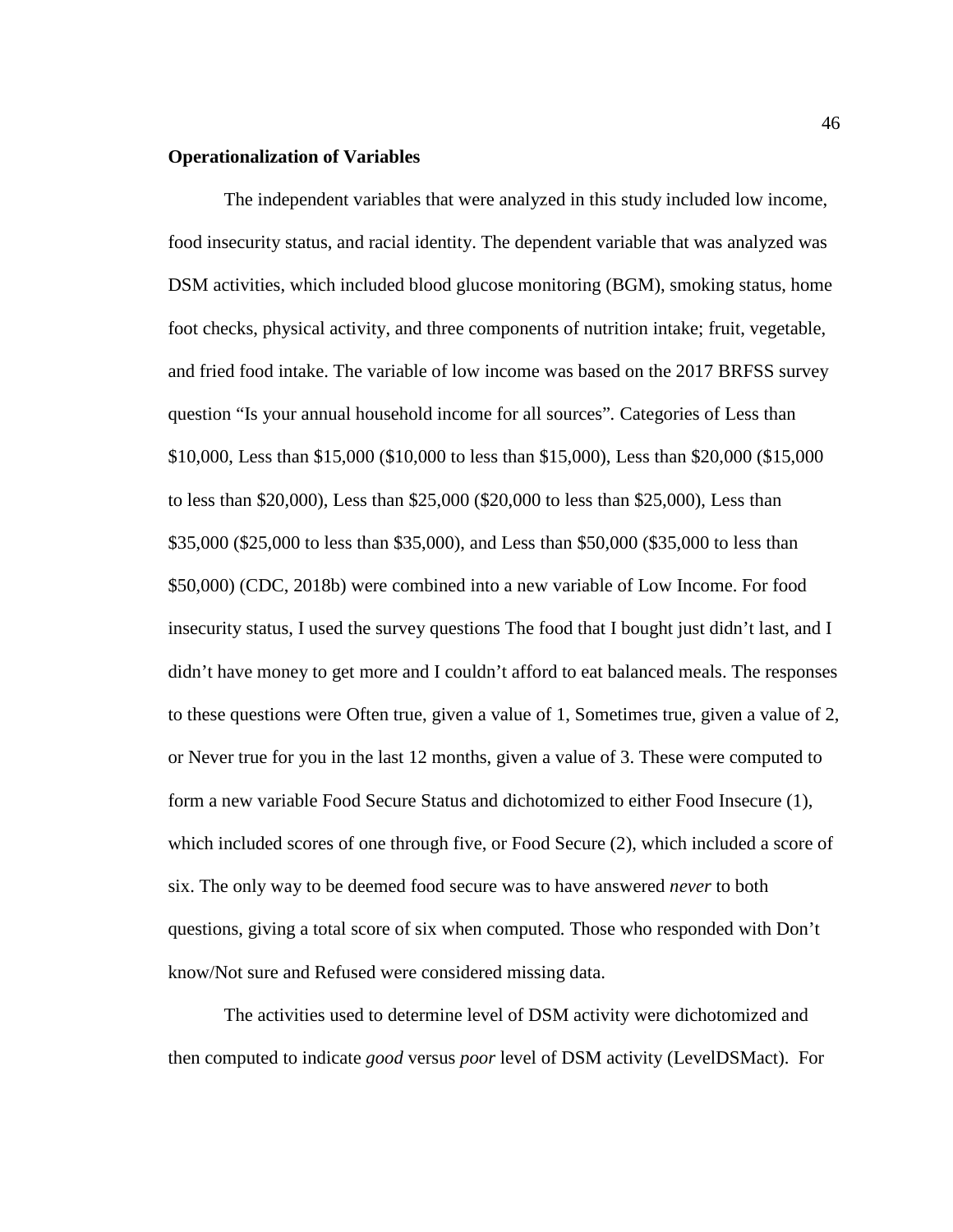BGM, if respondents indicated they were checking their blood glucose daily, they were given a score of 1. Those who checked their blood glucose xx Times per week, xx Times per month, xx Times per year, and Never were combined into one variable of Not daily BGM and given a score of 2. Don't know/Not Sure/Never/Refused were excluded as missing data. For smoking status, the calculated variable Current Smoking Calculated Variable was used and renamed as SmokeStatus with the dichotomous values of Not Current Smoker (1) and Current Smoker (2). Don't know/refused/missing were excluded as missing data. For home foot checks, the variable was renamed as FeetCheck and the categories were recoded. Daily and Weekly feet checks were combined and renamed as Meet feet check and given the value 1; Monthly, Yearly, No Feet, Never were combined and renamed as Not meet feet check and given the value 2; and those with Don't know or Refused were treated as missing data and excluded from analysis. For physical activity, I used the calculated variable for Physical Activity Index, which determined whether participants Meet aerobic recommendations (1) or Did not meet aerobic recommendations (2). Those with responses Don't know or Refused were excluded as missing data.

There were three components used for nutrition intake; fried food intake (FriedFood); vegetable intake (GreenVeggies), and fruit intake (EatFruit). Participants with either daily or weekly fried food intake were combined into a new category Regular fried (2) and those with fried food intake of less than once a month, months per year, or never eat were combined to form a new category Limit fried (1). Vegetable intake was combined and recoded, whereby participants with daily or weekly intake were given a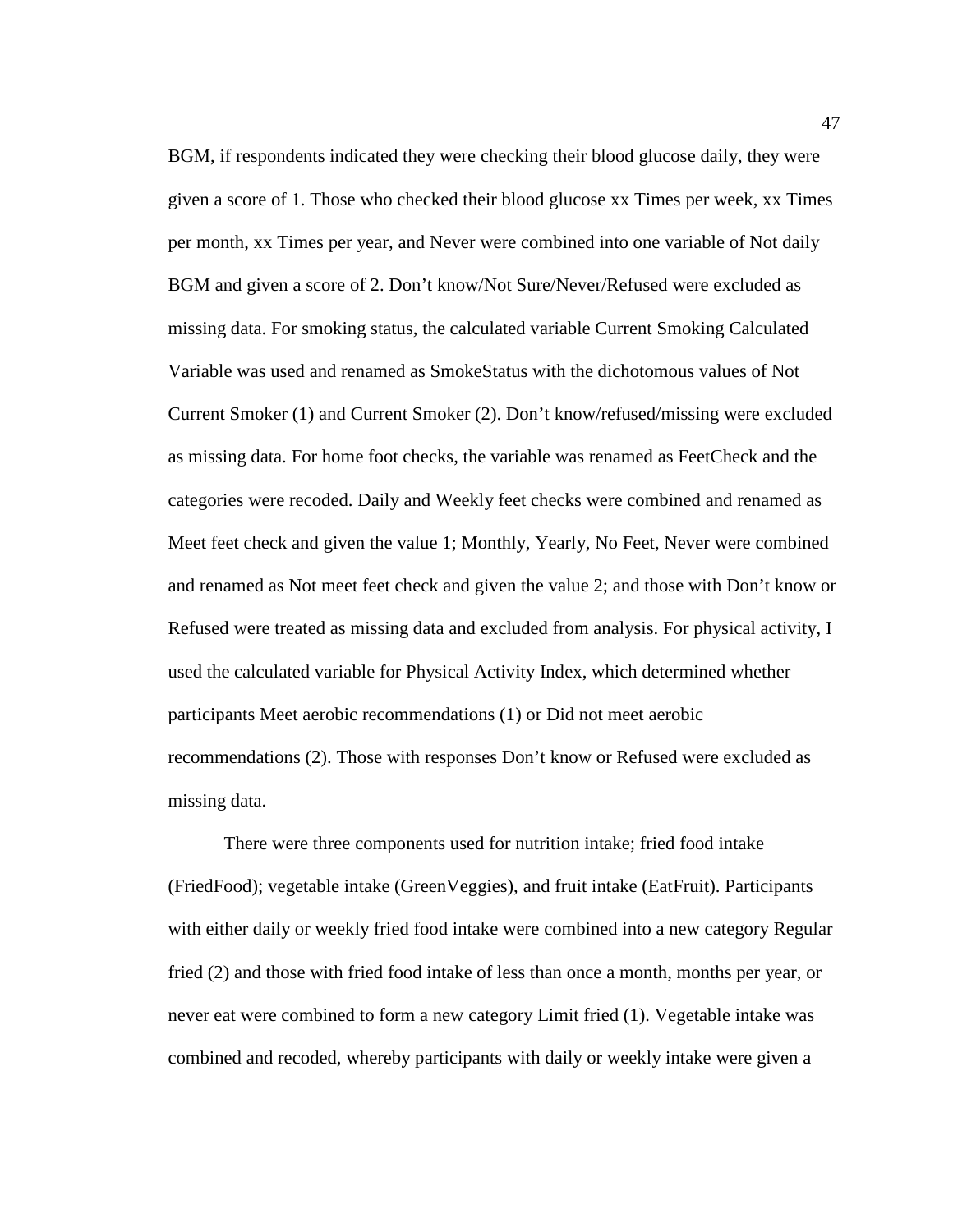code of 1 and renamed Meet veg req*.* Participants with intake less than once a month, months per year, or never eat were combined to form a new variable Not meet veg req and given the code 2. Fruit intake was combined and recoded in the same way as Meet fruit req (1) and Not meet fruit req (2). Responses Don't know or Refused were excluded as missing data.

Each of the activities was dichotomized and coded to determine positive (1) or negative (2) activities. A positive activity was reflective of engaging in the recommended DSM activity or avoiding an unhealthy activity such as smoking or eating fried foods. The dichotomized activities were then computed under the new variable LevelDSMact and a median value was obtained. Scores that were equal to or less than the median score, 9, were considered Good level DSMact *(1)* and scores greater than the median value were considered Poor level DSMact *(2).* Race was defined as *Hispanic*, which included those who identified as Hispanic, Latino/a, or of Spanish origin; *White, Black or African American, American Indian or Alaskan Native, Asian,* and *Native Hawaiian or other Pacific Islander*.

# **Research Questions**

*RQ1:* Is food insecurity associated with DSM activities in low-income women with type 2 diabetes?

*H<sub>0</sub>1*: There is no association between food insecurity and DSM activities in lowincome women with type 2 diabetes.

*H<sub>a</sub>1*: There is an association between food insecurity and DSM activities in low income women with type 2 diabetes.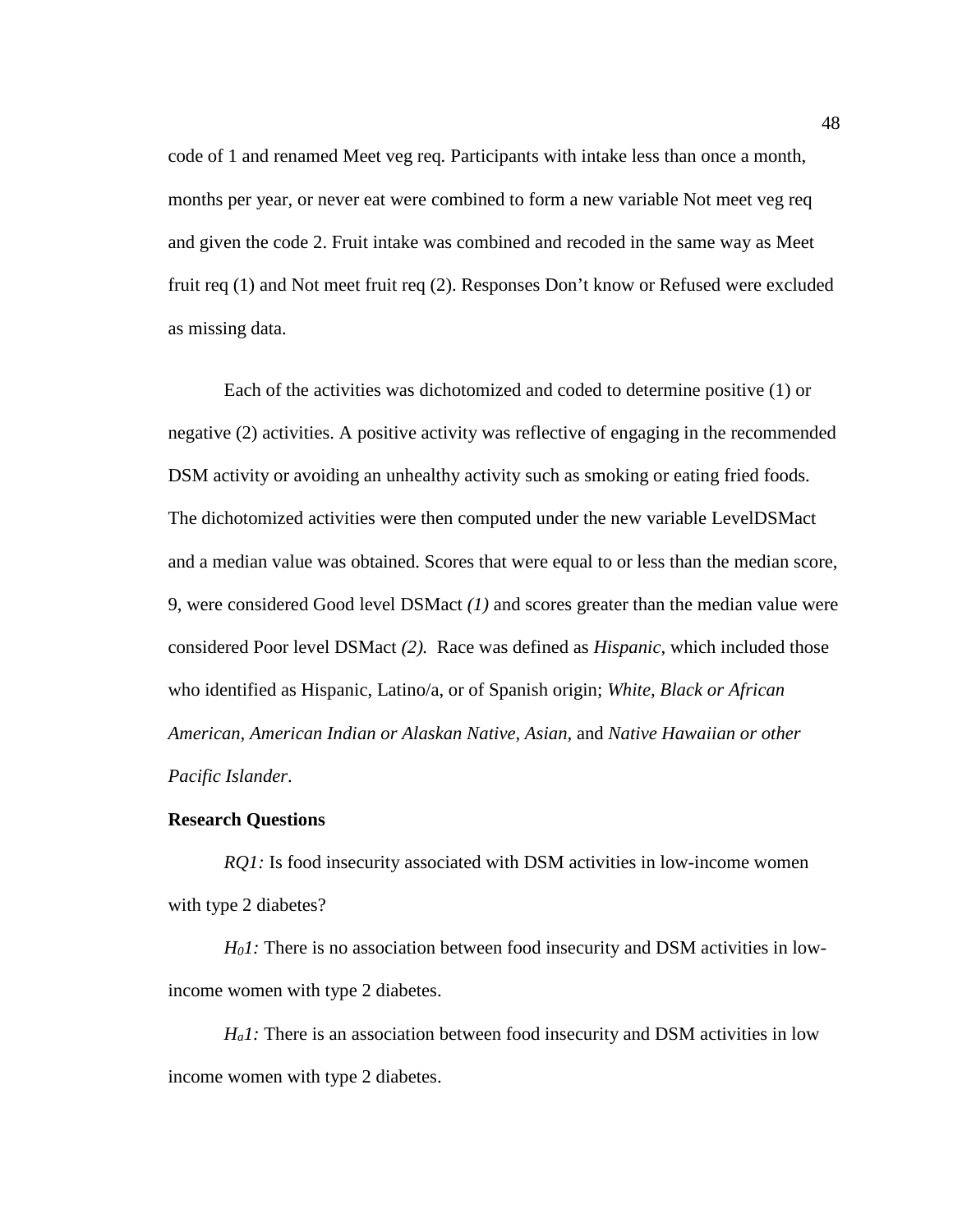*RQ2*: Is low income level associated with DSM activities in food insecure women with type 2 diabetes?

*H02:* There is no association between low income level and DSM activities in food insecure women with type 2 diabetes.

*H<sub>a</sub>2*: There is an association between low income level and DSM activities in food insecure women with type 2 diabetes.

*RO3:* Is there an association between race and DSM activities among low income food insecure women with diabetes as measured by frequency of diabetes self-care activities?

*H<sub>0</sub>3*: There are no racial differences in terms of DSM activities among low income food insecure women with type 2 diabetes.

*H<sub>a</sub>3*: There are racial differences in terms of DSM activities among low income food insecure women with type 2 diabetes.

# **Data Analysis Plan**

All data analyses were carried out using IBM SPSS Statistics version 25. I used descriptive statistics calculated as frequencies and percentages and chi-square statistics  $(\chi^2)$  to determine the association between food insecurity and DSM activities, controlling for low income for RQ 1. For RQ2, the association between low income and DSM activities was tested using the  $\chi^2$  statistic, controlling for food insecurity. Lastly, RQ3 employed the  $\chi^2$  statistic to determine the association between race and DSM activities, controlling for both food insecurity and low income. For RQ1, which was the only RQ to show a statistically significant association, a binary logistic regression model was used to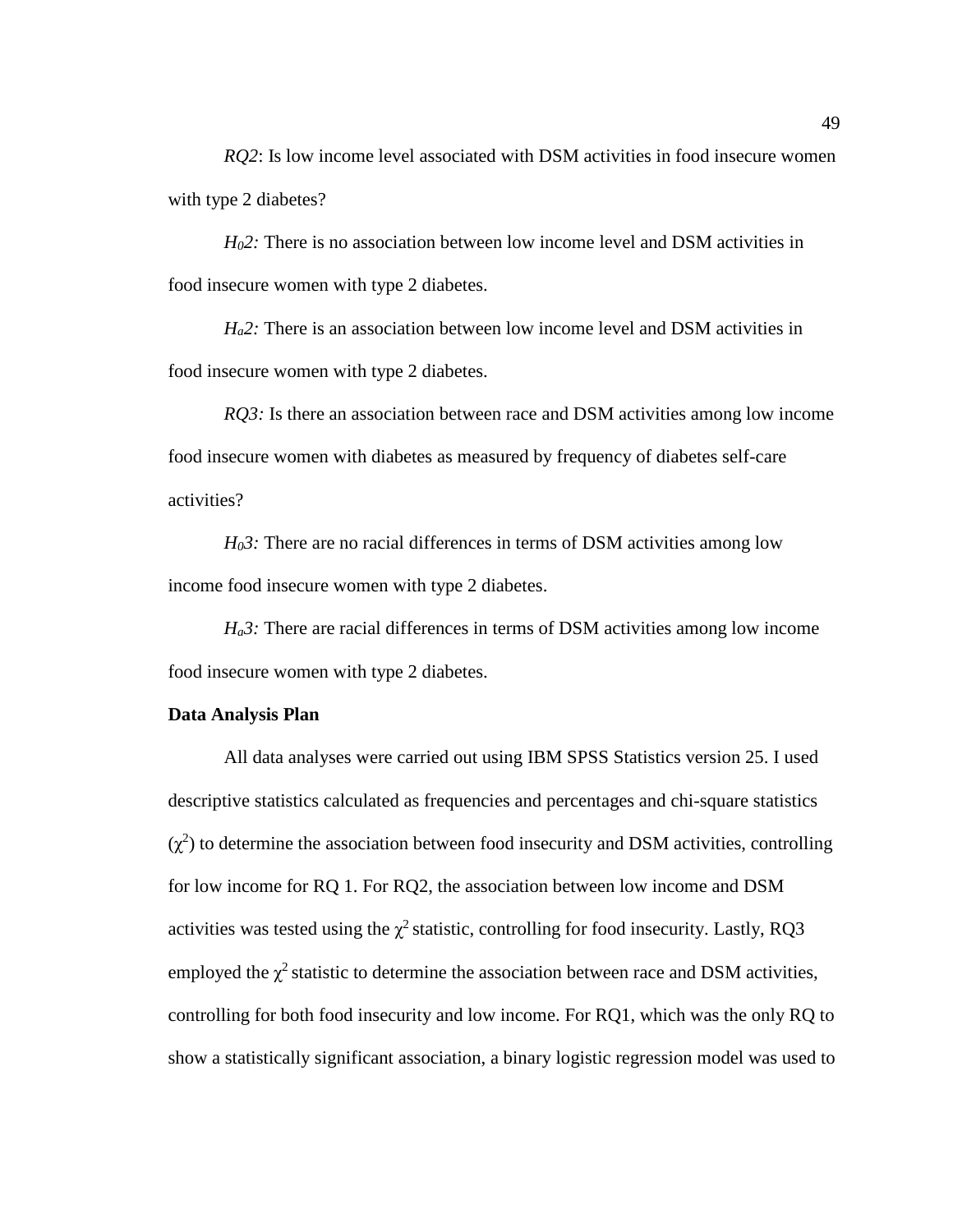confirm the association. Age, food security, and race were used as covariates in the model.

Food insecurity, low income, and race were all treated as control variables as each could be considered plausible contributors or *rival hypotheses*. A rival hypothesis is another possible explanation for potential findings (Berman & Wang, 2018). For RQ1, the samples were divided into two groups, those with food insecurity and low income and those with food insecurity and not low income. RQ2 and RQ3 followed that same logic. If in RQ1 low income determines the level of DSM activity, rather than food insecurity, there will be no difference in the level of DSM activity when income stays the same. The chi-square test was appropriate to determine whether a significant relationship exists between two variables, which can be either nominal or ordinal (Frankfort-Nachmias & Leon-Guerrero, 2015). For this study, the following assumptions were made to determine that the chi-square test was appropriate: a random sample was selected; low income, food insecurity, and racial identity were all nominal variables; each DSM activity was a nominal variable; and level of DSM activity was recoded as a binary ordinal variable *good* or *poor* level of DSM activity.

While the chi-square test can determine whether an association exists, it cannot show the strength of the association (Frankfort-Nachmias & Leon-Guerrero, 2015; Gertsman, 2015). Since the results only showed a significant association between the variables food insecurity and DSM activities in RQ1, the Cramer's *V* statistic was used only with that RQ to show the strength of the association. A strong association would be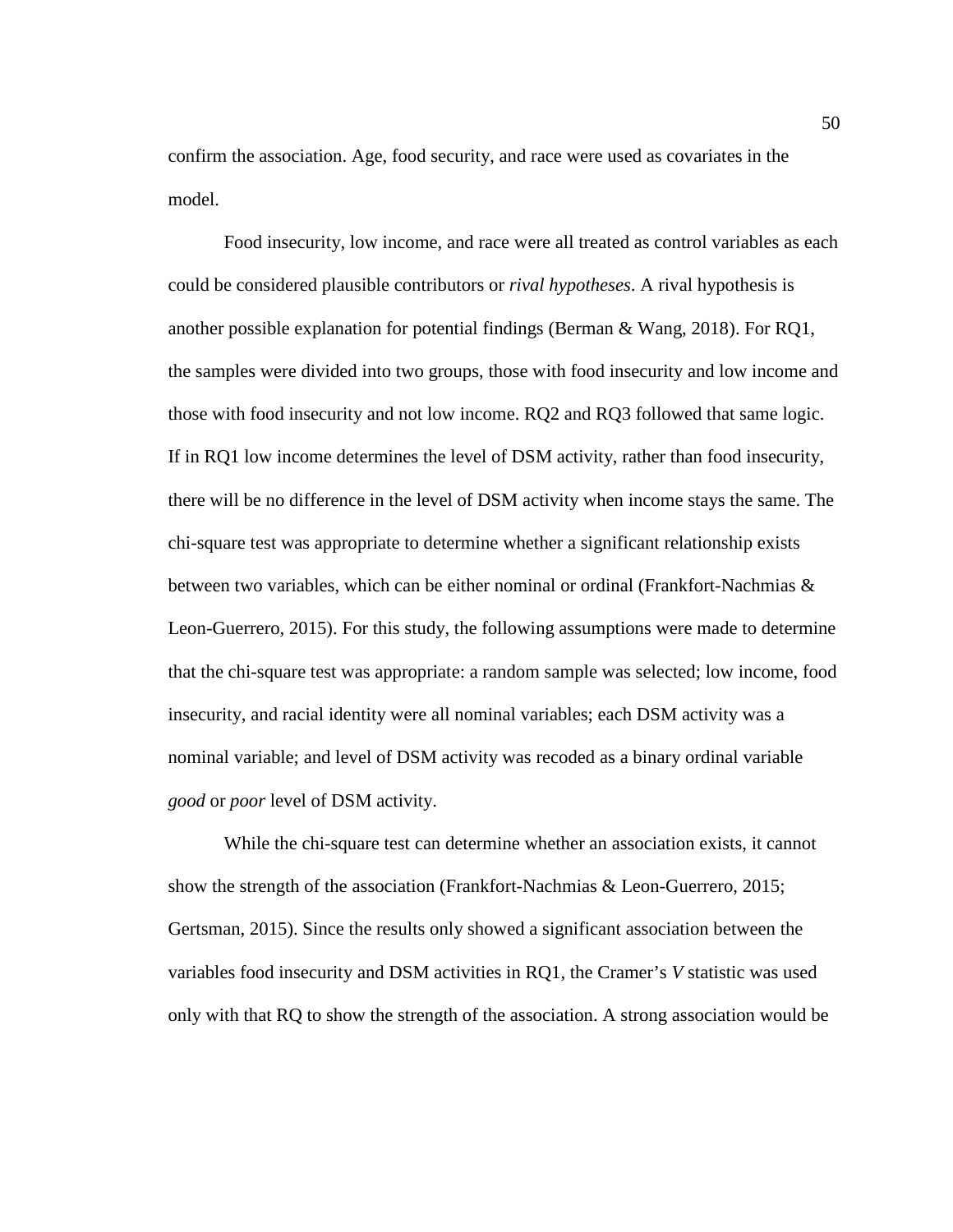indicated by a value of, or close to, one and a weak association would be indicated by a value of zero or close to zero (Frankfort-Nachmias & Leon-Guerrero, 2015).

## **Threats to Validity**

Aschengrau and Seage (2014) posited that even if you have calculated and determined a measure of association, you still need to validate that your observed results are true and that they can be generalized outside of the study population. For the results to have internal validation, you must have already eliminated any bias, confounding, and random error. In the event none of these contributes to the outcome, a true association may be assumed (Aschengrau & Seage, 2014). Threats to the internal validity of a study are centered on the ability of the researcher to draw appropriate conclusions about the population. Some internal validity threats include the occurrence of historical events, maturation of study subjects, and selection process in general, which could bias the results (Creswell, 2009). Creswell (2009) also defined threats to external validity as those, which erroneously apply to the generalizability of the results to other settings when they should not be. Examples of threats to external validity include the assumption that the setting and participants in one study are similar to the setting and participants in another (Creswell, 2009).

Pierannunzi et al. (2016) investigated the internal and external validity of the BRFSS small area estimation method (SAE), which was a new way to model prevalence estimates that were reliable. In their study, they measured internal validity by the reproducibility of the point estimates for BRFSS prevalence. For external validity, they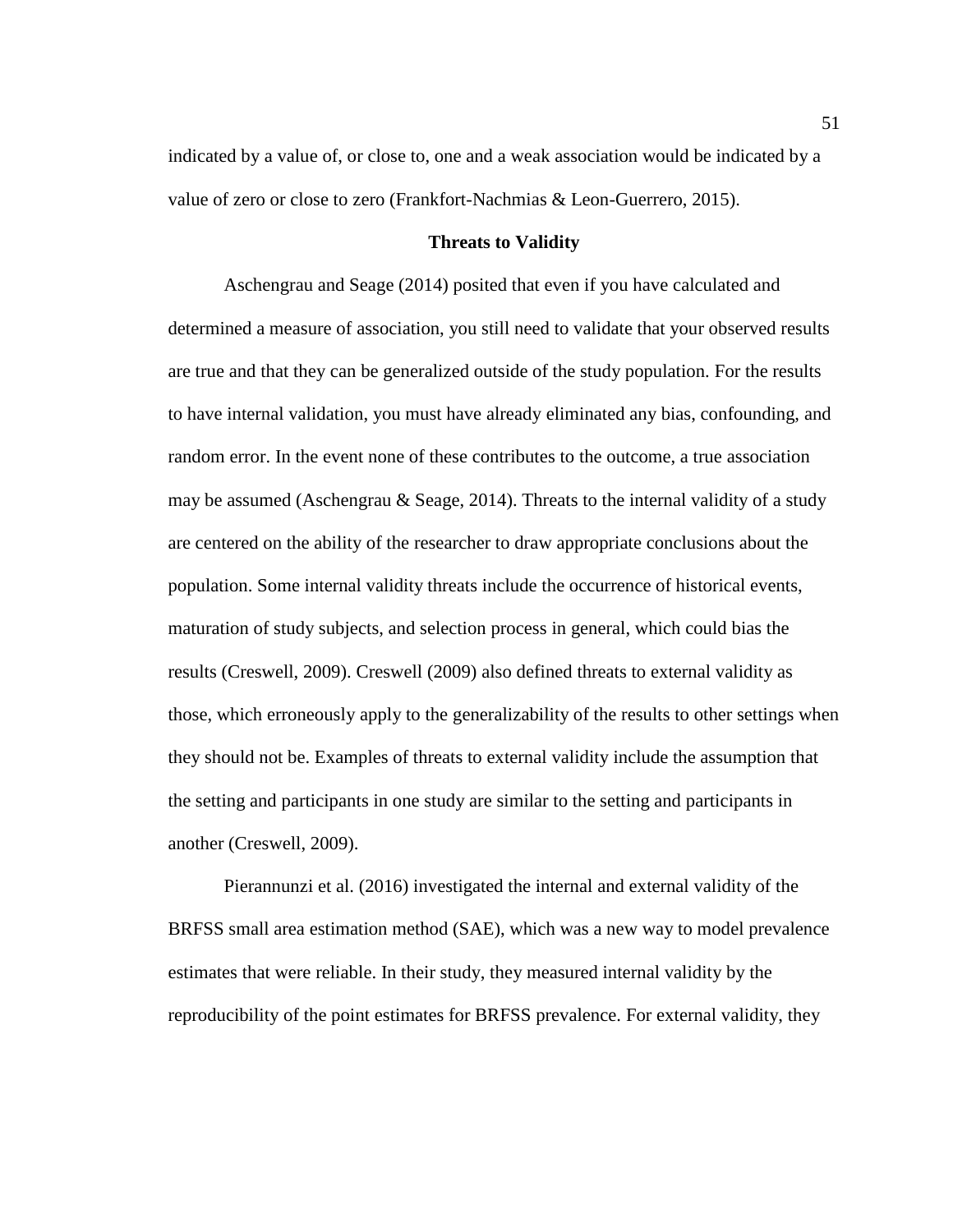wanted to ensure the prevalence estimates were similar to those from different datasets (Pierannunzi et al., 2016).

Some potential threats to internal validity in this study included the nature of the method for collecting data. All data were collected via telephone survey and were not cross referenced with the respondent's medical records. Respondents were asked if they had ever been told they had diabetes, to which they were to respond with *yes, no,* or *I don't know.* Other variables of interest, such as smoking status, physical activity, BGM, home foot checks, and nutrition intake all relied on the respondent's recall of their behavior and their penchant for being truthful in their response.

External validity could be threatened by the simple nature of the inclusion and exclusion criteria. The study was limited to women with diabetes who lived in the eight states, which included the modules with both diabetes and food insecurity questions. These results may not be generalizable to the entire population. To account for these threats, the BRFSS survey started to employ a new weighting method called raking to adjust for nonresponse bias and allow for additional demographic variables to be included. This new method also increased the representativeness of the estimates (CDC, n.d.; CDC, 2018b).

# **Ethical Procedures**

Before gaining access to the BRFSS dataset, I obtained Institutional Review Board (IRB) approval through Walden University's Ethics review process with an IRB approval number 01-16-19-0627914. According to the Walden review process, all research was in compliance with the ethical standards of Walden University and U.S.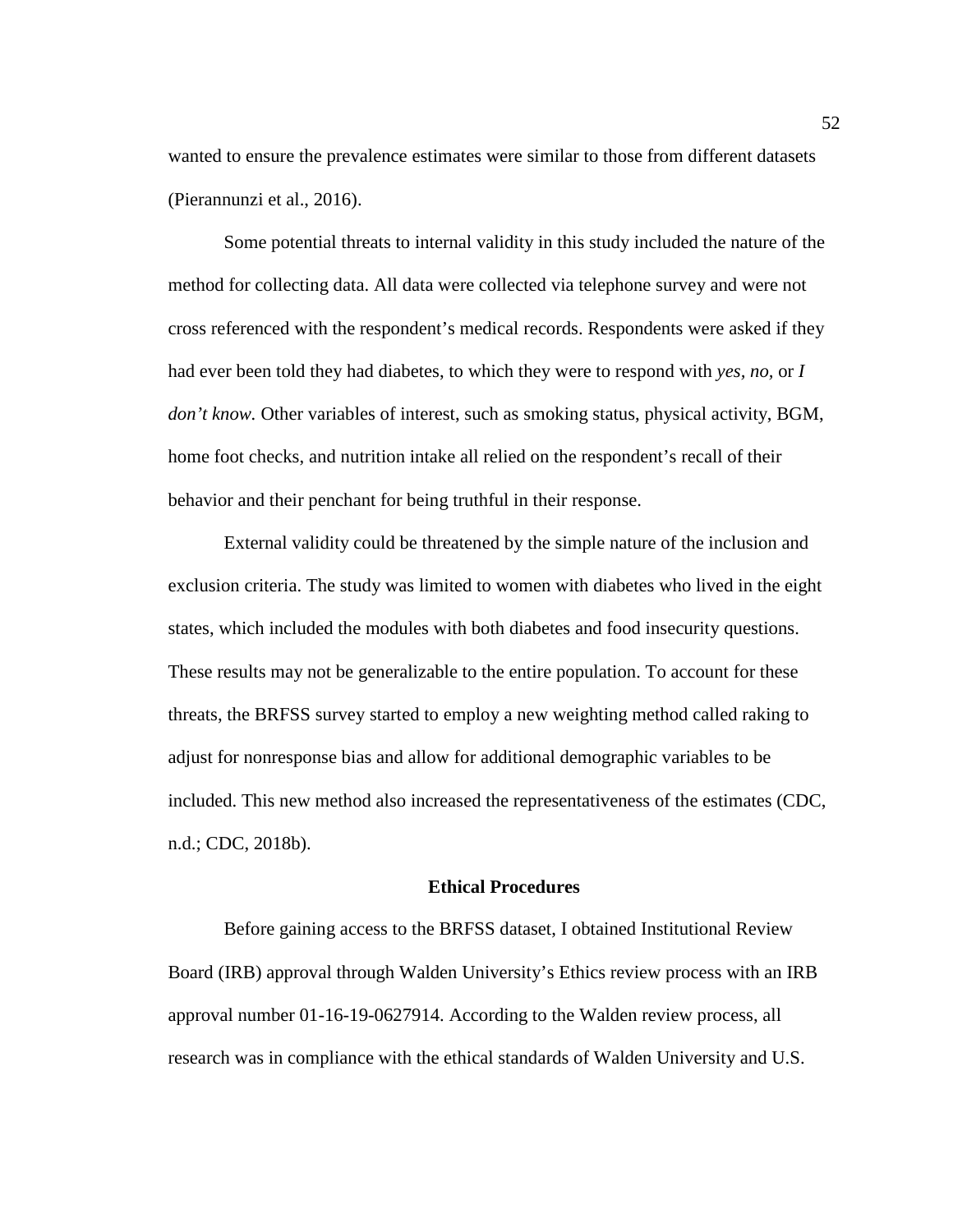federal regulations. No data was collected prior to obtaining IRB approval through Walden University's office of Research Ethics and Compliance (OREC). I determined the appropriate forms, approvals, and IRB steps in order to be in compliance with all regulations and policies through the OREC. The data in the BRFSS survey are in the public domain and did not require IRB approval from the CDC. The data may be reproduced without permission and will be acknowledged that the CDC's BRFSS was the original data source (CDC, 2018a). Additionally, the Data User Agreement (DUA) for the CDC's National Center for Health Statistics (NCHS) warns that any data collected by the NCHS may only be used for the purpose of statistical reporting and analysis. The DUA also warns of the protection of the identity of the data subjects. The identity may not be disclosed and any identifier must be omitted from the dataset. If any identifiable features are discovered inadvertently, the DUA instructs that the user of the data advise the Director of the NCHS (CDC, 2015). In the process of analyzing the data, I complied with the DUA and did not intentionally or unintentionally use data, which may have been compromised. I also ensured that the data was held only by me on a private thumb drive and was not shared with anyone aside from the IRB and my committee.

#### **Summary**

In this section I described the methodology for this cross-sectional study and the rationale for choosing the 2017 BRFSS survey data to investigate how food insecurity, income level, and race are associated with DSM activities in women with diabetes. I described the study population, sampling procedures, research design, data analysis, and the method for determining the approximate sample size. I also discussed the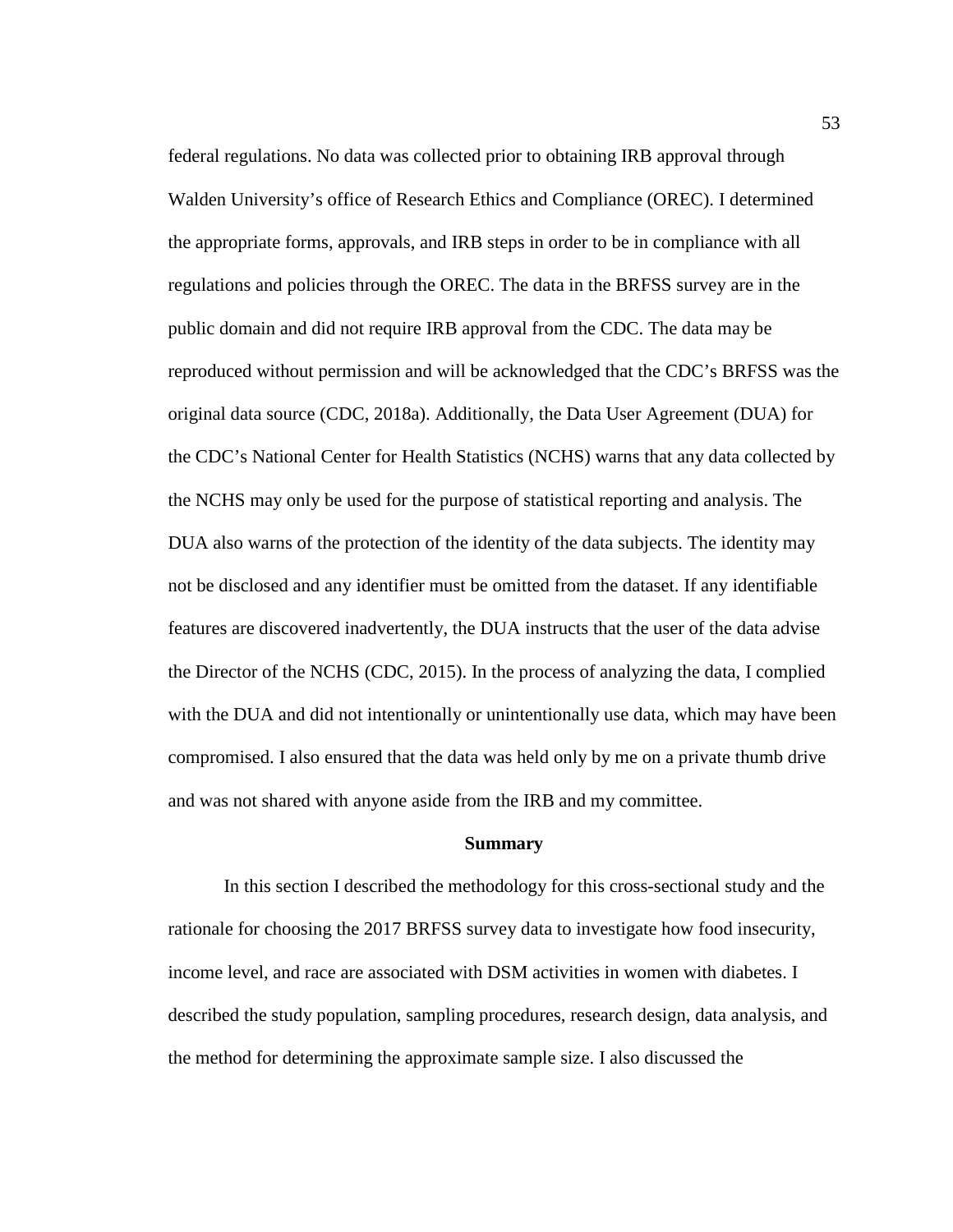operationalization of the variables and the data analysis plan, including statistical tests and methodology for data cleaning. Lastly, I reviewed the potential threats to internal and external validity and discussed the ethical procedures I followed before extracting the data. In my next section, I will provide a presentation of the results and my findings.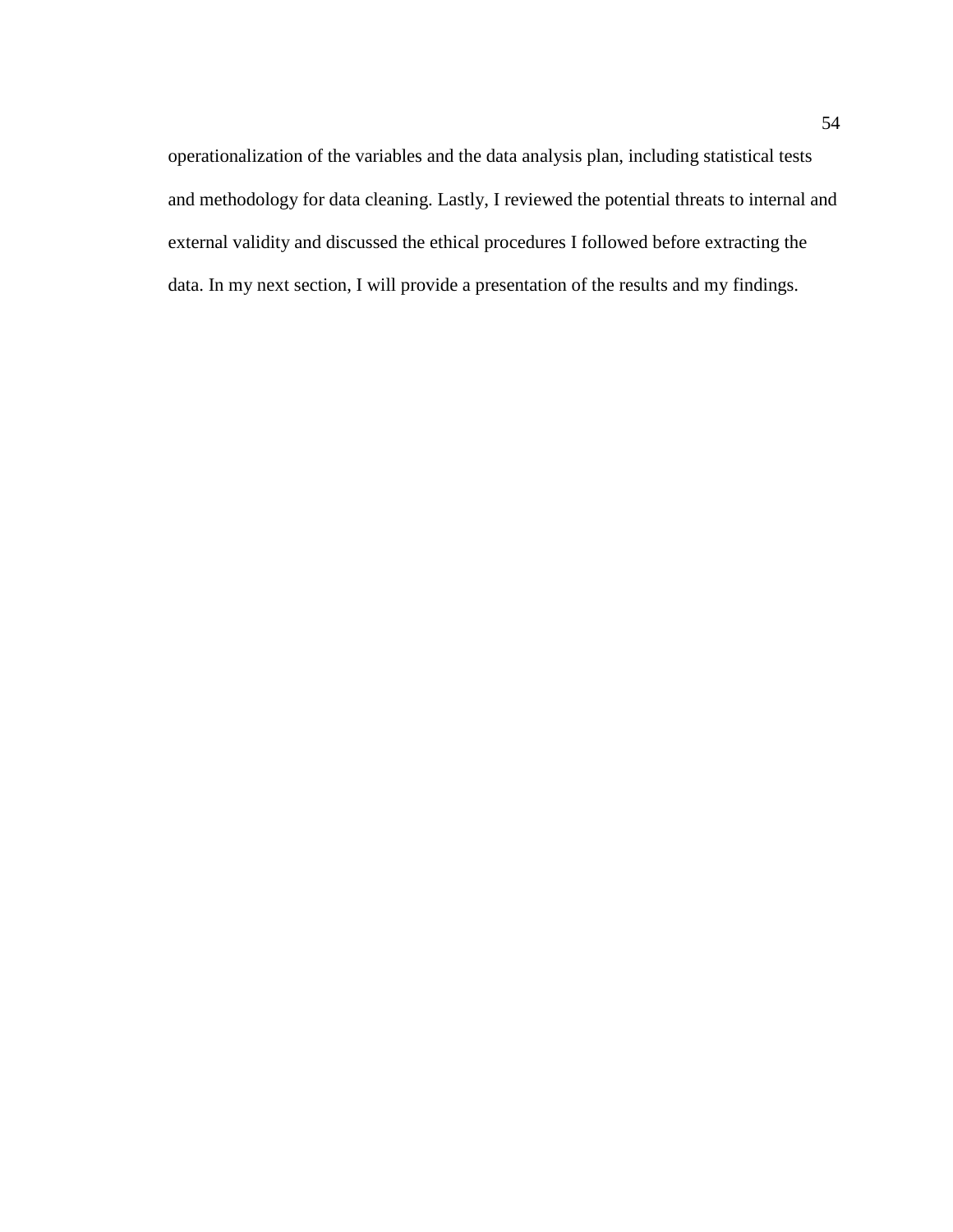Section 3: Presentation of the Results and Findings

# **Introduction**

The purpose of this study was to determine whether income status, food insecurity, or race influence DSM practices in women with diabetes. In this section, I will present the results and findings of my data analyses. I will describe the characteristics of the sample population and the data collection process. The results of each analysis performed will be presented in table and text formats, and I will conclude the section with whether I accept or reject my null hypotheses.

## **Data Collection of Secondary Data Set**

The data were collected from the BRFSS 2017 survey. Since the study was focused on low-income women aged 18 and older with diabetes and food insecurity, I first reviewed the codebook to determine which variables would be appropriate to analyze. The full dataset included a total of 450,016 survey participants. After selecting for only women with reported diabetes, the number of participants was reduced to 32,944. To ensure that only participants with type 2 diabetes were selected, I excluded those who reported taking insulin, as that is a mandatory treatment for those with type 1 diabetes. Taking insulin also has been shown to improve DSM activities and had the potential to bias the sample. I then selected participants who reported an income of less than \$50,000 and those who resided within the eight states who used modules with both diabetes and food insecurity questions. The final sample size was 1,842 participants, of which 505 had both food insecurity and low income.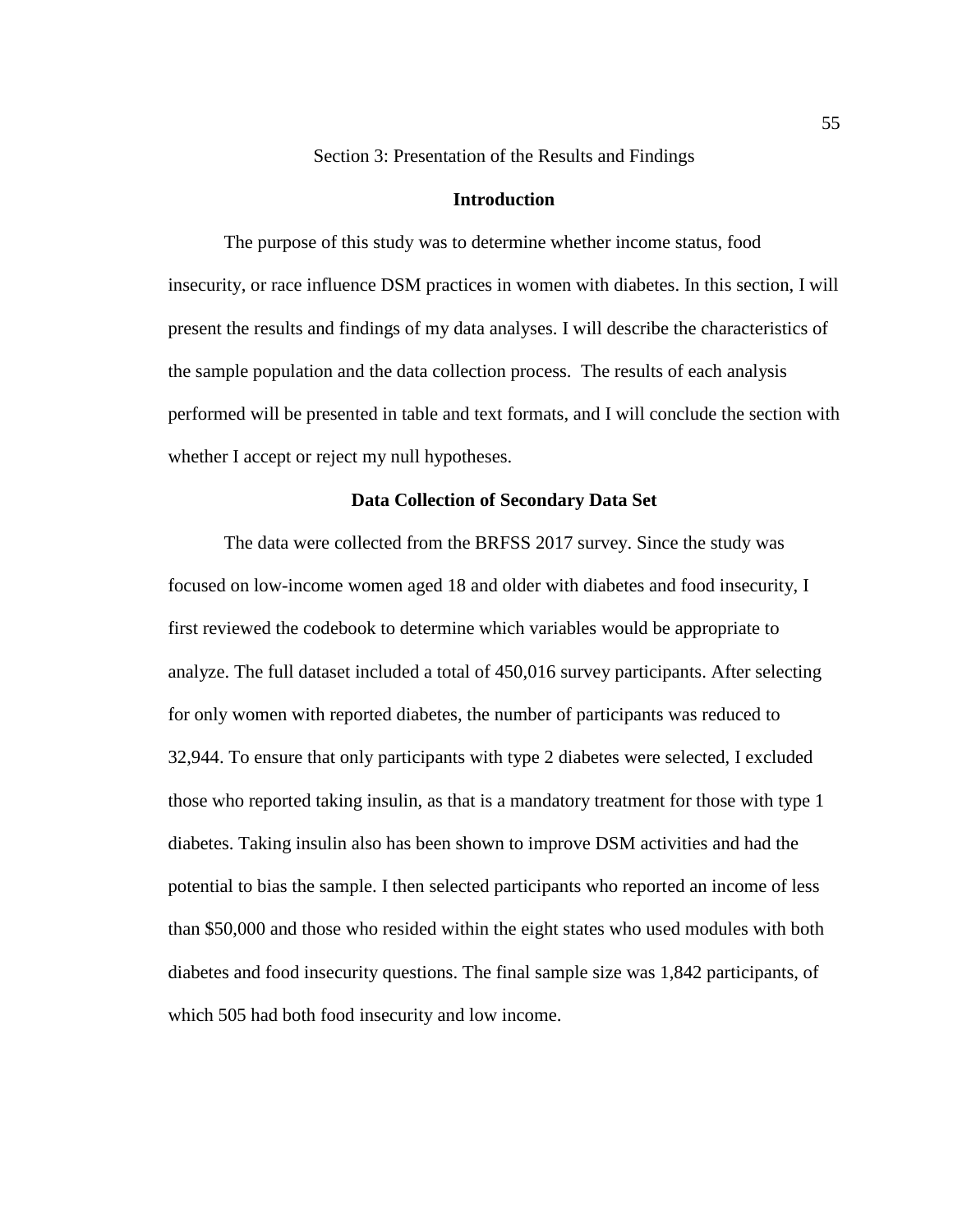### **Discrepancies in the Data Set**

### **Population Sample Size**

The sample size of 5,020 participants reported in Section 2 was derived from a cursory calculation using the 2017 BRFSS Codebook. This number was loosely based on the percentage of women aged 18 and older with reported diabetes who were not taking insulin, had an income of less than \$50,000, and lived in one of the eight designated states. This number did not take into account those who were also considered food insecure based on their response to two of the survey questions. The true sample size could only be measured once access to the dataset was achieved. The a priori sample size was estimated at 145 with a medium effect size (ES) of .30; however, a post-hoc power analysis using G\*Power calculator version 3.1.9.2 indicated that the obtained sample size of 1,842 using an ES of .618 (see Table 6) and an error probability of 0.05 achieved a satisfactory statistical power of 98.5%.

#### **Descriptive Characteristics of the Sample Population**

The sample population consisted of 1,842 low-income women, defined as women with a reported income of less than \$50,000 who reported a diagnosis of diabetes. The sample was pulled from the states of Florida, Georgia, Iowa, Kentucky, New Hampshire, Pennsylvania, Wisconsin, and Wyoming, as these were the only states to include modules with questions on diabetes and food insecurity status. The majority of the women, 58% (*n*  $= 1,069$ , were 65 or older, and 764, or 41.5%, were between the ages of 18 and 64. The sample also consisted of 74% White non-Hispanic women, 15.5% Black, non-Hispanic women, 6% Asian women, 1.7% American Indian/Alaskan native women, 5.8% Hispanic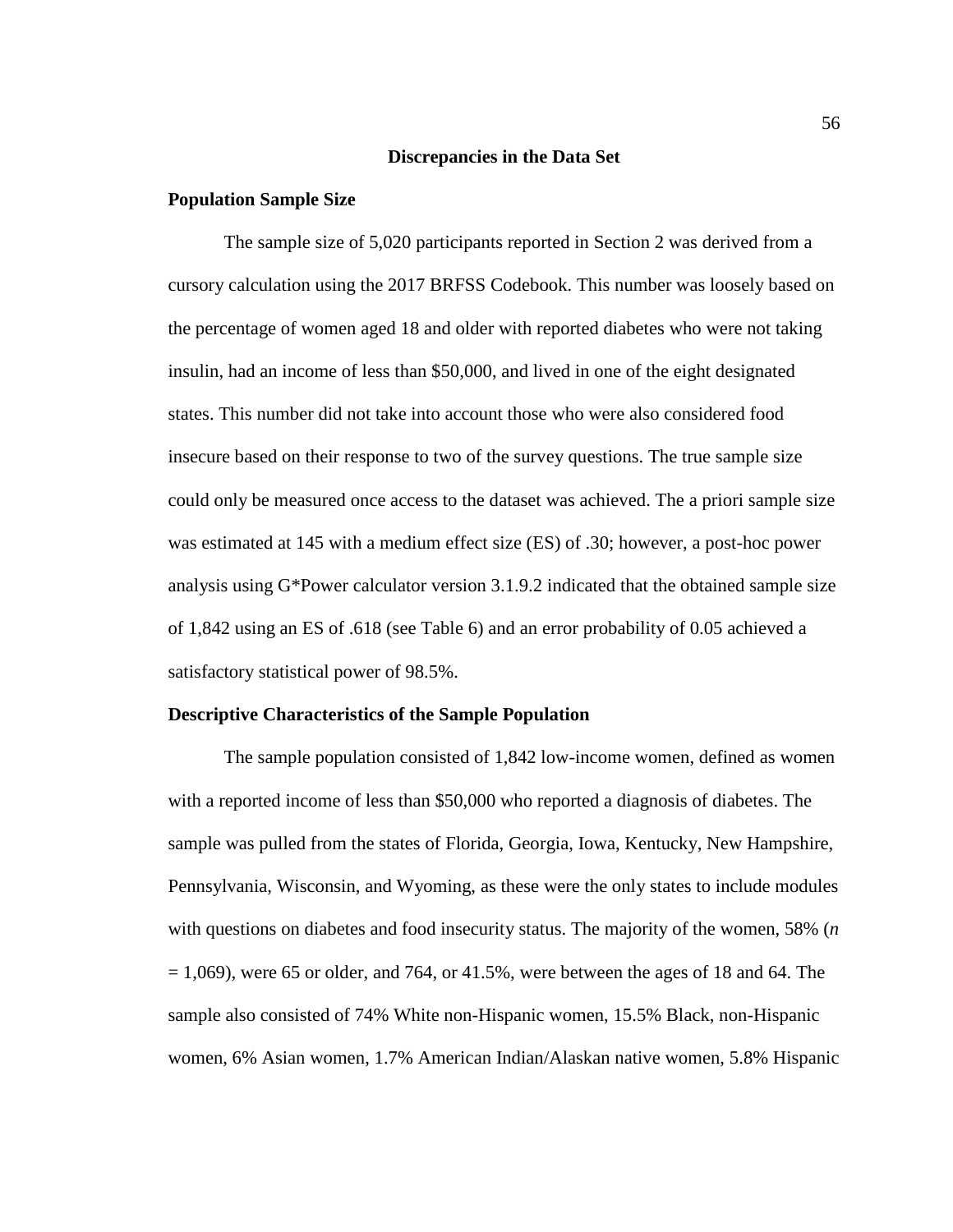women, and 2.7% other non-Hispanic women. Categorical variables were recorded as frequencies and percentages and are shown in Table 1.

Table 1

| Variable                  | Category            | $\boldsymbol{N}$ | $\%$      |
|---------------------------|---------------------|------------------|-----------|
| Race                      | White, Non-Hispanic | 1363             | 74.0      |
|                           | Black, Non-Hispanic | 286              | 15.5      |
|                           | Asian, Non-Hispanic | 6                | $\cdot$ 3 |
|                           | American            | 31               | 1.7       |
|                           | Indian/Alaskan      |                  |           |
|                           | Native              |                  |           |
|                           | Hispanic            | 107              | 5.8       |
|                           | Other, Non-Hispanic | 49               | 2.7       |
| Age                       | Age 18 to 64        | 764              | 41.5      |
|                           | Age 65 or older     | 1069             | 58.0      |
|                           | Missing/Don't       | 9                | .5        |
|                           | Know/Refused        |                  |           |
| <b>State of Residence</b> | Florida             | 682              | 37.0      |
|                           | Georgia             | 208              | 11.3      |
|                           | Iowa                | 172              | 9.3       |
|                           | Kentucky            | 252              | 13.7      |
|                           | New Hampshire       | 125              | 6.8       |
|                           | Pennsylvania        | 164              | 8.9       |
|                           | Wisconsin           | 127              | 6.9       |
|                           | Wyoming             | 112              | 6.1       |

*Demographic Characteristics (N=1,842)*

# **Representativeness of the Sample**

The sample may not be representative of the overall U.S population. First, the sample consists only of low-income women and does not account for low-income men, moderate or high-income women, or men who have diabetes. Second, according to the U.S Census (2017), the percentage of Hispanics, which was 18.1%, exceeded the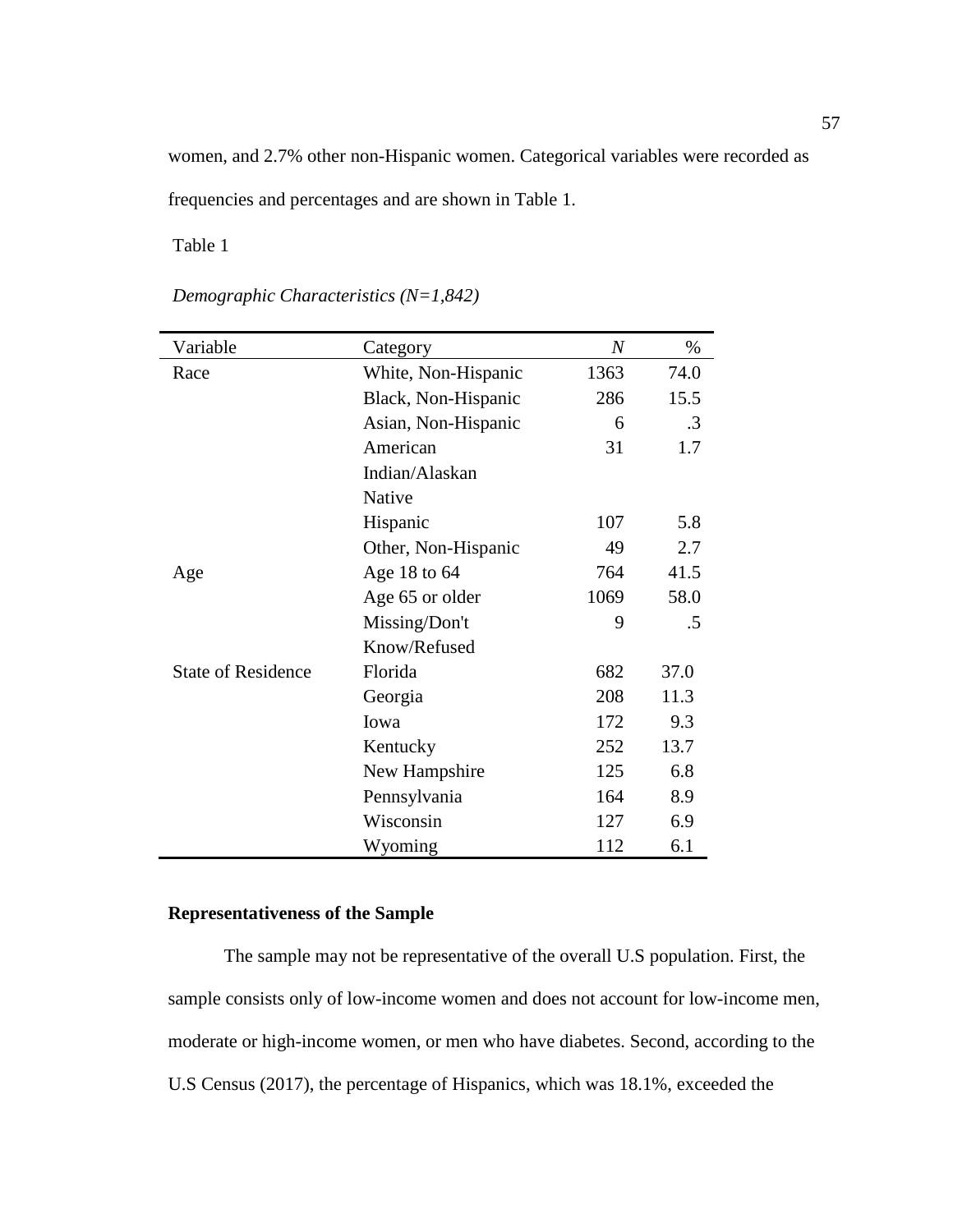percentage of Black non-Hispanics (13.4%) by 5%. In the study sample, the prevalence of the Black non-Hispanic population was 10% greater than the Hispanic population. This could be due to the demographics within the eight states not being representative of the overall population. Lastly, this study only included states that had modules on diabetes and food insecurity. Each state may choose to ask survey questions in modules outside of the core modules to obtain additional information about its population. It is possible these eight states were predisposed to a higher prevalence of diabetes and food insecurity than the rest of the country, which could have biased the sample.

# **Bivariate Characteristics of the Sample**

Bivariate analyses were performed using cross tabulations in SPSS for each of the three research questions. For each analysis, 505 low-income, food insecure women with diabetes were analyzed to determine whether there was an association with DSM activities. RQ1 addressed whether there was an association between food insecurity and DSM activities in low-income women with type 2 diabetes. RQ2 assessed the association between low income and DSM activities among food insecure women with type 2 diabetes. For RQ3, cross tabulation was used to assess whether there was any association between race and DSM activities among low-income food insecure women with diabetes (see Table 2).

Table 2

|                | Poor Level    |               | Good Level    |       |                    |      |
|----------------|---------------|---------------|---------------|-------|--------------------|------|
|                | <b>DSMact</b> |               | <b>DSMact</b> |       |                    |      |
| Characteristic | N             | $\frac{0}{0}$ |               | $\%$  |                    |      |
| Food           | 226           | 44.8%         | 279           | 55.2% | 48.99 <sup>a</sup> | .000 |

# *Characteristics of Level of DSM Activity (N=1,842)*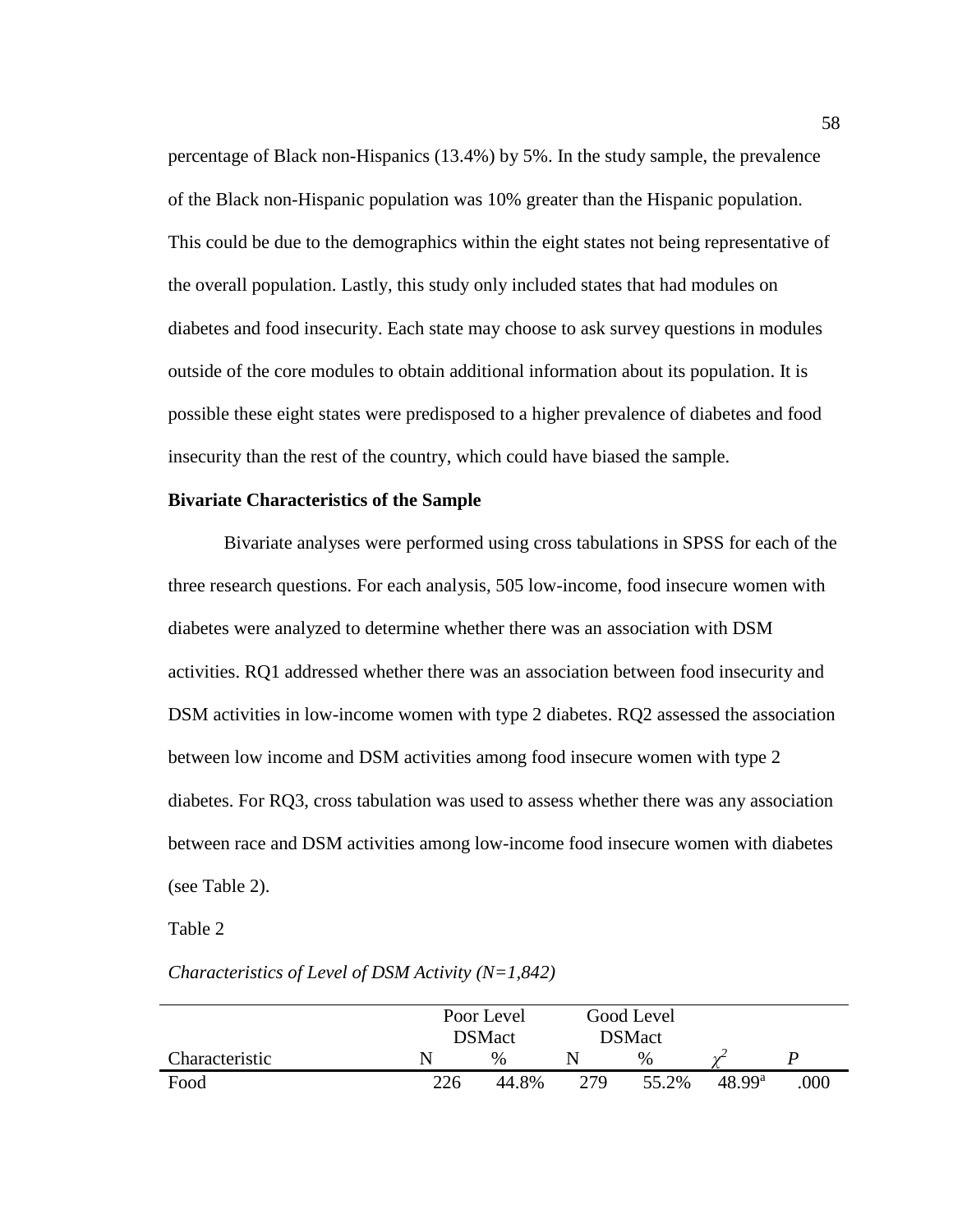| insecure           |                                     |              |       |              |       |                   |      |
|--------------------|-------------------------------------|--------------|-------|--------------|-------|-------------------|------|
| Low income         |                                     | 249          | 49.3% | 256          | 50.7% | .220 <sup>b</sup> | .639 |
| Racial<br>identity | White, non-<br>Hispanic             | 173          | 51.0% | 166          | 49.0% | 4.98 <sup>c</sup> | .418 |
|                    | Black, non-                         | 35           | 39.3% | 54           | 60.7% |                   |      |
|                    | Hispanic                            |              |       |              |       |                   |      |
|                    | Asian, non-<br>Hispanic<br>American | $\mathbf{1}$ | 50.0% | $\mathbf{1}$ | 50.0% |                   |      |
|                    | Indian/Alaskan<br>Native            | 5            | 62.5% | 3            | 37.5% |                   |      |
|                    | Hispanic                            | 27           | 54.0% | 23           | 46.0% |                   |      |
|                    | Other, non-<br>Hispanic             | 8            | 47.1% | 9            | 52.9% |                   |      |

a. 0 cells (0.0%) have expected count less than 5. The minimum expected count is 146.39.

b. 0 cells (0.0%) have expected count less than 5. The minimum expected count is 14.23.

c. 4 cells (33.3%) have expected count less than 5. The minimum expected count is .99.

# **Study Results**

# **RQ1**

RQ1 asked how food insecurity was associated with DSM activities in low-

income women with type 2 diabetes. The null hypothesis was there is no association

between food insecurity and DSM activities. The alternate hypothesis was there is an

association between food insecurity and DSM activities in low-income women with type

2 diabetes.

# **Statistical Assumptions and Findings**

The chi-square test is a test for independence and is appropriate to determine

whether a relationship exists between two nominal or ordinal variables (Frankfort-

Nachmias & Leon-Guerrero, 2015). I conducted a Pearson's Chi-Square test to examine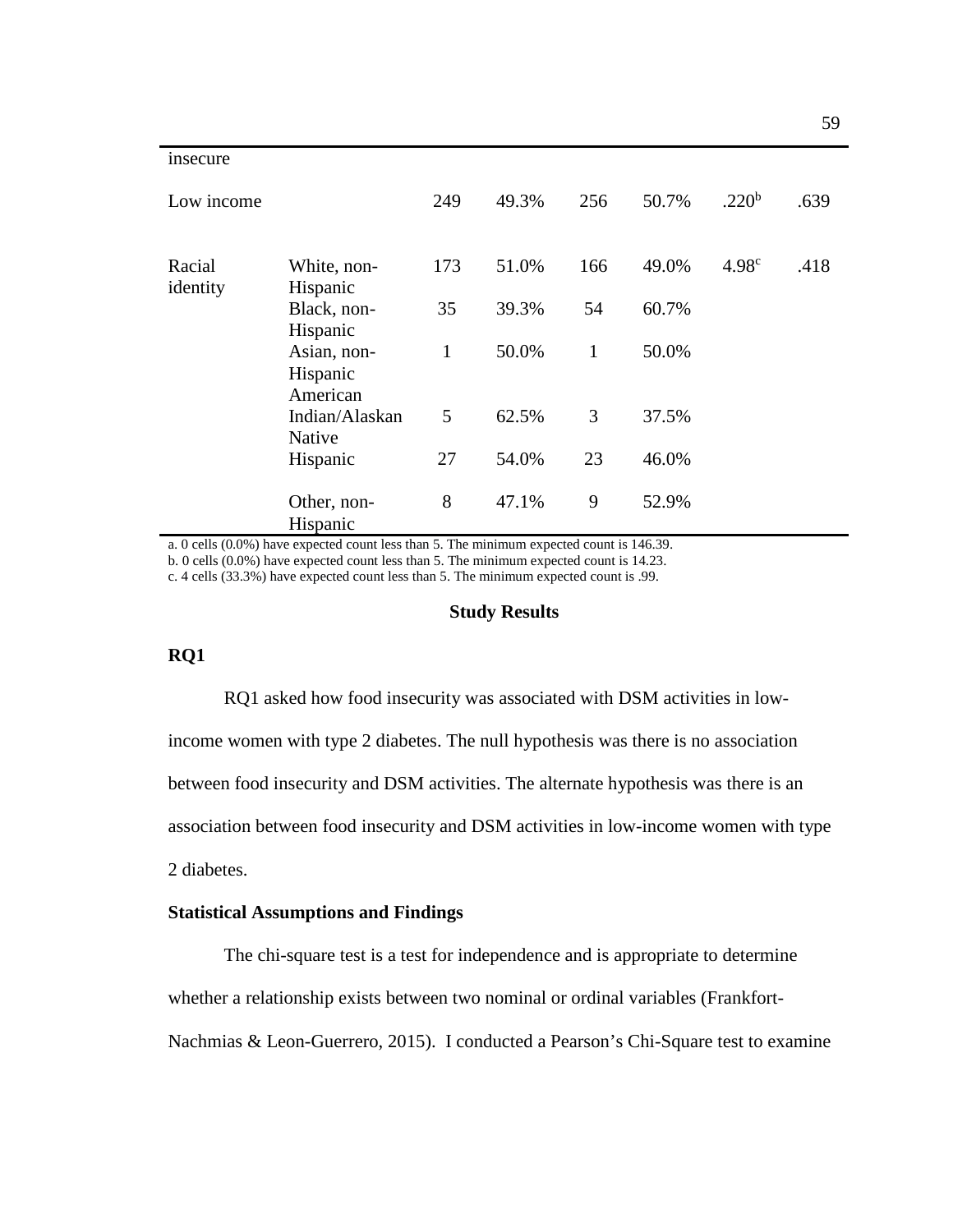whether the observed count of food insecure individuals with good or poor DSM activities was significantly different from the expected count. An observed difference would determine whether the association was dependent. The results of the test showed there was a difference between the observed and expected counts with a *p* value < 0.0001 (Table 3). In other words, the results of the Chi-Square test showed there is very strong evidence of a relationship between food insecurity and level of DSM activities (Chi-Square = 48.99,  $df - 2$ ,  $p < 0.0001$ ). Therefore, I can reject the null hypothesis that there was no association between food insecurity and DSM activities. The strength of the association as measured by Cramer's V (Table 4) was small to moderate.

Table 3

# *Cross Tabulation for Food Insecurity and DSM Activity*

|               | Level DSMact |                             |                             |       |  |  |
|---------------|--------------|-----------------------------|-----------------------------|-------|--|--|
|               |              | Poor level<br><b>DSMact</b> | Good Level<br><b>DSMact</b> | Total |  |  |
| Food Insecure | Count        | 226                         | 279                         | 505   |  |  |
|               | Expect count | 197.7                       | 307.3                       | 505   |  |  |

*Note. χ<sup>2</sup>* (2) = 48.99, *p* < 0.0001

Table 4

*Symmetric Measures*

|            |                       |            |       | Approximate  |
|------------|-----------------------|------------|-------|--------------|
| Low_Income |                       |            | Value | Significance |
|            | $< 50,000$ Nominal by | Phi        | .163  | .000         |
|            | Nominal               | Cramer's V | .163  | .000         |
|            | N of Valid Cases      |            | 1842. |              |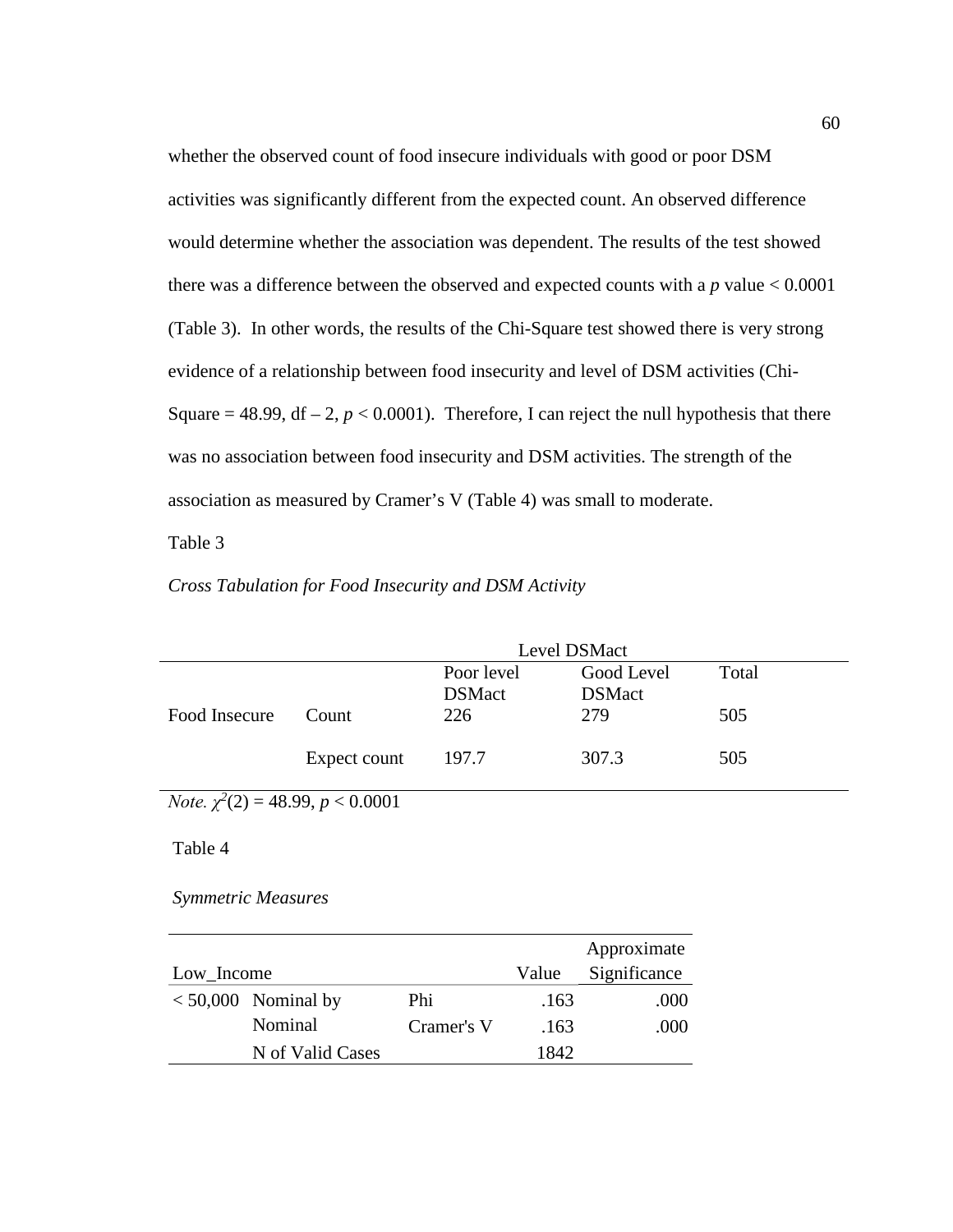The results of the Chi-Square model revealed there is significant evidence that an association between food insecurity and DSM activities exists. To determine what the drivers of the association were and account for potential confounders, such as age, I conducted additional testing with binomial logistic regression analysis. For the analysis, DSM activities was the dependent variable and food insecure status, race, and age were covariates. Food insecure status was used as the reference value. The Nagelkerke  $R^2$ value was 0.49, suggesting that 49% of the variation in the dependent variable of DSM activities can be explained by this model. The regression coefficient for both reported age and food secure status were significant (Table 5), Wald=21.479, *p < 0.001,* OR=.584 and Wald=16.422,  $p < 0.001$ , OR=1.618; respectively. This indicated that low-income women who were between the ages of 18-64 had .584 times the odds of having a good level of DSM activities than low-income women of ≥65 years. Low-income women who were food secure had 1.618 times the odds of having a good level of DSM activities than those who were food insecure. The regression coefficient for race/ethnicity did not reveal significant results as shown in Table 5.

Table 5

*Binary Logistic Regression for Food Insecurity Predicting DSM Activities*

| Predictor                  | B    | SE.  | Wald                           |      | OR.     | 95% CI for OR               |
|----------------------------|------|------|--------------------------------|------|---------|-----------------------------|
| Food Secure (reference:    | .481 | .119 | $16.422 \div 0.001$            |      | - 1.618 | $[1.282 \text{ to } 2.041]$ |
| Food insecurity)           |      |      |                                |      |         |                             |
|                            |      |      |                                |      |         |                             |
| Race/Ethnicity             | .073 | .044 | 2.838                          | .092 | 1.076   | [.099 to $1.172$ ]          |
| Age: $18-64$ y (reference: |      |      | $-.538$ $.116$ $.21.479$ < 001 |      | .584    | [.465 to .733]              |
| $\geq 65$ y)               |      |      |                                |      |         |                             |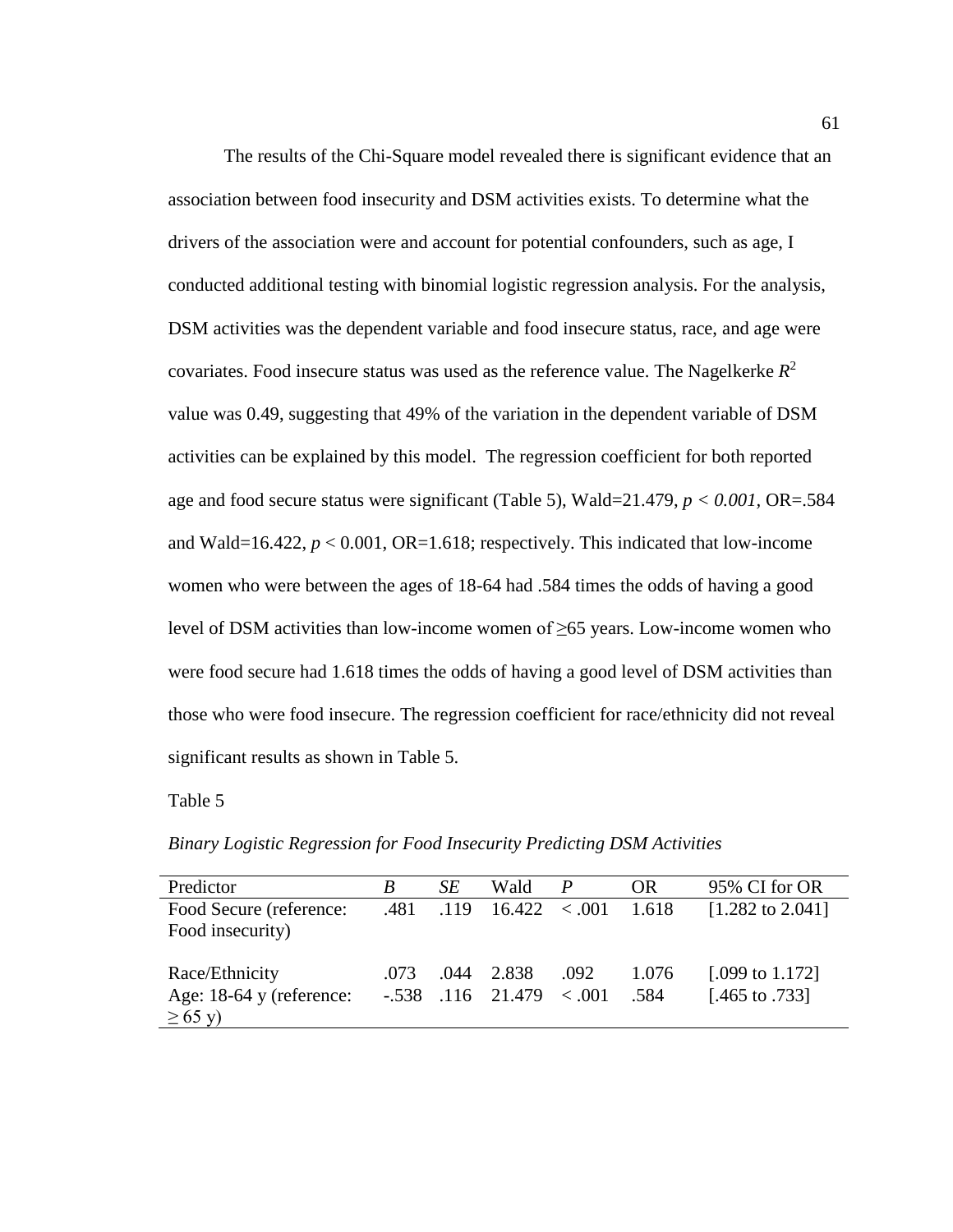# **RQ2**

RQ2 asked how income level was associated with DSM activities in food insecure women with type 2 diabetes. The null hypothesis was that there was no association between income level and DSM activities and the alternate hypothesis states that there is an association between income level and DSM activities. In order to determine if the null hypothesis could be accepted, a Peason's Chi-Square statistical test was conducted. The results of the analysis, shown in Table 3, did not yield a significant result  $(p > 0.05)$ indicating there was no association between income level and DSM activities in food insecure women with type 2 diabetes, failing to reject the null hypothesis. No further statistical analyses were performed.

## **Research Question 3**

In the third research question, cross tabulation and Pearson's chi-square test were used to determine if there was an association between race and DSM activities among low income, food insecure women with diabetes. The null hypothesis states that there are no racial differences in DSM activities among low income, food insecure women with type 2 diabetes and the alternate hypothesis states there are racial differences in DSM activities among low income, food insecure women with type 2 diabetes. The results of the analysis indicated a non-significant  $p$ -value ( $p > 0.05$ ) shown in Table 3; ensuing in a failure to reject the null hypothesis. No additional statistical tests were warranted. Table 6

*G\*Power Analysis for X2 Test for Independent Samples*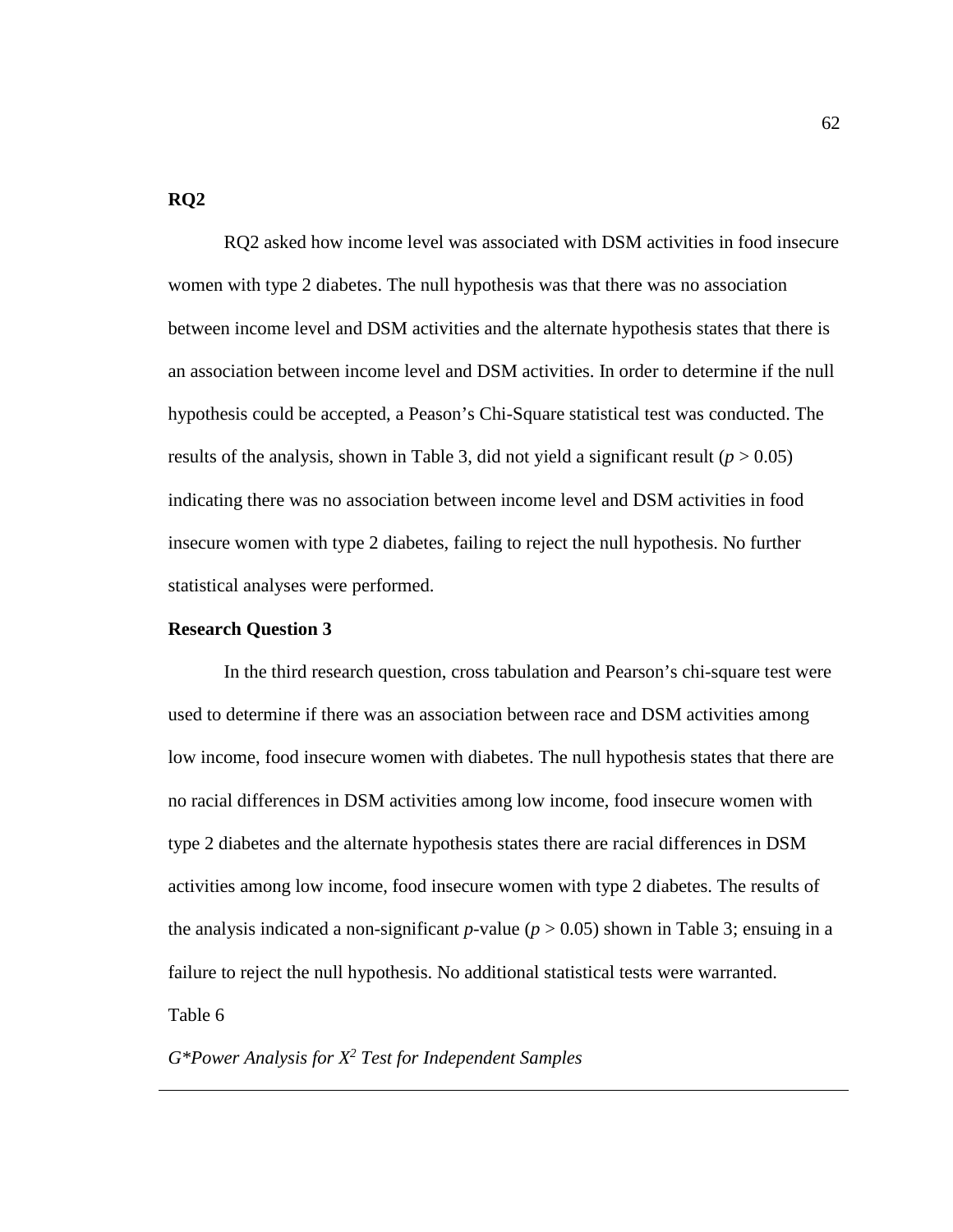| Analysis: | Post hoc                                                                             |                                             |
|-----------|--------------------------------------------------------------------------------------|---------------------------------------------|
| Input:    | <b>Effect Size w</b><br>$\alpha$ err prob<br>Total sample size<br>Df                 | $= 0.618$<br>$= 0.05$<br>$= 1842$<br>$= 2$  |
| Output:   | Noncentrality parameter $\lambda$<br>Critical $\chi^2$<br>Power $(1-\beta$ err prob) | $= 703.504$<br>$= 5.9914645$<br>$= 1.00000$ |

## **Summary**

In this section, I described the sample population and my efforts to collect the data, making note of any discrepancies from the plan described in Section 2. I also described how the sample population might deviate from the overall population. The purpose of this study was to determine whether income status, food insecurity, and race influence level of DSM activities in women with diabetes. In this section, I reported the results of the statistical analyses, which included the Pearson's chi-square test, Cramer's *V*, and binary logistic regression analysis.

For RQ1, which assessed whether there was an association between food insecurity and DSM activities in low-income women, chi-square test revealed a significant result with a  $p$  value  $< 0.001$ . Additional statistical testing using logistic regression analysis confirmed this result and I was able to reject the null hypothesis that there was no association between food insecurity and DSM activities. The results of the chi-square analyses for the second and third research questions, on the other hand, did not show a significant association ( $p > 0.05$ ), leading to a failure to reject the null hypotheses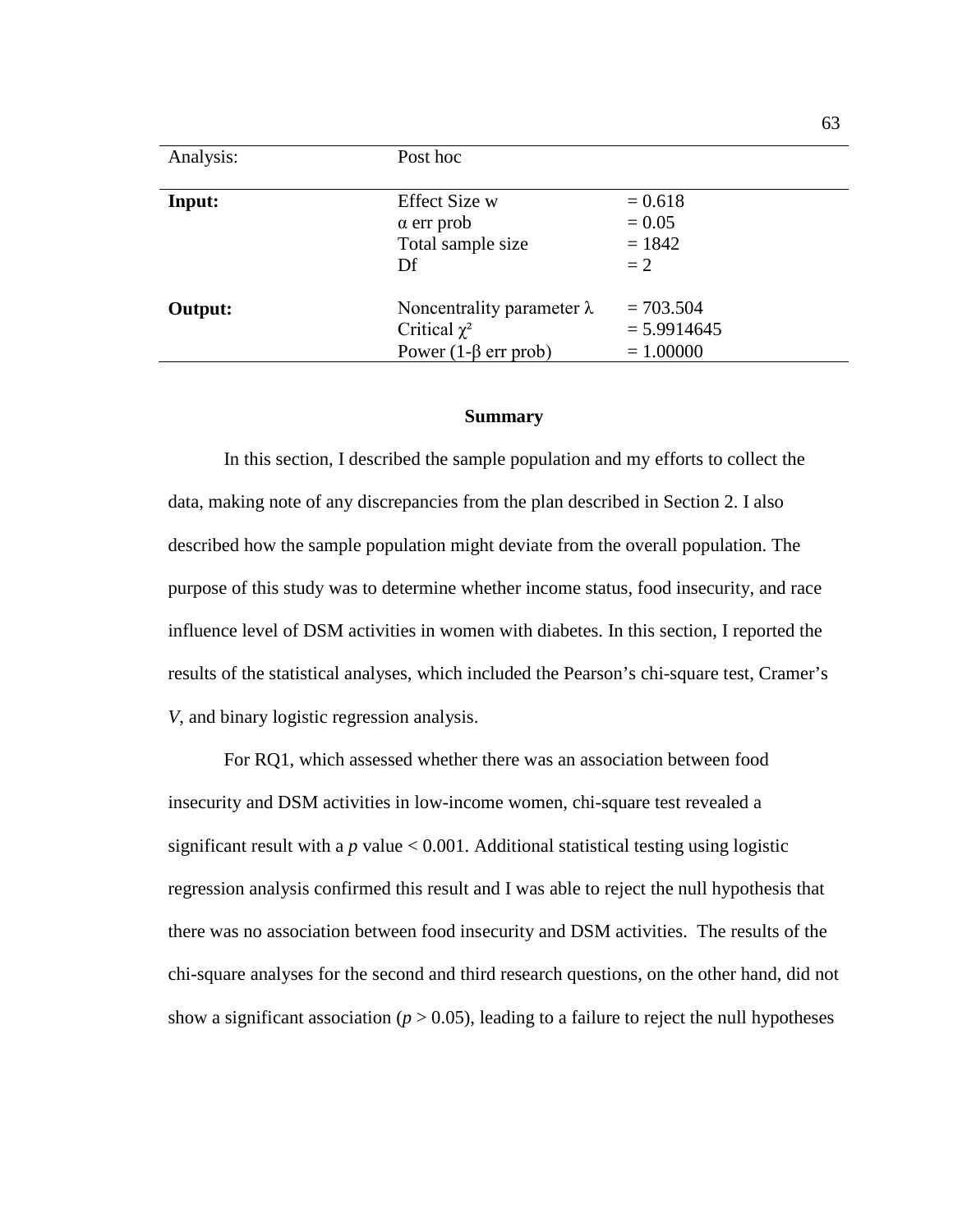for those two research questions. No further statistical testing was indicated for RQ2 and RQ3.

In Section 4, I will interpret the findings in the context of the literature and the theoretical framework and will discuss the limitations of the study. I will also describe recommendations for future research and discuss implications for professional practice. Lastly, I will describe the potential impact for positive social change at the individual, family, organizational, and social levels.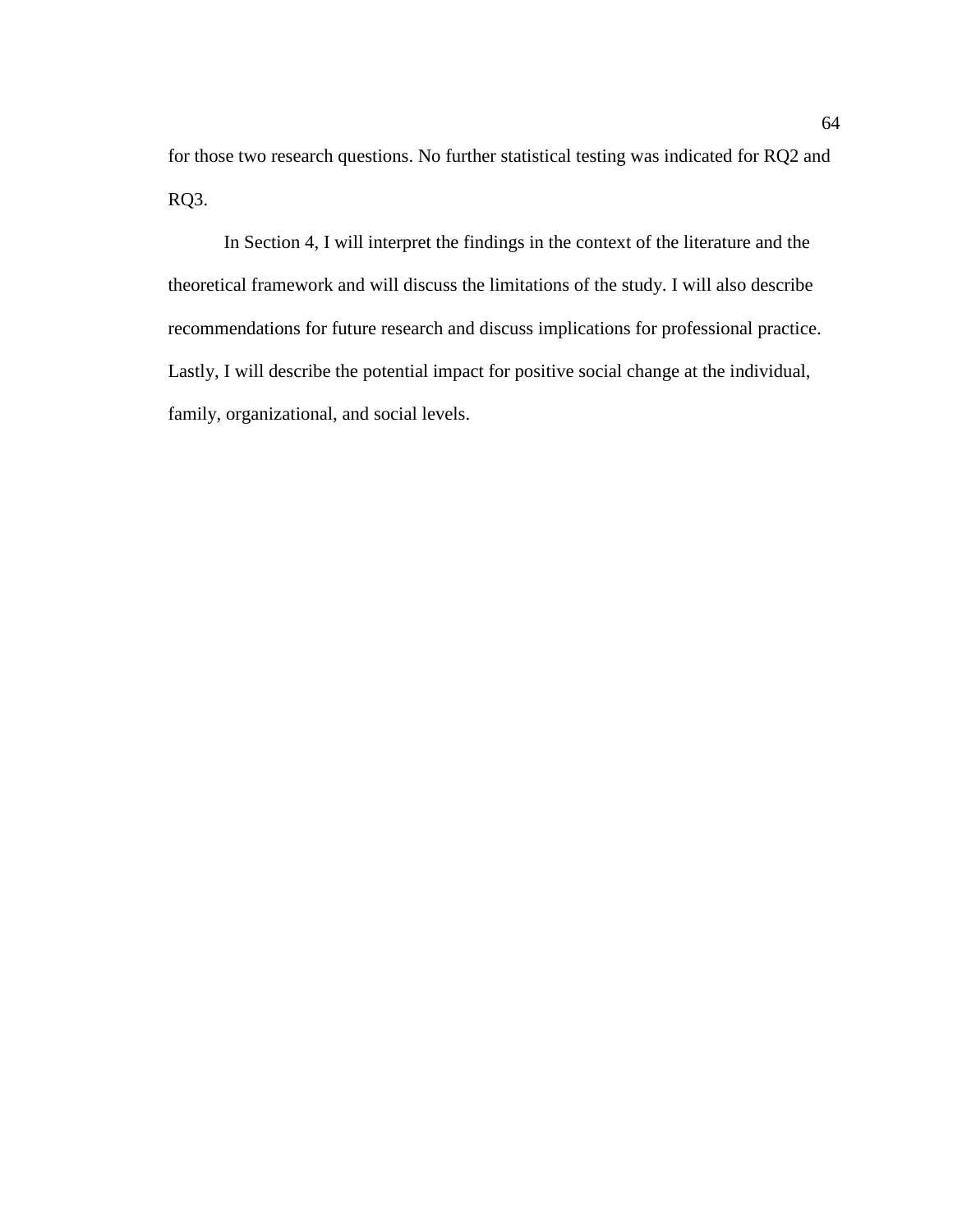Section 4: Application to Professional Practice and Implications for Social Change

## **Introduction**

Diabetes affects more than 30 million people living in the US (CDC, 2017a). Prevalence varies by race, education, age, and income level, with disparities favoring poor and food insecure ethnic minorities (CDC, 2017b). Of all of the treatment options, DSM activities have been shown to prevent or delay complications and improve clinical outcomes for people with diabetes (Beck et al., 2017; Fan & Sidani, 2018; Haw, Narayan, & Ali, 2015; Kamradt et al., 2014; Katula et al., 2017; Lu, Xu, Zhao, & Han, 2016); however, not everyone can perform these activities to an adequate level and thus do not reap the benefits. The purpose of this study was to determine whether income status, food insecurity, and race influence DSM practices among women with diabetes.

A quantitative cross-sectional study using secondary data from the 2017 BRFSS survey was used to determine whether there were any associations between the independent variables of race, low income, and food insecurity and the dependent variable level of DSM activities in women with diabetes. The study was conducted to add to the current literature in three important ways. The first way was to provide a better understanding of differences in terms of DSM practices and aid in the development of more tailored interventions. The second way was to offer additional insights into potential unmet needs and third, to lead to positive social change, potentiating improved outcomes in this study population.

In this section, I will interpret my findings in the context of the current literature and theoretical framework. I will also discuss limitations and outline recommendations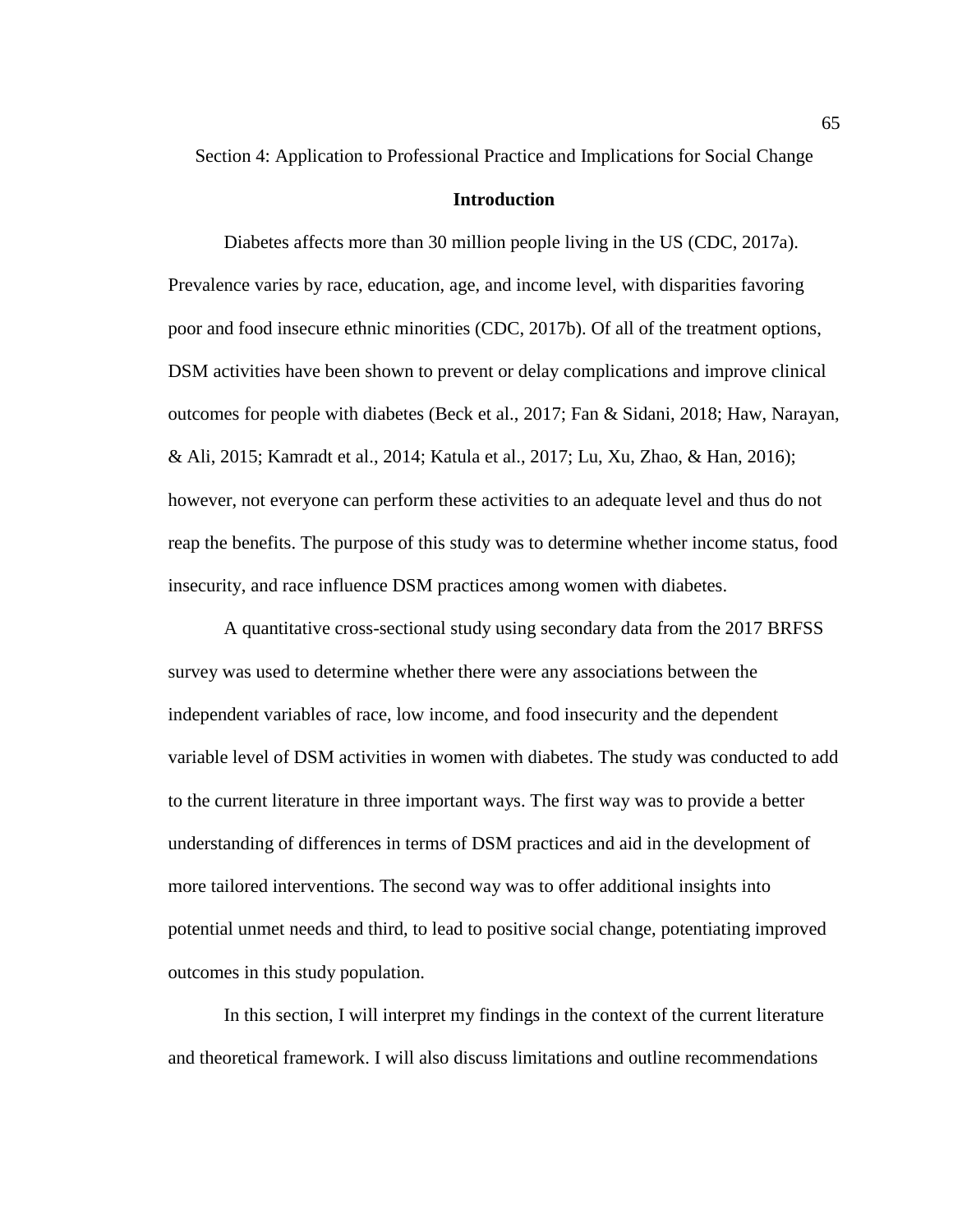for future research. Lastly, I will address implications for professional practice and the potential for social change.

## **Key Findings of the Study**

While there are numerous studies which identify food insecurity, income level, gender, and race as contributors to level of DSM activity, this was the first study to explore these variables in the selected study population. The key findings of this study revealed that there was a significant association between food insecurity and level of DSM activities  $[\chi^2(2) = 48.99, p < 0.001]$  in low income women with diabetes, but not between low income, race, and level of DSM activities. Additional testing using binary logistic regression analysis confirmed the earlier statistical results indicating that lowincome food secure women had 1.618 times the odds of having a good level of DSM activities than those who were food insecure (OR=1.618, 95% *CI*=1.282 - 2.041,  $p <$ 0.001). There was also a significant association between the age of the participant and level of DSM activity whereby younger participants had .584 times the odds of having a good level of DSM activities compared to older participants (OR=.584, 95% *CI*=.465 -  $.733, p < 0.001$ ).

## **Interpretation of the Findings**

The independent variable of food insecurity was the only main variable to show evidence of a significant association with DSM activities. This finding is consistent with the literature that being food insecure can negate one's ability to adequately perform DSM activities (Gucciardi et al., 2014; Ippolito et al., 2016; Lyles et al., 2013). Heerman et al. (2016) suggested that there was a significant relationship between food insecurity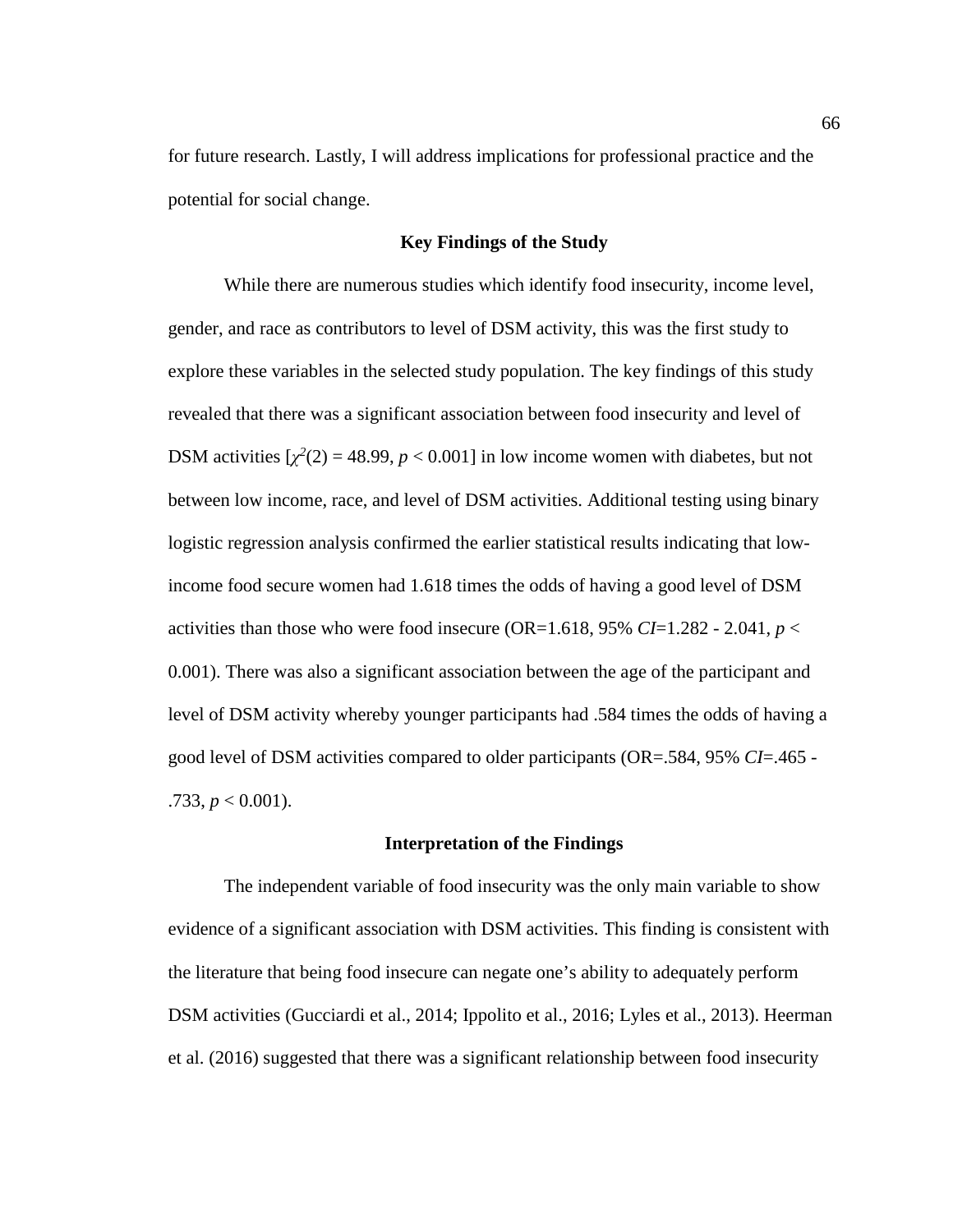and some of the prescribed DSM activities in low-income individuals. This was driven by the inability of low-income individuals to follow diet and exercise recommendations, two components of DSM activities, and proper medication adherence (Heerman et al., 2016). Further, Holben and Marshall (2017) described the impact of food insecurity on adhering to prescribed DSM activities among women, especially as it relates to their dietary intake. Women, compared to men, were more vulnerable to inadequate intake of nutritious food. They were more likely to forego healthy foods, such as fruits and vegetables, when these items were scarce, so their children or other family members were not deprived.

When age was used as a covariate in the binary logistic regression model for food insecurity and DSM activities, it also showed significant predictive behavior. Women with diabetes who were 18-64 years of age had .584 times the odds of having a good level of DSM activities than those who were age 65 and older (*p* < 0.001). This is contrary to the notion that DSM activities are more challenging and more burdensome as people age. Older age can make DSM activities difficult to manage. Physical activity, handling medication, and monitoring blood glucose levels require a higher level of health literacy, which is potentially lacking in older individuals (McCaskill et al., 2016). Cognitive function, which tends to decline with age, also influences DSM activities, such as medication adherence, glucose monitoring, and the ability to respond appropriately to the results. Impaired cognitive function threatens to impair DSM activities by making it difficult to remember to take medication and to check blood glucose daily as prescribed (Tomlin & Sinclair, 2016).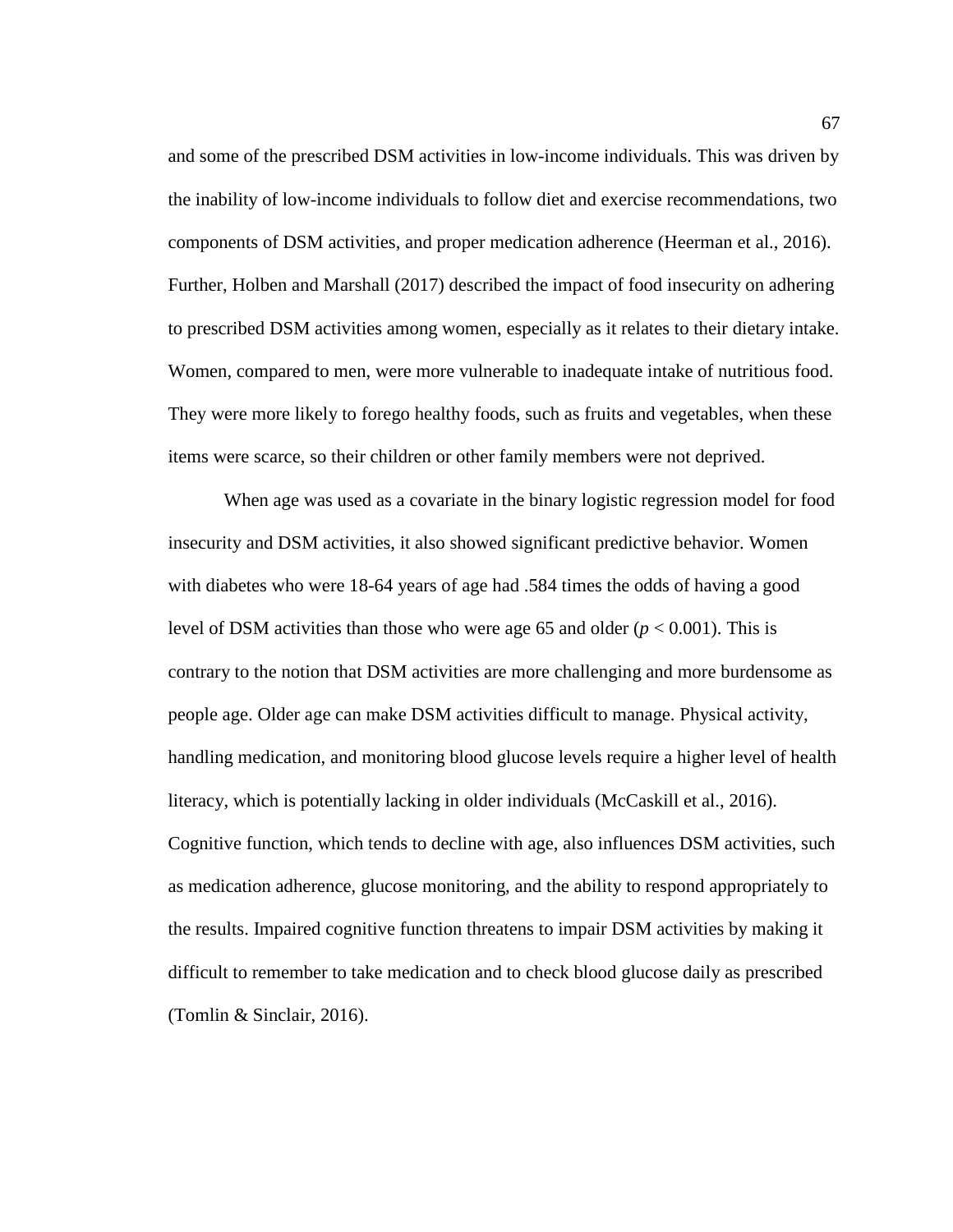Boakye et al. (2018) assessed DSM education and its association with sociodemographic and patient characteristics. They also selected three diabetes selfmanagement behaviors: self-glucose monitoring, foot examinations, and physical activity, to determine if there was an association between them and DSM education. They noted that older age respondents were more likely to partake in DSM education than 18 to 54 year olds, and DSM education had a significant association with the DSM activities. Those who engaged in DSM education had 1.46 times the odds of being more physically active (95% CI, 1.37-1.56), 1.37 times the odds of conducting home foot checks (95% CI, 1.28-1.45), and 1.59 times the odds of monitoring their blood glucose (95% CI, 1.48- 1.70) than respondents who did not engage in DSM education (Boakye et al., 2018). While the current study did not explore DSM education as a predictive independent variable for DSM activities, it is plausible to consider that the older aged participants in this study may have engaged in DSM education more than their younger aged counterparts, leading to the contrary results.

Regarding the independent variable low-income, there was no significant association with DSM activities. Not only do low income levels contribute to the increased burden of chronic disease and its complications (Mayberry, Berg, Harper, & Osborn, 2016; Nelson et al., 2014; Nelson et al., 2017; Page-Reeves et al., 2017; Spencer et al., 2018; Vissenberg et al., 2016; Willard-Grace et al., 2015), but low-income individuals and communities tend to have lower health literacy and greater stressors, which make them more susceptible to negative influences, such as family members undermining their self-care activities or sabotaging their prescribed diet by bringing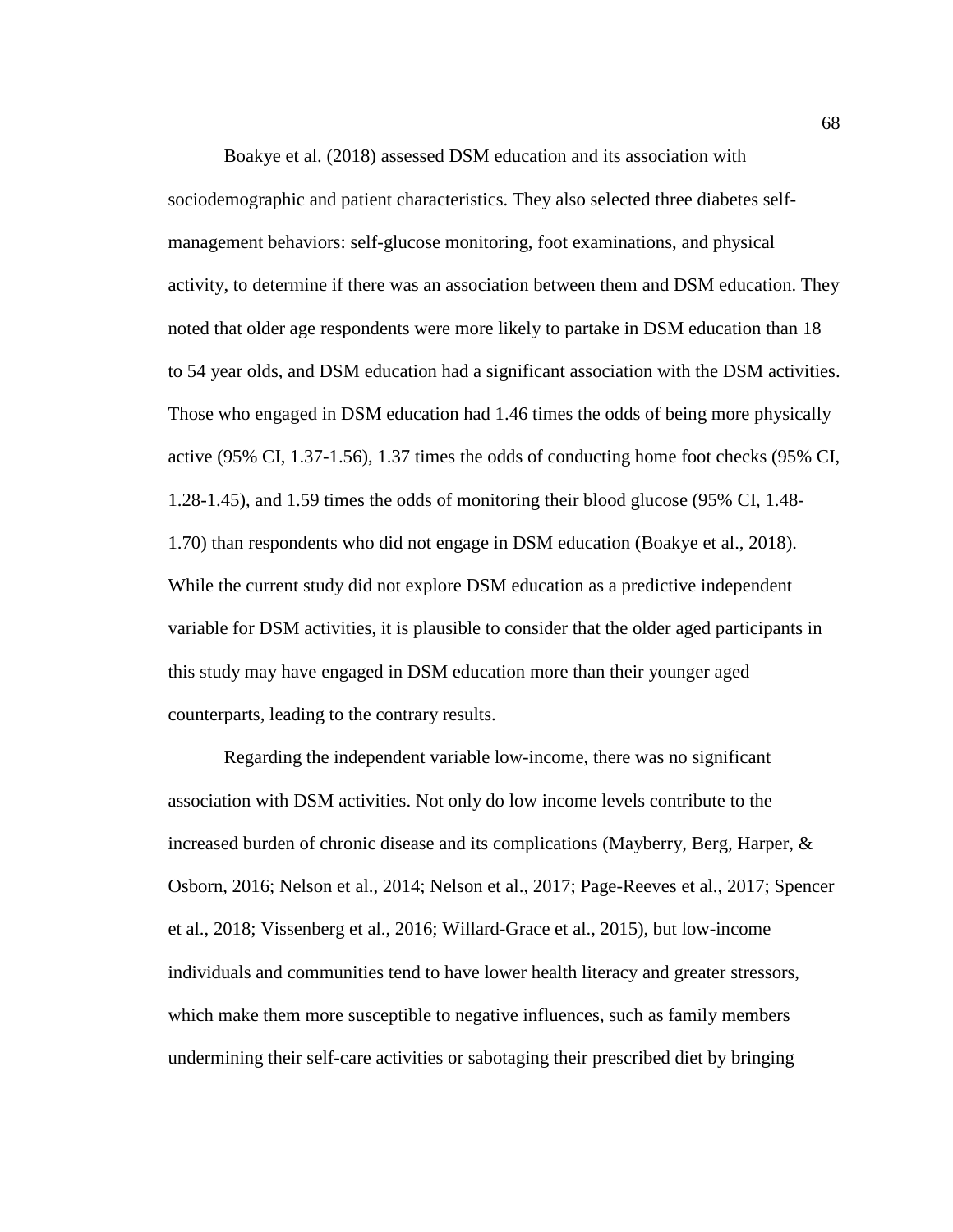unhealthy, tempting food into the home (Heerman et al., 2016; Mayberry et al., 2016). The inability of low-income communities to effectively engage in appropriate DSM activities contributes to their poor health outcomes (Page-Reeves et al., 2017, Vissenberg et al., 2016; Willard-Grace et al, 2015).

In low-income women with diabetes, the challenges to appropriate DSM activities seem to be magnified due to life circumstances which limit their ability to focus on their own self-care behaviors (Fritz, 2017). This is contrary to what I found in the current study. In food insecure women with diabetes, I found no evidence of a significant association between low income and DSM activities. It is possible that by including only those women with food insecurity, the role of low income in DSM activities may be limited.

RQ3, indicated there was no evidence to support a significant association between race and level of DSM activities in this study population. Racial disparities exist in the level of engagement in DSM activities and how effectively they are performed (Chen et al., 2014; Johnson et al., 2014; Ricci-Cabello et al., 2014). Chen et al. (2014) said trends for DSM activities over a 10-year period showed that differences in self-care activities were present between white non-Hispanics, Hispanics, and black non-Hispanics, which contributed to differences in health-related outcomes. In particular, Hispanics were less likely than non-Hispanic Whites to monitor their blood glucose levels and get any exercise. This was evident from baseline through the end of the 10-year period (Chen et al., 2014). According to Hawkins et al. (2018), these disparities were often driven by the higher propensity of ethnic minorities to engage in unhealthy behaviors. Ricci-Cabello et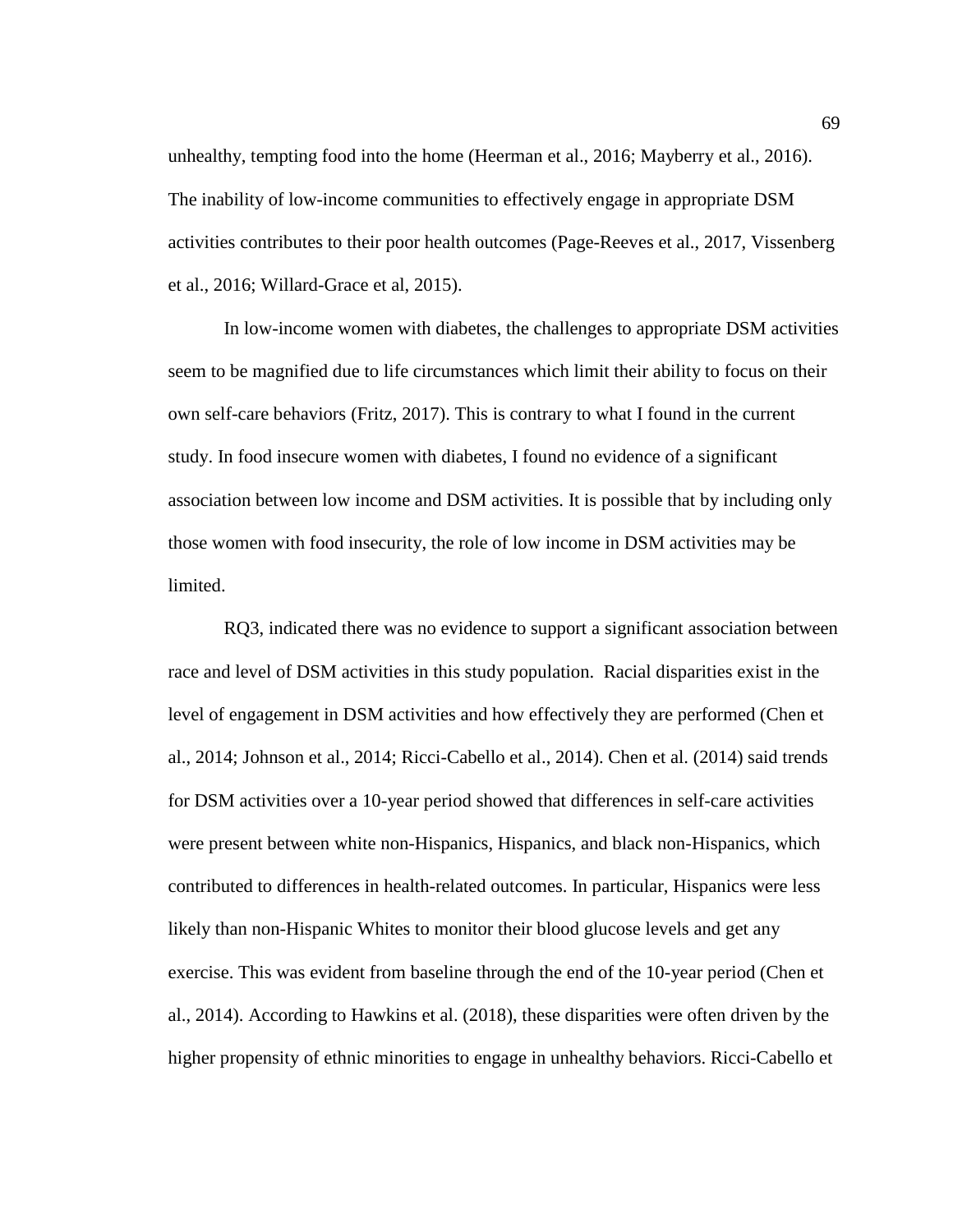al. (2014) attributed the disparities to the lower health literacy often seen with ethnic minorities. For less acculturated Hispanic women, suboptimal engagement in DSM activities, like following a healthy diet or getting enough exercise, was attributed to putting their focus on the needs of their family rather than on themselves (Manysur et al., 2014). Health beliefs and food preferences among ethnic minorities made adhering to the prescribed diet challenging, yet the results of this study did not show any evidence of an association between race and DSM activities.

One possible explanation for the non-significant results in this study could be that the sample population was made up of more than 70% white non-Hispanic women. In the current literature, I found the study populations to be either a homogenous pool of one racial identity or a heterogeneous mix with between group comparisons using the white, non-Hispanic group as the reference. Additionally, by including women with both food insecurity and low income, the role of race in level of DSM activities may have been limited.

### **Theoretical Framework: HBM**

The HBM was used as the theoretical framework for this study. The primary constructs of the HBM can be used to decipher why people take action to improve their health or decide to do nothing (Gatwood et al., 2016; Glanz, Rimer, & Viswanath, 2015; Hallgren et al., 2015). While there are six constructs of the HBM, only four of them were considered in this study in an effort to have a more narrowed focus. The constructs of perceived susceptibility, perceived barriers, perceived severity, and self-efficacy were applied to each of the research questions.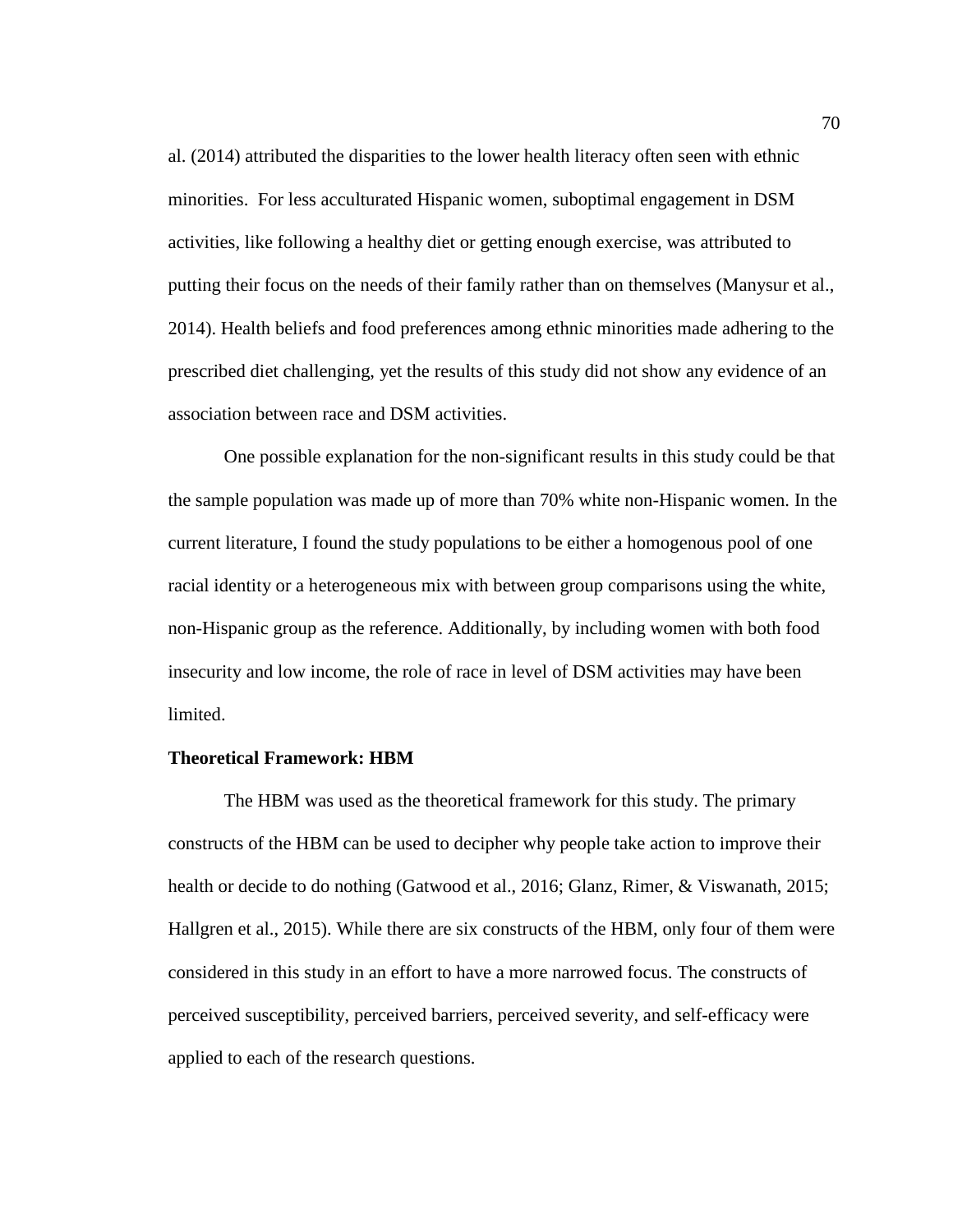The HBM can be applied in the context of the first research question exploring why food insecure women would be less likely to have a good level of DSM activities, as per the results. Given that access to healthy, nutritious food is limited among food insecure individuals, it is possible these women use this as their excuse or perceived barrier to comply with expected DSM activities, such as good nutrition intake. These women also may not be receiving the education necessary to improve their self-efficacy so they can be better equipped to take control of their own self-management. Additionally, with the added stress of taking care of others, food insecure women may not recognize the risks to their own health, causing their perceived susceptibility and perceived severity to be low.

Peek et al. (2014) were able to address some of the constructs of the HBM through different components of their program, the South Side Diabetes Project. Based out of the South side of Chicago, the program works with working class African American communities to promote behavior change with a goal to improve the health outcomes and reduce the disparities. To address the construct of perceived barriers, the project team provided inspirational text messages, problem solving skills, and hands on workshops in an effort to remove the perceived barriers and improve the community's ability to manage their own diabetes (Peek et al., 2014). The program also addressed the importance of self-efficacy through experiential learning where participants took classes on how to read food labels. They put this new skill into practice by going on guided shopping trips to the grocery store (Peek et al., 2014).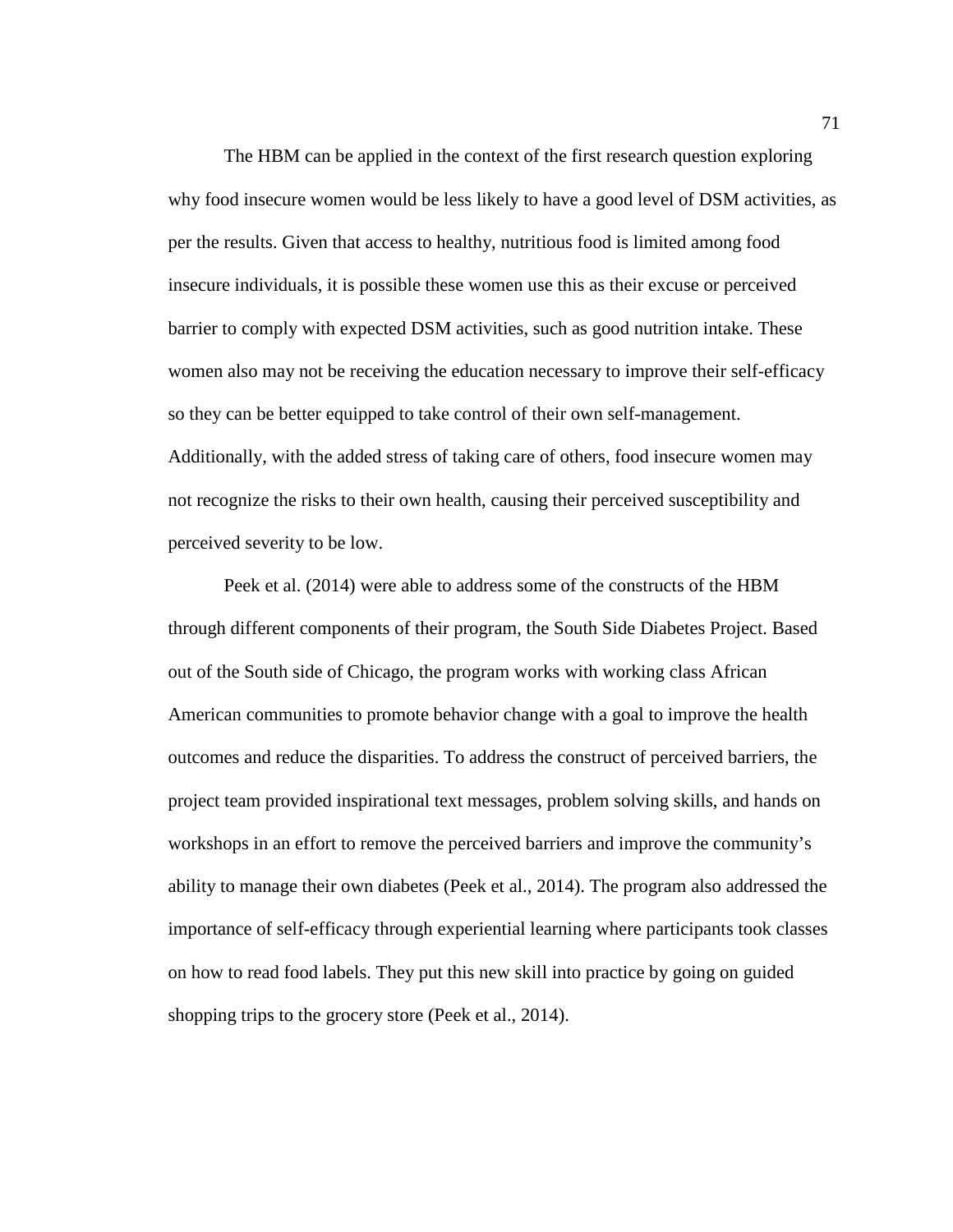For younger aged women with diabetes, it is possible that one of the perceived barriers could be cost of medicine, cost of healthy food, or lack of insurance. Hallgren, McElfish, and Rubon-Chutaro (2015) explored the beliefs and perceptions that influenced DSM behaviors using HBM as the theoretical framework. Cost and lack of insurance bubbled up as perceived barriers to effective DSM behavior. For younger women, who are not yet qualified for Medicare, it is conceivable that the potential lack of health insurance and elevated costs associated with healthy foods may be used as a perceived barrier to DSM education, medication adherence, and good nutrition practices.

#### **Limitations of the Study**

One of the limitations of this study is the use of a cross-sectional, secondary dataset. While the benefits to secondary data include access to large amounts of data providing time and cost savings, secondary data are limited (Ellram & Tate, 2016). The data are collected for another purpose and therefore may not be fully appropriate to address the needs of your study (Babbie, 2017). Additionally, a cross-sectional study limits the ability to establish causal relationships (Lombe et al., 2016). Many of the survey questions for the BRFSS dataset required answers, which were self-reported. This can open the responses up to certain bias. The participant's diabetes status, frequency of healthy and unhealthy food intake, and frequency of physical activity were just a few of the questions reliant upon recall. Any of these answers could have been under or over reported to skew the results. Althubaiti (2016) posited that recall bias and social desirability bias are often seen when researchers use survey questions to collect data.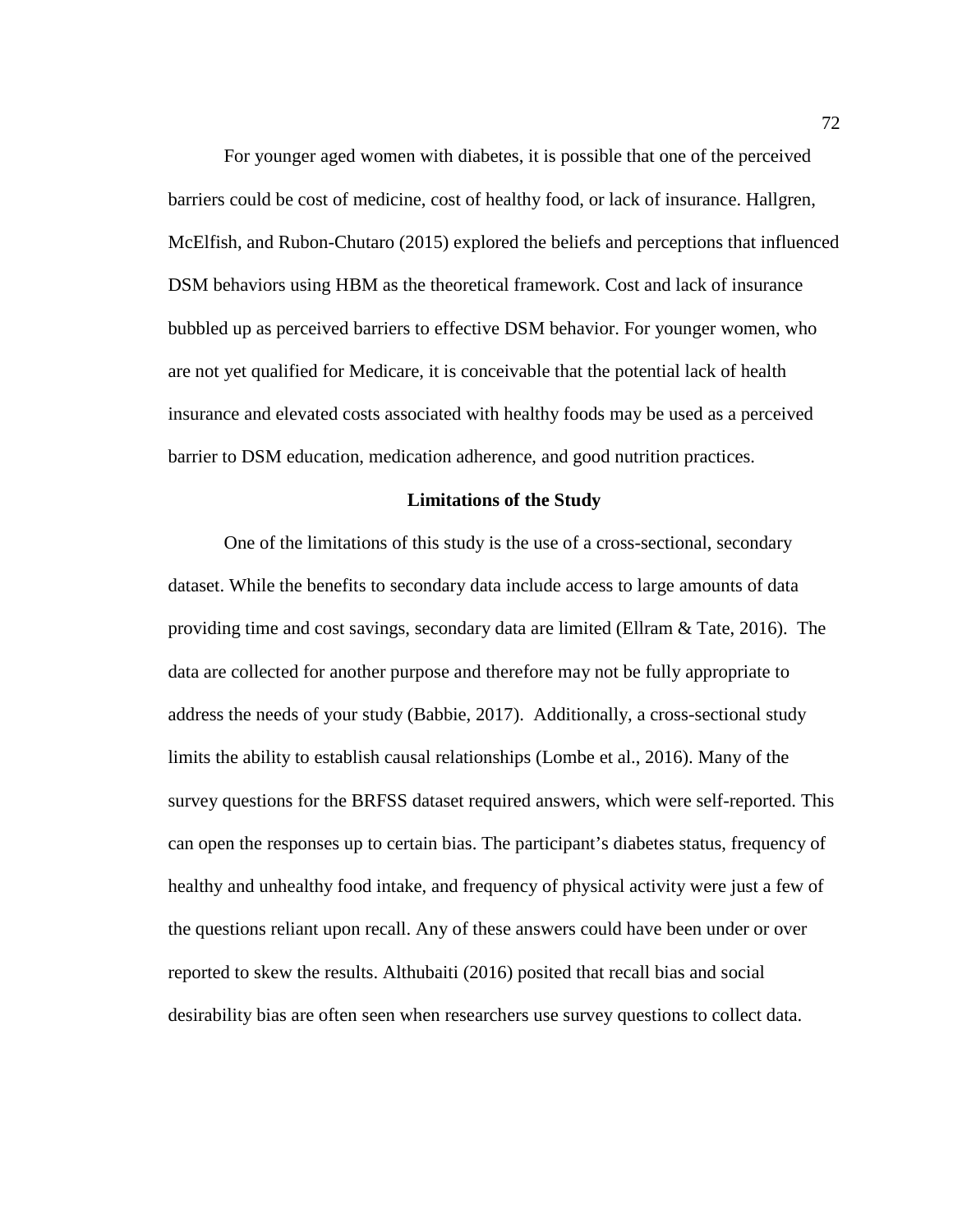Additionally, using data from the eight states whose survey included modules with diabetes and food insecurity precluded the majority of the participant population from evaluation. The dataset used in this study may not have been a true representation of the overall population. As one of the components of the dependent variable DSM activities, good nutrition was determined by the operationalization of the variables GreenVeggies, EatFruit, and FriedFood. The operationalized variable good nutrition may have included a more lenient definition of what was considered *good.* For example, I considered it to be good nutrition if the participant consumed GreenVeggies or EatFruit either weekly or daily. According to the latest dietary guidelines, there is a recommendation to consume fruits daily. Vegetables are also recommended daily; however, different categories, such as dark green leafy vegetables, red and orange vegetables, legumes, or starchy vegetables have recommendations for a certain amount per week (HHS, 2015). My interpretation of good nutrition based on daily or weekly may have been more forgiving. Using a broader definition in this study could have inflated the number of sample participants with *good* intake and therefore, could have skewed the results. This study also did not take into account whether any of the respondents participated in a DSM education program (DSME). Current literature supports DSME as a way to improve engagement in DSM activities and improve health-related outcomes in low income and minority populations with diabetes (Beck et al., 2017; Johnson et al., 2015; Testerman & chase, 2018); however, it was not the focus of this study.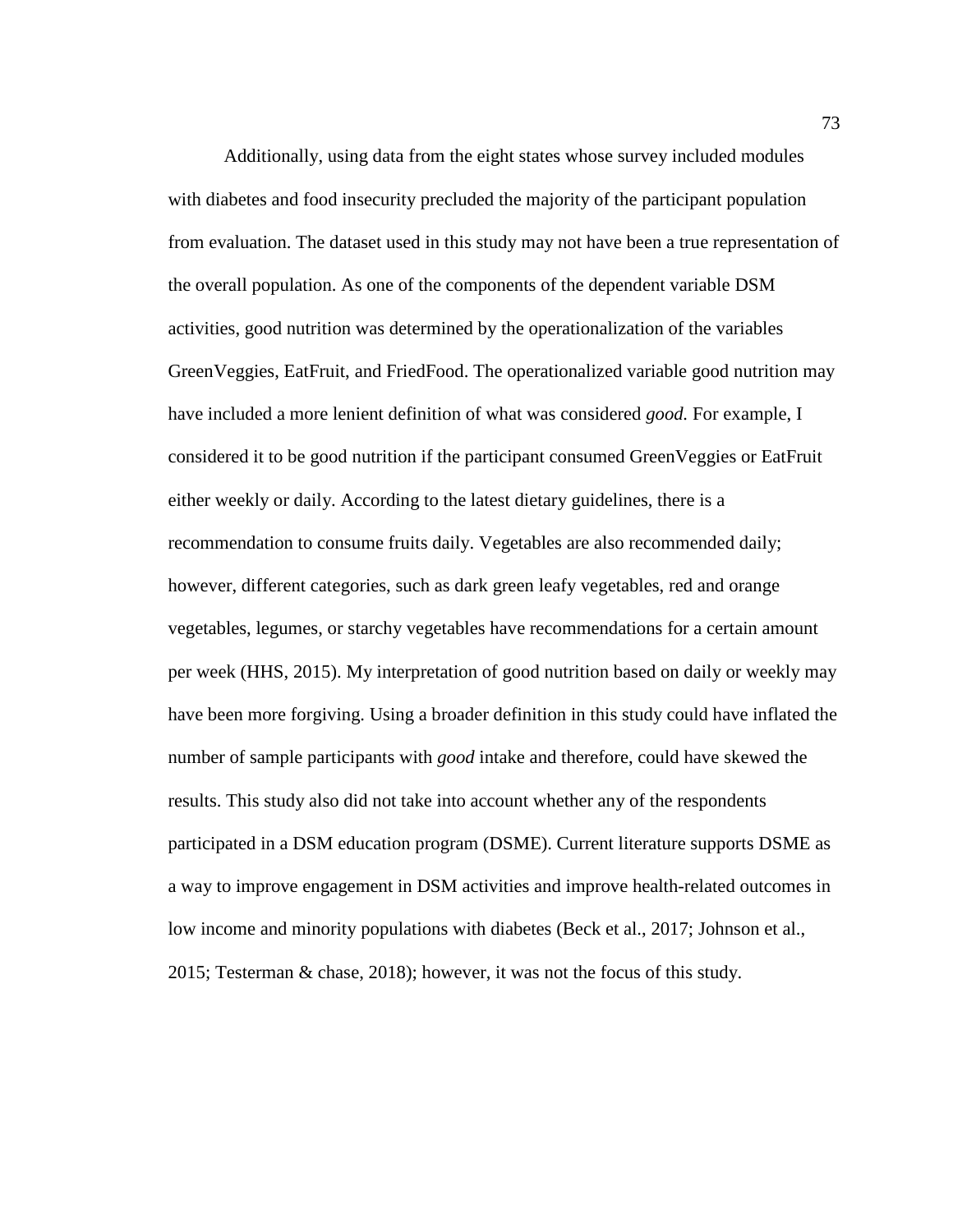## **Recommendations**

This study evaluated data from the 2017 BRFSS survey dataset to determine whether there was an association between food insecurity, low income, race, and level of DSM activity in women with diabetes. The results indicated that the only significant association was found with food insecurity, younger age, and DSM activities, and not with race or low income. I did not investigate whether there were any health related outcomes associated with a poor level of DSM activities in this population; therefore, one recommendation for future research would be to explore whether a poor level of DSM activities in this population puts them at a greater risk for poor outcomes such as elevated A1C, presence of heart disease, or presence of microvascular injury such as renal disease. I would also explore whether DSME was associated with level of engagement in DSM activities and determine the population characteristics of those who engaged in DSME. Additionally, I would recommend a prospective study evaluating the benefits of using a DSME program in this study population on improvements in A1C levels. Improvements in outcomes, such as A1C and improved food stability are achievable according to the results of a study by Seligman, Smith, Rosenmoss, Marshall, and Waxman (2018). Seligman et al. evaluated the benefits of combining DSME with food bank assistance in a food insecure population. The food bank provided diabetes appropriate foods coupled with education over a 12-month period. Significant A1C improvements were found in 40 of the 203 participants in the intervention group who met the criteria for full engagement, which meant they picked up 80% or more of the diabetes-appropriate boxes of food, they saw their primary care physician one or more times over the 6-month follow up period,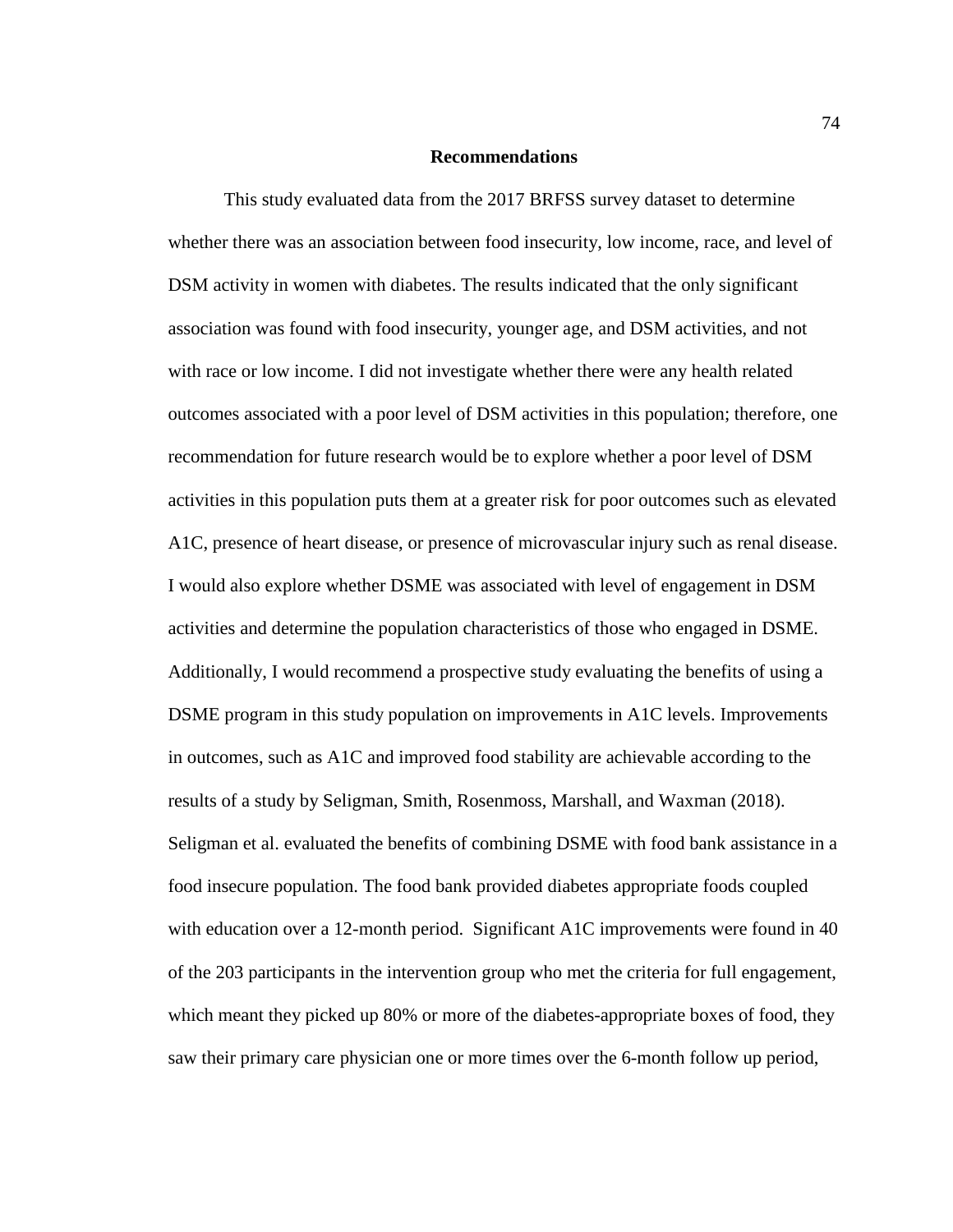and they attended two or more diabetes education classes. For the intervention group overall, there were significant improvements in food stability and healthy food intake compared to the control group (Seligman et al., 2018).

Based on the significant associations found with food insecurity, age, and DSM activities, I would recommend public health professionals assess potential contributing factors, such as access to health care or lack of comprehensive medical insurance, to the poor level of DSM activities within this population, This would allow for more tailored interventions or policy implementation, which could lead to improvements in critical selfmanagement activities, potentiating better health outcomes.

## **Implications for Professional Practice and Social Change**

The prevalence of food insecurity in the US in 2017 was 11.8% (Coleman-Jensen et al., 2018). The prevalence was greater when considering ethnic minorities and those with income levels below the poverty line. Compared to the national average, the prevalence of food insecurity among Black, non-Hispanics and Hispanics was 21.8% and 18%, respectively. Households with incomes below the poverty threshold were almost three times as high as the national average, at 30.8% (Coleman-Jensen et al., 2018), thus showing how vulnerable these populations are. Food insecure individuals are more likely to have challenges complying with prescribed DSM activities (Seligman et al., 2018). The results of this study showed a significant association between food insecurity and the inability to effectively perform DSM activities in low income women. This may have positive implications for professional practice and social change on several levels.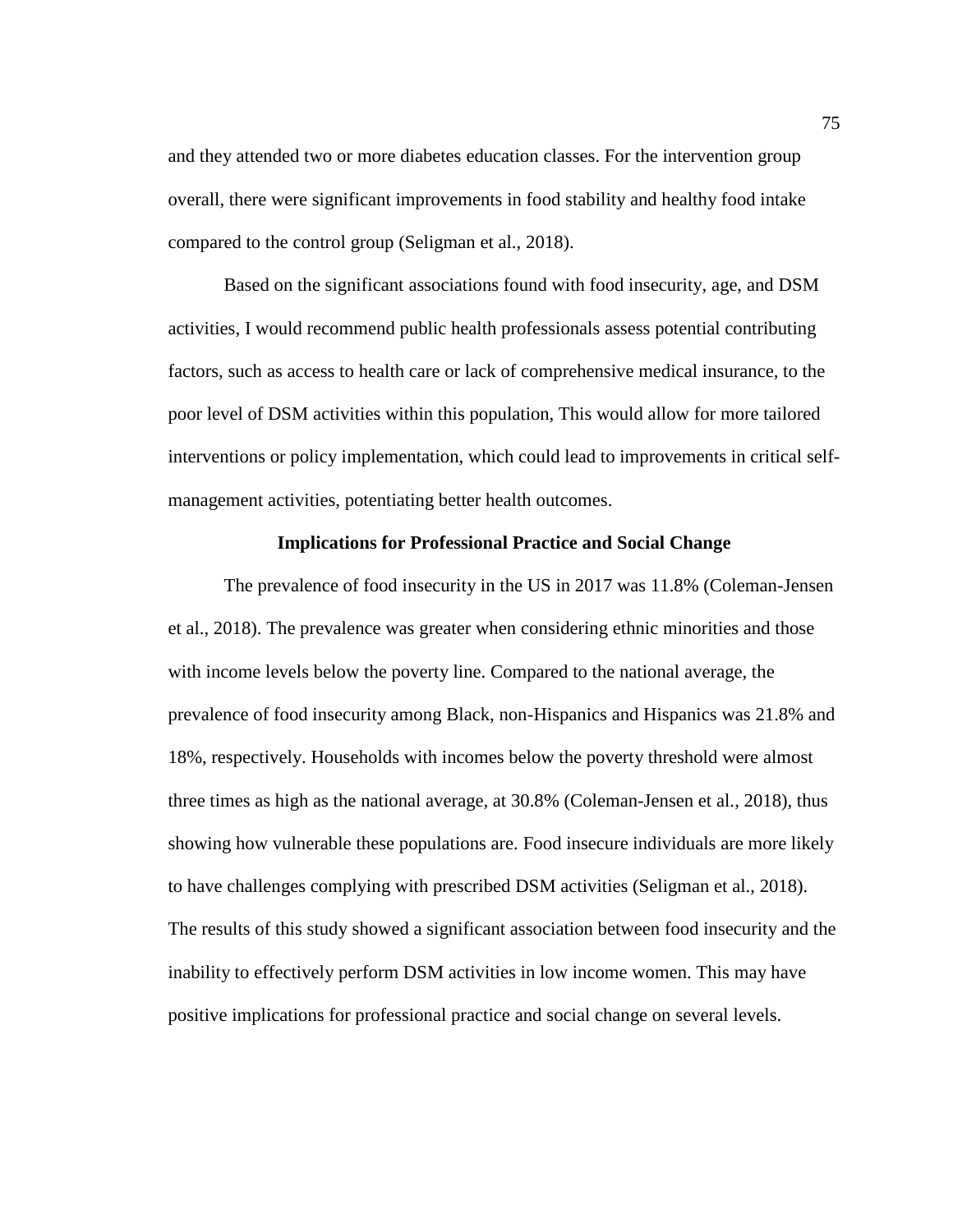On an individual level, the professional practice implications could be to develop targeted interventions using mobile technology and text messaging. Russell, Vess, Durham, and Johnson (2017) employed a strategy for using text messaging to deliver DSME to low income diabetics to augment face-to-face visits with clinicians. Lowincome populations were shown to use their mobile devices to send and receive text messages more frequently than higher income households. In their study, the use of text messages to augment DSME showed significant improvement in blood glucose levels over a 12-week period (Russell et al., 2017). Nundy et al. (2014) also showed improvements in glycemic control when using mobile technology and text messaging as complementary self-care management support.

On the community level, the professional practice implications include the development of a targeted DSME program for individuals with diabetes who are food insecure. Seligman et al. (2018) made an attempt to leverage a community based food bank with the delivery of diabetes appropriate foods and DSME. Although only a small portion of the intervention group who were fully engaged realized a benefit in A1C levels, there was an overall improvement in food stability and understanding of healthy food selection (Seligman et al., 2018).

At the organizational level, more needs to be done about improving the communication of nutrition education among supplemental food programs, such as SNAP (Supplemental Nutrition Assistance Program), and other community based food programs. While food programs are intended to reduce food insecurity in those who participate, there is limited education available at most food programs on how to apply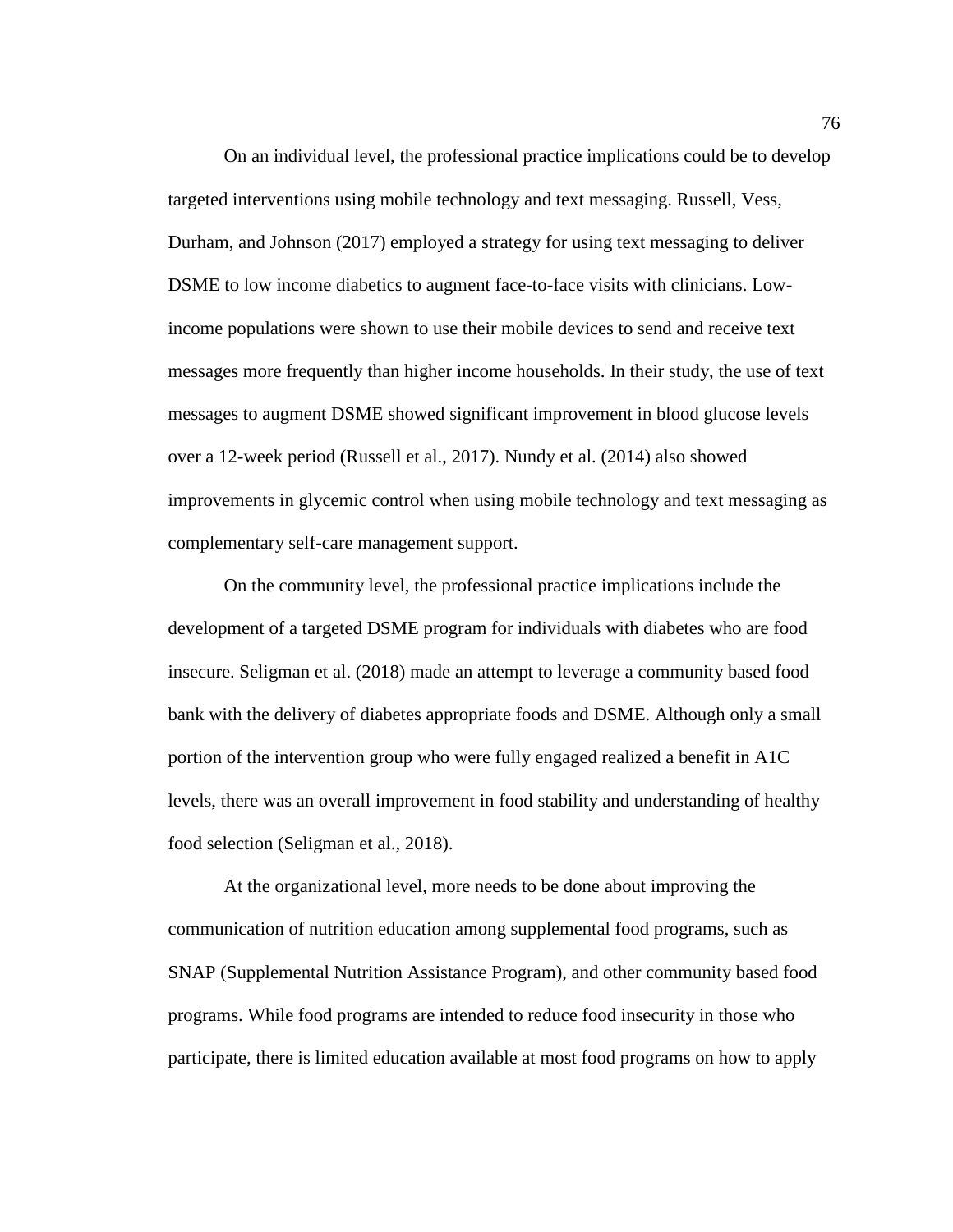food budgets to healthy, nutritious foods rather than low quality, calorically dense foods. The findings from Lombe et al. (2016) posited that much of the food budget in lowincome households enrolled in SNAP and other programs, is spent on low cost meat, sugary soft drinks, and low quality foods, which contribute to chronic conditions such as diabetes (Lombe et al., 2016). Perhaps the implementation of an education program, which could help guide SNAP food purchasers towards purchasing healthier, more nutritious foods and provide a better understanding of why healthier foods are better for them, could lead to improvements in A1C and other diabetes-related outcomes.

## **Positive Social Change**

The intent of this study was to provide a better understanding of the differences in DSM practices in the hopes it would aid in the development of more tailored interventions. Based on the findings indicating a significant association between food insecurity, younger age, and DSM practices among low income women with diabetes, I would say that positive social change is possible in this population. At an individual level, technology driven DSME programs could increase personal confidence and selfefficacy in the management of diabetes leading to improvements in glucose control. Dinesen et al. (2016) posited that there is no uniformity in how patients with diabetes use technology to get information. Younger aged populations have had more exposure to the technological advances and are more dexterous than the elderly. They also may not have succumbed to more advanced adverse effects of diabetes, such as limb loss, neuropathies, or visual problems, at their less advanced age. The option of a technology driven DSME program could be more appealing to a younger population (Dinesen et al., 2016). At the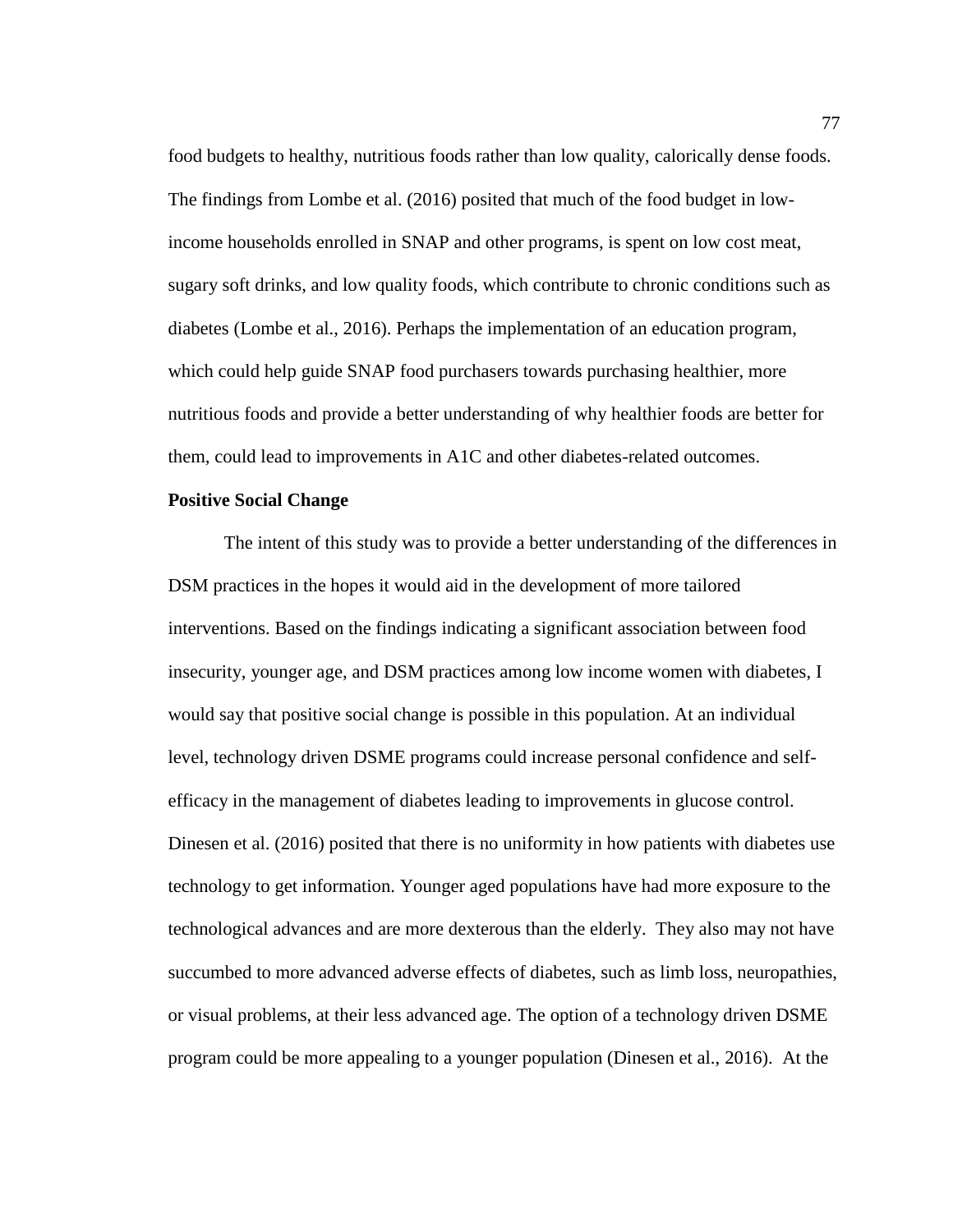community level, implementing diabetes specific food options and DSME at community food programs could improve both food security and nutrition knowledge, potentiating an improvement in diabetes related outcomes. Lastly, at the societal level, positive social change could be spurred by implementing policy, which can establish guidelines for DSME within large supplemental nutrition programs, such as SNAP, and increasing reimbursement for local DSME programs geared towards food insecure individuals who are living with diabetes. The positive social change stemming from more targeted programs, could lead to improved outcomes, such as a reduction in A1C, increase in food stability, and an enhanced understanding of the benefits of choosing diabetes appropriate foods. Improving the current state of reimbursement for education programs could lead to more robust, widely available programs, potentially increasing access to the underserved. Additionally, by improving DSM activities in this population, there is the potential to improve both clinical outcomes and improve the economic burden to society.

## **Conclusion**

This was the first study to explore the association of food insecurity, low income, and race with DSM activities in a sample of low-income women with diabetes from the 2017 BRFSS survey. The results of this study showed mixed results whereby, there was significant evidence to support an association between food insecurity and young age and level of DSM activities; however, not between race and low income. This is in stark contrast to the literature, which posits that in addition to food insecurity, ethnic minorities, the elderly, and low income individuals face numerous challenges to complying with their prescribed DSM activities (Fritz, 2017; Ippolito et al., 2017;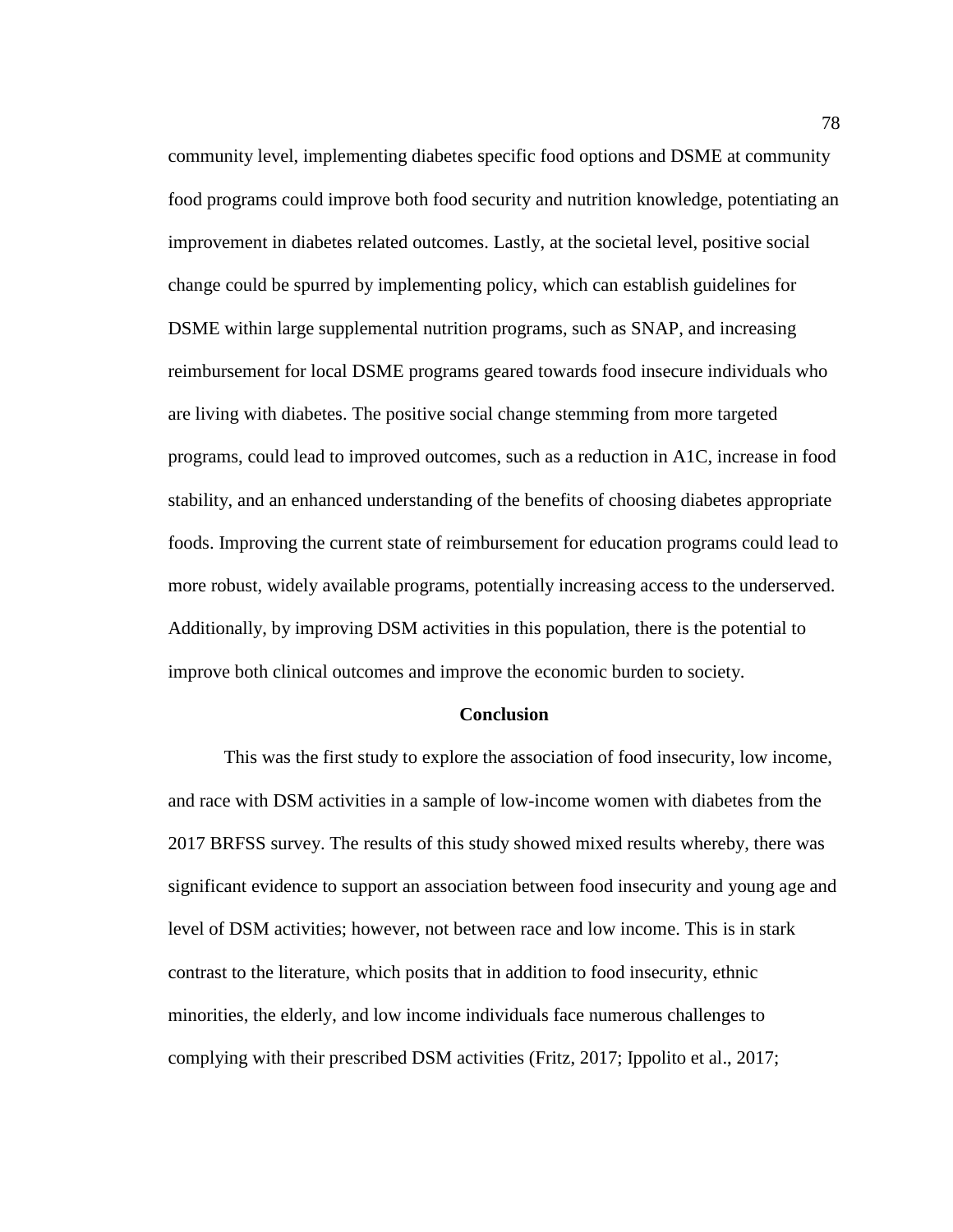McCaskill et al., 2016; Ricci-Cabello et al., 2014; Saunders, 2019; Tomlin & Sinclair, 2016).

Regardless, the results of this study add to the current literature by providing evidence to support the need for a more targeted approach to DSME in younger individuals with food insecurity and chronic conditions, such as diabetes. Over 30 million Americans have diabetes and that number will continue to grow over the next three decades (CDC, 2017a). These results can have significant implications in helping to manage the challenges faced by this population. Additional research is recommended to determine whether diabetes-related outcomes improve with more targeted supplemental food programs or if there are other variables, which should also be addressed. In the meantime, public health professionals should begin to take a more targeted approach to treating the challenges of food insecurity in younger age, especially with concomitant diabetes.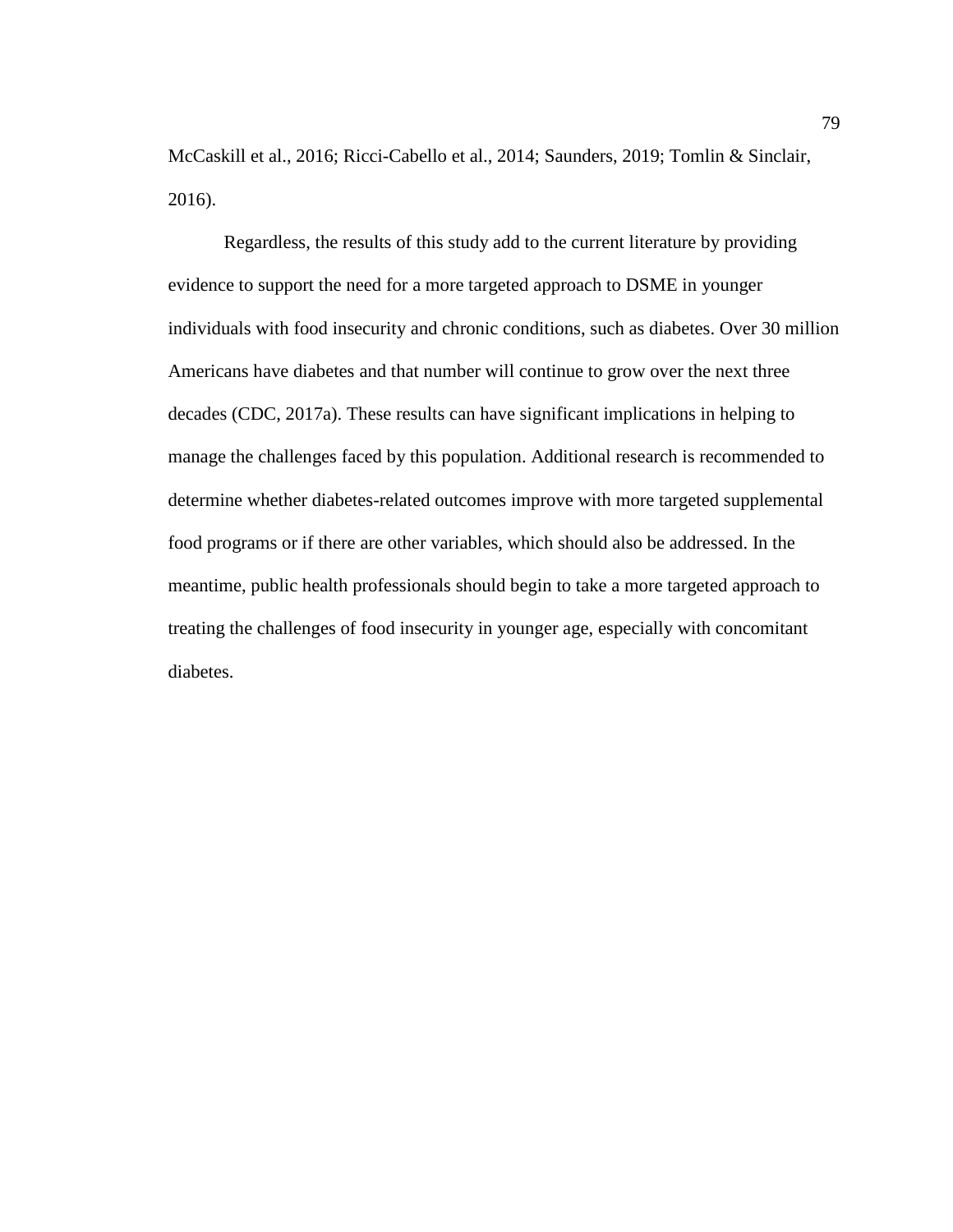## References

- Althubaiti, A. (2016). Information bias in health research: Definition, pitfalls, and adjustment methods. *Journal of Multidisciplinary Healthcare, 9*, 211-217. doi: 10.2147/JMDH.S104807
- American Diabetes Association. (2015, October 27). *Facts about Type 2*. Retrieved from http://www.diabetes.org/diabetes-basics/type-2/facts-about-type-2.html
- American Diabetes Association. (n.d.). *Living with diabetes: Medication.* Retrieved from http://www.diabetes.org/living-with-diabetes/treatment-and-care/medication/
- Aschengrau, A. & Seage, G. R. (2014). *Epidemiology in public health.* Burlington, MA: Jones & Bartlett Learning, LLC.
- Babbie, E. (2017). *The basics of social research*. Boston, MA: Cengage Learning.
- Bausell, R. B., & Li, Y. (2002). *Power analysis for experimental research: A practical guide for the biological, medical and social sciences*. Retrieved from http://ebookcentral.proquest.com
- Becerra, M. B., Mshigeni, S. K., & Becerra, B. J. (2018). The overlooked burden of food insecurity among Asian Americans: Results from the California health interview survey. *International Journal of Environmental Research and Public Health, 15*(684), 1-11. doi:10.3390/ijerph15081684
- Beck, J., Greenwood, D. A., Blanton, L., Bollinger, S. T., Butcher, M. K., Condon, J. E.,…Wang, J. (2017). 2017 National standards for diabetes self-management education and support. *Diabetes Care, 40*(10), 1409-1419. doi:10.2337/dci17- 0025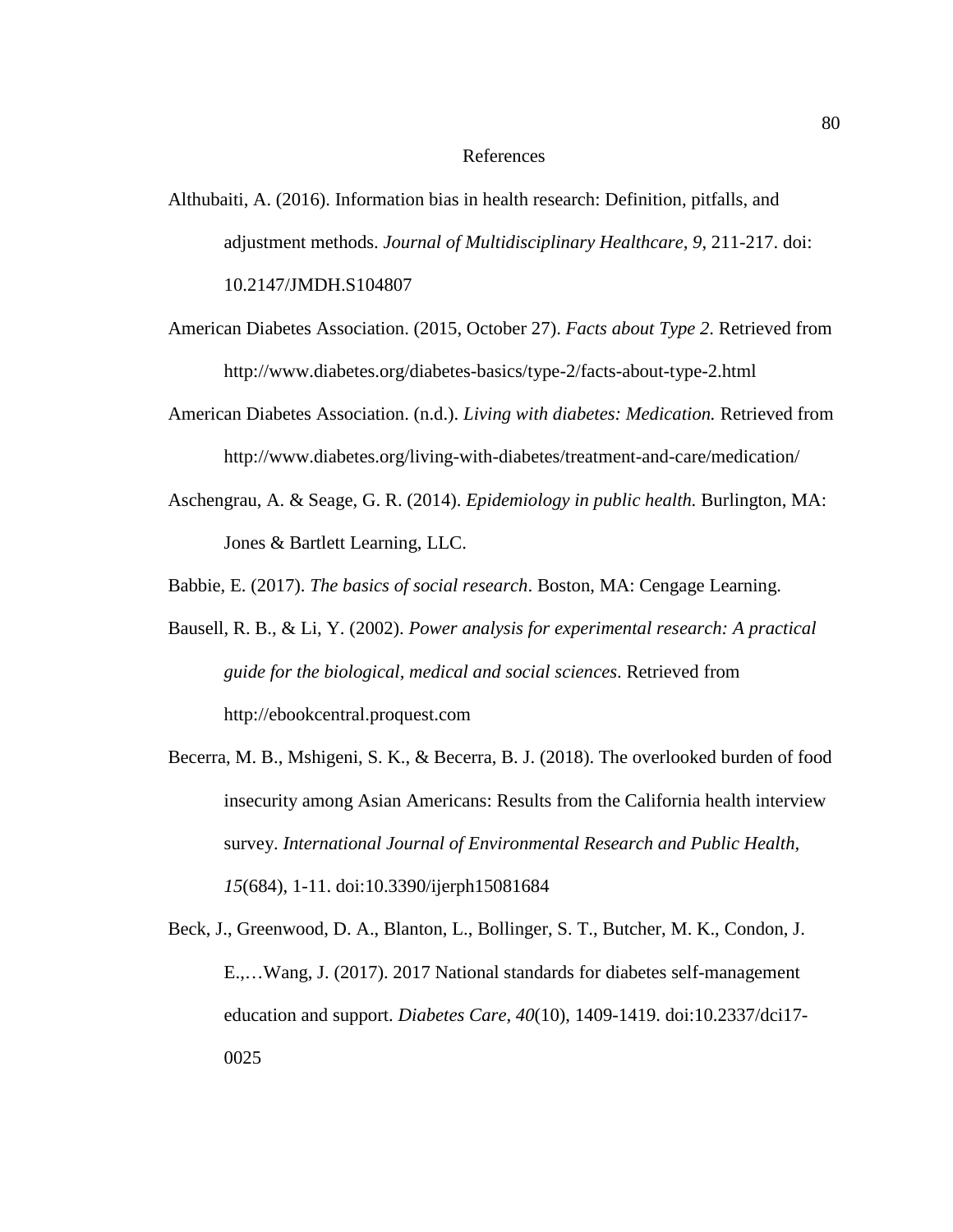- Berkowitz, S.A., Bagget, T.P., Wexler, D.J., Huskey, K.W., & Wee, C.C. (2013). Food insecurity and metabolic control among U.S. adults with diabetes. *Diabetes Care, 36,* 3093-3099. doi:10.2337/dc13-0570
- Berman, E. & Wang, X. (2018). *Essential statistics for public managers and policy analysts.* Thousand Oaks, CA: SAGE Publications, Inc.
- Boakye, E. A., Varble, A., Rojek, R., Peavler, O., Trainer, A. K., Osazuwa-Peters, N., & Hinyard, L. (2018). Sociodemographic factors associated with engagement in diabetes self-management education among people with diabetes in the United States. *Public Health Reports, 133*(6), 685-691. doi: 10.1177/0033354918794935
- Burke, M.P., Martini, L.H., Cyır, E., Hartline-Grafton, H.L., & Meade, R.L. (2017). Severity of household food insecurity is positively associated with mental disorders among children and adolescents in the United States. *The Journal of Nutrition Nutritional Epidemiology, 146*, 2019-2025. doi:10.3945/jn.116.232298
- Centers for Disease Control and Prevention. (n.d.). *Behavioral risk factor surveillance system: Improving survey methodology.* Retrieved from https://www.cdc.gov/brfss/factsheets/pdf/DBS\_BRFSS\_survey.pdf
- Centers for Disease Control and Prevention. (2013, August 15). *The BRFSS data user guide.* Retrieved from

https://www.cdc.gov/brfss/data\_documentation/pdf/UserguideJune2013.pdf

Centers for Disease Control and Prevention. (2014, May 16). *Behavioral risk actor surveillance system*. Retrieved from https://www.cdc.gov/brfss/about/index.htm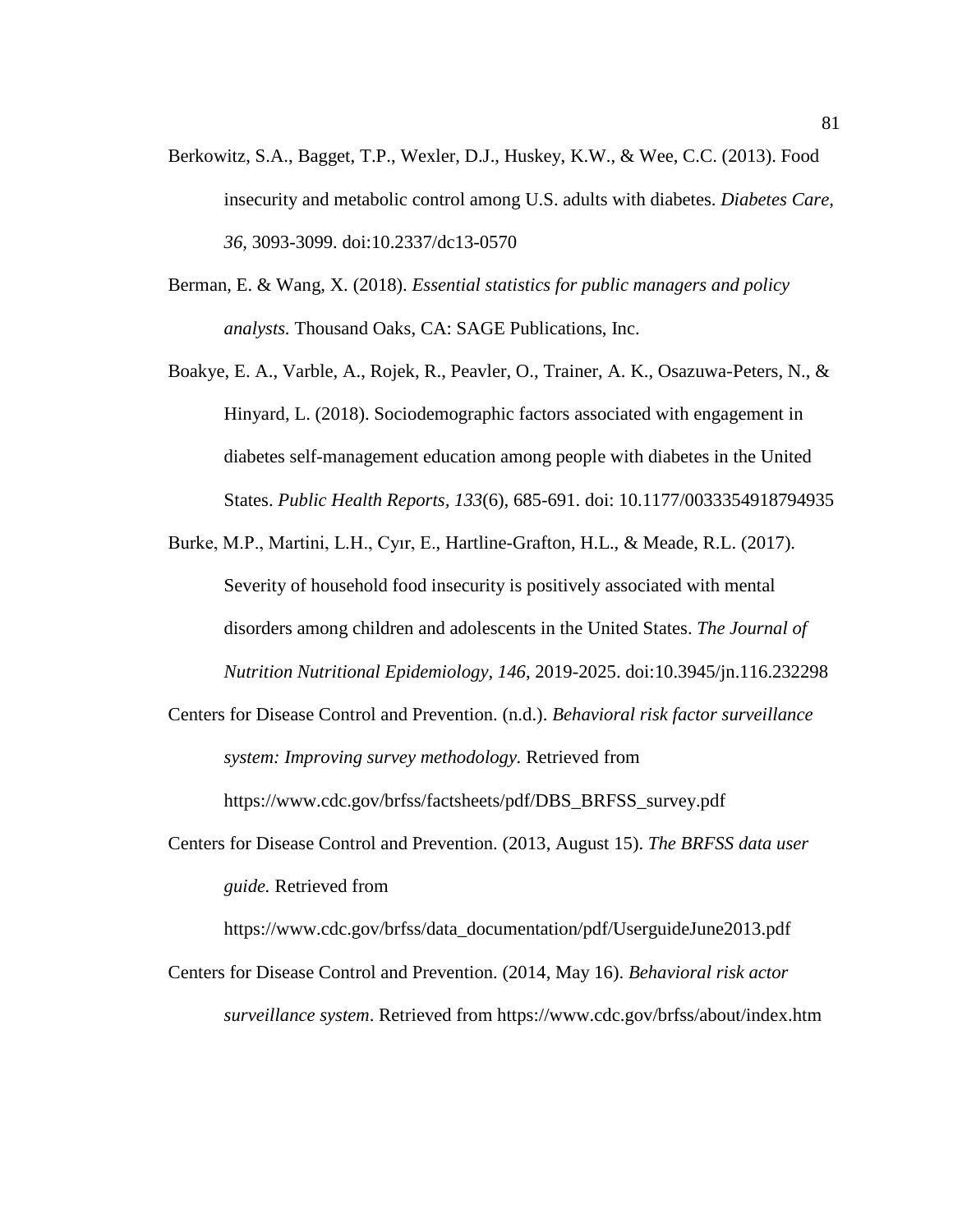- Centers for Disease Control and Prevention. (2015, November 6). *Data user agreement*. Retrieved from https://www.cdc.gov/nchs/data\_access/restrictions.htm
- Centers for Disease Control and Prevention. (2017a, June 1). *About diabetes*. Retrieved from https://www.cdc.gov/diabetes/basics/diabetes.html
- Centers for Disease Control and Prevention. (2017b). *National diabetes statistics report, 2017.* Retrieved from https://www.cdc.gov/diabetes/pdfs/data/statistics/nationaldiabetes-statistics-report.pdf
- Centers for Disease Control and Prevention. (2017c, September 15). *About the National Health and Nutrition Examination Survey.* Retrieved from https://www.cdc.gov/nchs/nhanes/about\_nhanes.htm
- Centers for Disease Control and Prevention. (2018a, January 2). *BRFSS frequently asked questions (FAQs).* Retrieved from https://www.cdc.gov/brfss/about/brfss\_faq.htm
- Centers for Disease Control and Prevention. (2018b, July 16). *Behavioral risk factor surveillance system overview: BRFSS 2017.* Retrieved from

https://www.cdc.gov/brfss/annual\_data/2017/pdf/overview-2017-508.pdf

Centers for Disease Control and Prevention. (2018c, September 4). *LLCP 2017 codebook report. Overall version data weighted with LLCPWT behavioral risk factor surveillance system*. Retrieved from

https://www.cdc.gov/brfss/annual\_data/2017/pdf/codebook17\_llcp-v2-508.pdf

Chen, R., Cheadle, A., Johnson, D., & Duran, B. (2014). US trends in receipt of appropriate diabetes clinical and self-care from 2001 to 2010 and racial/ethnic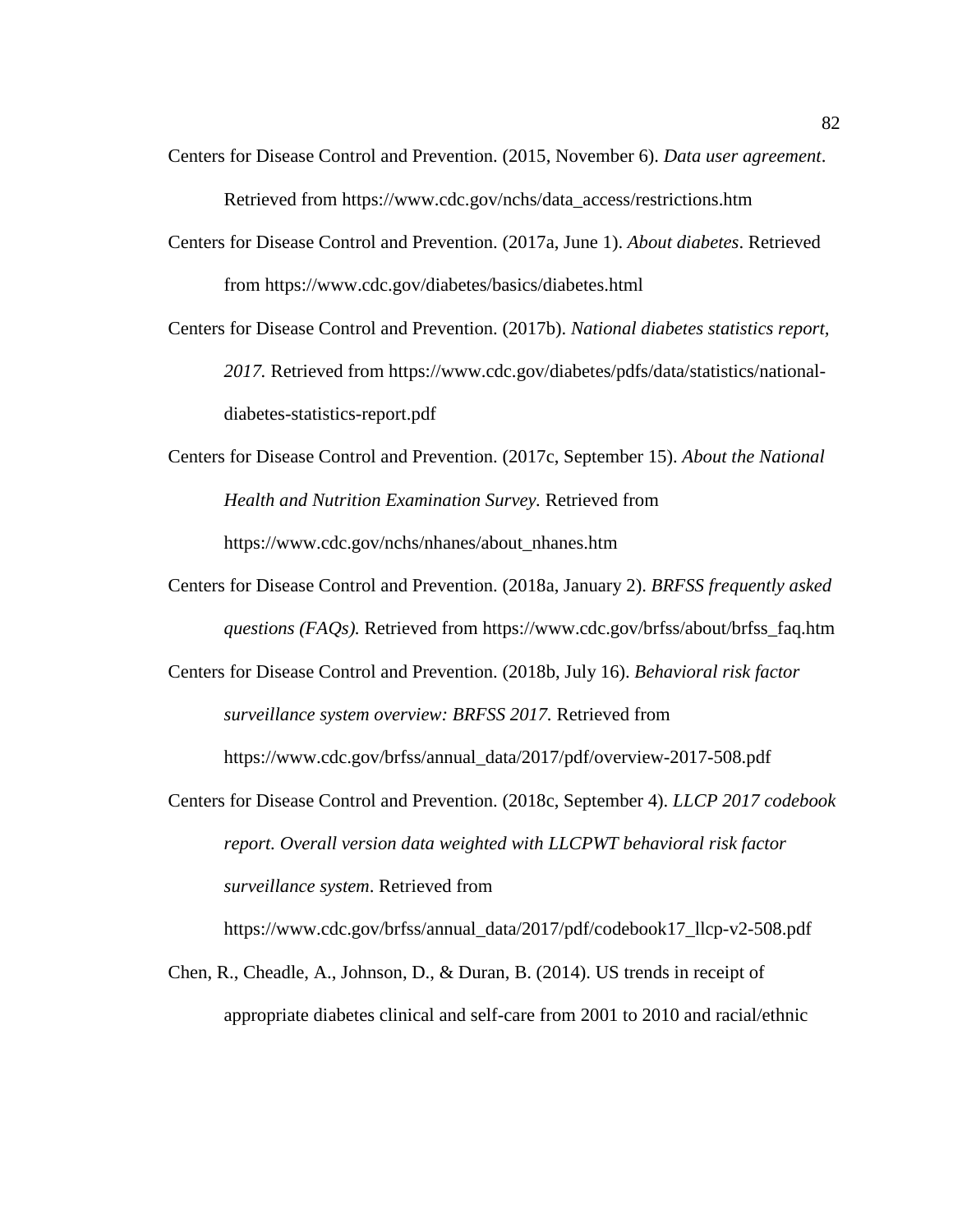disparities in care. *The Diabetes Educator, 40*(6), 756-766. DOI:

10.1177/0145721714546721

Cheng, H. G., & Phillips, M. R. (2014). Secondary analysis of existing data: opportunities and implementation. *Shanghai Archives of Psychiatry, 26*(6), 371– 375. http://doi.org/10.11919/j.issn.1002-0829.214171

Chowdhury, P.P., Mawokomatanda, T., Xu, F., Gamble, S., Flegel, D., Pierannunzi, C.,…Town, M. (2016). Surveillance for certain health behaviors, chronic diseases, and conditions, access to health care, and use of preventive health services among states and selected local areas – Behavioral risk factor surveillance system, United States, 2012. *Morbidity and Mortality Weekly Report (MMWR) 65*(4), 1-142. DOI: http://dx.doi.org/10.15585/mmwr.ss6504a1

Creswell, J.W. (2009). *Research Design.* Thousand Oaks, CA. Sage Publications, Inc.

Coleman-Jensen, A., Rabbitt, M.P., Gregory, C.A., & Singh, A. (2017). Statistical supplement to household food security in the United States in 2016. *Economic Research Service, 077.* 1-33.

https://www.ers.usda.gov/webdocs/publications/84981/ap-077.pdf?v=42979

- Coleman-Jensen, A., Rabbitt, M.P., Gregory, C.A., & Singh, A. (2018). *Household food security in the United States in 2017.* Retrieved from https://www.ers.usda.gov/webdocs/publications/90023/err-256.pdf?v=0
- Cunningham, A.T., Crittendon, D.R., White, N., Mills, G.D., Diaz, V., & LaNoue, M.D. (2018). The effect of diabetes self-management education on HbA1c and quality of life in African-Americans: A systematic review and meta-analysis. *BMC*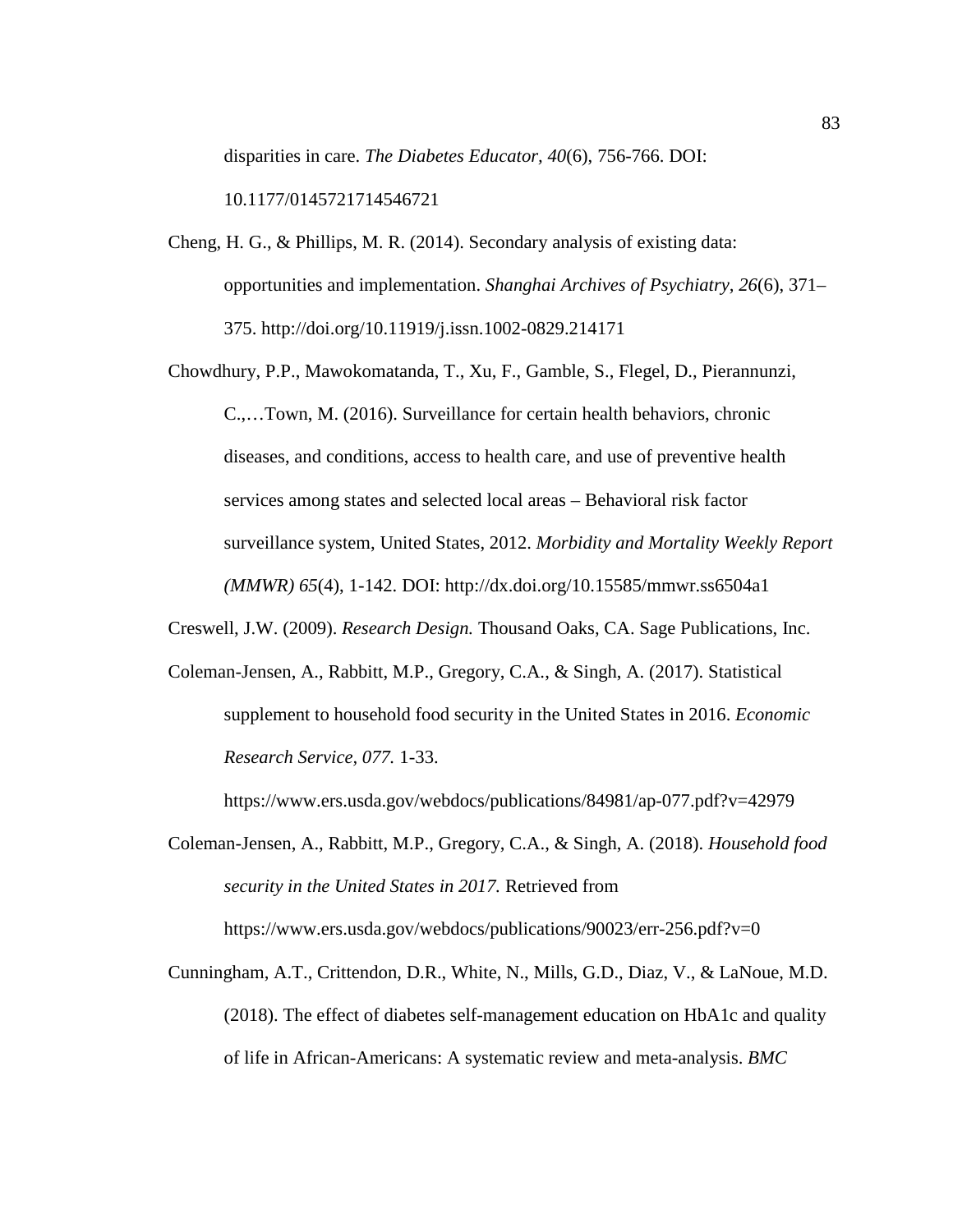*Health Services Research, 18*(367), 1-13. https://doi.org/10.1186/s12913-018- 3186-7

- Dinesen, B., Nonnecke, B., Lindeman, D., Toft, E., Kidholm, K., Jethwani, K.,…Nesbitt, T. (2016). Personalized telehealth in the future: A global research agenda. *Journal of Medical Internet Research, 18*(3). doi: 10.2196/jmir.5257: 10.2196/jmir.5257
- Egbujie, B.A., Delobelle, P.A., Levitt, N., Puoane, T., Sanders, D., & van Wyk, B. (2018). Role of community health workers in type 2 diabetes mellitus selfmanagement: A scoping review. *PLOS One, 13*(6), 1-18. https://doi.org/10.1371/ journal.pone.0198424
- Ellram, L.M. & Tate, W.L. (2016). The use of secondary data in purchasing and supply management (P/SM) research. *Journal of Purchasing and Supply Management, 22*(4), 250-254. https://doi.org/10.1016/j.pursup.2016.08.005
- Faul, F., Erdfelder, E., Lang, A.G. & Buchner, A. (2007). G\*Power 3: A flexible statistical power analysis program for the social, behavioral, and biomedical sciences. *Behavior Research Methods, 39*, 175-191.
- Fritz, H.A. (2017). Challenges to developing diabetes self-management skills in a lowincome sample in North Carolina, USA. *Health and Social Care in the Community, 25*(1), 26-34. doi: 10.1111/hsc.12172

Gatwood, J., Balkrishnan, R., Erickson, S.R., An, L.C., Piette, J.D., & Farris, K.B. (2016). The impact of tailored text messages on health beliefs and medication adherence in adults with diabetes: A randomized pilot study. *Research in Social and Administrative Pharmacy, 12*, 130-140.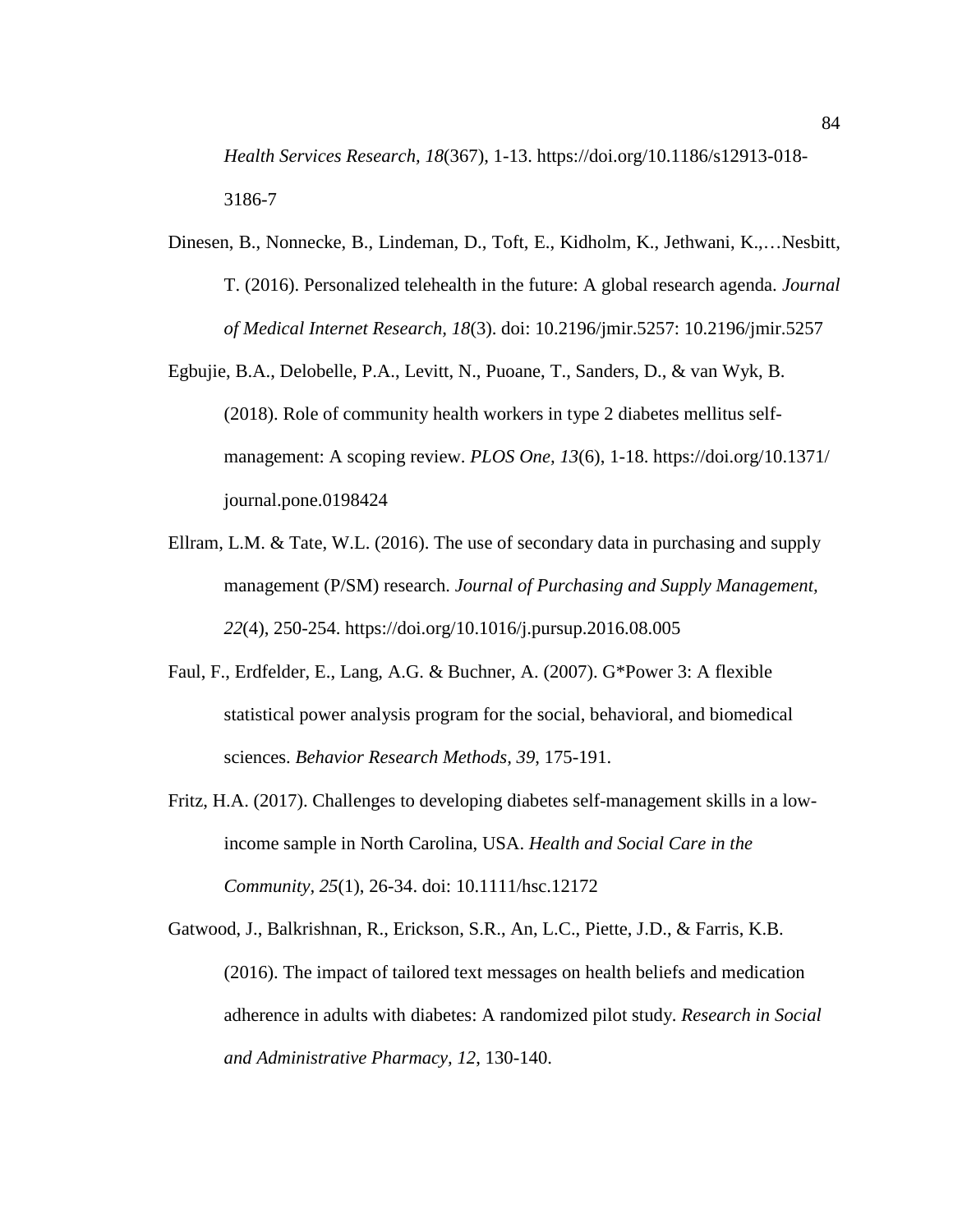- Gertsman, B.B. (2015). *Basic Biostatistics: Statistics for public health practice.* (2<sup>nd</sup> ed.). Burlington, MA. Jones & Bartlett Learning, LLC.
- Glanz, K., Rimer, B.K., & Viswanath, K. (2015). *Health behavior theory, research, and practice*. San Francisco, CA. Jossey-Bass.

Gucciardi, E., Vahabi, M., Norris, N., Del Monte, J.P., & Farnum. (2014). The intersection between food insecurity and diabetes: A review. *Current Nutrition Report, 3*, 324-332. DOI 10.1007/s13668-014-0104-4

- Gundersen, C., Engelhard, E., & Hake, M. (2017). The determinants of food insecurity among food bank clients in the United States. *The Journal of Consumer Affairs, 51*(3), 501-518. DOI: 10.1111/joca.12157
- Hallgren, E.A., McElfish, P.A., & Rubon-Chutaro, J. (2015). Barriers and opportunities: A community-based participatory research study of health beliefs related to diabetes in a US Marshallese community. *Diabetes Education, 41*(1), 86-94. doi:10.1177/0145721714559131
- Haw, J.S., Narayan, K.M.V., & Ali, M.K. (2015). Quality improvement in diabetes successful in achieving better care with hopes for prevention. *Annals of the New York Academy of Sciences, 1353*(2015), 138-151. doi: 10.1111/nyas.12950
- Hawkins, J., Mitchell, J., Piatt, G., & Ellis, D. (2018). Older African American men's perspectives on factors that influence type 2 diabetes self-management and peerled interventions. *Geriatrics, 3*(38), 1-10. doi:10.3390/geriatrics3030038
- Heerman, W.J., Wallston, K.A., Osborn, C.Y., Bian, A., Schlundt, D.G., Barto, S.D., & Rothman, R.L. (2016). Food insecurity is associated with diabetes self-care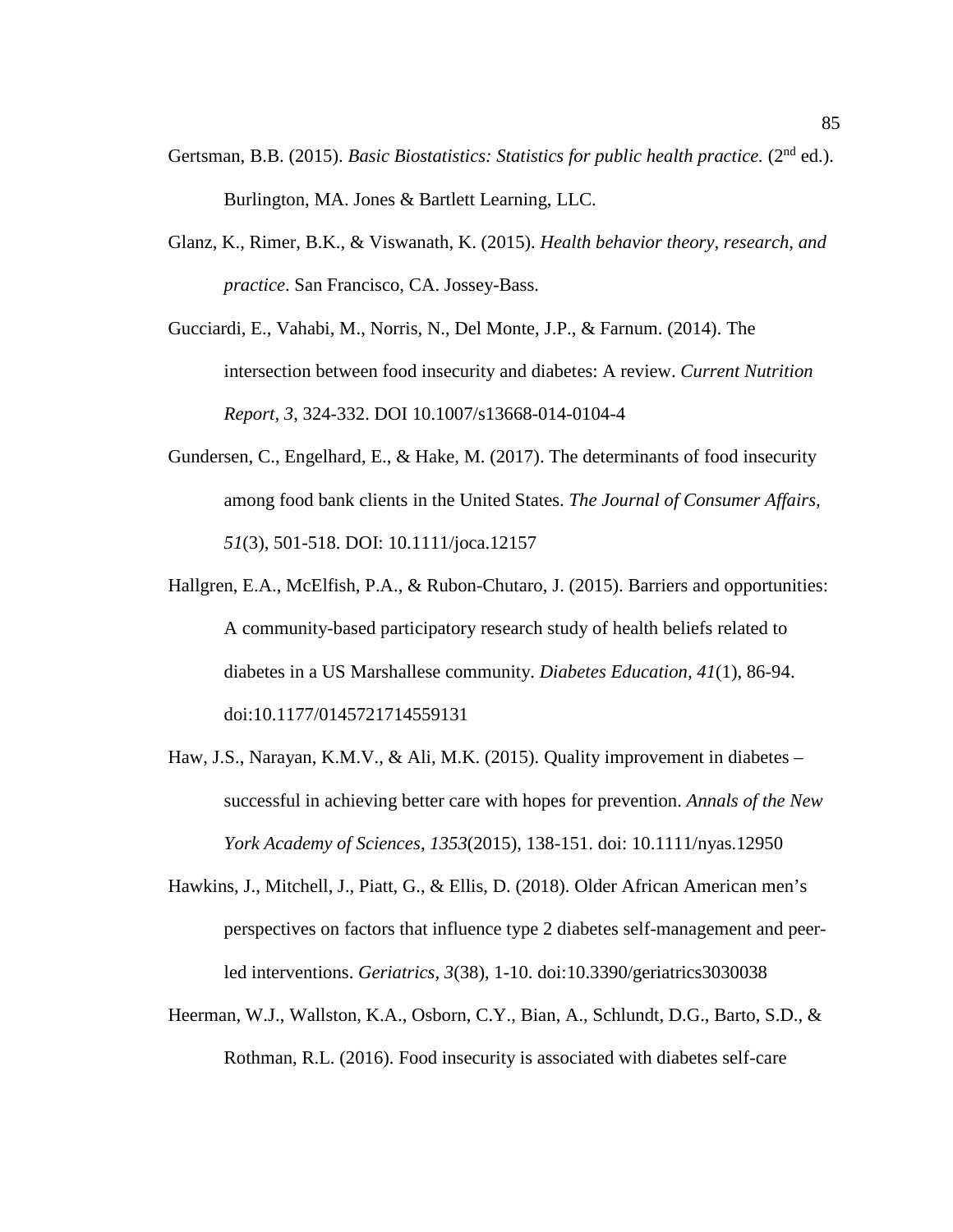behaviours and glycaemic control. *Diabetic Medicine, 33,* 844-850. DOI: 10.1111/dme.12896

- Hernandez, D.C., Layton, R., & Murillo, R. (2017). Gender disparities in the food insecurity-overweight and food insecurity-obese paradox among low-income older adults. *Journal of the Academy of Nutrition and Dietetics, 117,* 1087-1096. http://dx.doi.org/10.1016/j.jand.2017.01.014
- Hofer, R., Choi, H., Mase, R., Fagerlin, A., Spencer, M., & Heisler, M. (2017). Mediators and moderators of improvements in medication adherence: Secondary analysis of a community health worker-led diabetes medication self-management support program. *Health Education & Behavior, 44*(2), 285-296. DOI: 10.1177/1090198116656331
- Holben, D.H. & Marshall, M.B. (2017). Position of the Academy of Nutrition and Dietetics: Food insecurity in the United States. *Journal of the Academy of Nutrition and Dietetics, 117*, 1991-2002.
- Iachan, R., Pierannunzi, C., Healey, K., Greenlun, K.J., & Town, M. (2016). National weighting of data from the behavioral risk factor surveillance system (BRFSS). *BMC Medical Research Methodology, 16*(155), 1-12. DOI 10.1186/s12874-016- 0255-7
- Ippolito, M.M., Lyles, C.R., Prendergrast, K., Marshall, M.B., Waxman, E., & Seligman, H.K. (2016). Food insecurity and diabetes self-management among food pantry clients. *Public Health Nutrition, 20*(1), 183-189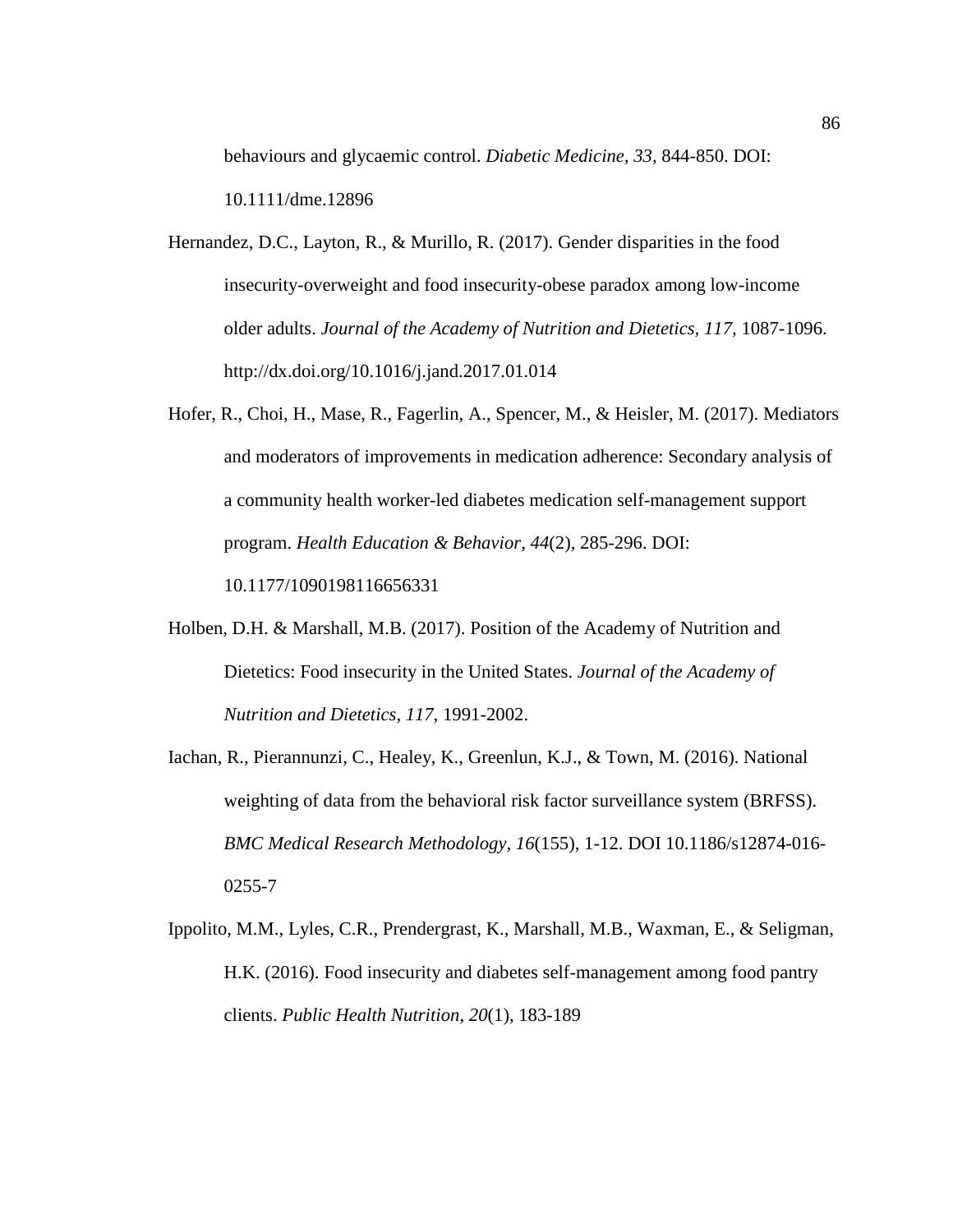Jalilian, F., Motlagh, F.Z., Solhi, M., & Gharibnavaz, H. (2014). Effectiveness of selfmanagement promotion educational program among diabetic patients based on health belief model. *Journal of Education and Health Promotion, 3*(14), 75-79. DOI:10.4103/2277-9531.127580

Johnson, T.M., Richards, J., & Churilla, J.R. (2015). Care utilization patterns and diabetes self-management education duration. *Diabetes Spectrum, 28*(3), 193-200. DOI: 10.2337/diaspect.28.3.193

- Kamradt, M., Bozorgmehr, K., Krisam, J., Freund, T., Kiel, M., Qreini, M.,…Ose, D. (2014). Assessing self-management in patients with diabetes mellitus type 2 in Germany: Validation of a German version of the Summary of Diabetes Self-Care Activities measure (SDSCA-G). *Health and Quality of Life Outcomes, 12*(185), 1- 10. DOI 10.1186/s12955-014-0185-1
- Katula, J.A., Kirk, J.K., Pedley, C.F., Savoca, M.R., Effoe, V.S., Bell, R.A., & Bertoni, A.G. (2017). The lifestyle intervention for the treatment of diabetes study (LIFT Diabetes): Design and baseline characteristics for a randomized translational trial to improve control of cardiovascular disease risk factors. *Contemporary Clinical Trials, 53*, 1-26. doi: 10.1016/j.cct.2016.12.005

Lombe, M., Nebbitt, V.E., Sinha, A., & Reynolds, A. (2016). Examining effects of food insecurity and food choices on health outcomes in households in poverty. *Social Work in Health Care, 55*(6), 440-460. http://dx.doi.org/10.1080/00981389.2015.1133469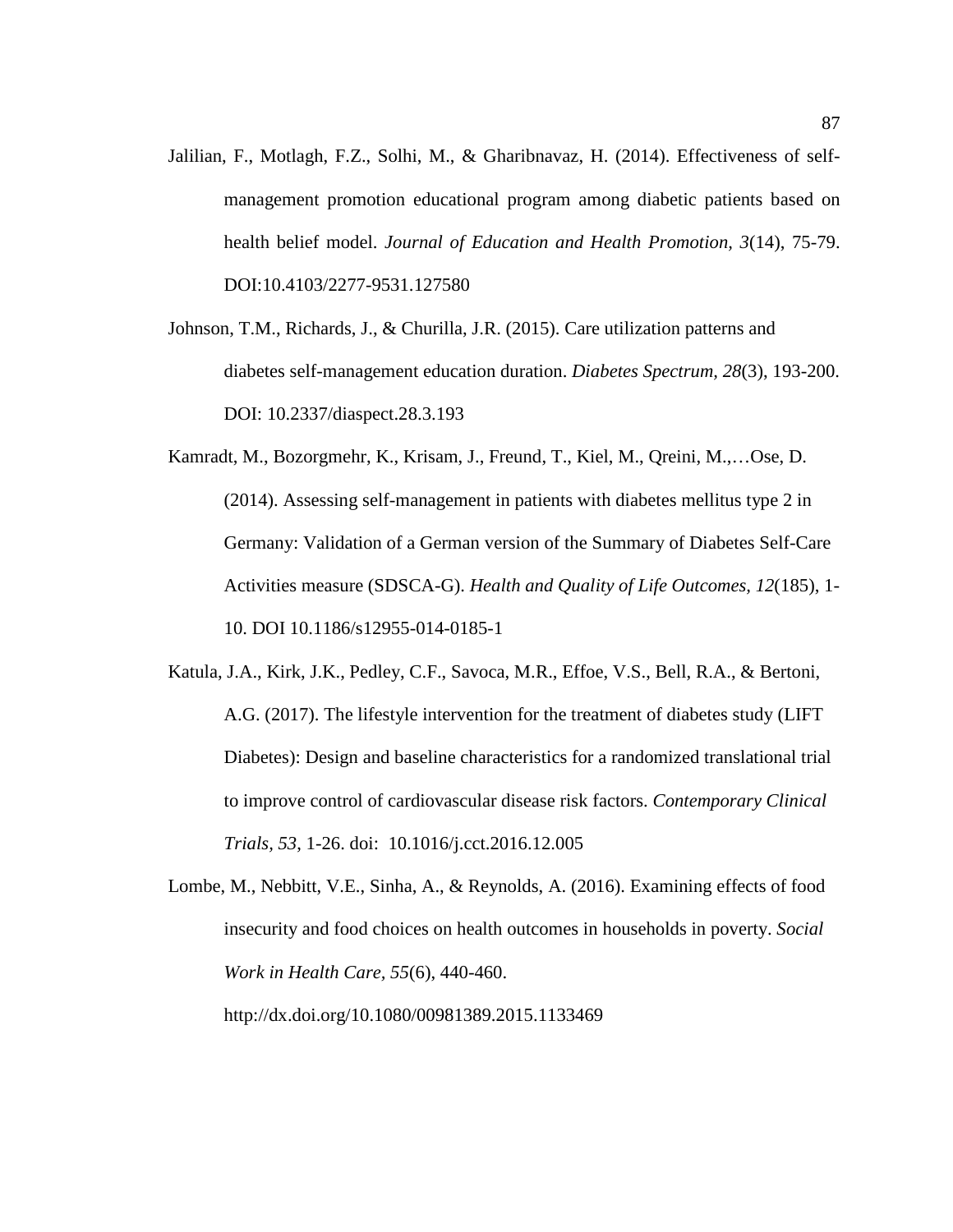Lu, Y., Xu, J., Zhao, W., & Han, H.-R. (2016). Measuring self-care in persons with type 2 diabetes: A systematic review. *Evaluation & The Health Professions, 39*(2), 131–184. http://doi.org/10.1177/0163278715588927

Lyles, C.R., Wolf, M.S., Schillinger, D., Davis, T.C., DeWalt, D., Dahlke,

A.R.,...Seligman, H.K. (2013). Food insecurity in relation to changes in hemoglobin A1C, self-efficacy, and fruit/vegetable intake during a diabetes educational intervention. *Diabetes Care, 36*, 1448-1453.

Mansyur, C.L., Rustveld, L.O., Nash, S.G., & Jibaja-Weiss, M.L. (2016). Hispanic acculturation and gender differences in support and self-efficacy for managing diabetes. *The Diabetes Educator, 42*(3), 315-324. DOI: 10.1177/0145721716640905

Mayberry, L.S., Berg, C.A., Harper, K.J., & Osborn, C.Y. (2016). The design, usability, and feasibility of a family-focused diabetes self-care support mHealth intervention for diverse, low-income adults with type 2 diabetes. *Journal of Diabetes Research, 2016,* 1-13. http://dx.doi.org/10.1155/2016/7586385

McCaskill, G.M., Bolland, K.A., Burgio, K.L., & Leeper, J. (2016). Development and validation of a diabetes self-management instrument for older African-Americans. *Social Work in Health Care, 55*(10), 381-394.

http://dx.doi.org/10.1080/00981389.2015.1129012

McElfish, P.A., Hallgren, E., Henry, L.J., Ritok, M., Rubon-Chutaro, J., & Kohler, P. (2016). Health beliefs of Marshallese regarding type 2 diabetes. *American Journal*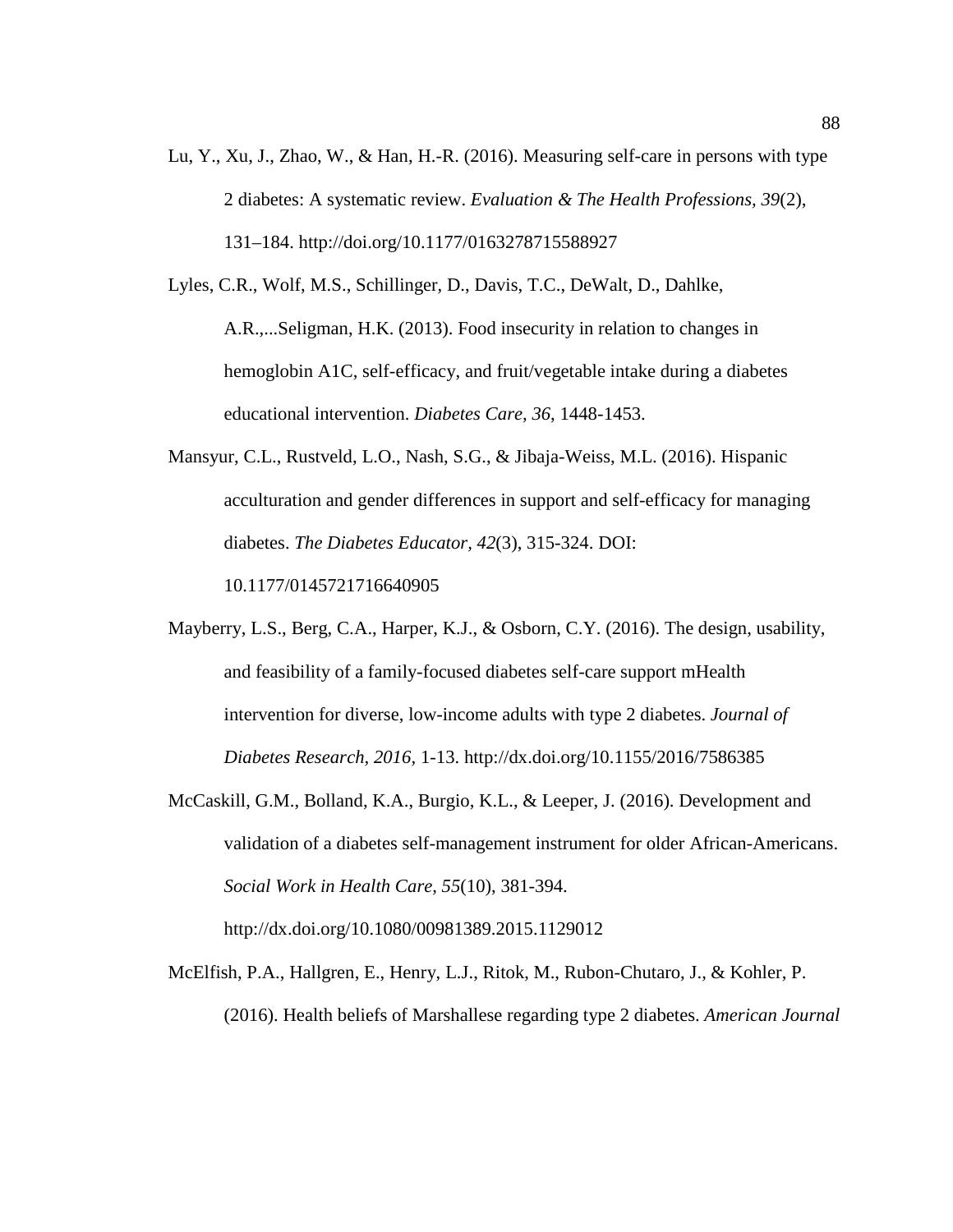*of Health Behaviors, 40*(2), 248-257. DOI:

http://dx.doi.org/10.5993/AJHB.40.2.10

- McEwen, M.M., Elizondo-Pereo, R.A., Pasvogel, A.E., Meester, I., Vargas-Villarreal, J., & González-Salazar, F. (2017). A modified behavior risk factor surveillance system to assess diabetes self-management behaviors and diabetes care in Monterrey Mexico: A cross-sectional study. *Frontiers in Public Health, 5*(97), 1- 7. doi: 10.3389/fpubh.2017.00097
- Nelson, K., Drain, N., Robinson, J., Kapp, J., Hebert, P., Taylor, L.,...Krieger, J. (2014). Peer support for achieving independence in diabetes (Peer-AID): Design, methods and baseline characteristics of a randomized controlled trial of community health worker assisted diabetes self-management support. *Contemporary Clinical Trials, 38*(2), 361-369. https://doi.org/10.1016/j.cct.2014.06.011
- Nelson, K., Taylor, L., Silverman, J., Kiefer, M., Hebert, P., Lessler, D., & Krieger, J. (2017). Randomized controlled trial of a community health worker selfmanagement support intervention among low-income adults with diabetes, Seattle, Washington, 2010-2014. *Preventing Chronic Disease, 14*(E15), 1-9. doi: 10.5888/pcd14.160344
- Nguyen, A.L., Green, J., & Enguidanos, S. (2015). The relationship between depressive symptoms, diabetes symptoms, and self-management among an urban, lowincome Latino population. *Journal of Diabetes and its Complications, 29*(8), 1003-1008. doi.org/10.1016/j.jdiacomp.2015.09.004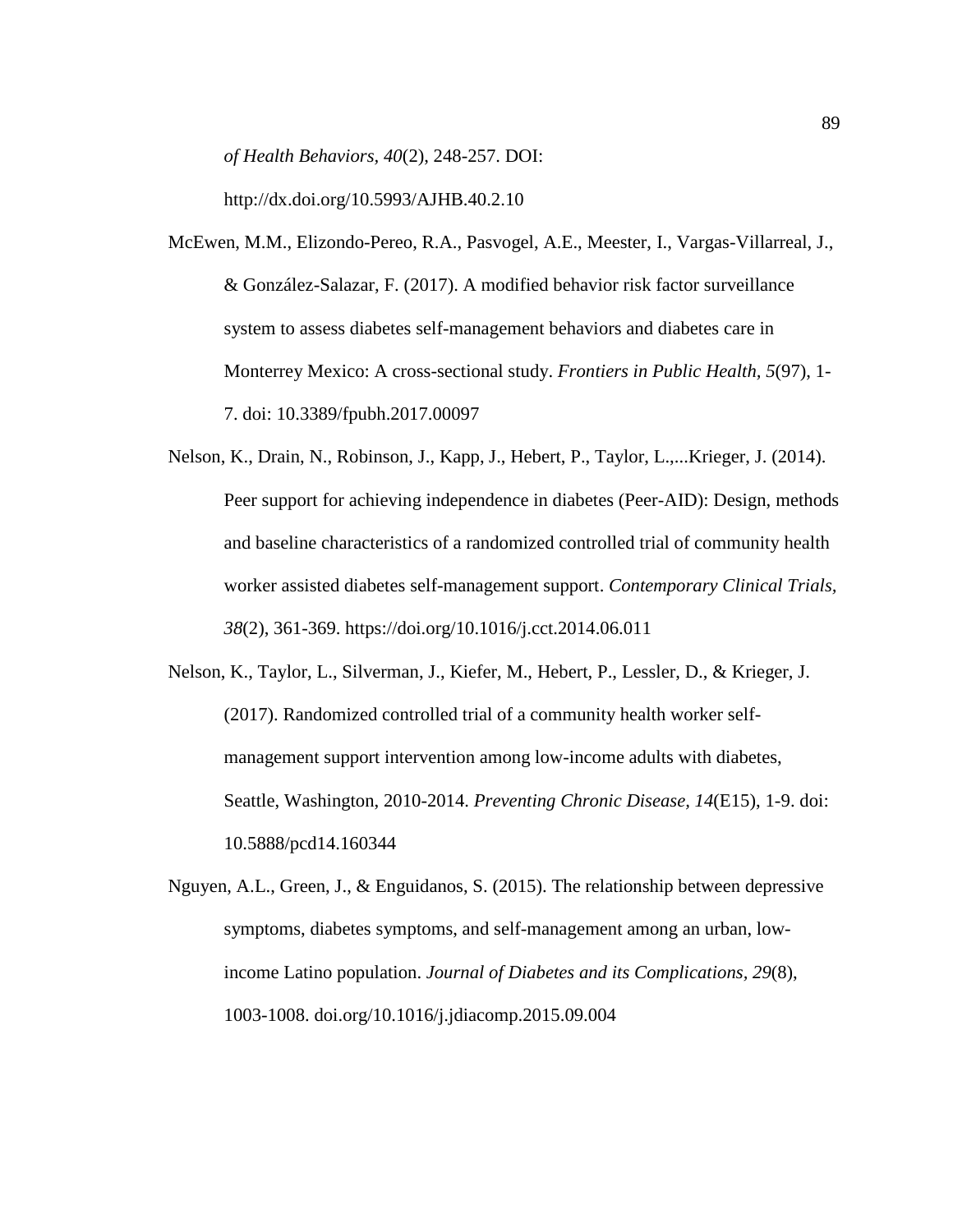Nundy, S., Dick, J. J., Chou, C. H., Nocon, R. S., Chin, M. H., & Peek, M. E. (2014). Mobile phone diabetes project led to improved glycemic control and net savings for Chicago plan participants. *Health Affairs (Project Hope), 33*(2), 265-72. doi: 10.1377/hlthaff.2013.0589

Page-Reeves, J., Regino, L., Murray-Krezan, C., Bleecker, M., Erhardt, E., Burge, M.,…Mishra, S. (2017). A comparative effectiveness study of two culturally competent models of diabetes self-management programming for Latinos from low-income households*. BMC Endocrine Disorders, 17*(46), 1-9. DOI 10.1186/s12902-017-0192-4

- Parkin, C., Hinnen, D., Valentine, V., Rice, D., Turner, M.B., Haas, L.,…Rosenthal, D. (2009). AADE guidelines for the practice of diabetes self-management education/training (DSME/T). *The Diabetes Educator, 34*(3), 1-63. DOI: 10.1177/0145721709352436
- Peek, M.E., Ferguson, M.J., Roberson, T.P., & Chin, M.H. (2014). Putting theory into practice: A case study of diabetes-related behavioral change interventions on Chicago's south side. *Health Promotion Practice, 15*(1), 40S-50S. DOI: 10.1177/1524839914532292

Pierannunzi, C., Hu, S.S., & Balluz, L. (2013). A systematic review of publications assessing reliability and validity of the Behavioral Risk Factor Surveillance System (BRFSS), 2004-2011. *BMC Medical Research Methodology, 13*(49), 1- 14. https://doi.org/10.1186/1471-2288-13-49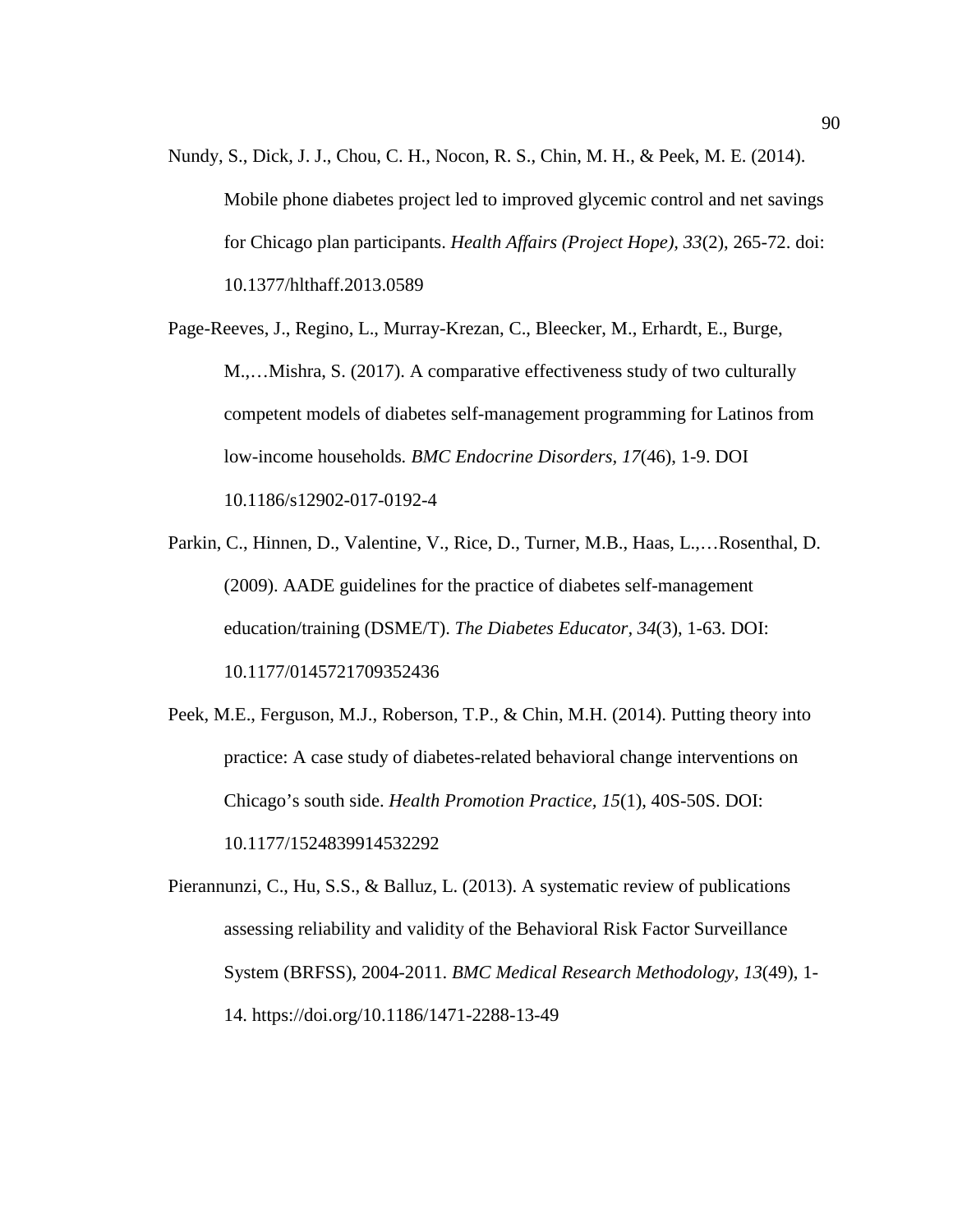- Pierannunzi, C., Xu, F., Wallace, R.C., Garvin, W., Greenlund, K.J., Bartoli, W.,…Town, G.M. (2016). A methodological approach to small area estimation for the behavioral risk factor surveillance system. *Preventing Chronic Disease, 13*(E91), 1-10. DOI: http://dx.doi.org/10.5888/pcd13.150480
- Ricci-Cabello, I., Ruiz-Perez, I., Rojas,-Garcia, A., Pastor, G., Rodriguez-Barranco, M., & Goncalves, D.C. (2014). Characteristics and effectiveness of diabetes selfmanagement educational programs targeted to racial/ethnic minority groups: A systematic review, meta-analysis and meta-regression. *BMC Endocrine Disorders, 14*(60), 1-13. Retrieved from http://www.biomedcentral.com/1472- 6823/14/60
- Russell, N., Vess, J., Durham, C. & Johnson, E. (Summer, 2017). Text-Messaging to Support Diabetes Self-Management in a Rural Health Clinic: A Quality Improvement Project. *Online Journal of Nursing Informatics (OJNI), 21*(2). Retrieved from http://www.himss.org/ojni
- Santorelli, M.L., Ekanayake, R.M., & Wilderson-Leconte, L. (2017) Participation in a diabetes self-management class among adults with diabetes, New Jersey 2013- 2015. *Preventing Chronic Disease, 14*(E63), 1-5. doi:10.5888/pcd14.170023.
- Saunders, T. (2019). Type 2 diabetes self-management barriers in older adults. *Journal of Gerontological Nursing, 45*(3), 43-54. doi:10.3928/00989134-20190211-05
- Schmitt, A., Reimer, A., Hermanns, N., Huber, J., Ehrmann, D., Schall, S., & Kulzer, B. (2016). Assessing diabetes self-management with the Diabetes Self-Management Questionnaire (DSMQ) can help analyse behavioural problems related to reduced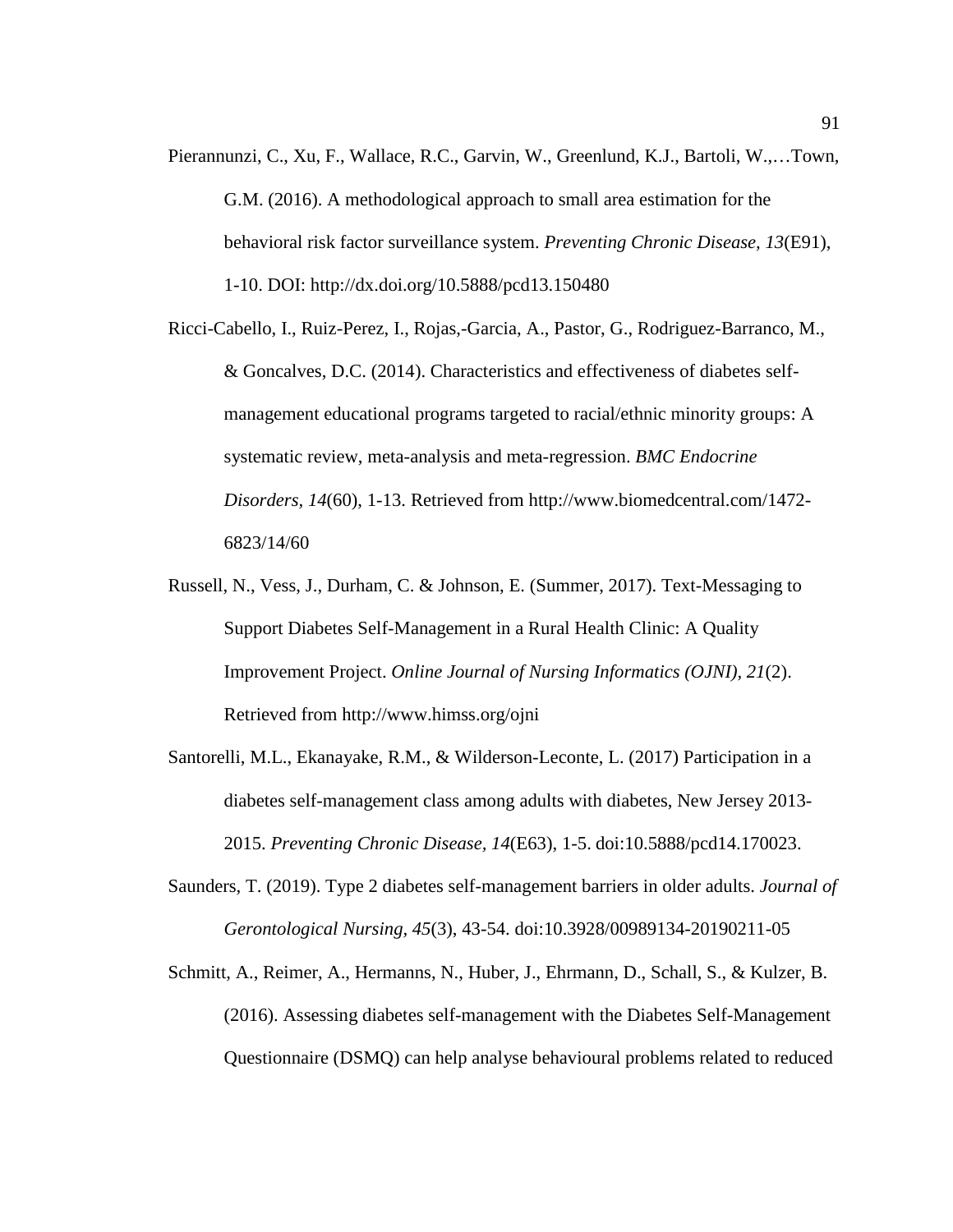glycaemic control. *PLoS ONE, 11*(3), e0150774.

http://doi.org/10.1371/journal.pone.0150774

- Seligman, H.K., Lyles, C., Marshall, M.B., Prendergast, K., Smith, M.C., Headings, A.,…Waxman, E. (2015). A pilot food bank intervention featuring diabetesappropriate food improved glycemic control among clients in three states. *Health Affairs, 34*(11), 1-12.
- Seligman, H.K., Smith, M., Rosenmoss, Marshall, M.B., & Waxman, E. (2018). Comprehensive diabetes self-management support from food banks: A randomized controlled trial. *American Journal of Public Health, 108*(9), 1227- 1234. doi:10.2105/AJPH.2018.304528
- Spencer, M.S., Kieffe, E.C., Sinco, B., Piatt, G., Palmisano, G., Hawkins, J.,…Heisler, M. (2018). Outcomes at 18 months from a community health worker and peer leader diabetes self-management program for Latino adults. *Diabetes Care, 41*(7), 1414-1422. https://doi.org/10.2337/dc17-0978
- Tang, T.S., Funnell, M., Sinco, B., Piatt, G., Palmisano, G., Spencer, M.S.,...Heisler, M. (2014). Comparative effectiveness of peer leaders and community health workers in diabetes self-management support: Results of a randomized controlled trial. Diabetes Care, 41(8) 1-10. DOI: 10.2337/dc13-2161
- Testerman, J. & Chase, D. (2018). Influences on diabetes self-management education participation in a low-income, Spanish-speaking, Latino population. *Diabetes Spectrum,31*(1), 47-57. https://doi.org/10.2337/ds16-0046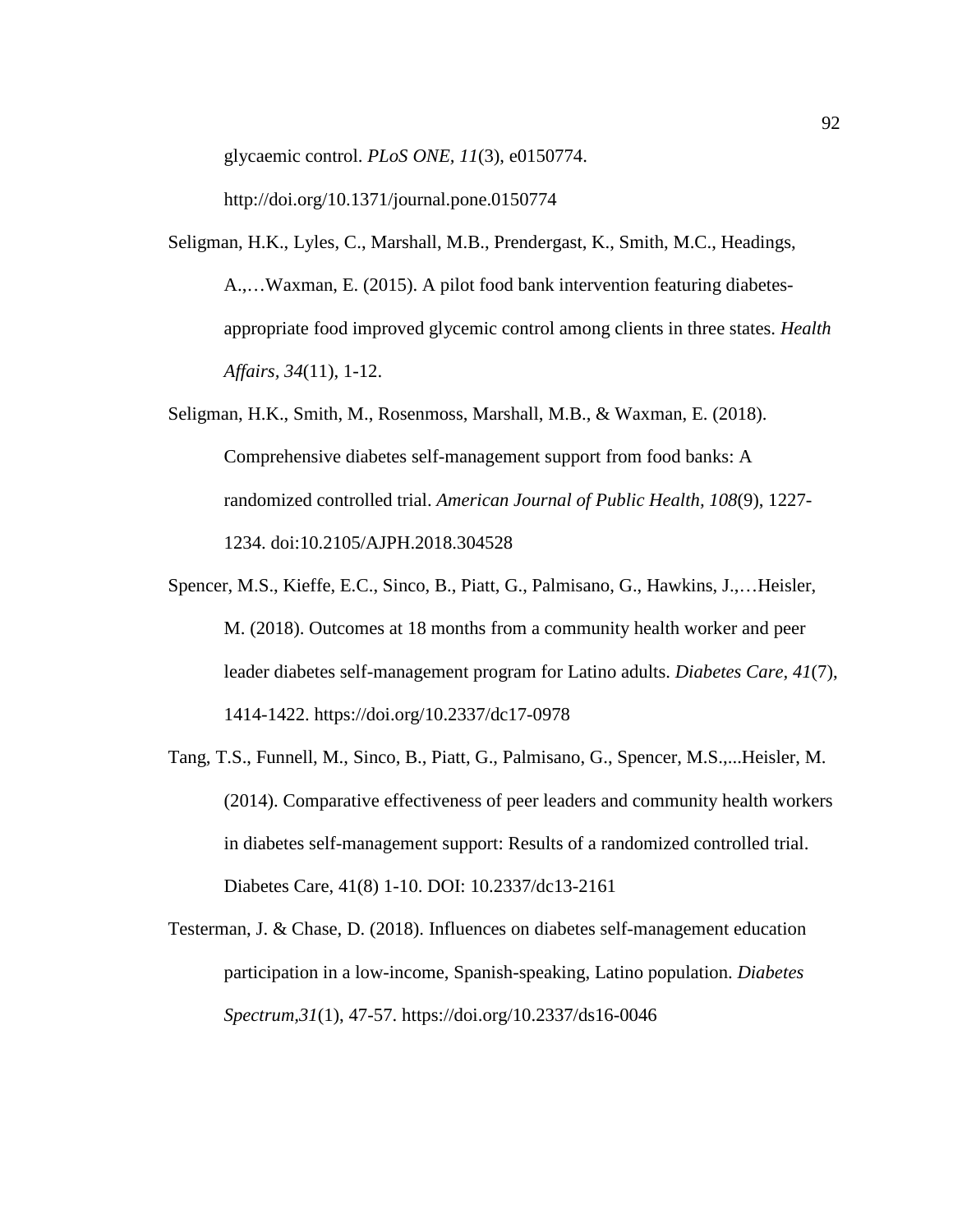- Tomlin, A. & Sinclair, A. (2016). The influence of cognition on self-management of type 2 diabetes in older people. *Psychology Research and Behavior Management, 9,* 7- 20. http://dx.doi.org/10.2147/PRBM.S36238
- Torres, J., De Marchis, E., Fichtenberg, C., & Gottlieb, L. (2017). *Identifying food insecurity in health care settings: A review of the evidence.* Retrieved from https://sirenetwork.ucsf.edu/sites/sirenetwork.ucsf.edu/files/SIREN\_FoodInsecurit y\_Brief.pdf
- U.S. Department of Commerce. (n.d.). *United States population estimates, July 1, 2017*. Retrieved from https://www.census.gov/quickfacts/fact/table/US.
- U.S. Department of Education. (2018, February 16). *Federal TRI programs current-year low-income levels.* Retrieved from

https://www2.ed.gov/about/offices/list/ope/trio/incomelevels.html

U.S. Department of Health and Human Services. (n.d.). *What is diabetes.* Retrieved from https://www.niddk.nih.gov/health-information/diabetes/overview/what-is-diabetes

U.S. Department of Health and Human Services. (2015). *Dietary guidelines for Americans 2015-2020 8th Edition.* Retrieved from https://www.dietaryguidelines.gov/sites/default/files/2019-05/2015- 2020\_Dietary\_Guidelines.pdf

Vaccaro, J.A., Exebio, J.C., Zarini, G.G., & Huffman, F.G. (2014). The role of family/friend social support in diabetes self-management for minorities with type 2 diabetes. *Journal of Nutrition and Health, 2*(1), 1-9. DOI:10.12691/jnh-2-1-1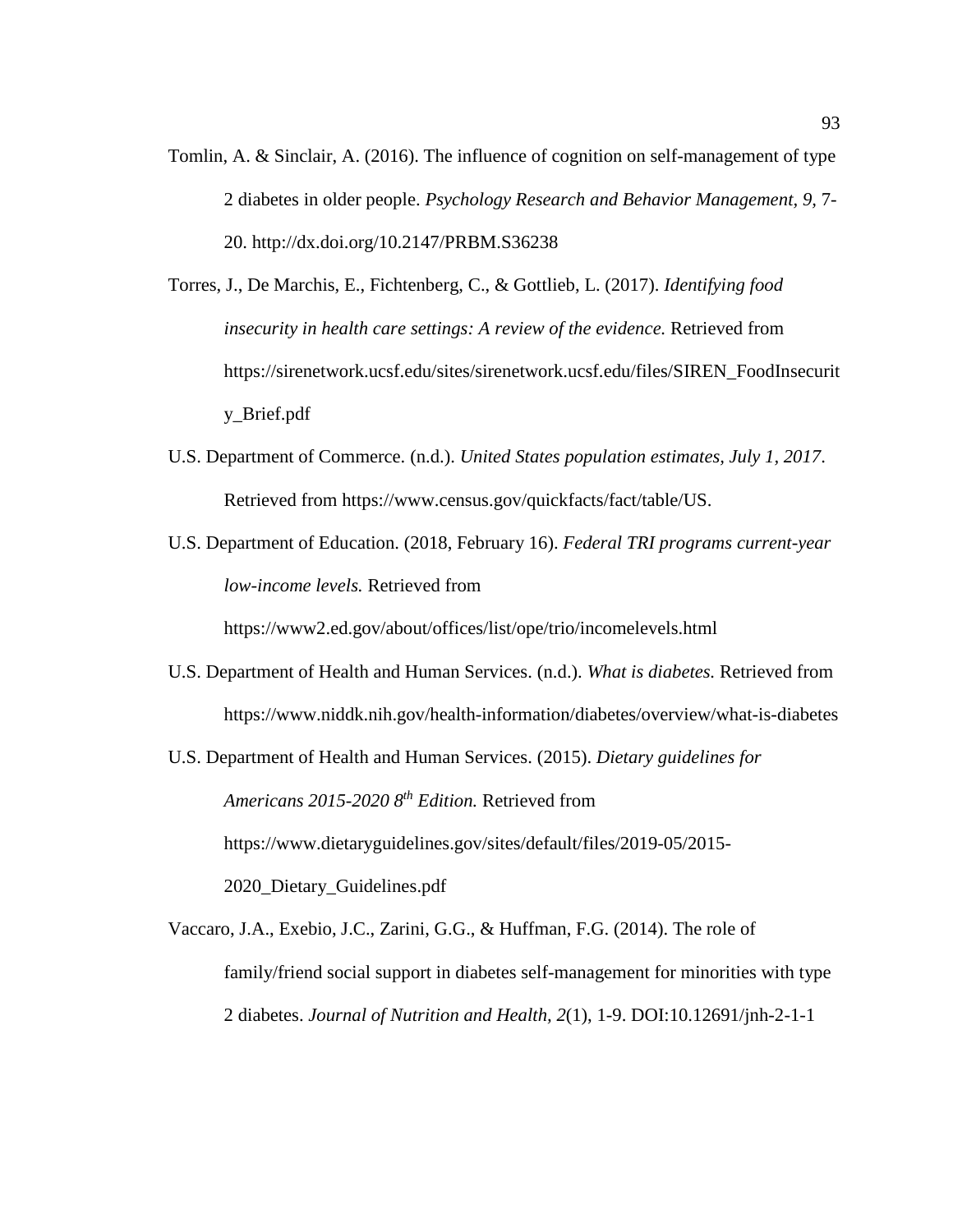- Vaccaro, J.A., Anderson, K., & Huffman, F.G. (2016). Diabetes self-management behaviors, medical care, glycemic control, and self-rated health in U.S. men by race/ethnicity. *American Journal of Men's Health, 10*(6), N99-N108. DOI: 10.1177/1557988315585590
- Verhagen, I., Steunenberg, B., de Wit, M.J., & Ros, W.J.G. (2014). Community health worker interventions to improve access to health care services for older adults from ethnic minorities: A systematic review. *BMC Health Services Research, 14*(497), 1-8. doi:10.1186/s12913-014-0497-1
- Vissenberg, C., Nierkens, V., Uitewaal, P.J.M., Middelkoop, B.J.C., & Stronks, K. (2016). Recruitment and retention in a 10-month social network-based intervention promoting diabetes self-management in socioeconomically deprived patients: A qualitative process evaluation. *BMJ Open, 7,* 1-14. doi:10.1136/bmjopen-2016-012284
- Walden University. (2018). *Institutional review board for ethical standards in research.*  Retrieved from https://academicguides.waldenu.edu/researchcenter/orec/welcome
- Walker, R.J., Smalls, B.L., Hernandez-Tejeda, M.A., Campbell, J.A., & Egede, L.E. (2014). Effect of diabetes self-efficacy on glycemic control, medication adherence, self-care behaviors, and quality of life in a predominantly low-income, minority population. *Ethnicity & Disease, 24*(3), 349-355.
- Walker, R. J., Strom Williams, J., & Egede, L. E. (2016). Influence of race, ethnicity and social determinants of health on diabetes outcomes. *The American Journal of the Medical Sciences*, *351*(4), 366-73.